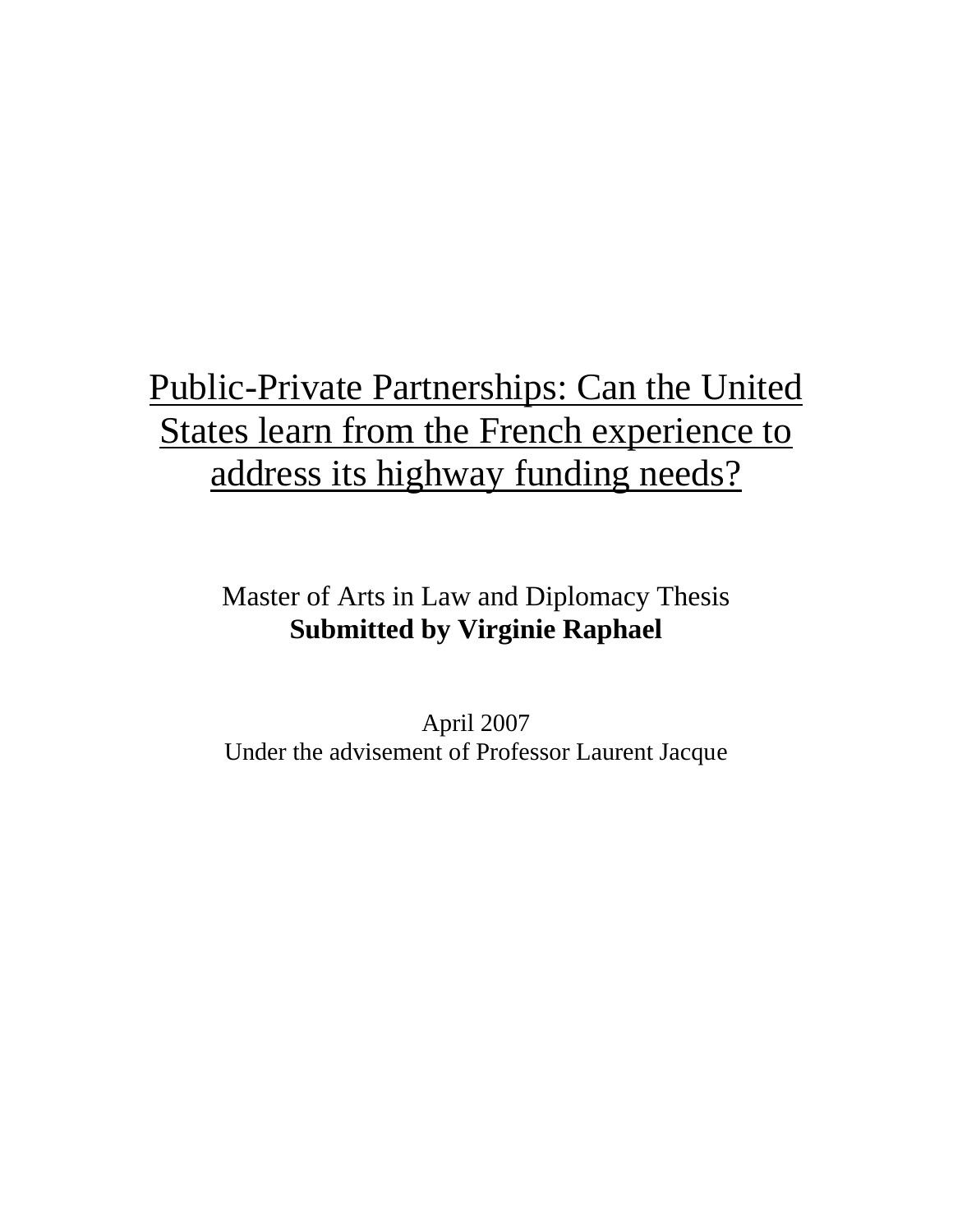## **DEDICATION**

This thesis is dedicated to my loving boyfriend Dan, my brother Gregory, and my parents for their unconditional love and support, in so many ways and always.

## **ACKNOWLEDGEMENTS**

I would like to thank Professor Jacque for his confidence in me and constant encouragement throughout my studies at Fletcher.

A heart-felt thank you to Professor Brookfield for his constructive criticism and kindness.

Thank you to Nicolas Gauthier, Transportation Counselor at the French Embassy in DC, for sharing his experience and providing me with studies from the French government.

Thank you to Paulo Arencibia, Vice President in Project Finance at BNP Paribas, for inspiring me to pursue project finance and teaching me so much about the Indiana Toll Road transaction.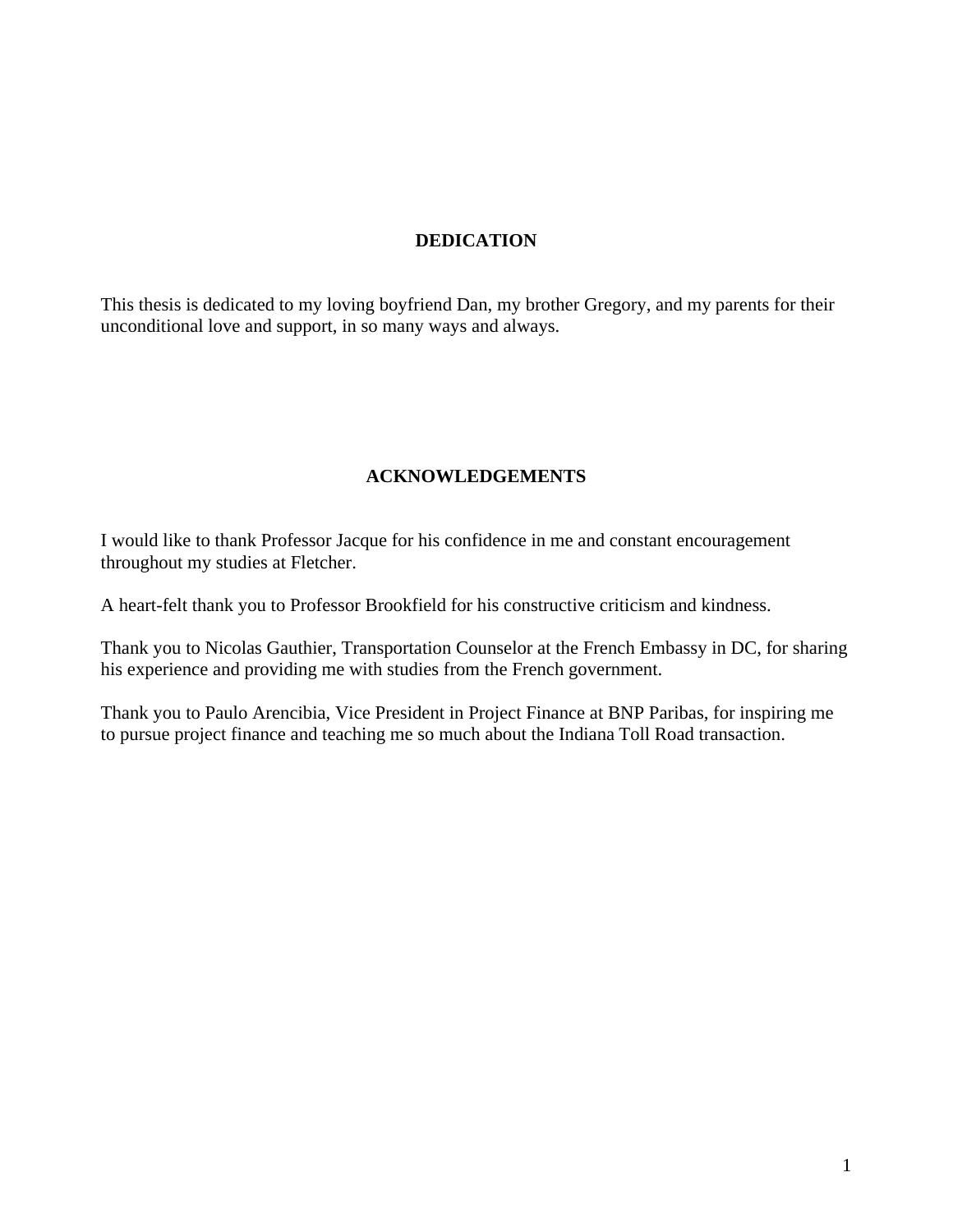| I. A COMMON ISSUE TO ADDRESS: FINANCING AN ADEQUATE HIGHWAYS<br>NETWORK.                 |  |
|------------------------------------------------------------------------------------------|--|
| A. THE NEED FOR AN EXTENSIVE AND RELIABLE ROAD INFRASTRUCTURE NETWORK  9                 |  |
|                                                                                          |  |
|                                                                                          |  |
|                                                                                          |  |
|                                                                                          |  |
| 2.                                                                                       |  |
| 3.                                                                                       |  |
| C. GROWING NEEDS IN THE CONTEXT OF CONSTRAINED GOVERNMENT BUDGETS17                      |  |
|                                                                                          |  |
|                                                                                          |  |
| $\mathfrak{Z}$ .                                                                         |  |
| D. THE MULTIPLE AND COMPLEX ORIGINS OF TRANSPORTATION BUDGETS DEFICITS 24                |  |
| $l_{\cdot}$                                                                              |  |
| 2.                                                                                       |  |
| 3.                                                                                       |  |
| II. PUBLIC-PRIVATE PARTNERSHIPS: A NEW POTENTIAL SOLUTION TO US                          |  |
|                                                                                          |  |
|                                                                                          |  |
| 2. Public-Private Partnerships compared to traditional procurement methods29             |  |
| B. THE REBIRTH OF PUBLIC-PRIVATE PARTNERSHIPS IN RECENT DECADES 30                       |  |
|                                                                                          |  |
| 2.                                                                                       |  |
| $\mathfrak{Z}$ .                                                                         |  |
| C. THE TRADITIONAL ALTERNATIVES TO PUBLIC-PRIVATE PARTNERSHIPS ARE LIMITED 33            |  |
| 1.                                                                                       |  |
| 2.                                                                                       |  |
| III. THE FRENCH CONCESSION MODEL: AN EXAMPLE OF A SUCCESSFUL PUBLIC-                     |  |
|                                                                                          |  |
| A. WAS THE FRENCH CONTEXT PARTICULARLY FAVORABLE TO THE EMERGENCE OF THE                 |  |
|                                                                                          |  |
| 1.                                                                                       |  |
| Public domain and strong resistance to private sector involvement 36<br>2.               |  |
| 3.                                                                                       |  |
| B. EXISTING TOLL ROADS: A PARTICULARLY WELL-SUITED ASSET FOR CONCESSIONS 38              |  |
| 1.<br>Greenfield toll road investments are not attractive to the private sector 39<br>2. |  |
| 3.                                                                                       |  |
| 4.                                                                                       |  |
|                                                                                          |  |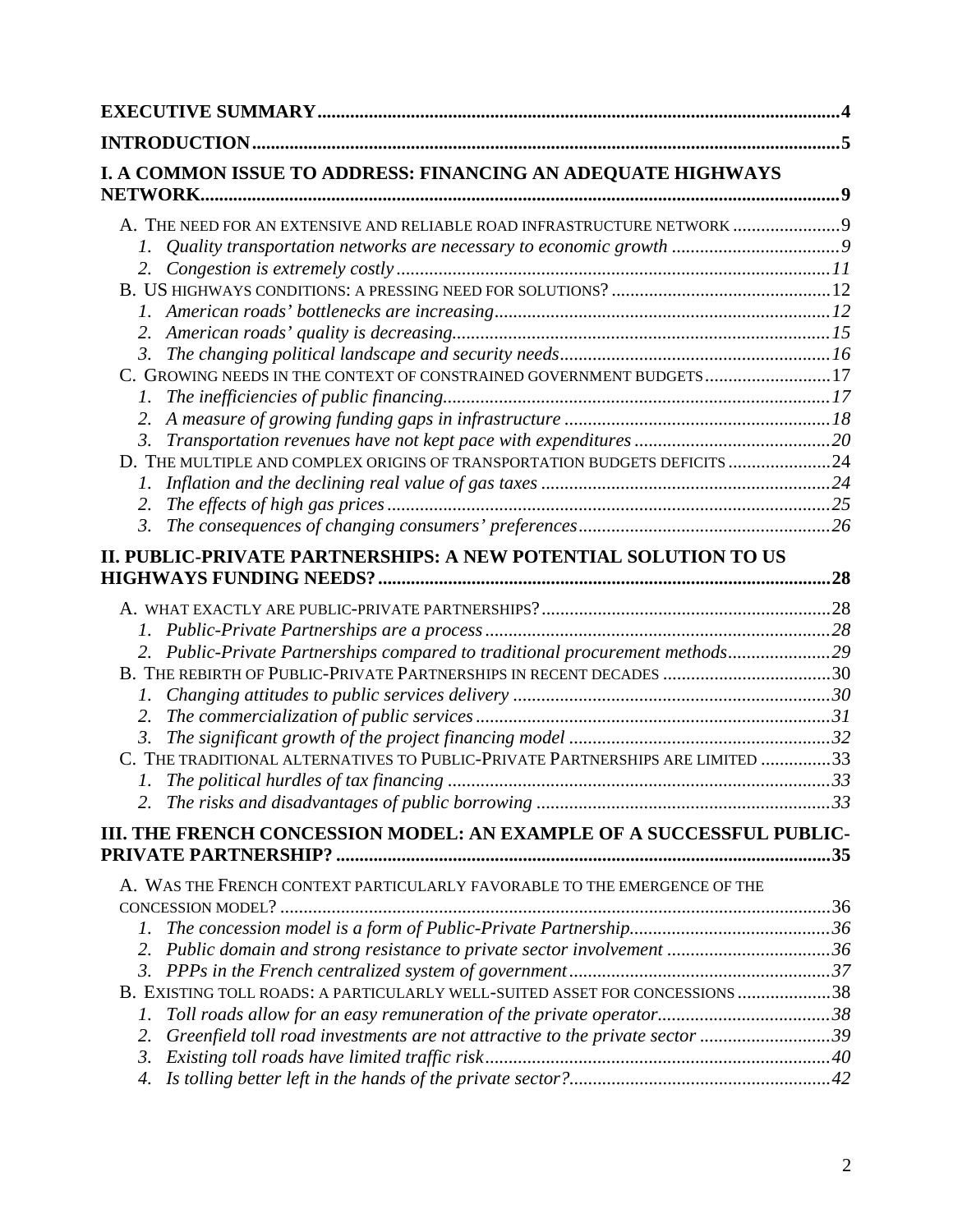| C. PUBLIC-PRIVATE PARTNERSHIPS HAVE RESULTED IN BETTER OPERATED TOLL ROADS IN FRANCE |  |
|--------------------------------------------------------------------------------------|--|
|                                                                                      |  |
| $l_{\cdot}$                                                                          |  |
| Is private financing necessarily more expensive than public financing?44             |  |
|                                                                                      |  |
| The higher flexibility of bank financing under the project finance model 46          |  |
|                                                                                      |  |
| An optimal allocation of risks between the private and public sectors49<br>2.        |  |
| $\mathfrak{Z}$ .                                                                     |  |
| Toll roads exhibit better operating performance under the concession model52<br>4.   |  |
| Toll road expertise and the performance requirements of the concession agreement54   |  |
|                                                                                      |  |
| Superior accountability of the private sector to the driving public 58               |  |
| IV. CAN THE CONCESSION MODEL BE SUCCESSFULLY EXPORTED TO THE                         |  |
| A. THE UNITED STATES HAS A LONG TRADITION OF PRIVATE SECTOR INVOLVEMENT IN ITS       |  |
|                                                                                      |  |
| B. A CLEAR RECENT TREND TOWARDS MARKET-BASED SOLUTIONS IN HIGHWAYS OPERATION 62      |  |
| C. THE US MARKET FOR INFRASTRUCTURE IS GROWING AND INCREASINGLY COMPETITIVE 64       |  |
| D. THE ADVANTAGES OF A FEDERAL SYSTEM FOR THE DEVELOPMENT OF PUBLIC-PRIVATE          |  |
|                                                                                      |  |
|                                                                                      |  |
| V. THE OPPOSITION TO PUBLIC-PRIVATE PARTNERSHIPS: CORRECTING                         |  |
|                                                                                      |  |
| A. PUBLIC-PRIVATE PARTNERSHIPS DO NOT LEAD TO THE PRIVATIZATION OF PUBLIC ASSETS 69  |  |
|                                                                                      |  |
| 2. Public-Private Partnerships or the government in its most traditional role        |  |
|                                                                                      |  |
|                                                                                      |  |
|                                                                                      |  |
|                                                                                      |  |
|                                                                                      |  |
|                                                                                      |  |
|                                                                                      |  |
| VI. THE WAY FORWARD FOR AMERICAN PUBLIC-PRIVATE PARTNERSHIPS IN                      |  |
|                                                                                      |  |
| B. THE NEED TO COMBINE PUBLIC-PRIVATE PARTNERSHIPS WITH OTHER FINANCING MECHANISMS   |  |
|                                                                                      |  |
|                                                                                      |  |
|                                                                                      |  |
|                                                                                      |  |
|                                                                                      |  |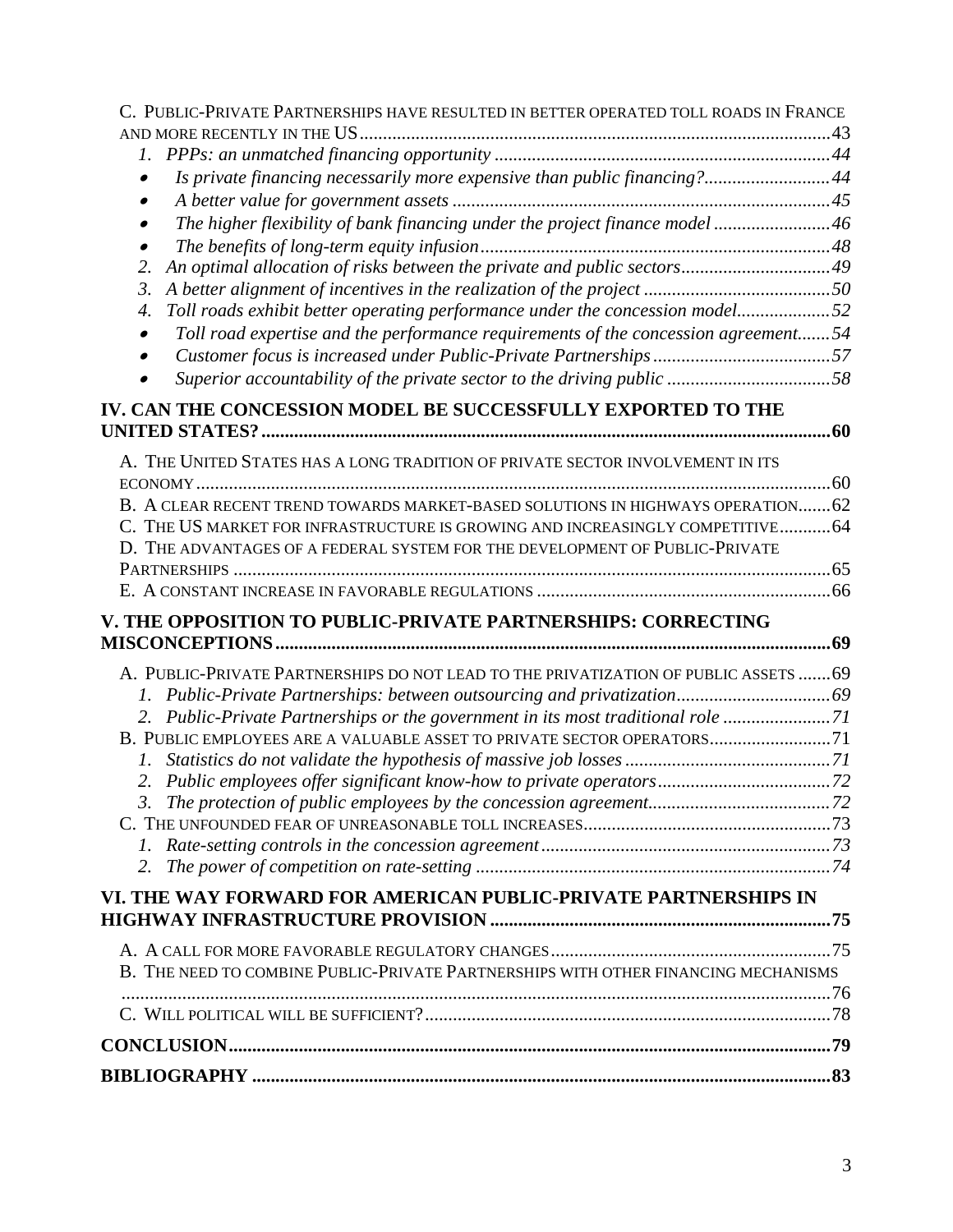#### EXECUTIVE SUMMARY

All countries need an extensive and reliable road infrastructure network in order to promote economic growth and enhance their security. Like in most countries, US transportation budgets are constrained while traffic bottlenecks are increasing and roads' quality is on the decline. This results in growing infrastructure funding gaps and a pressing need to find alternative funding mechanisms to taxes and traditional bond financing.

The century-old model of Public-Private Partnership has recently reemerged in the context of rising involvement of the private sector in the provision of public services. PPPs are contractual agreements between a public and a private entity and typically provide significant and flexible financing. In addition, the expertise of the private sector will lead infrastructure assets to be more efficiently operated and bring in more revenues than under public provision.

In comparison to France, the United States offers a more favorable ground to the implementation of PPPs. Indeed the private sector has traditionally been involved in the US economy and a federal system presents certain advantages in the implementation of Partnerships. France has yet made greater use of the model, in particular in the operation of existing toll roads. In fact PPPs are not adapted to greenfield investments and are typically formed to explore the operational and management expertise of the private sector. As such, Partnerships would be a perfect tool in the US which is in need of pressing road maintenance investments.

Provided the United States addresses the misconceptions that exist on PPPs among the American public and continues to promote a favorable regulatory environment, only political will would remain in the way of making Public-Private Partnerships the preferred American way of providing for highway infrastructure.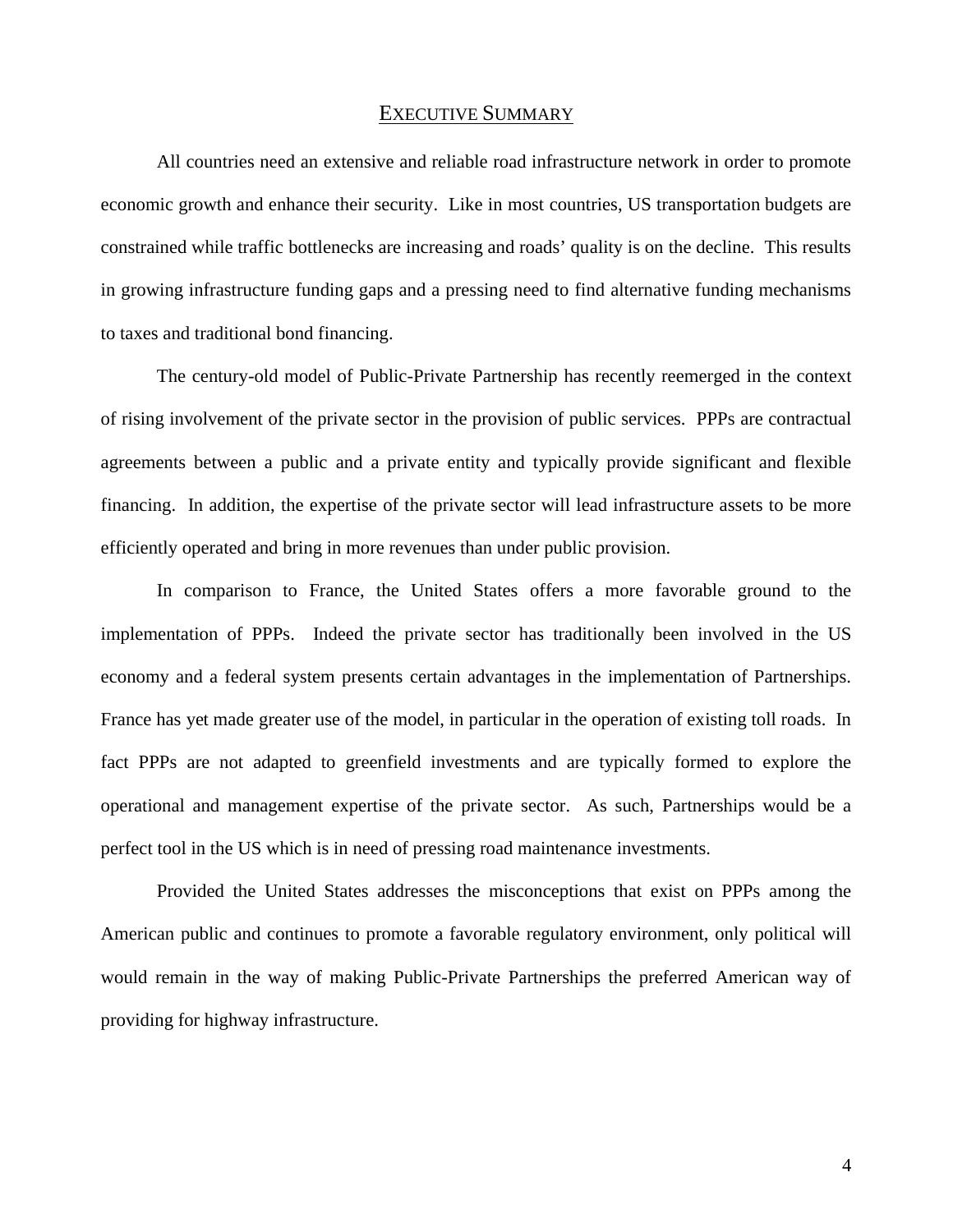#### **INTRODUCTION**

In October 2004, the eight-mile Chicago Skyway became the first existing toll road privatized in the United States. After an international competition, a consortium between Spanish Cintra and Australian Macquarie was awarded the contract to operate the Skyway under a 99-year lease which was concluded for \$1.83 billion. In January 2006, Governor Mitch Daniels of Indiana awarded a 75-year lease of the Indiana Toll Road to the same consortium for a fee of \$3.8 billion and a commitment to undertake \$400 million in road improvements. These recent landmark transactions have reinitiated the debate about the role of the US government in the provision of infrastructure and have placed the issue of highways improvement and maintenance funding at the center of political discussions. A number of infrastructure experts strongly believe that these deals have framed the way toward a greater participation of the private sector in the provision of infrastructure.

Governments provide a broad variety of services for their people, ranging from health and social programs, to defense, fire, police protection, maintaining a legal system, and the provision of physical infrastructure including transportation systems. The extent of the government's role varies among countries and has fluctuated historically inside each country. In any case, the main motivation of governments' intervention is constant: the need to put into place an infrastructure and legal environment where the national economy is able to produce the maximum resources. In the United States, economic and population growth have strained existing infrastructure and rendered the need for improvements and new construction even more pressing. In its testimony before the Subcommittee on Highways, Transit and Pipelines of the House Transportation and Infrastructure Committee, Mark Florian, Managing Director at Goldman Sachs gives a clear summary of the state of US infrastructure and the need for new funding solutions: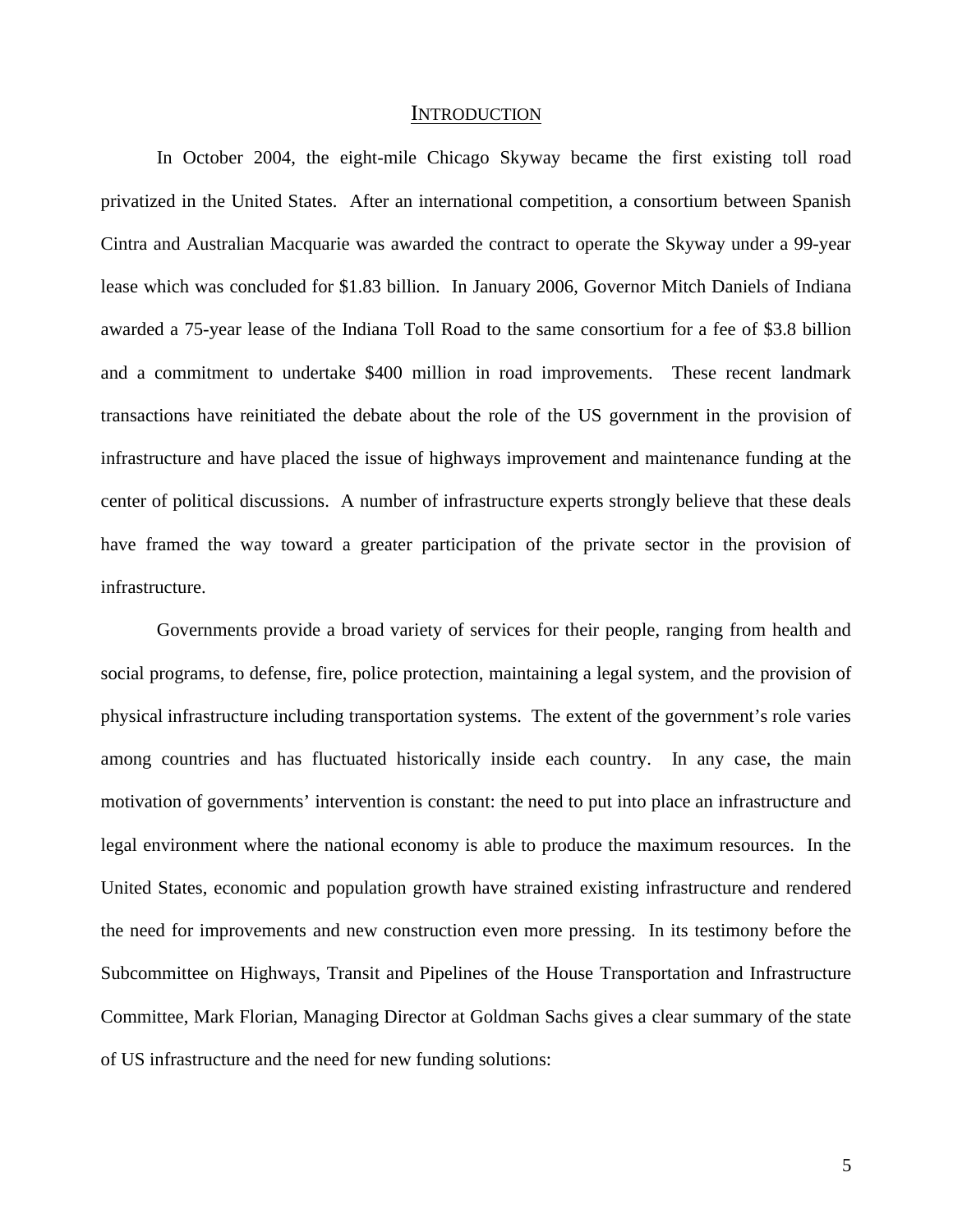The United States is at a crossroads in its transportation infrastructure lifecycle. Large capital investments have been identified across the nation, which are critical to sustaining the US's economic growth and quality of life. Traditional funding sources have not kept pace with these needs, thereby requiring local governments to search for alternative and innovative financing approaches to deliver these projects. Given the magnitude of the major capital needs on the horizon, states and local governments have begun to consider alternative forms of financing, including the significant financial resources that can be provided by the global infrastructure Public-Private Partnerships market.<sup>1</sup>

Public-Private Partnerships come in many forms but the term generally refers to contractual agreements formed between a public agency and private sector entity that allow for greater private sector participation in the delivery of transportation projects. The private sector assumes more risks and responsibilities in the development of the project compared to traditional procurement methods where the private sector participation has typically been limited to separate planning, design or construction contracts on a fee for service basis. As such, Public-Private Partnerships fall between pure public provision of infrastructure and privatization. Although recent landmark transactions could lead to think that Public-Private Partnerships are a new financing tool, they are in fact not a new concept in infrastructure development. The first recorded crossing over the River Thames, known as Old London bridge, opened in 1209 and was built under a toll concession granted by King Henry II to Peter of Colechurch, officer of the Church of St. Mary Colechurch. What would today be called a Public-Private Partnership existed between the King and the church to finance and build the bridge in return for the right to collect tolls on it.

In Europe, and in France through the concession model, states have increasingly turned to Public-Private Partnerships (PPPs) to address infrastructure funding needs. As a result, this paper will examine whether the United States could learn from the French experience and find a durable solution to its highway funding needs by using Public-Private Partnerships. In France, Public-

<sup>&</sup>lt;sup>1</sup> Congress, House, Committee on Transportation and Infrastructure, Subcommittee on Highways, Transit and Pipelines, *Mark Florian: Testimony before the Subcommittee on Highways, Transit and Pipelines*, 109<sup>th</sup> Cong., 2<sup>nd</sup> sess., May 24, 2006.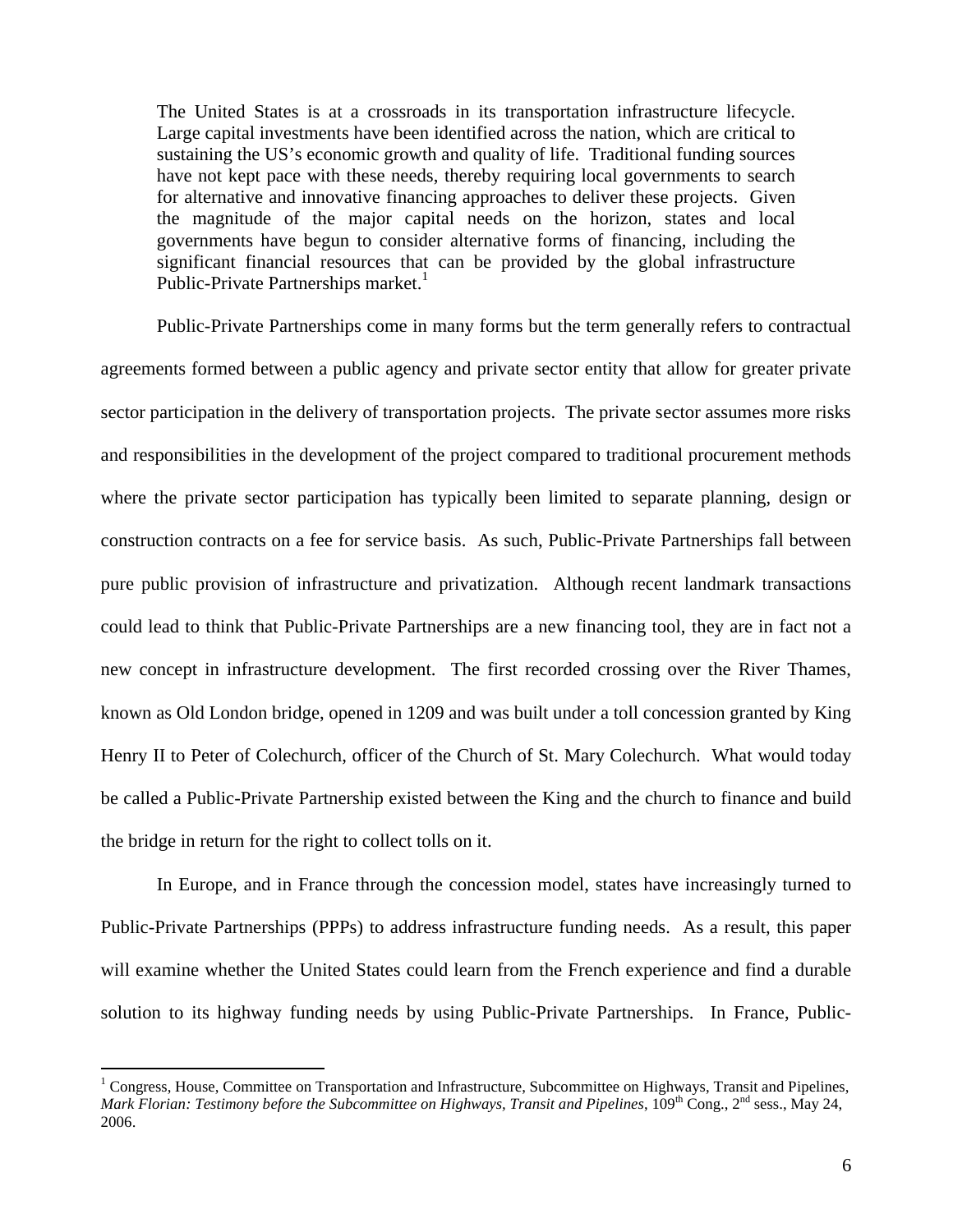Private Partnerships predate the French Revolution of 1789. In the  $17<sup>th</sup>$  century, Henry IV, outraged by Paris's insalubrity, set out to replace the outdated and disregarded medieval obligation of removing garbage and paving streets by an organized and regular public service. This service, contracted to a private entity, was to be performed for a period of twenty years in exchange for payment directly from the king himself. Public-Private Partnerships became even more prevalent in the course of the  $19<sup>th</sup>$  and  $20<sup>th</sup>$  century. Since the second half of the  $19<sup>th</sup>$  century, concessions, the French model of Public-Private Partnership, have been dominant in urban development projects, sanitation and sewer projects, and highway-building and operation.

In the United States, in the mid-19<sup>th</sup> century, the first continental railroad was completed as a result of Partnerships between the federal government and private railroad companies. Many activities currently regarded as in the government domain like education, utilities and transportation began as private enterprises or as joint public-private enterprises.<sup>2</sup> PPPs are thus not a new model but rather a variant of earlier models of private sector involvement in infrastructure incorporating a higher level of cooperative cost and risk sharing.<sup>3</sup> In a set of changing circumstances, PPPs have recently reappeared as a potential solution to infrastructure financing because the traditional funding mechanisms that states dispose of have decreased.

This paper uses France as a basis of comparison to determine whether Public-Private Partnerships could be successfully implemented in the United States. There are many reasons why Europe, and France in particular, is a good basis for comparison. Spain and France pioneered the use of PPPs for the development of tolled motorways in Europe, with private highways concessions appearing in France in the 1970s to tap into private funding sources and free public monies. As a result, French private companies have developed a desirable experience in the operation of roads

<sup>2</sup> HDR, *Creating Effective Public-Private Partnerships for buildings and infrastructure in today's economic environment* (2005), 3.

Darrin Grimsey and Mervyn Lewis, *Public Private Partnerships, The worldwide revolution in infrastructure provision and project finance* (Northampton, MA: Edward Elgar, 2004), 87.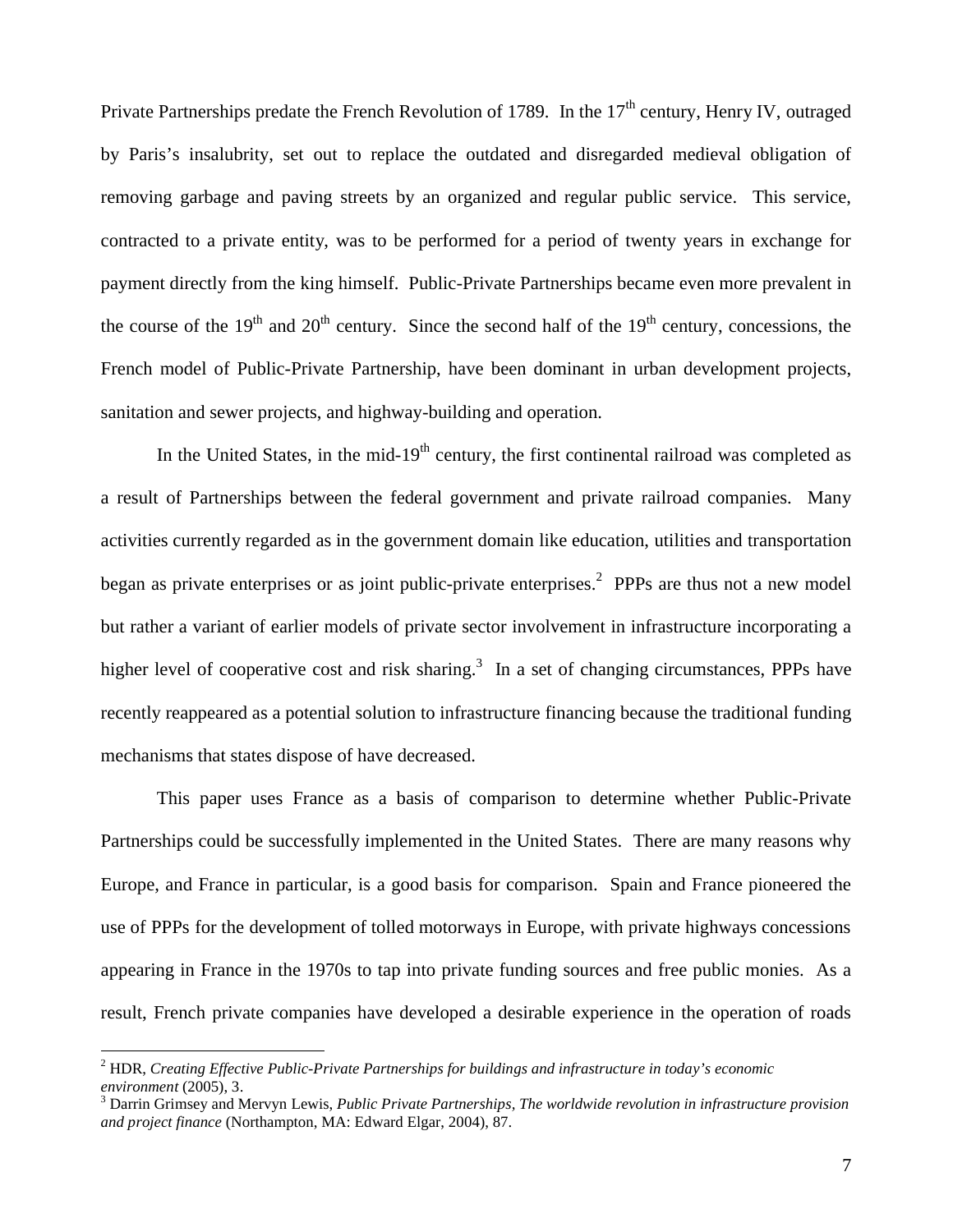under PPPs and have been able to market their infrastructure development experience to win projects in the US. A second reason is that in France, the government is seen as a political and economic actor in its own right, with a clearly defined role as custodian of the broad public interest whereas the private sector is much more prevalent in the United States. This difference between the French and American economic, social and cultural environments makes the comparison all the more revealing in terms of establishing a favorable environment to the development of Public-Private Partnerships. Finally, the lesser dependency of American state and local governments on senior governments would seem to make them more dependent on private capital. The fact that Europe has yet made greater use of Public-Private Partnerships triggers an interesting question as to whether the United States is not likely to obtain even greater benefits from Partnerships than Europe has already.

If Public-Private Partnerships were a panacea to any government's funding needs, this paper would be of lesser interest and one would expect to see PPPs already widely used by every government and for the provision of all public services. This is not the case. As a result, it has to be true that PPPs are only warranted in countries that offer a particular environment and in sectors of the economy where the involvement of the private sector is both possible and beneficial. It will evidently be necessary to first examine the results of the concession model in France to determine whether the implementation of PPPs in the US would truly be beneficial to motorists. Moreover, the French concession model has widely been applied to existing toll roads. An analysis of the toll roads industry and the French context should help to determine whether the United States presents a favorable ground for the development and implementation of Public-Private Partnerships. It must be emphasized that because Public-Private Partnerships are contractual agreements, much will depend on the details of the agreement between the public and the private entity. This paper will attempt to examine the potential of the PPP model in the United States without pretending to apply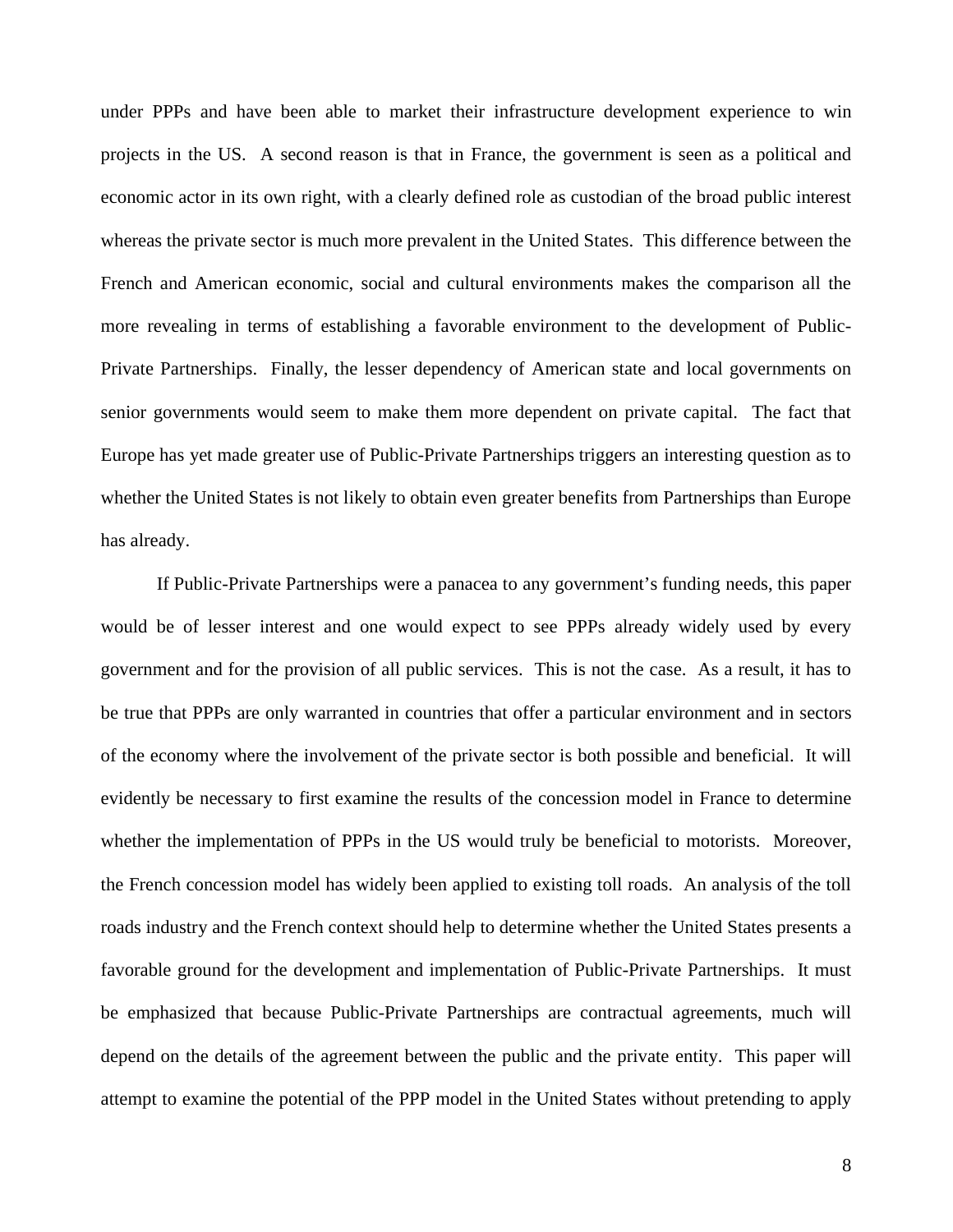its conclusions to every Partnership agreement or to give specific recommendations for the implementation of any individual agreement.

This paper addresses the following question: can the United States learn from the French experience in infrastructure concessions and find a durable solution to its highway funding needs by using Public-Private Partnerships? Part I will describe the issue faced by both countries of financing an adequate highways network in the context of constrained government budgets. Part II explains the concept of Public-Private Partnerships and why they have reemerged as a potential solution, while Part III more specifically analyses the French concession model, the context of its emergence, in particular in the toll road industry, and its results. Part IV examines the potential of successfully exporting the concession model to the United States before Part V addresses the most common oppositions to Public-Private Partnerships. Finally, Part VI illuminates the way forward for US Partnerships in highway infrastructure and what remains to be done for the concept to be successfully implemented.

#### I. A COMMON ISSUE TO ADDRESS: FINANCING AN ADEQUATE HIGHWAYS NETWORK

#### A. THE NEED FOR AN EXTENSIVE AND RELIABLE ROAD INFRASTRUCTURE NETWORK

#### *1. Quality transportation networks are necessary to economic growth*

The most obvious reason why countries need an extensive and reliable road network is the link between transportation capacity and economic growth. According to a report by the Hudson Institute, in 2000 well over 12 billion tons of goods worth about \$10 trillion moved through the US freight system. The Federal Highway Administration estimates that by 2020, the volume of freight movement in the United States may double. Most of the expected increase can be traced to the growth in international trade. Trade between the US and Asia is projected to double over today's rates to more than 700 million tons of freight by 2020. Moreover, trade between the US and South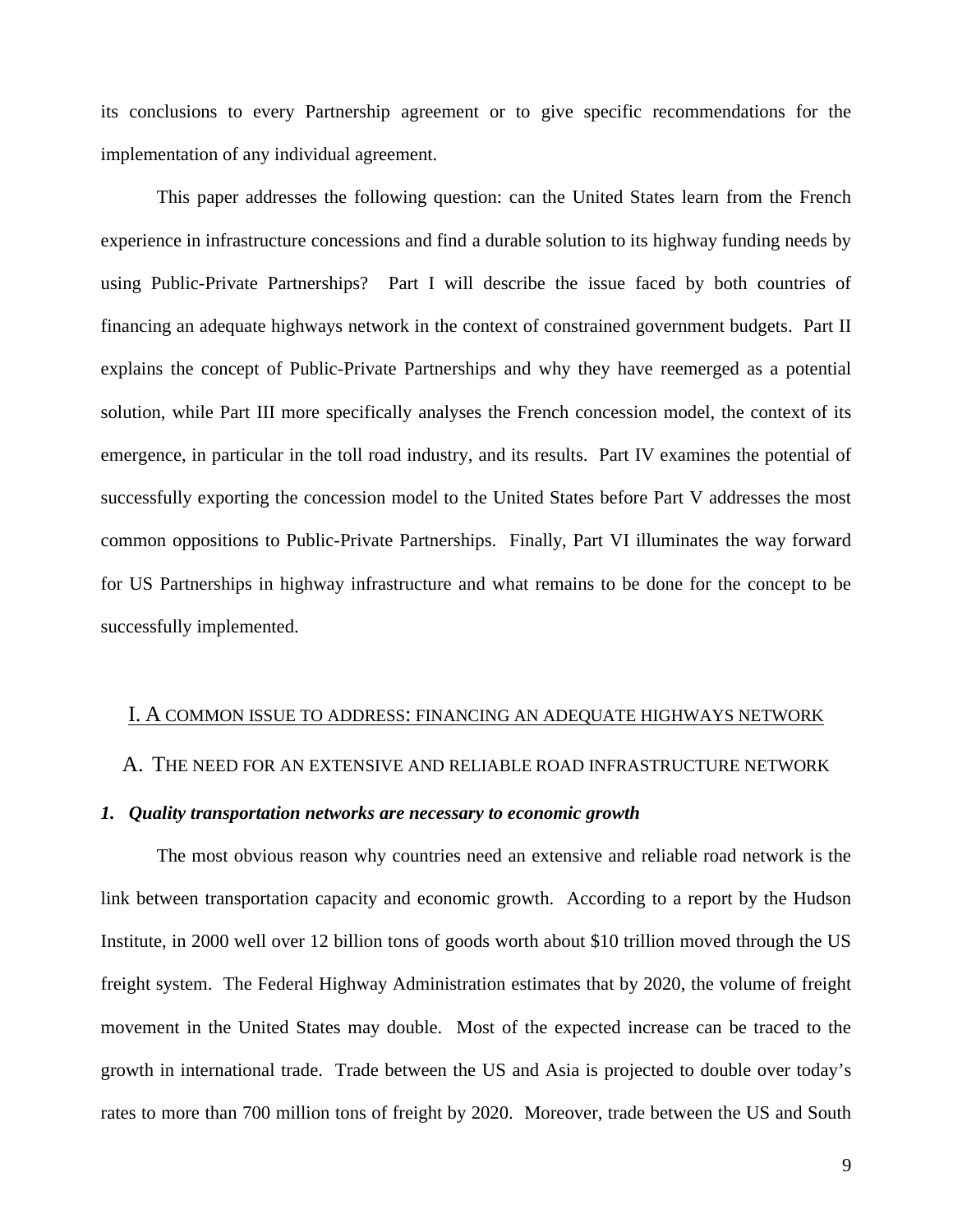America will likely increase to 600 million tons of freight by 2020, up from less than 300 million tons in 1998. As the majority of freight travels by truck in the US, truck traffic is expected to double between 2002 and 2015 from 3.8 billion vehicle miles traveled to 7 billion vehicle miles traveled.<sup>4</sup> If necessary improvements to the transportation network are not carried, there will be negative consequences for US economic growth.

The situation in France is a little less concerning as economic growth is slower than in the US. As illustrated in the table below, French economy grew 1.2% (GDP growth) in 2005 which is average among the Euro zone. The United States exhibits a higher growth rate of 3.5%.

Figure A1.1 Croissance du

principaux pays de l'OCDE

| variations trimestrielles et annuelles, en 9 |        |      |      |          |                |     |     |
|----------------------------------------------|--------|------|------|----------|----------------|-----|-----|
|                                              | 2003   | 2004 | 2005 | T1       | T <sub>2</sub> | T3  | T4  |
| Monde                                        | 3,5    | 4.6  | 4.3  |          |                |     |     |
| Etats-Unis                                   | 2.7    | 4.2  | 3.5  | 0.9      | 0.8            | 1,0 | 0.4 |
| Japon                                        | 1.8    | 2,3  | 2.6  | 1.4      | 1,3            | 0,1 | 1,1 |
| Royaume-Uni                                  | 2.5    | 3.1  | 1.8  | 0,2      | 0.5            | 0.4 | 0.6 |
| Zone euro                                    | 0,8    | 1,8  | 1,4  | $_{0,4}$ | 0,4            | 0,7 | 0,3 |
| Allemagne                                    | $-0.2$ | 1.1  | 1.2  | 0,6      | 0.4            | 0.6 | 0.0 |
| Espagne                                      | 2.9    | 3.1  | 3.4  | 0,8      | 0,8            | 0.9 | 0.9 |
| France *                                     | 1,1    | 2.0  | 1.2  | 0,1      | 0,0            | 0,6 | 0,3 |
| Italie                                       | 0,1    | 0.9  | 0.1  | $-0.4$   | 0,6            | 0,3 | 0.0 |

PIB

des

Source : Insee, Eurostat, OCDE, juin 2006 Etats-Unis, Japon, Royaume-Uni comptes trimestriels nationaux (BEA, ONS, ESRI)

For the first time since 2001, the transportation of goods by trucks is decreasing in France after a relatively significant increase in 2004. The graph below illustrates the transport of goods in France by mode of transportation (roads, rivers and rail).

<sup>4</sup> Matt Sundeen and James Reed, *Surface Transportation Funding, Options for States* (Washington, DC: National Conference of State Legislatures, 2006), 2.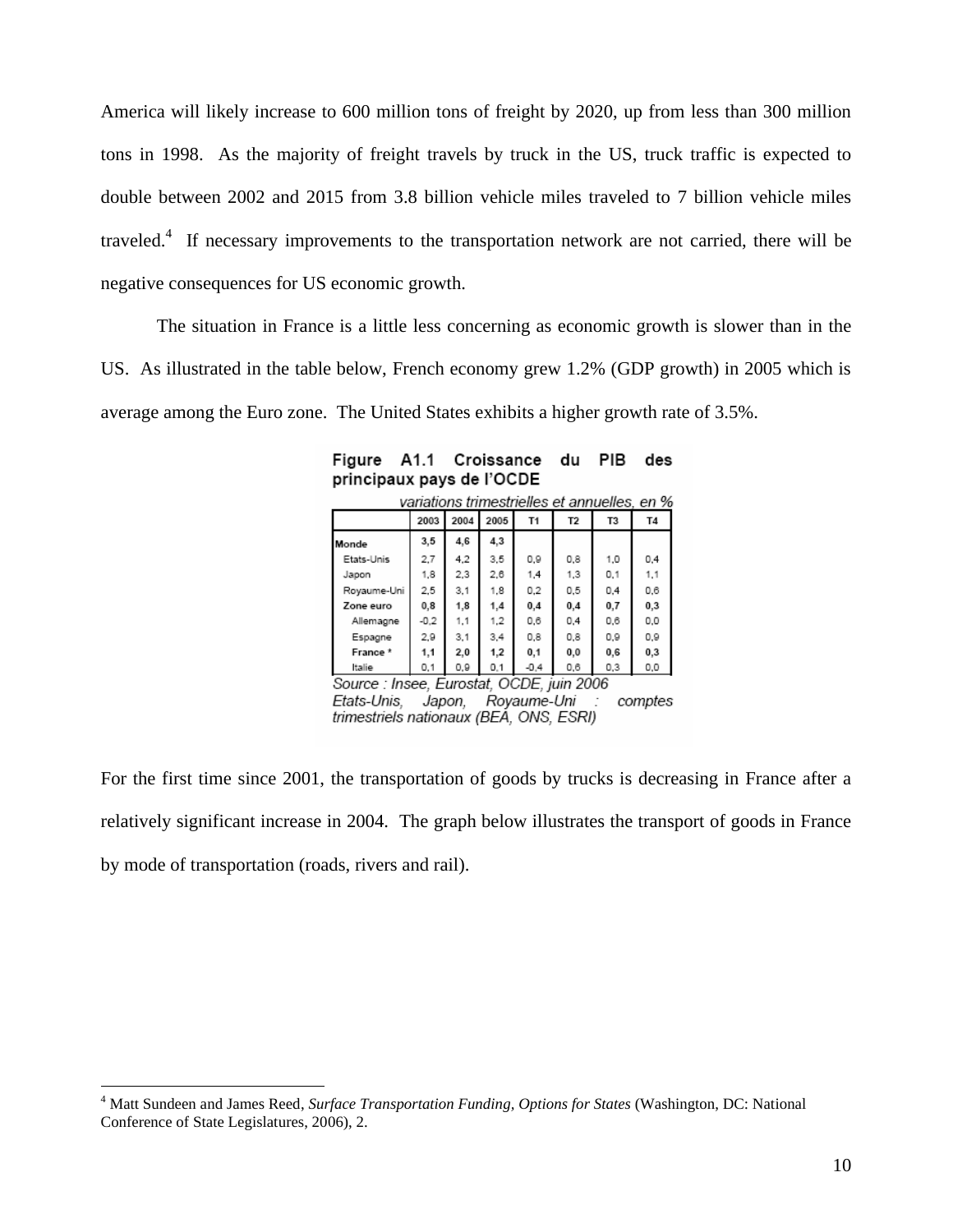

Source: ASFA, Rapport d'activités 2005

#### *2. Congestion is extremely costly*

 $\overline{a}$ 

Motorists want roads that are safe and need to be able to go to work without facing significant delays due to congestion. Travel growth has significantly intensified highway congestion. According to the Texas Transportation Institute, traffic congestion delayed travelers 0.7 billion hours in 1982, a number which was up to 3.7 billion hours in 2003. Twenty percent of travel occurred in extreme congestion conditions, and another 20% occurred in severe congestion conditions in 2003, up from 5% and 7% respectively in 1982. Congestion has acute economic effects. In 1982, delays wasted 0.4 billion gallons of fuel and cost \$12.5 billion while 2.3 billion gallons of fuel were wasted in 2003, costing Americans \$65 billion.<sup>5</sup> Finally, there are social consequences that cannot be ignored. Families benefit when parents know that traffic will not prevent them from arriving home in time to see their daughters sing in the school choir. Pollution is reduced when cars and trucks can pass quickly through a stretch of highway and are not stuck in stop-and-go traffic. In sum, in addition to mere inconvenience, traffic congestion costs money, wastes time and fuel, and causes environmental damages.

<sup>5</sup> Matt Sundeen and James Reed, *Surface Transportation Funding, Options for States* (Washington, DC: National Conference of State Legislatures, 2006), 4.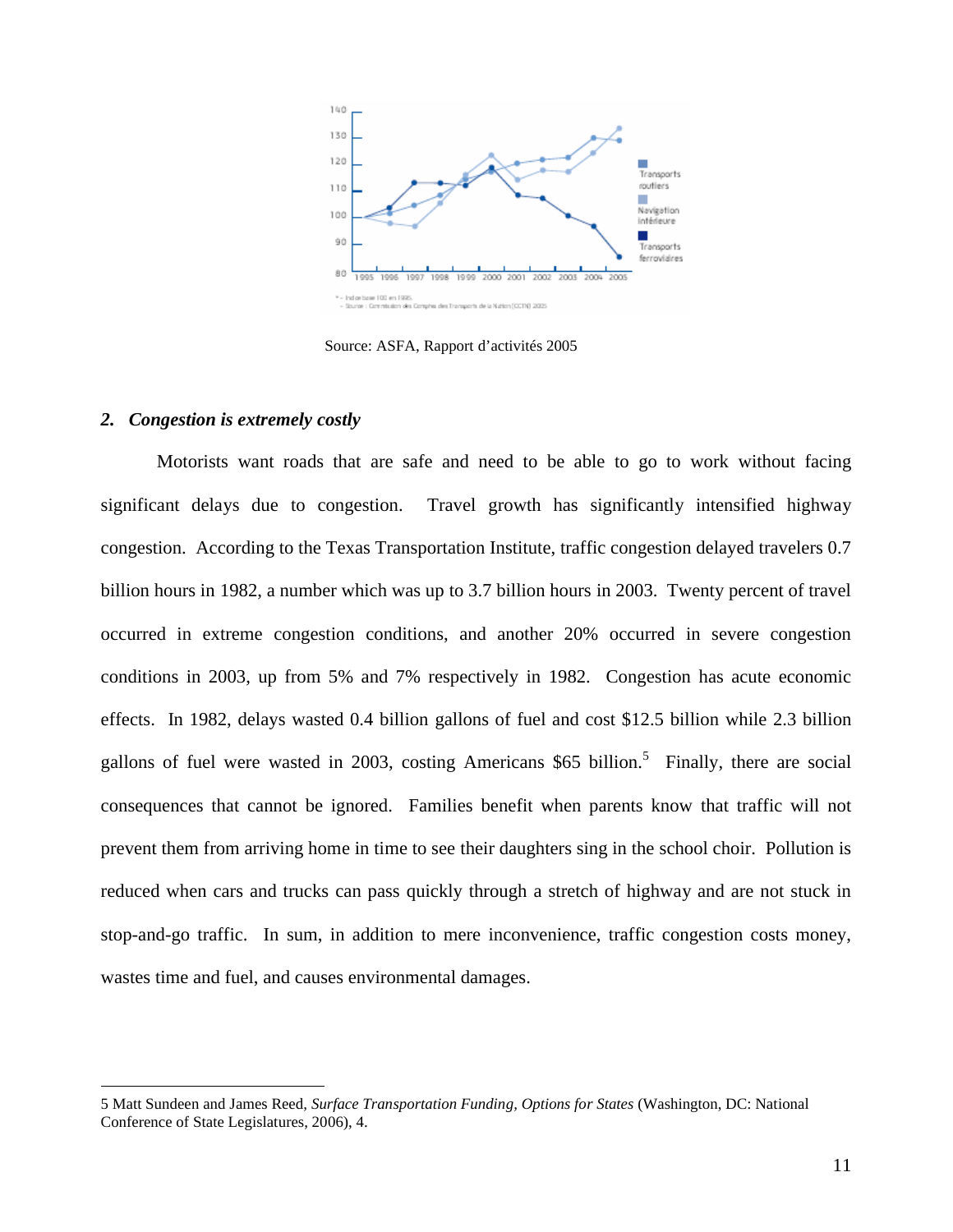Even if roads remain French people preferred transportation mode with 88% of their trips in 2005, for the first time since 1974, road traffic decreased by  $1.4\%$  in 2005.<sup>6</sup> The graph below describes passenger traffic by mode of transportation (rail, cars, air, bus):



Source: ASFA, Rapport d'activités 2005

In addition, the number of automobiles in circulation increased only by 0.9% while it increased by 1.3% in 2004 and at an average annual rate twice as high between 1994-2004  $(+1.9\%)$ <sup>7</sup> For all of the above reasons, France suffers less acute congestion issues.

#### B. US HIGHWAYS CONDITIONS: A PRESSING NEED FOR SOLUTIONS?

#### *1. American roads' bottlenecks are increasing*

 $\overline{a}$ 

American economic growth has increased the use of roads. If roads are not used up to their maximum capacity level and a slack exists in the system, no burden would really exist on US highways and no pressing investments would be required. Greg Carey from Goldman Sachs summarizes the state of US roads as follows: "There has been a 4% increase in capacity while traffic miles driven increased by 74%. You have a tremendous backlog of efficiency. The last economic development tool most municipalities, cities, or states have is transportation."<sup>8</sup> The

<sup>6</sup> Direction Générale de la Mer et des Transports, *La situation des transports et de la mobilité au terme de l'année 2006* (Paris: DGMT, 2007), 6.

<sup>7</sup> Ministère des Transports, de l'Equipement, du Tourisme et de la Mer, *Les comptes des transports en 2005*, Tome 1 (Paris: MTETM, 2006), 60.

<sup>8</sup> *Panel Discussion: US Toll Road Preview 2006* (New York: P3 Americas, 2006).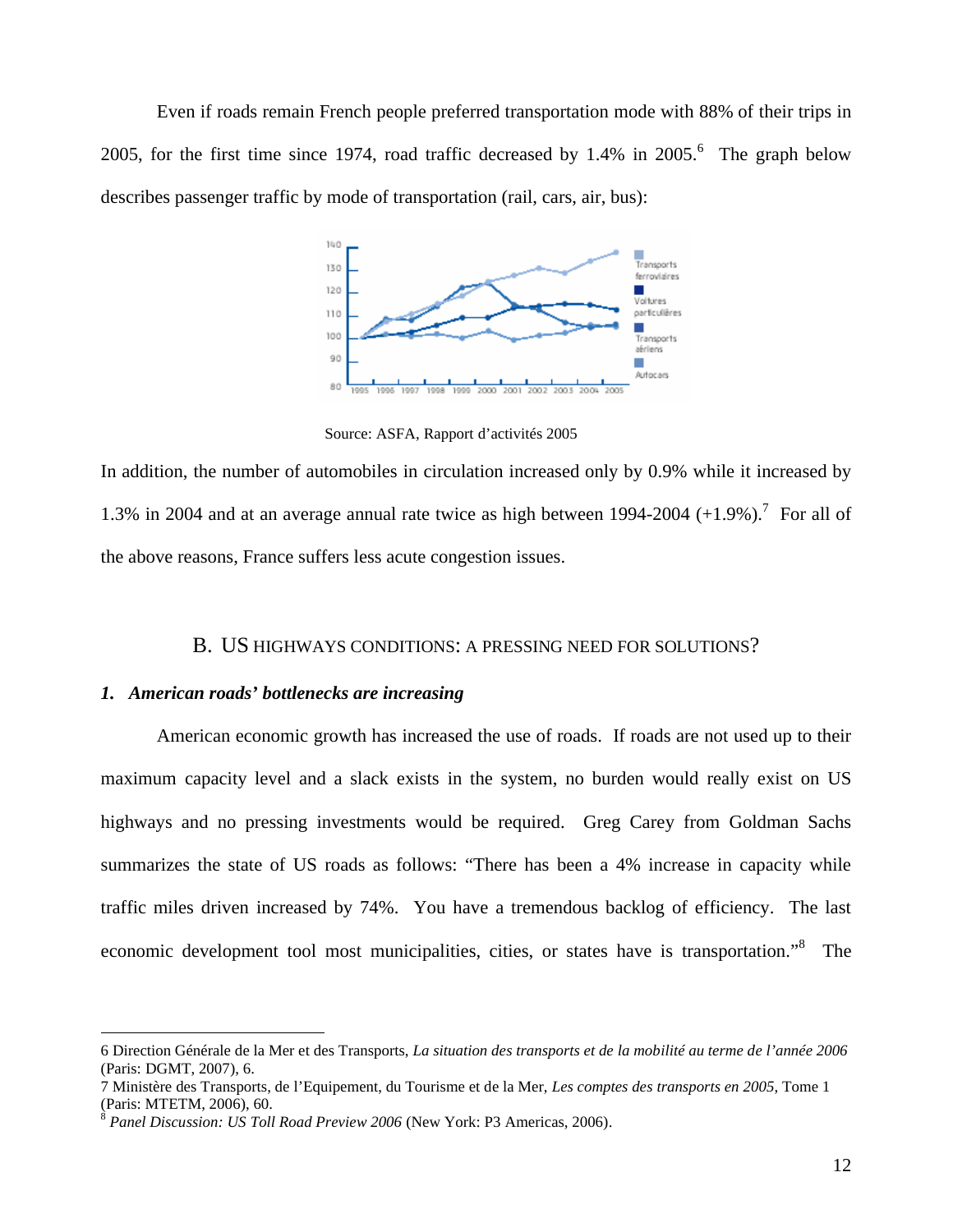graphs below illustrate that American vehicle-miles traveled are fast increasing whereas US highway mileage has increased slowly since 1990.



Source: U.S. Department of Transportation, Federal Highway Administration, Highway Statistics

As a result, the gap is closing between available highway mileage and miles traveled annually by Americans and roads are more and more heavily used relative to their capacity, with the slack of the 1960s quickly disappearing. This leads to a worrisome increasing ratio between miles traveled and lane miles as depicted below.



Source: FHWA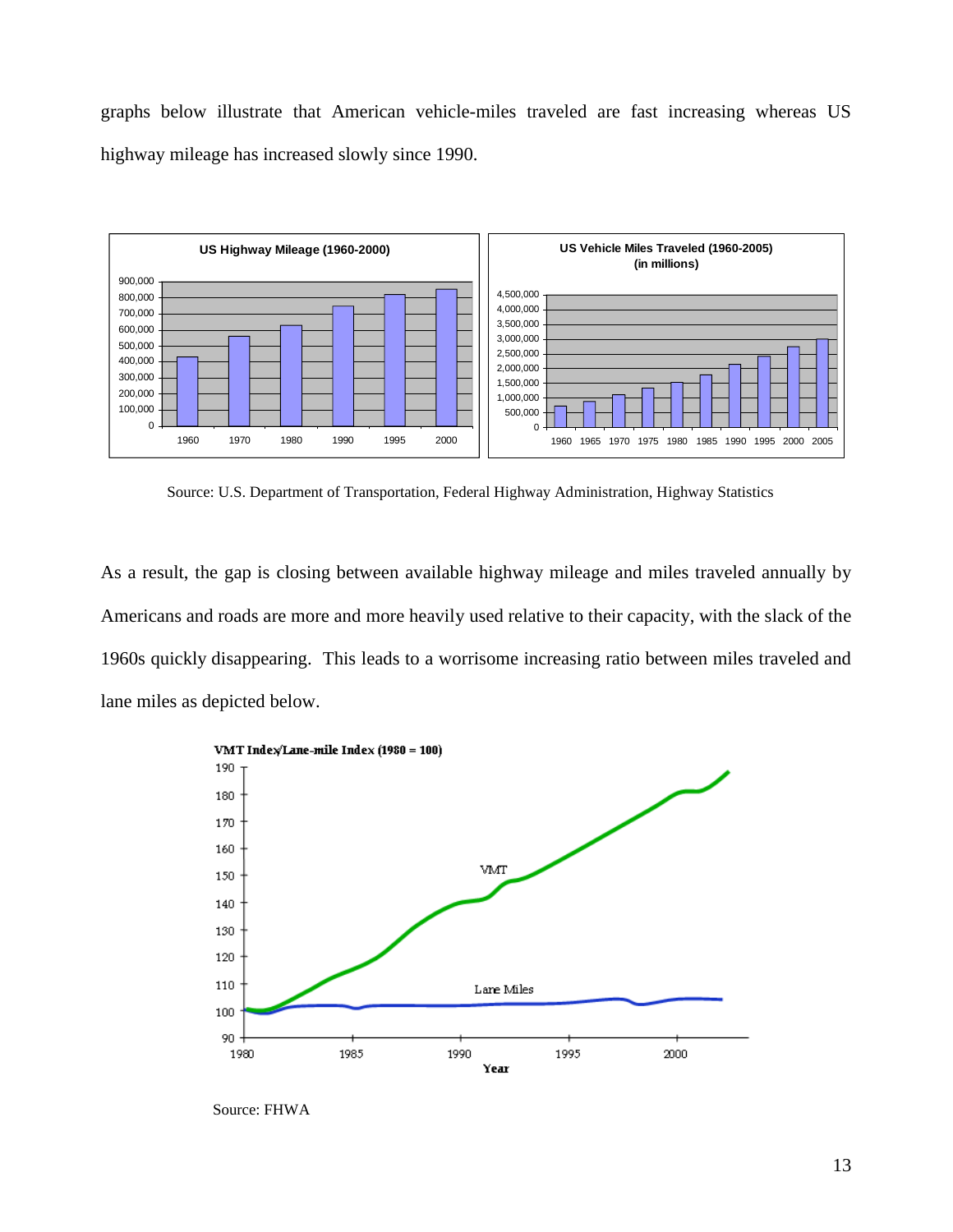The map below shows congested US roadways in 1998. Congestion is calculated by comparing roadway capacity to average annual daily traffic (AADT) volumes as reported in the FHWA Highway Performance Monitoring System (HPMS). Highway segments shown in red are exceeding capacity, while highway segments in yellow are approaching capacity. Without major investments, the FHWA estimates that by 2020, 29% of urban national highways will be congested or exceed capacity for much of the day and 42% of US highways will be congested during peak periods. By comparison, only 10% of highways were congested in 1998. With the slack in capacity decreasing rapidly, it becomes urgent to address US highways funding issues.



Source: Federal Highway Administration Freight Analysis Framework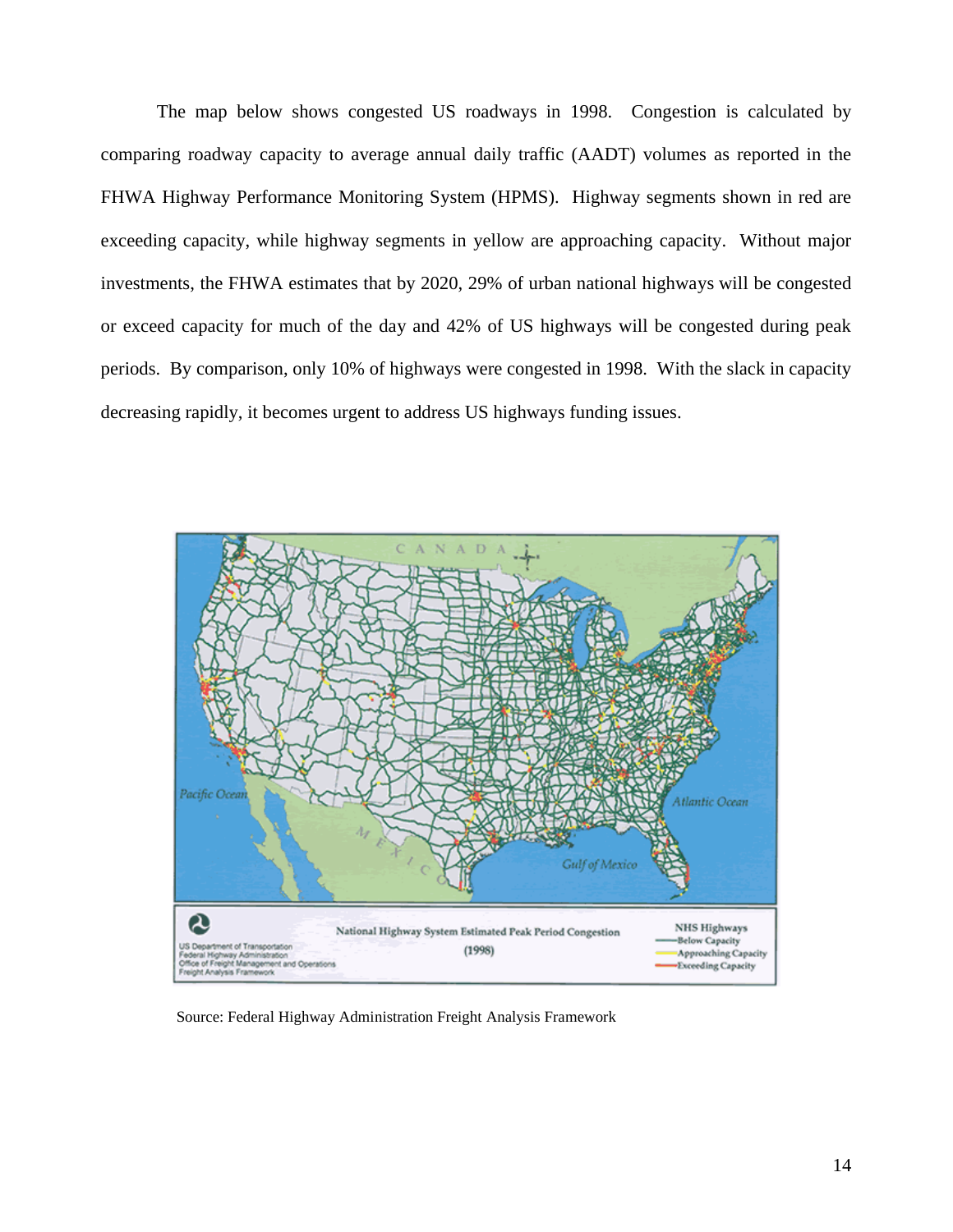#### *2. American roads' quality is decreasing*

In most countries, much of the transportation infrastructure is aging and in poor condition, which together with congestion raises the costs for road users. France however has been able to maintain a good highways network thanks to a significantly higher rate of improvement investments. Out of the 2 billion euros of investment undertaken by French highways companies in 2005, 0.72 billion were used to improve existing highways.<sup>9</sup> According to the Association of French Highways Companies, this allows French highways' pavement to be redone entirely every ten years on average, which guarantees roads that are safe and in good condition. As such, the French model might be enlightening for the United States.

In the US, states have funded transportation projects as money becomes available which has delayed much needed maintenance and improvement works. Due to this pay-as-you-go system, US roads condition has decreased. In many states, legislatures cannot afford to solve transportation problems and existing infrastructure is becoming increasingly strained and deteriorated. The graphs below show the deteriorating condition of US interstates between 1992 and 2005:



Source: U.S. Department of Transportation, Federal Highway Administration, Highway Statistics

<sup>9</sup> ASFA, *Rapport d'Activités 2005*, (accessed February 16, 2007); available from

http://www.autoroutes.fr/publications/institutionnelles.php?lng=1&idpublication=52.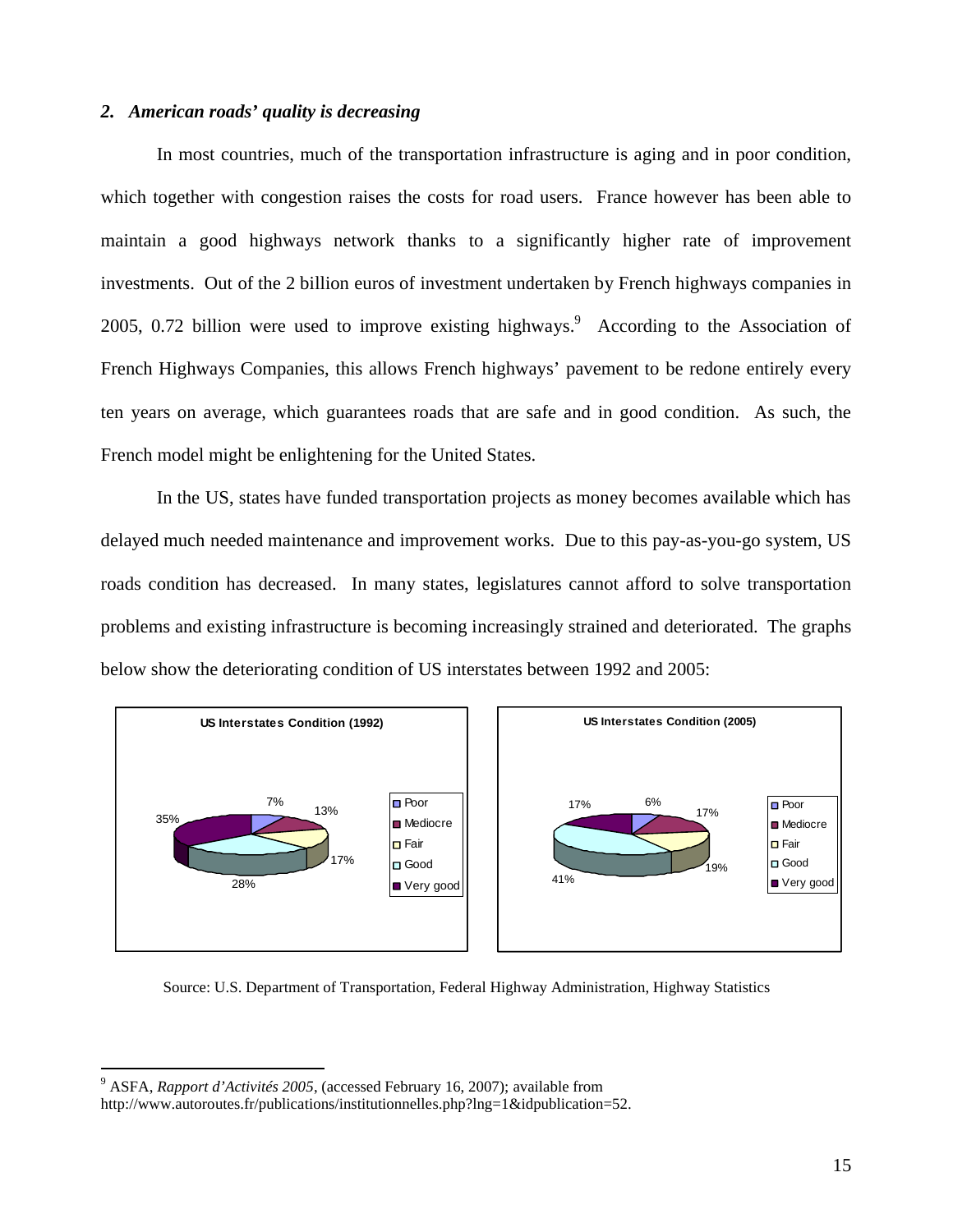According to the US National Transportation Statistics 2005, approximately 23% of America's 912,000 miles of roads and highways are in poor or mediocre condition. Approximately 27% of the nearly 594,000 US bridges are structurally deficient or functionally obsolete.<sup>10</sup> The poor condition of roads has significant economic costs. Outdated facilities can handle fewer vehicles and at slower speeds which increases congestion and impair economic growth as has already been explained. Quite evidently, roads in poor condition create security issues and cause damage to vehicles. According to TRIP, a nonprofit transportation research group, roadway conditions were a factor in 30% of fatal traffic crashes in 2003. It also estimates that driving on roads in need of repair costs motorists in the US \$54 billion per year in extra vehicle repairs and operation costs.

#### *3. The changing political landscape and security needs*

Following the events of September 11, 2001, the costs for securing national transportation systems have skyrocketed, both in Europe and the United States. In the US, the federal government has spent more than \$18 billion to upgrade aviation security and has shifted the responsibility of securing the nation's highways to states and local governments. A panel sponsored by the FHWA concluded in 2003 that of the 337 highway tunnels, many are located beneath water and have limited alternative routes. The panel determined that the loss of a critical bridge or tunnel could result in thousands of casualties, billions of dollars worth of direct reconstruction costs, and even greater socioeconomic costs.<sup>11</sup> Funding was and is still needed to increase the number of security personnel, make structures less vulnerable to damage, purchase and deploy technologies to monitor infrastructure, plan and facilitate emergency evacuation, and allow responders to move quickly to emergencies.

<sup>&</sup>lt;sup>10</sup> Matt Sundeen and James Reed, *Surface Transportation Funding, Options for States* (Washington, DC: National Conference of State Legislatures, 2006), 3.

 $<sup>11</sup>$  Ibid., 5.</sup>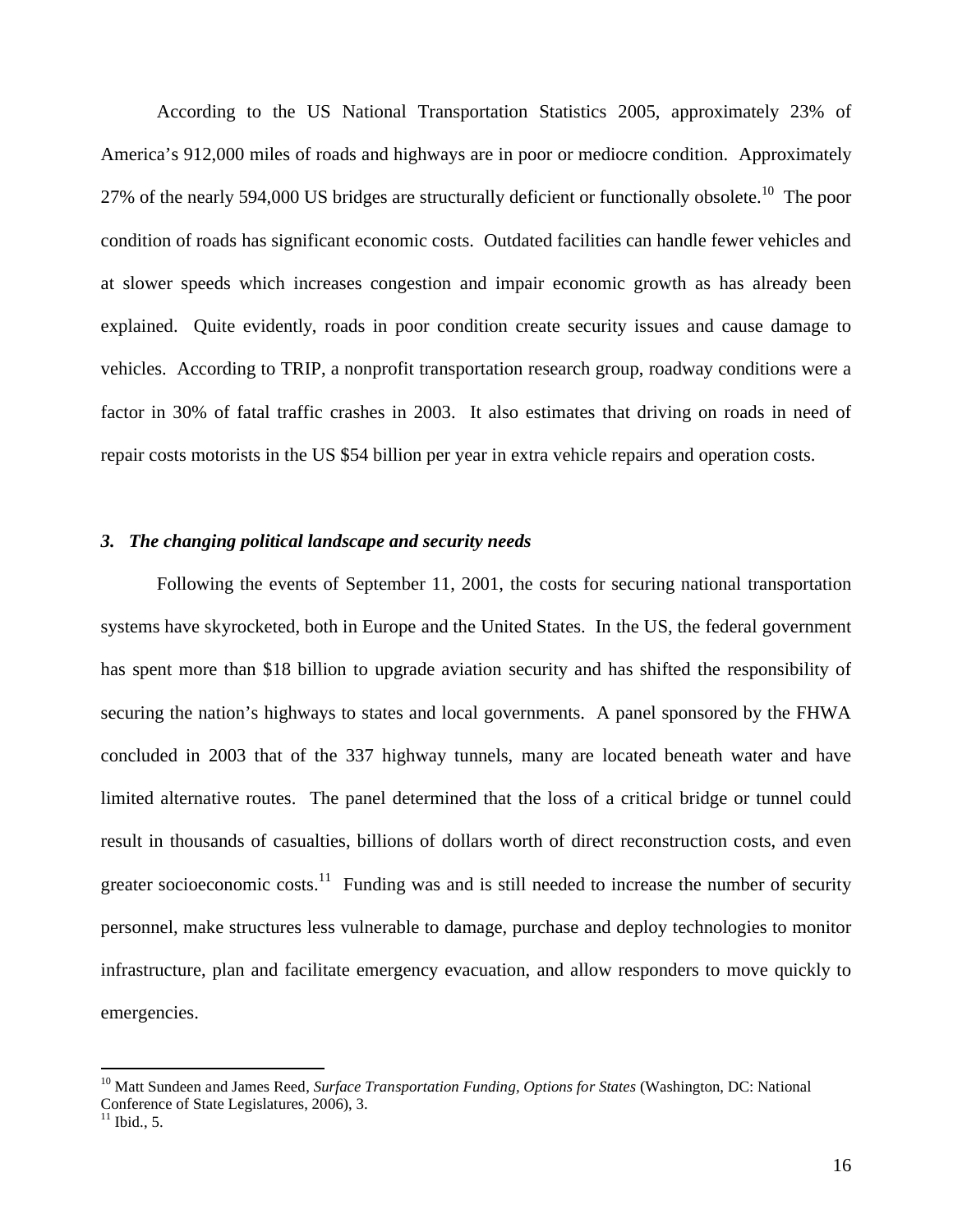#### C. GROWING NEEDS IN THE CONTEXT OF CONSTRAINED GOVERNMENT BUDGETS

## *1. The inefficiencies of public financing*

Before taking a measure of infrastructure funding gaps, it is important to underline that public funding has inherent limitations. In the United States, federal funding for highway projects occurs mostly through the federal aid highway program with the Highway Trust Fund. The federal fuel tax of 18.4 cents per gallon is the most significant source of the Fund. This fund was established under the Federal Highway Act of 1956, and subsequent reauthorizations established formulas for apportioning transportation funding to the states. In fact during the vote of each reauthorization bill, the main point of contention arises about the redistribution by the Federal government of funds collected by the states in the HTF. The states that have the largest populations and the most extensive transportation networks are referred to as donor states: they contribute the most to the Fund and receive less federal funding proportionally. On the contrary, so-called donee states are the less populated states with relatively underdeveloped transportation networks who receive much more federal funding than what they contribute to the HTF. The HTF is designed to finance road and bridge improvements on a pay-as-you-go basis. As such, its expenditures by law cannot exceed its income. Robert Poole, a member of Reason Foundation, conducted a study to look at which states win and lose from the federal program. He offers the following conclusion: "After adjusting what each state gets back to account for (1) higher costs for those projects done with federal funds, (2) state and federal overhead associated with the grants programs, and (3) the distortions in project selection introduced by 'free federal money', I concluded that over the years 1956-1994, only 18 states plus the District of Columbia were actually net gainers. All the others got back less, in real terms, than they paid in and arguably would have been better off if they'd never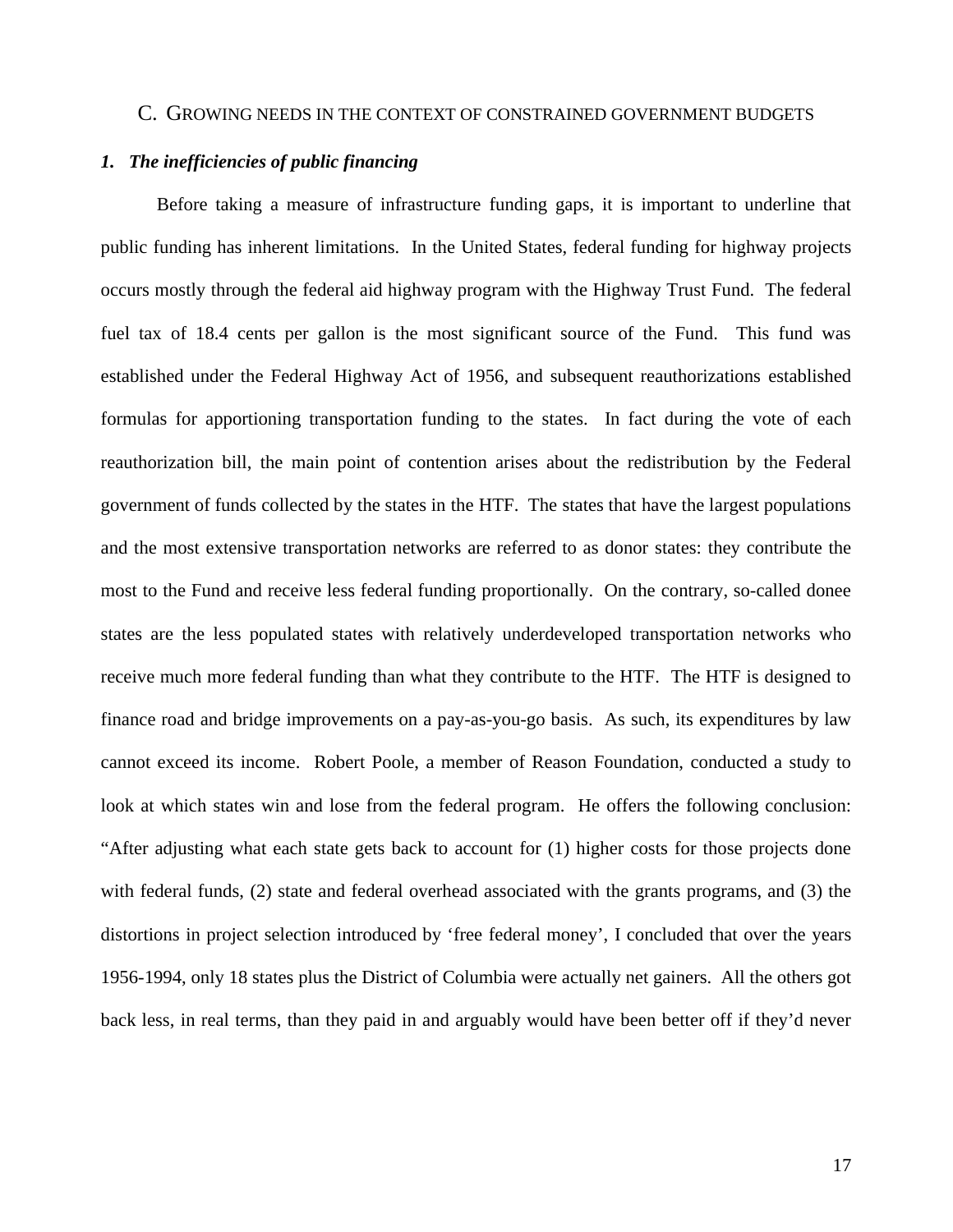sent the money to Washington in the first place."<sup>12</sup> In the same article, Poole continues by arguing that public money leads to waste, reinforcing the need for the involvement of the private sector. He argues that "investment decisions are skewed by the availability of federal money that locally elected representatives don't have to raise."<sup>13</sup>

#### *2. A measure of growing funding gaps in infrastructure*

The US Federal Highway Administration (FHWA) explains that real highway revenues are declining relative to the growth in vehicle miles of travel (VMT). Both highway condition and performance are directly related to VMT. If past trends in revenues per VMT continue, state and local governments will fall further behind in highway conditions and performance.<sup>14</sup> The figure below compares projected highway revenue with investment requirements in the US.



Source: FHWA Manual

<sup>12</sup> Robert Poole, "Are You Ready for Devolution?," *Public Works Financing*, March 2006.

<sup>13</sup> Ibid.

<sup>&</sup>lt;sup>14</sup> FHWA, *Manual for using Public-Private Partnerships on Highway Projects*, (accessed February 14, 2006); available from http://www.fhwa.dot.gov/ppp/resources.htm.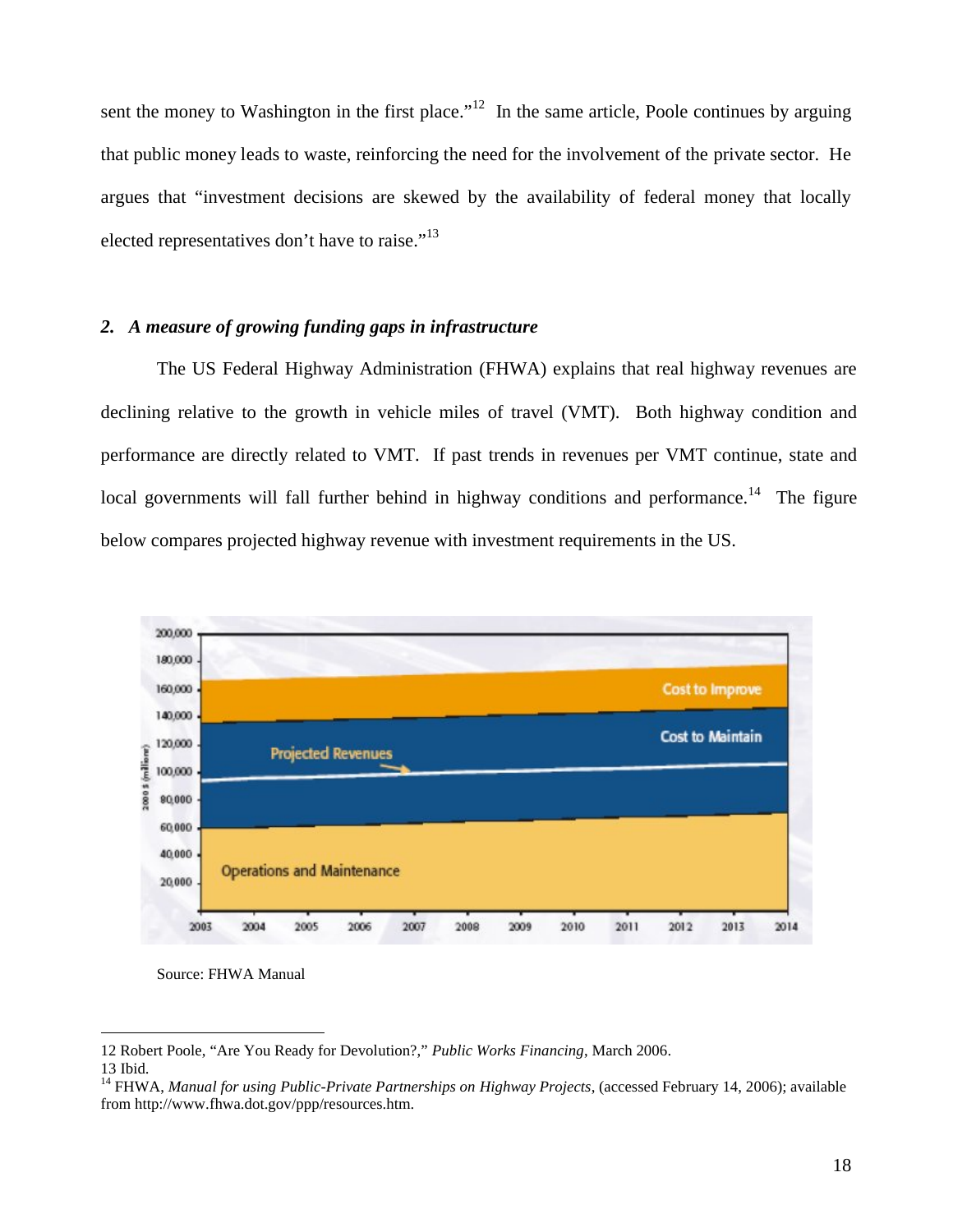Other estimates of the US infrastructure funding gap can be found in a report from the National Chamber Foundation of the US Chamber of Commerce in 2005. It estimated that it would cost \$222 billion in 2005 from all levels of government to improve (\$125 billion in capital investment) and maintain (\$97 billion in operations and maintenance) US pavements, bridges and roads, and \$295 billion per year by 2015. According to the report, revenues from all sources were estimated to be \$180 billion, \$42 billion short of the amount needed to maintain the national transportation network and \$91 billion short of the amount needed for improvements. The report finally estimated that the cumulative deficit in the amount of money needed to improve the transportation system would exceed \$1 trillion by 2015.<sup>15</sup>

In a 2003 information report,<sup>16</sup> the French Senate reports that the total estimated cost of constructing and maintaining French roads network between 2003 and 2020 is over 60 billion euros. The French government would contribute at a level of 22.5 billion euros for a funding gap of 37.5 billion. The findings of the Senate mission are summarized in the graph below.



<sup>15</sup> Matt Sundeen and James Reed, *Surface Transportation Funding, Options for States* (Washington, DC: National Conference of State Legislatures, 2006), 7.

<sup>16</sup> Commission des finances, du controle budgétaire et des comptes économiques de la nation, *Jacques Oudin: Rapport d'information #303, Financement des infrastructures de transport à l'horizon 2020*, May 21, 2003, 37.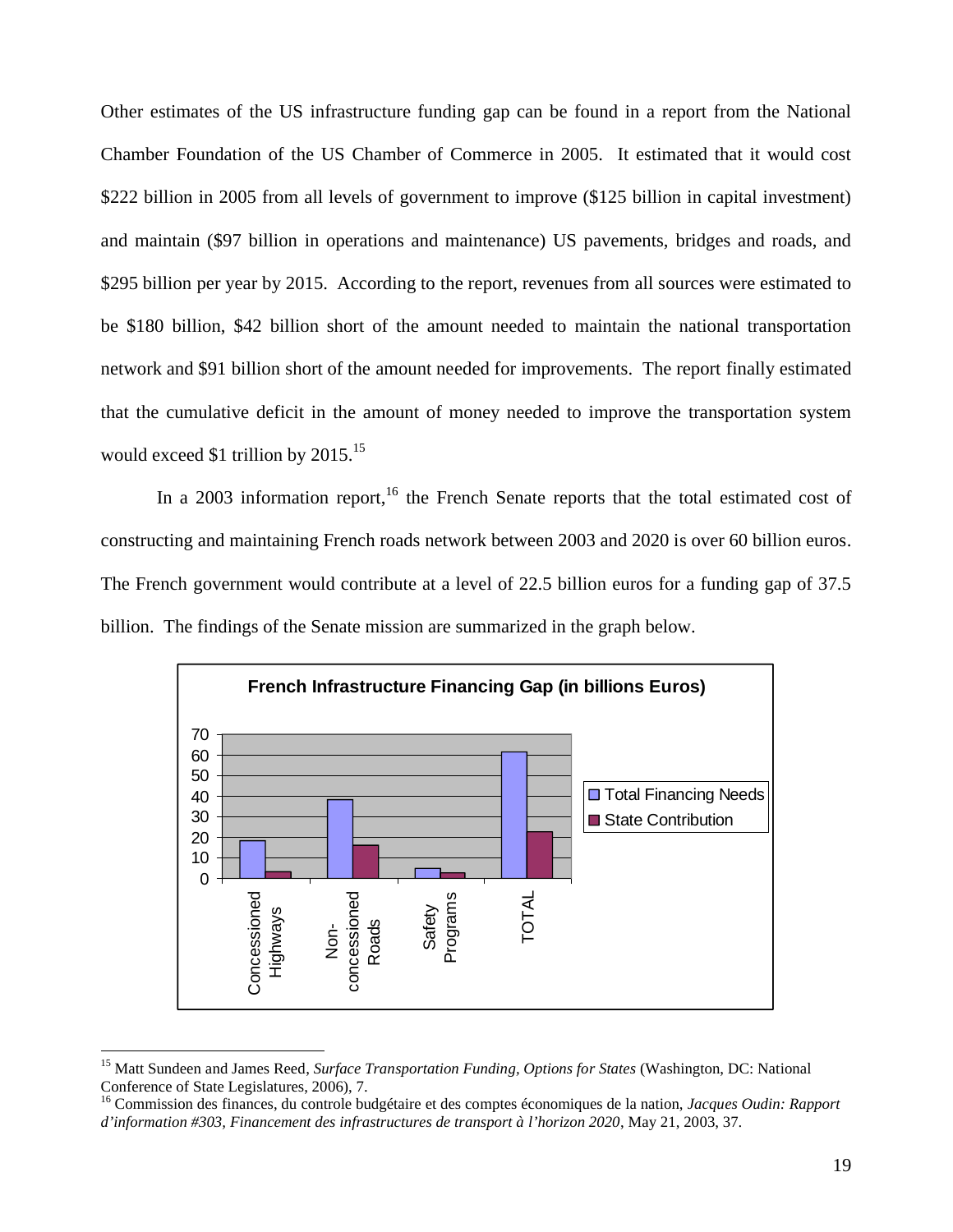France's budget deficit has to stay under three percent of its gross domestic product to conform to European regulations. Indeed, the Growth and Stability Pact was enacted in 1997 and established fiscal standards and budgetary discipline for all nations adopting the euro. "One of the most important stipulations of the Pact is that annual budget deficits among member governments should not exceed 3% of GDP. This has put enormous pressure on Euro Zone governments to seek alternatives to debt financing for large capital intensive infrastructure projects, and many have turned to PPPs."<sup>17</sup> In 2004, French budget deficit reached 3.6% of GDP and France faced many warnings from the European Commission. This paper will assume that budget deficits are undesirable and it suffices to cite the two main arguments that can be found against running excessive budget deficits in the economic literature. The first is that by running large budget deficits, the government is limiting its flexibility to respond to future crisis. The second argument is that large budget deficits undermine the economy by squeezing out private investment.

#### *3. Transportation revenues have not kept pace with expenditures*

## US reliance on a declining gas tax

 $\overline{a}$ 

As explained above, US federal funding for transportation projects occurs mostly through the Highway Trust Fund. Since 1956, \$596 billion has been disbursed from the Fund for road and bridge projects nationwide.<sup>18</sup> The graph below shows that since 1993, federal and state transportation revenues are inferior to the growing government expenditures for transportation.

<sup>&</sup>lt;sup>17</sup> Benjamin Perez and James March, "Public-Private Partnerships and the Development of Transport Infrastructure: Trends on both sides of the Atlantic," Institute of Public Economics at the University of Alberta, August 2, 2006, 6. 18 TRIP, *Key facts about America's road and bridge conditions and federal funding* (March 2006).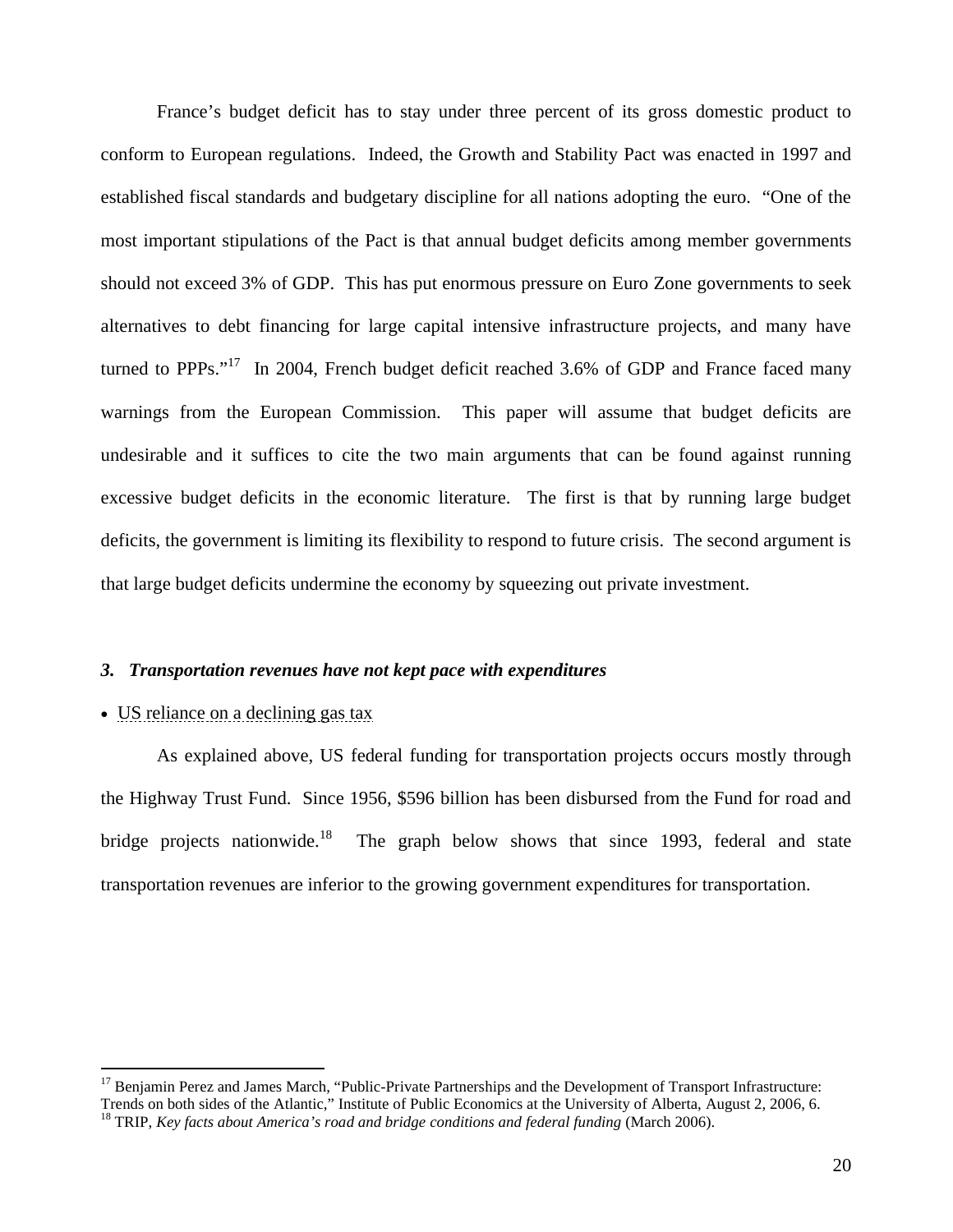

Source: U.S. Department of Transportation, Bureau of Transportation Statistics

At the state level, the main source of transportation revenues is the state motor vehicle fuel tax. The first US state tax on fuel was introduced in February 1919 in Oregon at 1 cent per gallon. In the following decade, all of the US states introduced a gasoline tax and by 1939, an average tax of 3.8 cents per gallon of fuel was levied by the individual states. The table below summarizes state motor vehicle fuel tax rates by US regions as of today.

| <b>GASOLINE MOTOR FUEL TAXES (cents per gallon)</b> |                 |                |                |                                   |  |  |  |
|-----------------------------------------------------|-----------------|----------------|----------------|-----------------------------------|--|--|--|
| Region                                              | State<br>Excise | Other<br>State | Total<br>State | <b>Total State</b><br>and Federal |  |  |  |
| New England                                         | 22.6            | 5.0            | 27.6           | 46.0                              |  |  |  |
| Mid Atlantic                                        | 124             | 17.3           | 29.7           | 48.1                              |  |  |  |
| South Atlantic                                      | 13.1            | 13.2           | 26.3           | 44.7                              |  |  |  |
| Northeast                                           | 14.1            | 13.6           | 27.7           | 46.1                              |  |  |  |
| Midwest                                             | 21.1            | 5.1            | 26.2           | 44.6                              |  |  |  |
| South                                               | 19.3            | 0.7            | 20.0           | 38.4                              |  |  |  |
| Mountain                                            | 22.8            | 0.2            | 23.0           | 41.4                              |  |  |  |
| <b>West</b>                                         | 20.2            | 15.3           | 35.5           | 53.9                              |  |  |  |
| <b>US</b>                                           | 18.2            | 9.15           | 27.4           | 45.8                              |  |  |  |

Source: Energy API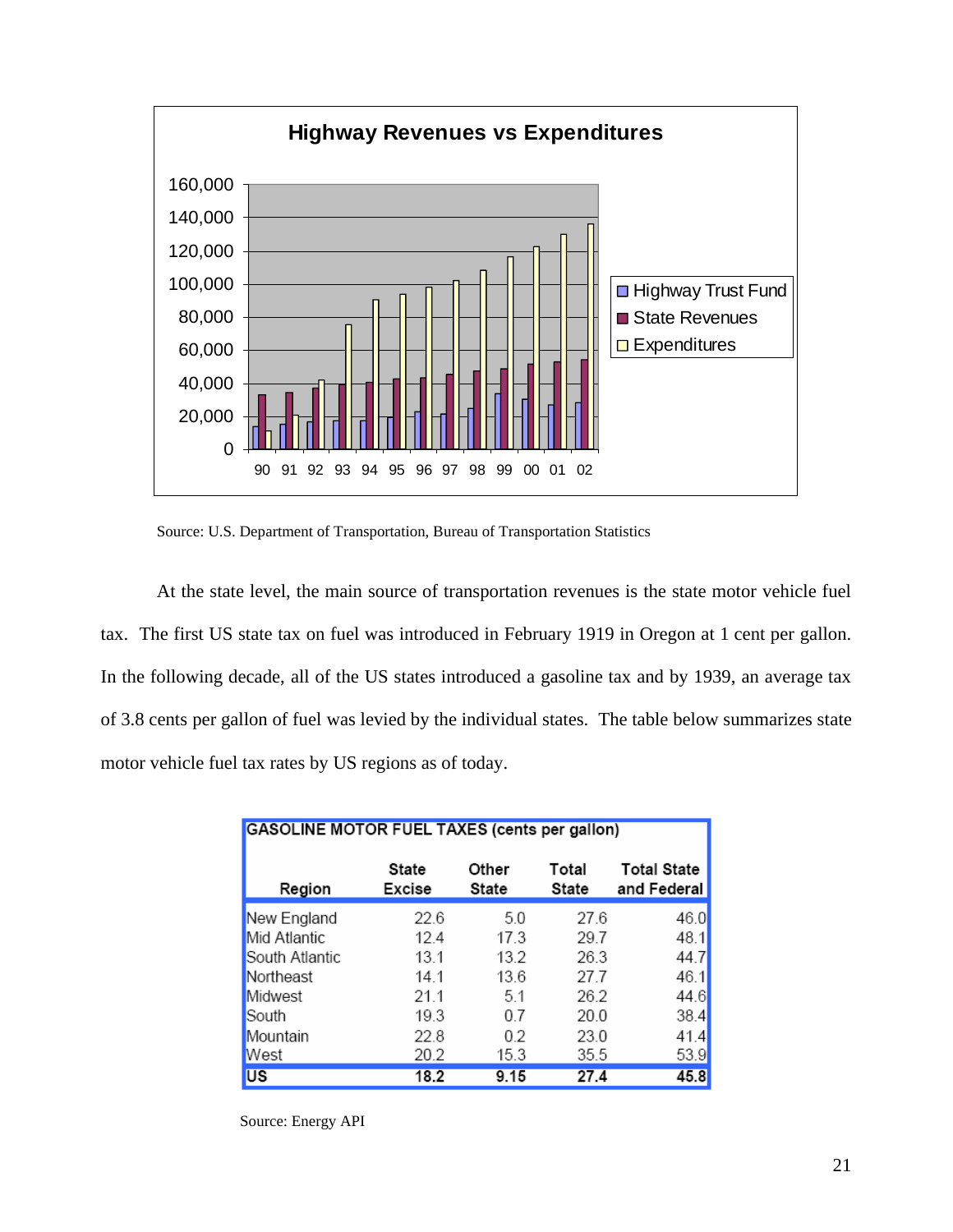State motor fuel taxes differ among US states and must be added to the 18.4 cents per gallon federal fuel tax. The total fuel tax for each US state is shown on the map below.



Source: Energy API

 $\overline{a}$ 

From 1998 to 2004, the state fuel tax was the main source of highway funding for 25 states. Since 1997 however, only 14 US states have raised the excise tax on motor vehicle fuel and the increase averaged only 4 cents per gallon.<sup>19</sup> Federal money, primarily from the HTF, was the primary source of highway funding in 17 states. Other states rely on motor vehicle and motor carrier taxes, or bond revenue proceeds.

<sup>&</sup>lt;sup>19</sup> Matt Sundeen and James Reed, *Surface Transportation Funding, Options for States* (Washington, DC: National Conference of State Legislatures, 2006), 21.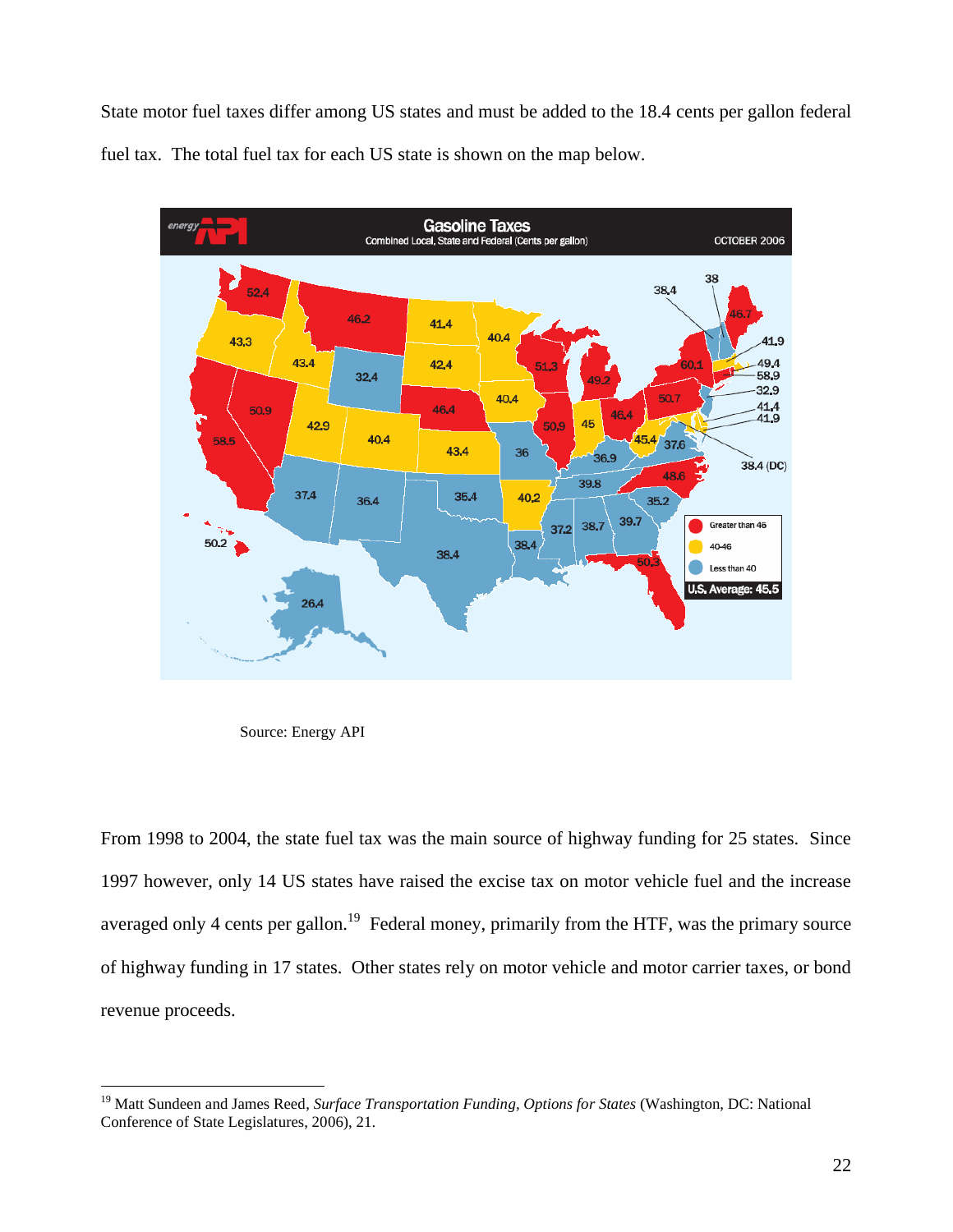Finally, US local governments are becoming increasingly involved in the financing of transportation projects. Local governments receive some funds from the state for surface transportation but they mostly finance their transportation needs through various taxes and user fees. Financing sources include motor-fuel taxes, toll revenues, vehicle license and registration taxes, parking fees, street utility fees and property taxes. Some states also allow local sales taxes to be used for transportation projects. If the participation of local governments may involve greater cost sharing on projects desired by the local community, it also requires that the state authorizes funding options. Moreover, as taxes are the most commonly used financing mechanism by local governments, a vote of affected citizens is generally required to proceed, which can cause significant political hurdles.

#### • France's constrained general budget

French highways funding mechanisms differ from American mechanisms in two fundamental ways: the European Commission strongly encourages user-fees for the financing of infrastructure and no taxes are exclusively dedicated to the construction and maintenance of roads. The recent trend of decentralization in Europe has lead to a significant change in the repartition of responsibilities between central and local governments including financial transfers to local communities, as well as a search for new financing solutions at the local level. The majority of local roads in France are financed at least partly by the public authorities in charge that use their general budget, affected to them by the national government. While France has no dedicated taxes to the funding of its road infrastructure, the gas tax that contributes to the national budget is an important source of fiscal revenues. As a result, both the US and the French budgets have been strained mainly because revenues from this tax have not kept pace with infrastructure needs. The French gas tax does not feed a highway trust fund like it is the case in the US but rather becomes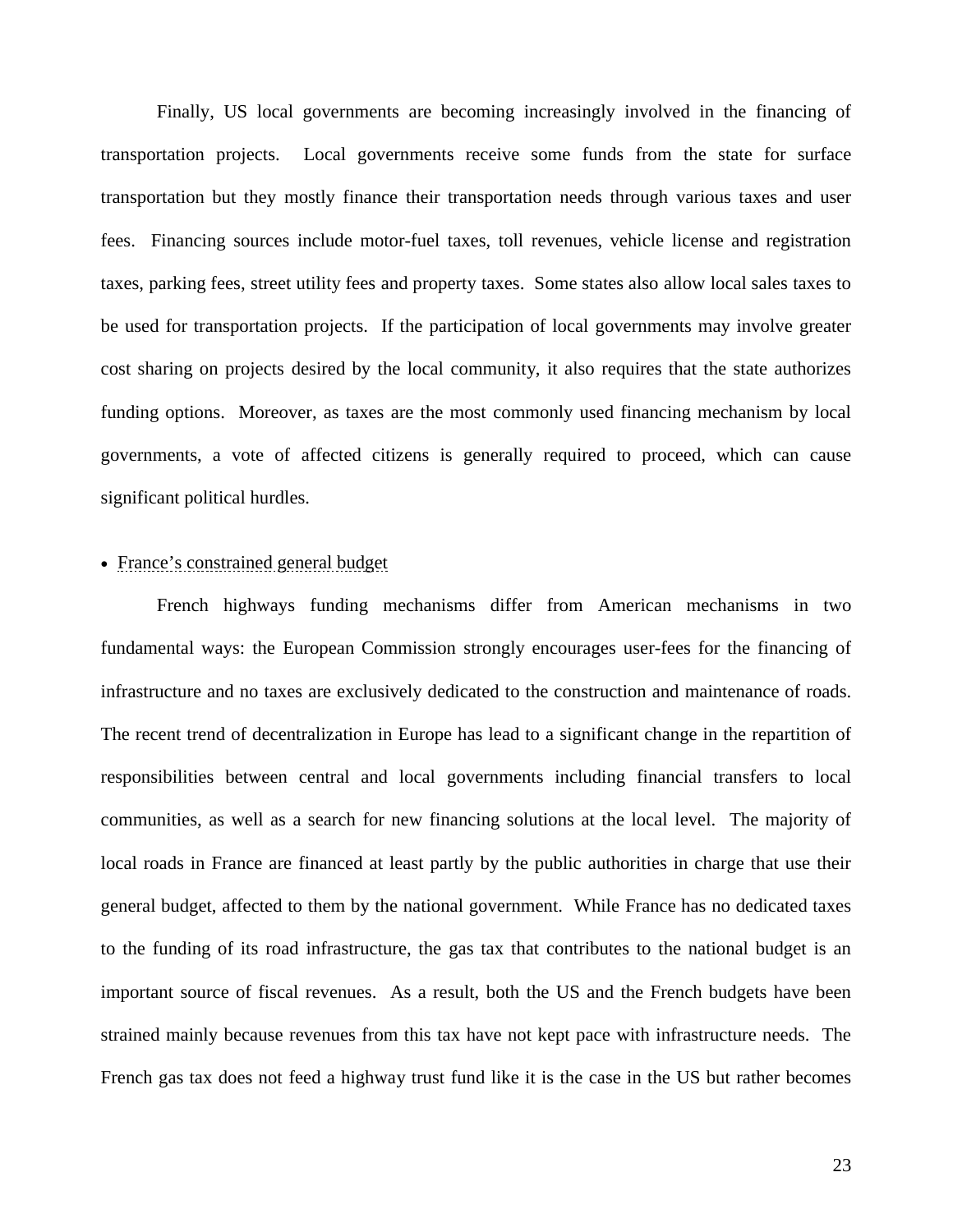part of the national general budget with the French government free to redistribute the total funds as it sees fit.<sup>20</sup> Fiscal revenues to transportation authorities in 2005 are coming at 70% from the taxe intérieure sur les produits pétroliers (TIPP), the French gas tax. As such, the TIPP contributes 25 billion euros to the national budget for a total of 31 billion of fiscal revenues from transportation.<sup>21</sup> The rest comes mainly from motor vehicles taxes. In France, gas is also taxed by a Value Added Tax (VAT) that exists in most European countries. The TIPP is based on fuel quantity consumed and is independent of gas prices while the VAT is proportional to gas prices. As such, revenues from the TIPP have not increased with gas prices and have remained constant over the years despite inflation in gas prices.<sup>22</sup> In 2005, revenues from the TIPP have decreased by 2.2% compared to 2004 which can be explained by a decrease in gas consumption thanks to the use of more fuelefficient vehicles.<sup>23</sup> The change toward fuel-efficient cars has been ongoing in Europe, with dieselfuel engines representing an increasing share of the vehicles sold.

#### D. THE MULTIPLE AND COMPLEX ORIGINS OF TRANSPORTATION BUDGETS DEFICITS

#### *1. Inflation and the declining real value of gas taxes*

Both at the federal and the state level, US gas taxes are the most significant source of financing rending their erosion particularly problematic. Fuel taxes have not kept pace with inflation thus declining in real value. The federal excise tax, currently at 18.4 cents per gallon, has not changed since 1993. According to the American Association of State Highway and Transportation Officials (AASHTO), from 1996 to 2008, the federal gas tax will decline 26% in purchasing power terms and will have a real value of only 13.5 cents per gallon. The association

<sup>20</sup> Direction des Routes, Mission Economie et Affaires Européennes, *L'organisation des administrations routières et le financement des routes en Europe* (Paris: DR, 2004), 29.<br><sup>21</sup> Ministère des Transports, de l'Equipement, du Tourisme et de la Mer, *Les comptes des transports en 2005*, Tome 1

<sup>(</sup>Paris: MTETM, 2006), 104.

 $^{22}$  Ibid., 104.

<sup>23</sup> Ibid., 104.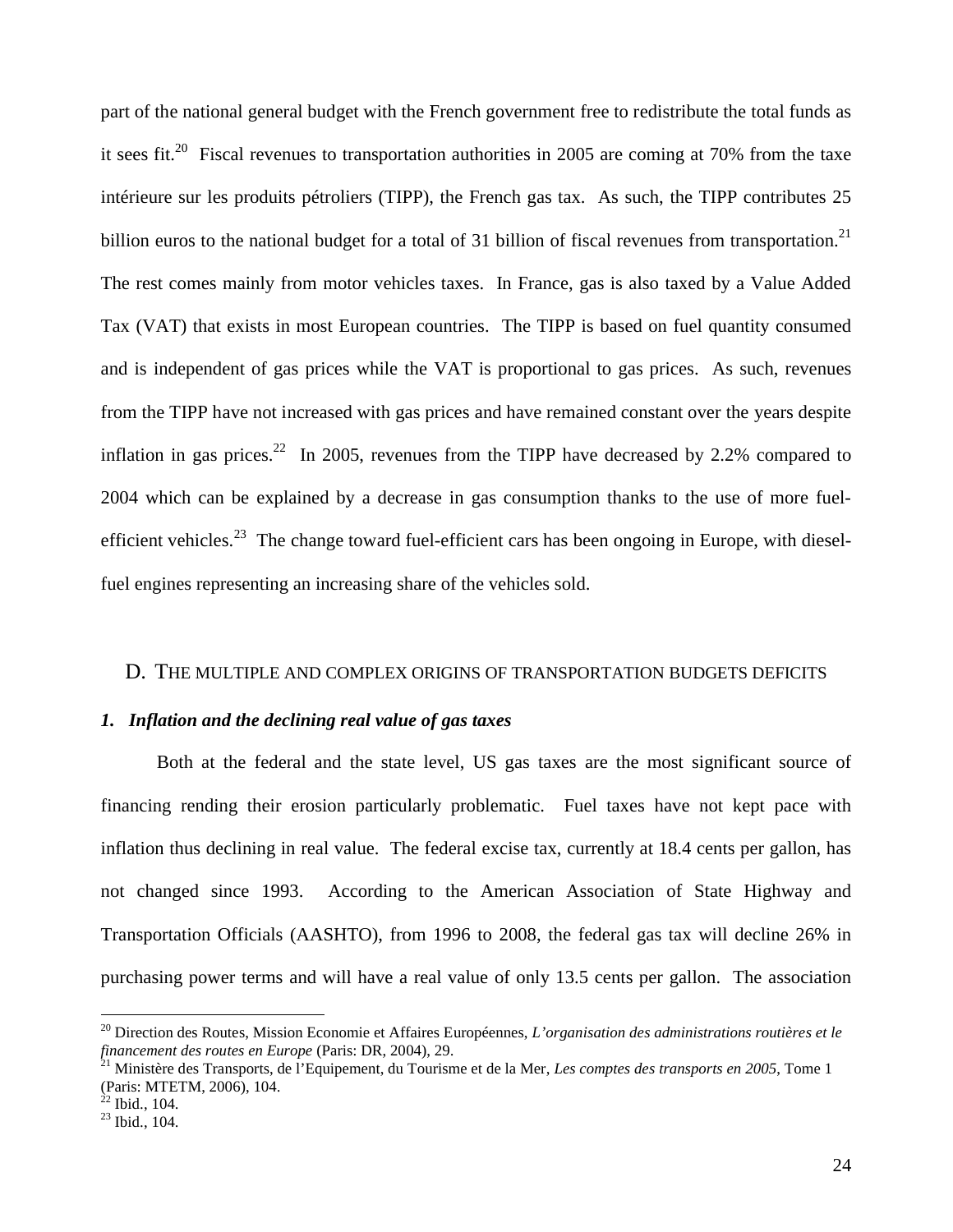estimates that this will cancel out a projected 9% growth in gas tax revenue due to travel increase. Worse yet, a study published by the US Chamber of Commerce Foundation in 2005 predicts that without further action, the Highway Trust Fund will become bankrupt by 2010 and will run a \$41.7 billion deficit by  $2015.<sup>24</sup>$ 

### *2. The effects of high gas prices*

 $\overline{a}$ 

With the cost of gasoline high, fuel tax increases are even less politically popular. It probably goes without saying that politics are a factor in states' ability to raise taxes. Lawmakers may be unwilling to support funding mechanisms that could be unpopular with constituents or that are perceived to benefit only certain parts of the state. As a result, it has been extremely difficult for lawmakers to gather the political support necessary to raise gas taxes sufficiently to cover inflation. With the soar in gas prices in late 2005, the support for gas taxes has continued to erode.

Moreover, one could reasonably hypothesize that high gas prices might lead to a decrease in vehicles use and a further drop in gas tax revenues. This would nonetheless also decrease road usage and as such minimize road maintenance and improvement needs. While a decline in gas prices is clearly associated with an increase in vehicle miles traveled, it has not been the case that Americans always reduce their travels when gas prices increase. This might be because, to a certain extent, travel demand is inelastic in the context of work travels or where public transportation is not available. In a 2004 study, the FHWA examined the percentage change in vehicle miles traveled relative to a percentage change in gas prices as can be observed in the graph below.

<sup>24</sup> Matt Sundeen and James Reed, *Surface Transportation Funding, Options for States* (Washington, DC: National Conference of State Legislatures, 2006), 19.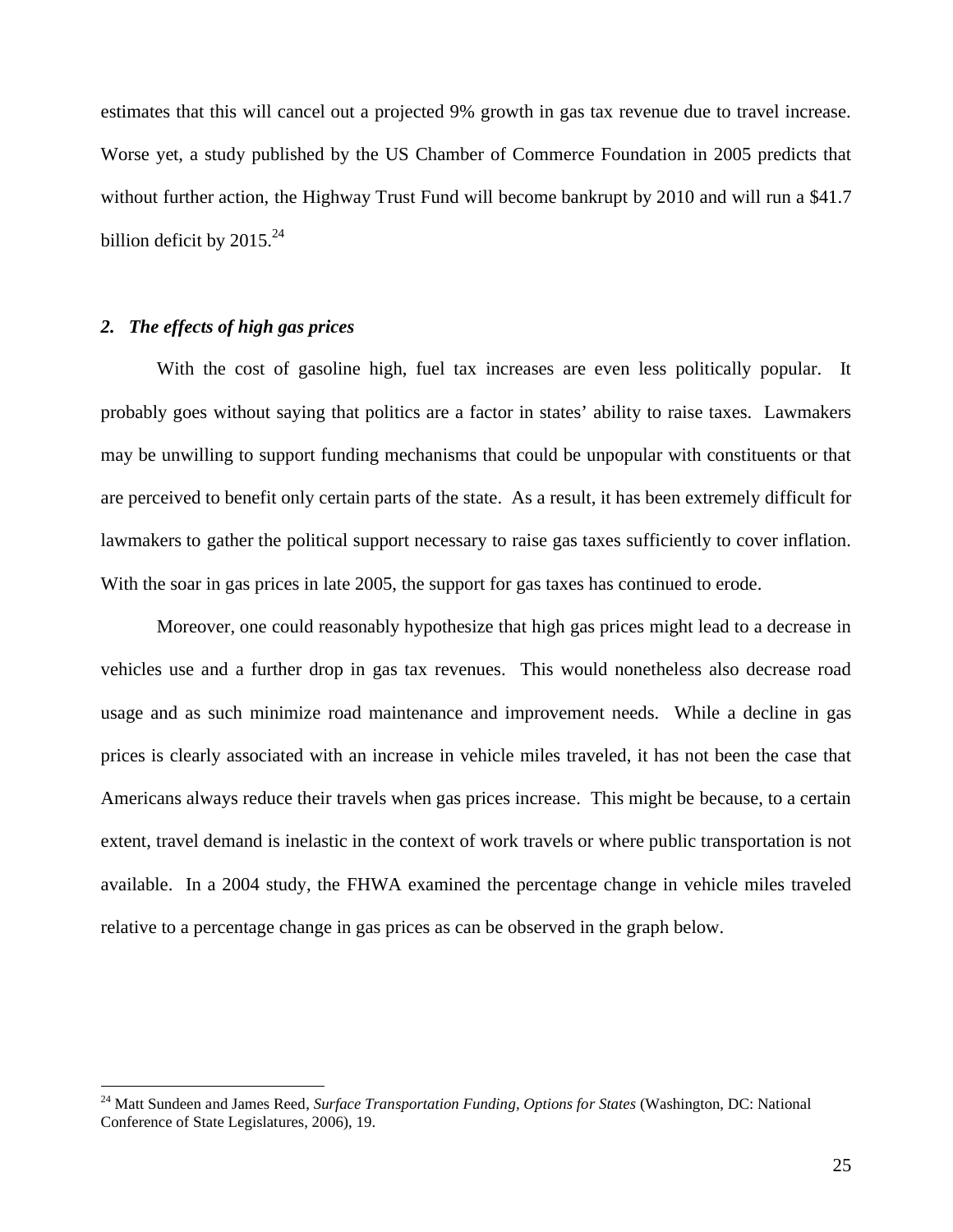

Source: FHWA

In sum, high gas prices are unlikely to reduce road usage and improvement needs and will be an additional constraint on US highways funding because they render tax increases difficult.

#### *3. The consequences of changing consumers' preferences*

Finally, consumer preferences are changing even in the United States where hybrid cars and alternative fuels are becoming increasingly popular. Over time, American vehicles have become more fuel-efficient as shown below.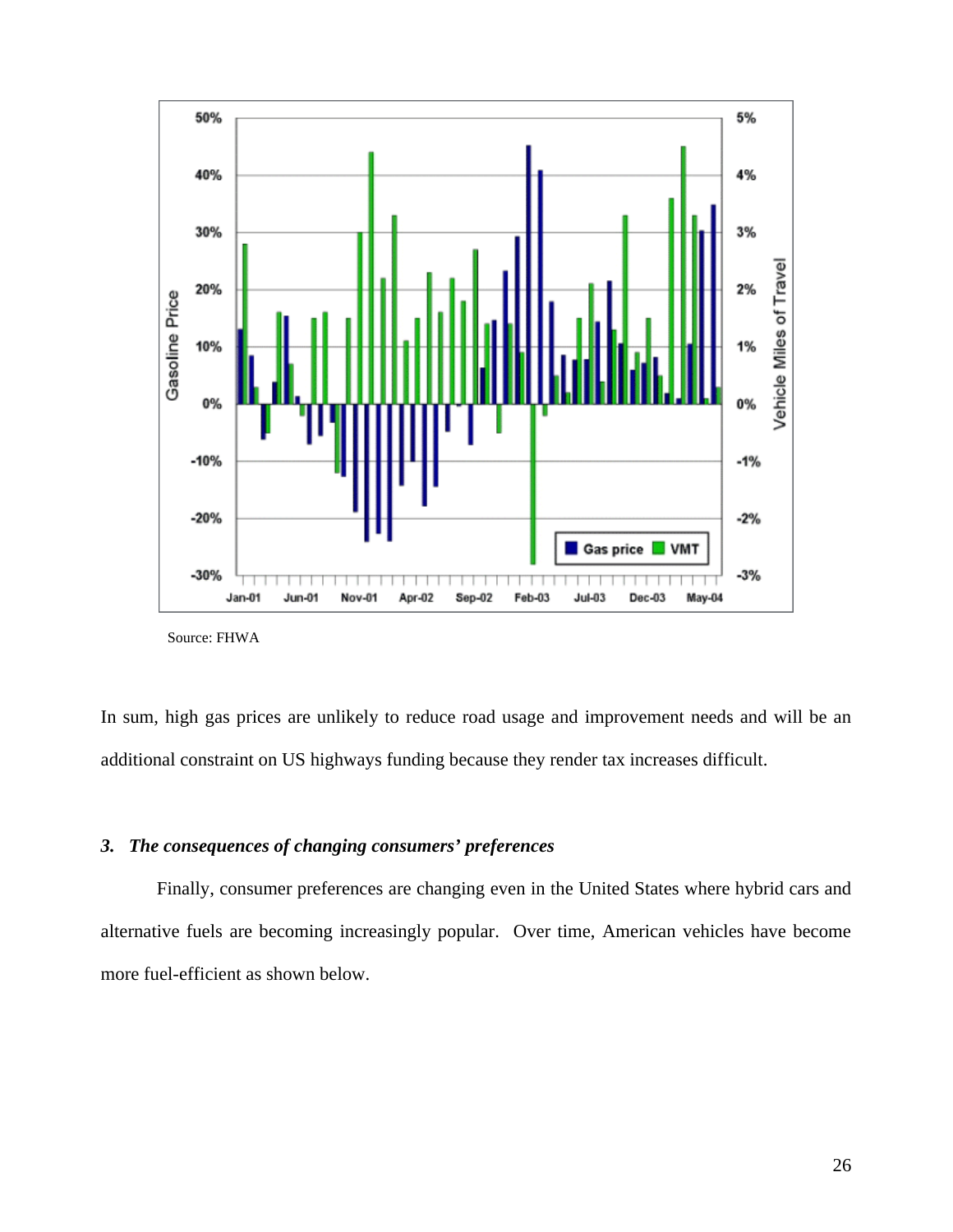

Source: U.S. Department of Transportation, Federal Highway Administration, Highway Statistics

Although hybrid and alternative fuel vehicles are more fuel-efficient and have therefore many desirable characteristics in terms of reduced emissions and reduced fuel expenses, they could affect the amount of transportation revenue available to US states from the gas tax. According to hybridcars.com, US hybrid sales have generally doubled every year since 2000, with more than 205,000 vehicles sold in 2005. With new car sales for 2005 topping 17 million vehicles, hybrids account only for about 1% of all US car sales. If gas prices remain high however, ABI research predicts that sales of hybrid vehicles will account for 5 to 6% of all cars sold in the US by 2010.

In addition, not only do higher miles per gallon cars mean less gas tax revenues, but higher fuel-efficient cars also mean more driving with an increased impact on US roads. Indeed, the University of California Energy Institute has shown that "improving energy efficiency releases an economic reaction that partially offsets the original energy saving. As the energy efficiency of some process improves, the process becomes cheaper, thereby providing an incentive to increase its use. This 'rebound effect' implies that when vehicles are made more fuel-efficient, it costs less to drive a mile, so VMT increases."<sup>25</sup>

<sup>&</sup>lt;sup>25</sup> Kenneth Small and Kurt Van Dender, "The effect of improved fuel economy on vehicle miles traveled: estimating the rebound effect using US State data, 1966-2002," Energy Institute at the University of California, September 2005.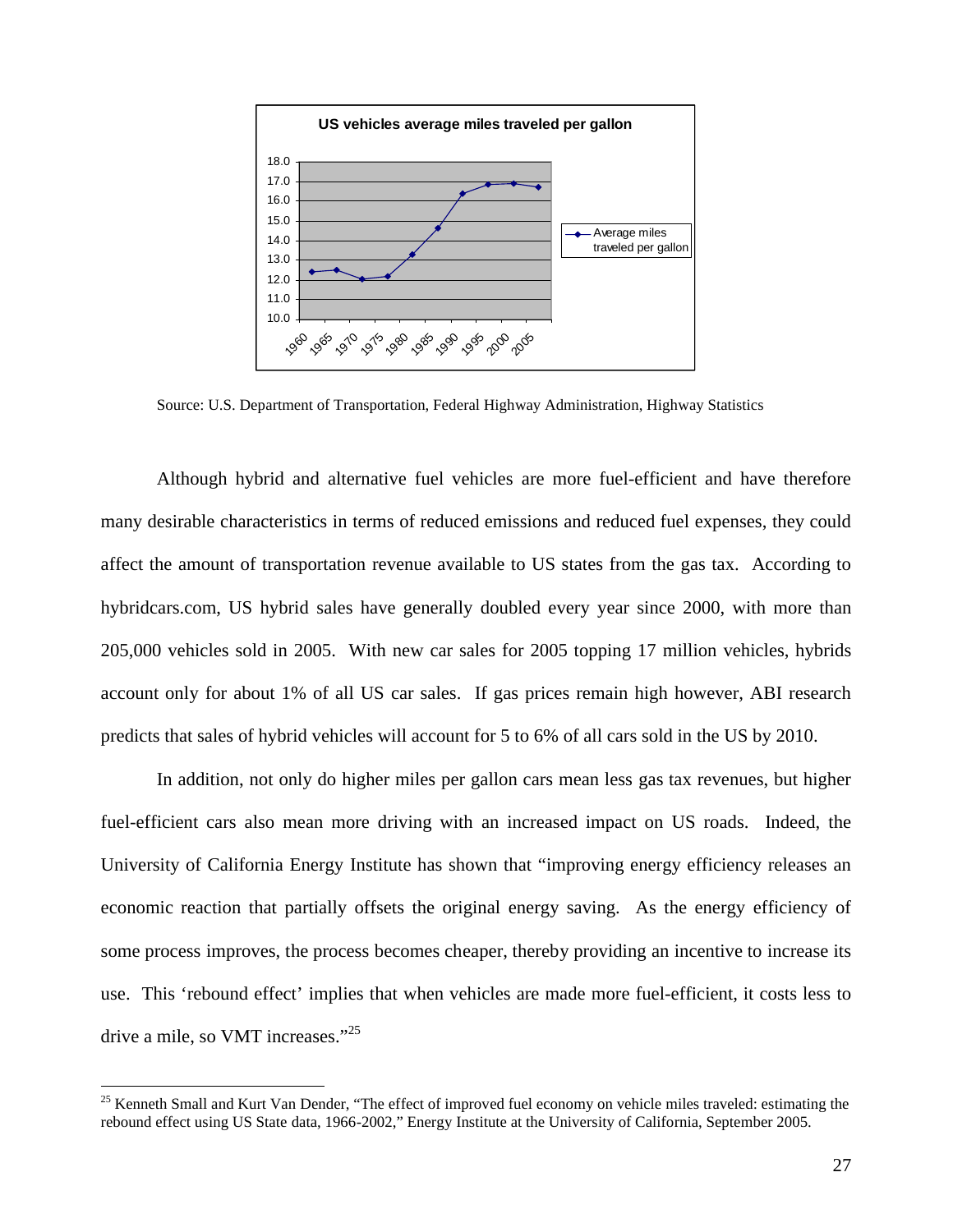## II. PUBLIC-PRIVATE PARTNERSHIPS: A NEW POTENTIAL SOLUTION TO US HIGHWAYS FUNDING NEEDS?

Even though recent landmark transactions could lead to think that PPPs are a new financing tool, Partnerships are not new. As discussed in the introduction, it is possible to trace the origin of Public-Private Partnerships in England back in the  $13<sup>th</sup>$  century. Partnerships exist in different forms, with the concession model being the most prevalent in France. The rebirth of PPPs in recent decades has been due to an array of changing circumstances that will be examined in more detail. Finally, traditional alternatives to PPPs are stretched and Partnerships could become prevalent to address financing gaps in infrastructure.

#### A. WHAT EXACTLY ARE PUBLIC-PRIVATE PARTNERSHIPS?

#### *1. Public-Private Partnerships are a process*

According to the Federal Highway Administration, "Public-Private Partnerships refer to contractual agreements formed between a public agency and private sector entity that allow for greater private sector participation in the delivery of transportation projects."<sup>26</sup> In the United States, the public partner is typically a state department of transportation, a local county or municipal public works department, or a local toll road, bridge or transit authority that is the owner and operator of highway facilities. As for the private sector, PPPs participants have been businesses providing services to public agencies for a fee, such as engineering and construction companies or specialized financial and legal advisors. In other parts of the world were Public-Private Partnerships are more commonly used, private entities assume full ownership-like responsibilities and "road owning" business entities are emerging. This is the case in Australia for example where Macquarie Bank is extremely aggressive in the business of developing long-term operating and

<sup>26</sup> FHWA, *Public-Private Partnerships* (accessed January 20, 2007); available from http://www.fhwa.dot.gov/ppp/defined.htm.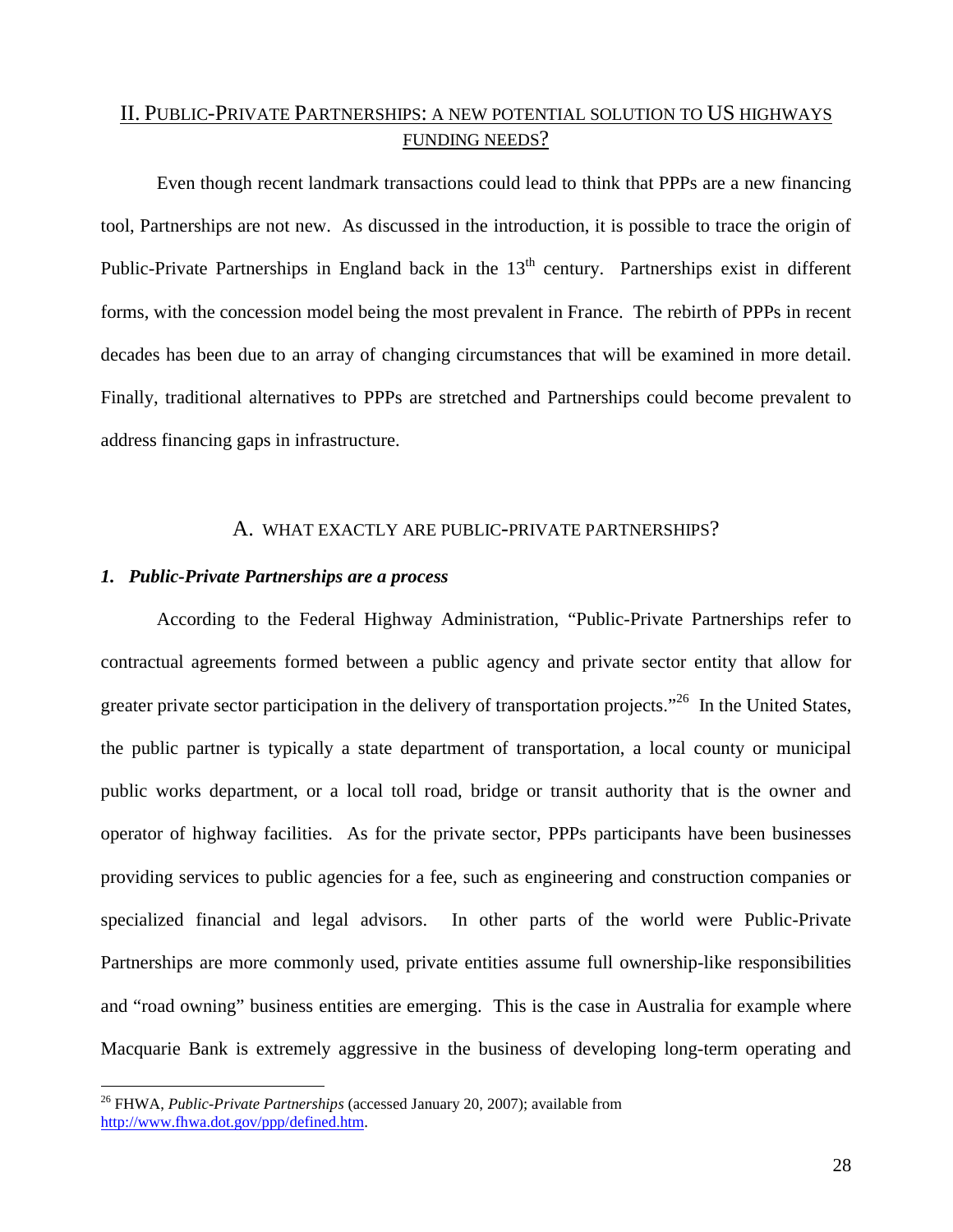maintaining responsibility for infrastructure assets as an attractive opportunity for equity investment.

The semantic is confusingly diverse when one refers to Public-Private Partnerships. Regardless of the term used, Peter Samuel explains that all the terms describe a process that involves:

- A state-controlled process of selecting a preferred investor group and negotiating a contract for that group's right to take over an asset for a specified time under specific conditions;
- Legal title to ownership of the facility remaining with the State;
- The investor's right to the tolls in return for the obligation to maintain and operate the facility so long as they fulfill the contract conditions;
- Monitoring fulfillment of the contract's terms;
- A process for arbitrating disputes over the contract; and
- Provisions under which the facility reverts to the State at the end of the contract term or earlier if the private partner defaults on the contract. $27$

#### *2. Public-Private Partnerships compared to traditional procurement methods*

Traditionally, private sector participation in infrastructure procurement has been limited to separate planning, design or construction contracts on a fee for service basis. Under a PPP, the private sector has an extended role in return for assuming more risks. Similar to project finance structures, project risks are allocated to the party that is best equipped to manage them. While the public sector usually retains ownership of the facility, the private party will bear additional risks and/or be given additional decision rights in the completion of the project. The United States

<sup>27</sup> Peter Samuel, *Should States sell their toll roads?* (Los Angeles, CA: Reason Foundation, 2005), 3.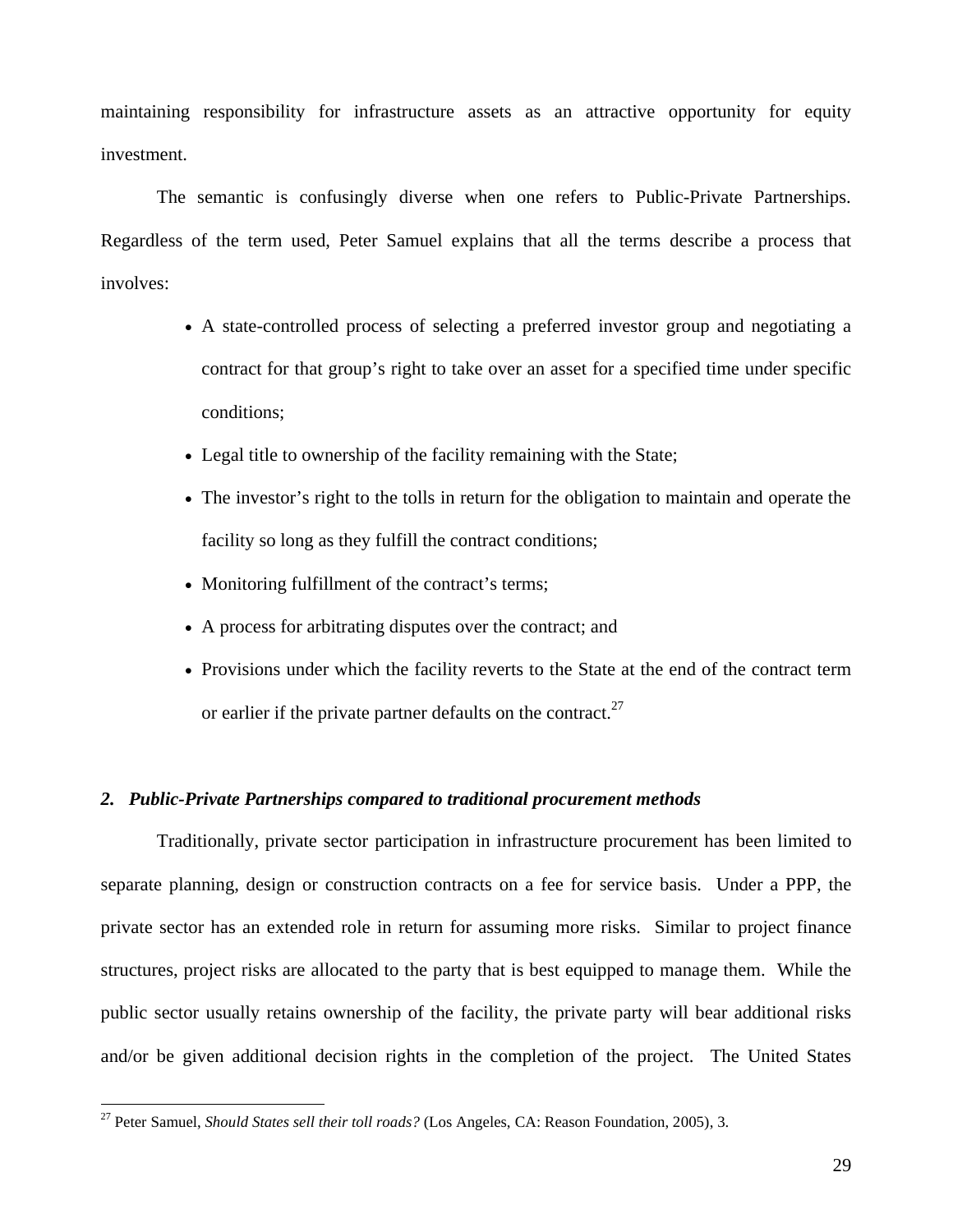Department of Transportation underlines the variety of PPPs: "the term Public-Private Partnership defines an expansive set of relationships from relatively simple contracts, such as contracts where the private sector assumes the risks of delays in schedule through financial incentives and penalties. On the other end of the spectrum, it includes very complicated and technical development projects, where the private sector builds, owns, and operates a transportation facility.<sup> $28$ </sup> In general Partnerships are intended to provide greater flexibility to achieve the project's objectives by altering traditional public and private sector roles and taking better advantage of the skills and resources that the private sector can provide. No matter what the involvement of the private sector, the government will continue to play a role in granting permits, ensuring safety, or exercising its power of eminent domain to obtain land for rights-of-way.

## B. THE REBIRTH OF PUBLIC-PRIVATE PARTNERSHIPS IN RECENT DECADES

The rebirth of PPPs in recent decades can be traced back to a number of changing circumstances in the provision of public services and the market for infrastructure finance in both countries. Except for the concept of user-pay which is more widely accepted in France, the change in circumstances is even more pronounced in the United States, which makes the US a potentially well-adapted ground to the development of Public-Private Partnerships.

#### *1. Changing attitudes to public services delivery*

 $\overline{a}$ 

There has been a marketization of the public sector in the sense that public sector activities have been downsized and can now be managed by the private sector. Darrin Grimsey argues that "PPPs can be seen as one component of a rearrangement of the public sector with a management culture that focuses on the centrality of the citizen or customer, accountability for results,

<sup>28</sup> US Department of Transportation, *Report to Congress on Public-Private Partnerships*, December 2004, 10.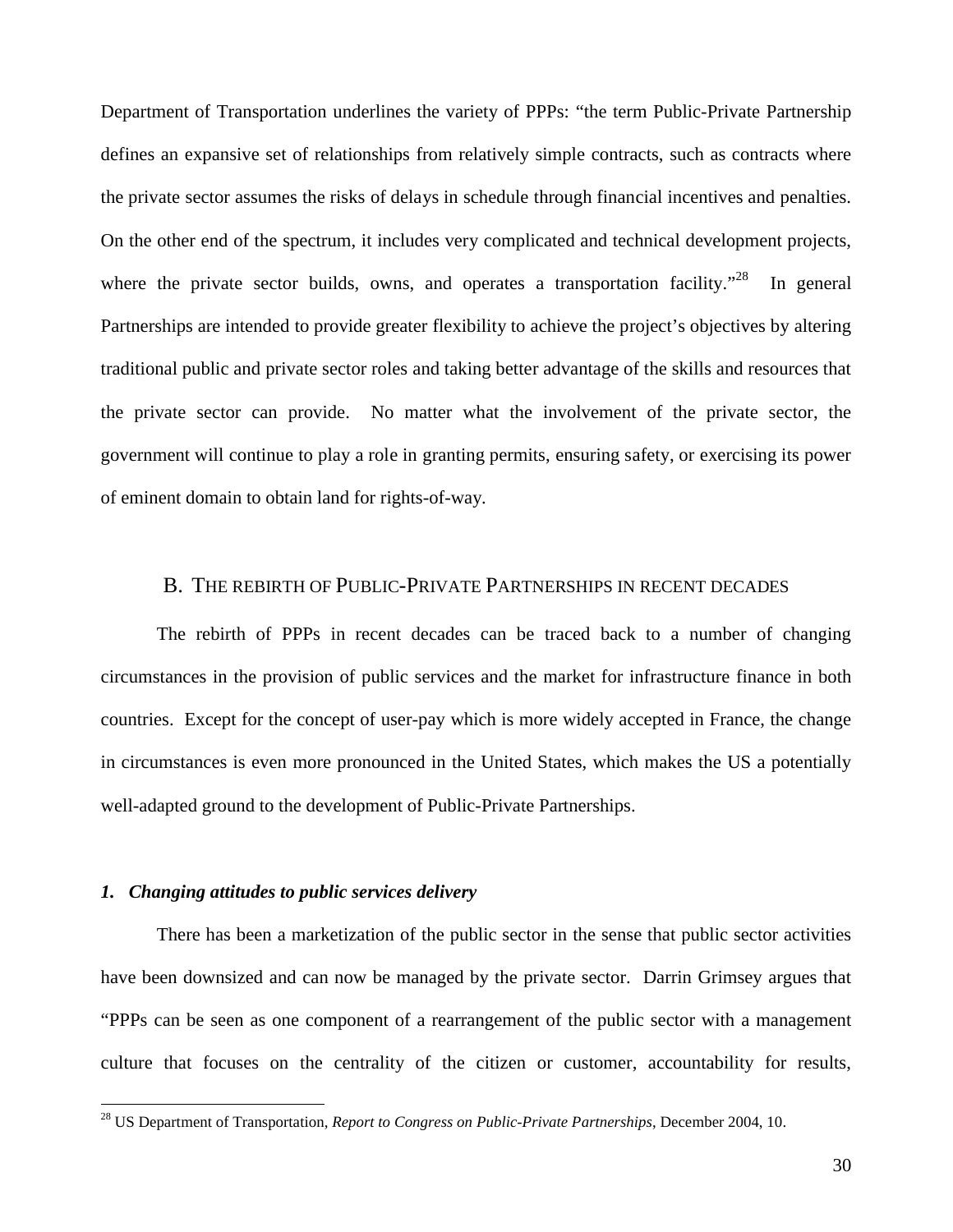investigation of a wide variety of alternative service delivery mechanisms, and competition between public and private bodies for contracts to deliver services consistent with cost recovery and value for money."<sup>29</sup> In sum, the government is not the direct provider of services anymore but rather the enabler, coordinating and regulating the provision of public services by the private sector. This change of attitude toward public services delivery is also present in Europe. In a green paper on Public-Private Partnerships, the European Commission explains:

Various factors explain the increased recourse to PPPs. In view of budget constraints confronting Member States, it meets a need for private funding for the public sector. Another explanation is the desire to benefit more in public life from the know-how and working methods of the private sector. The development of the PPP is also part of the more general change in the role of the State in the economy, moving from a role of direct operator to one of organizer, regulator and controller.<sup>30</sup>

#### *2. The commercialization of public services*

 $\overline{a}$ 

A second factor contributing to the rebirth of Public-Private Partnerships is the recent commercialization of public services. When procuring highway projects, governments have two options for underwriting capital expenditures: they either use tax revenues or user fees. The taxbased approach has traditionally been favored in the United States, but this has recently started to change and toll roads are becoming more widely accepted. As a result, users and not taxpayers are now paying for infrastructure projects in the form of the tolls they pay when they use the infrastructure. Southern European nations such as France, Italy, Portugal and Spain have traditionally favored the use of tolls to finance their infrastructure needs. In France, the concept of user-pay is widely accepted and the majority of highways are toll roads. "France boasts one of the world's most extensive and modern motorway networks, with a total road length of nearly 9,300 km

<sup>&</sup>lt;sup>29</sup> Darrin Grimsey and Mervyn Lewis, *Public Private Partnerships*, *The worldwide revolution in infrastructure provision and project finance* (Northampton, MA: Edward Elgar, 2004), 52.

<sup>&</sup>lt;sup>30</sup> Commission of the European Communities, *Green Paper on Public-Private Partnerships and Community Law on Public Contracts and Concessions* (Brussels: European Commission, May 2004), 3.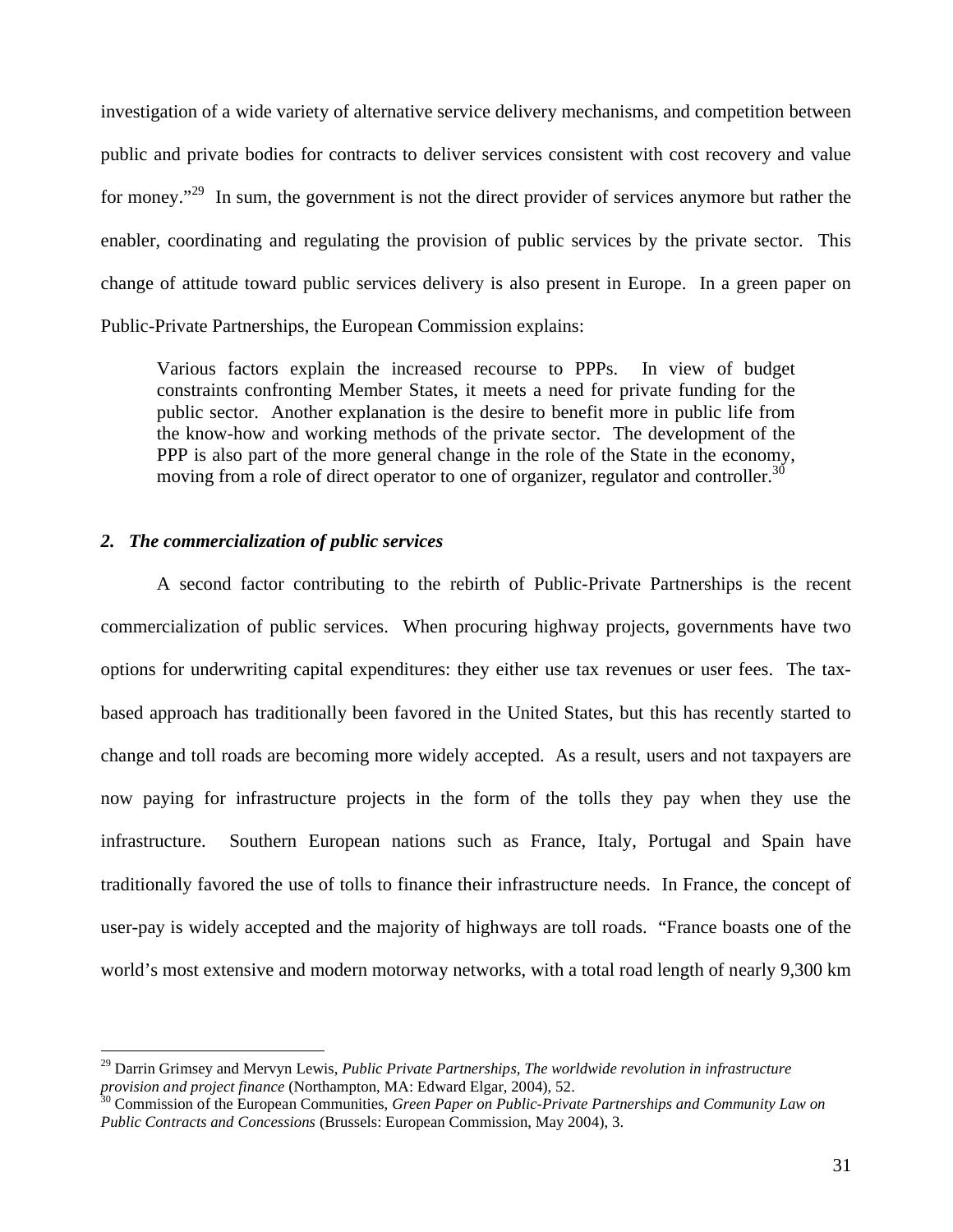of which 7,000 km are under concession control. As of 1999, France counted 8,319 interurban highways, of which 7,048 were toll roads."<sup>31</sup>

#### *3. The significant growth of the project financing model*

Another factor in the rebirth of Public-Private Partnerships is the significant growth of the project financing model. The reason why the rebirth of PPPs is linked to the development of project finance is because the structure of a Partnership is identical to a typical project financing. The goal of a project finance structure is to allocate the risks of the project to the party best able to mitigate it. Likewise, a PPP brings together a number of parties for an infrastructure investment, typically in the form of a special purpose vehicle (SPV) which is also the basis of every project financing. A special purpose vehicle is a separate legal entity established to undertake the activity described in a contract between the SPV and its client, or the public procurer in the case of a PPP. Financiers can turn only to the SPV for the repayment of their funds. The execution of the activity requires the involvement of a number of parties with whom the SPV enters into subcontracts. As such, the risks are spread among the different parties and the guarantee of a better execution increases. Traditionally, the contractors and service providers sponsor the SPV and take equity stakes in it as a sign of their commitment to the project. In recent years, based on the Australian model, a new financier-led approach has developed. Specialized investment banks have taken a very active role in managing the SPV, taking 100% of the equity and underwriting capital market issues and all other elements of the contract.<sup>32</sup> Seemingly overnight, large amounts of money are being pooled into a variety of funds to solely invest in infrastructure.

<sup>31</sup> Jean-Yves Perrot and Gautier Chatelus, eds., *Financing of major infrastructure and public service projects, Lessons from French experience throughout the world* (Paris: Presses Ponts et Chaussées, 2000), 145.<br><sup>32</sup> Darrin Grimsey and Mervyn Lewis, *Public Private Partnerships, The worldwide revolution in infrastructure* 

*provision and project finance* (Northampton, MA: Edward Elgar, 2004), 110.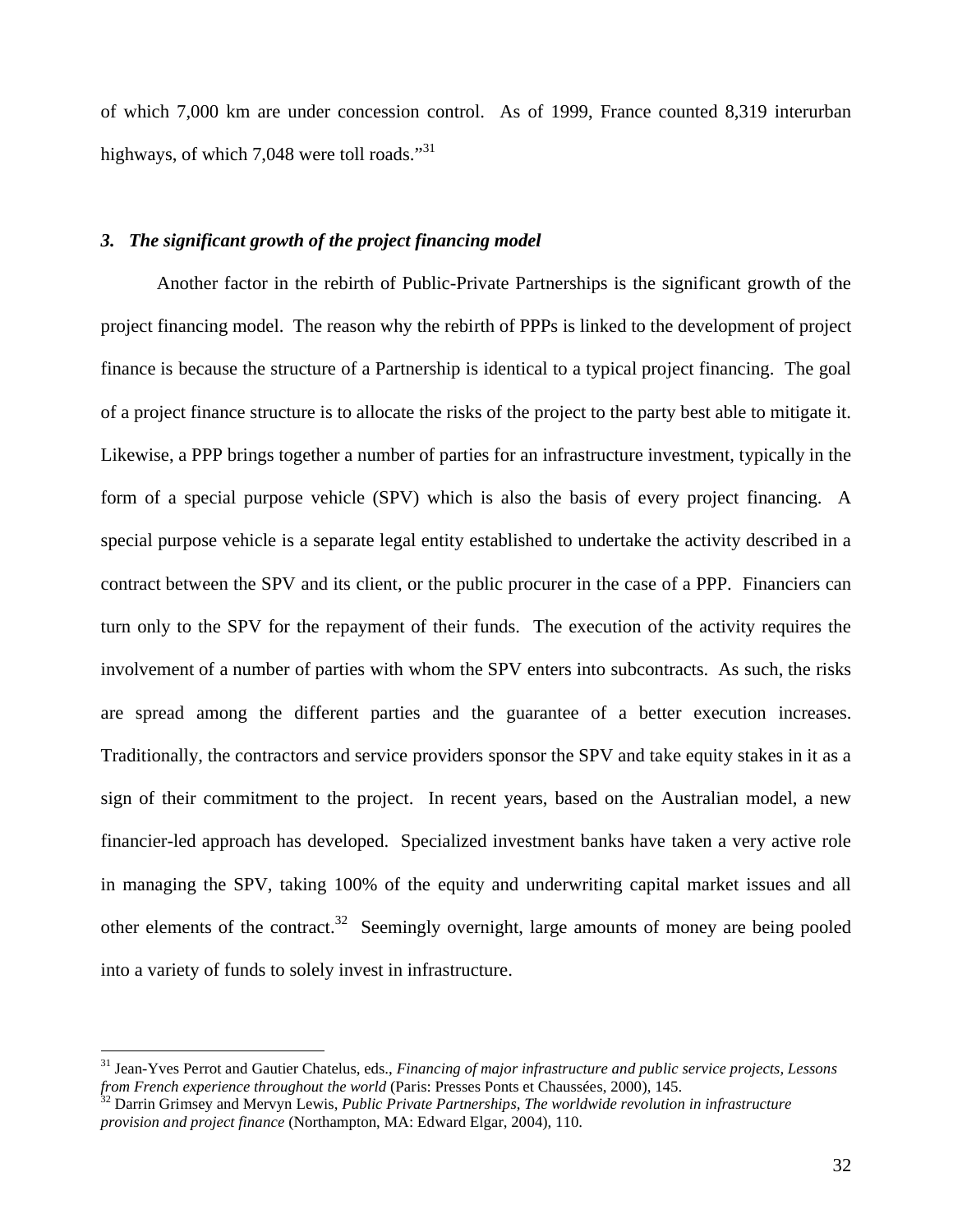## C. THE TRADITIONAL ALTERNATIVES TO PUBLIC-PRIVATE PARTNERSHIPS ARE LIMITED

Not only have Public-Private Partnerships become increasingly used in recent decades, but the traditional alternatives to this type of financing are inherently limited. An examination of traditional alternatives and their limits leads to think that PPPs will become even more prevalent in the near future.

## *1. The political hurdles of tax financing*

As mentioned earlier, the United States government has traditionally relied on tax revenues for the provision of infrastructure. Tax revenues offer limited prospect for the closing of the infrastructure funding gap as it is politically extremely difficult to impose tax increases. Moreover, there are arguments against raising the gas tax, even if it would be possible to do so. In an article entitled "Why Bush is right to resist raising the gas tax", Ted Balaker argues that the fact that drivers pay for roads when they are at the gas station, not when they are actually using them, results in increasing traffic congestion. In a toll-based system, motorists instead would pay for roads only when they actually use them and would think more carefully before piling on the road at rush hour.

Besides the immediate burden that it puts on taxpayers, taxes are the most inflexible way of financing infrastructure projects and can limit the future capacity of the government to finance more projects. Moreover, taxes eliminate the use of leverage through which certain projects are made more efficient even though borrowing has disadvantages of its own.

#### *2. The risks and disadvantages of public borrowing*

Another traditional alternative to Public-Private Partnerships, bond financing, also presents inherent limits. The benefit of borrowing money is that the government can accelerate project completion since it does not have to wait to have the funds necessary for the completion of the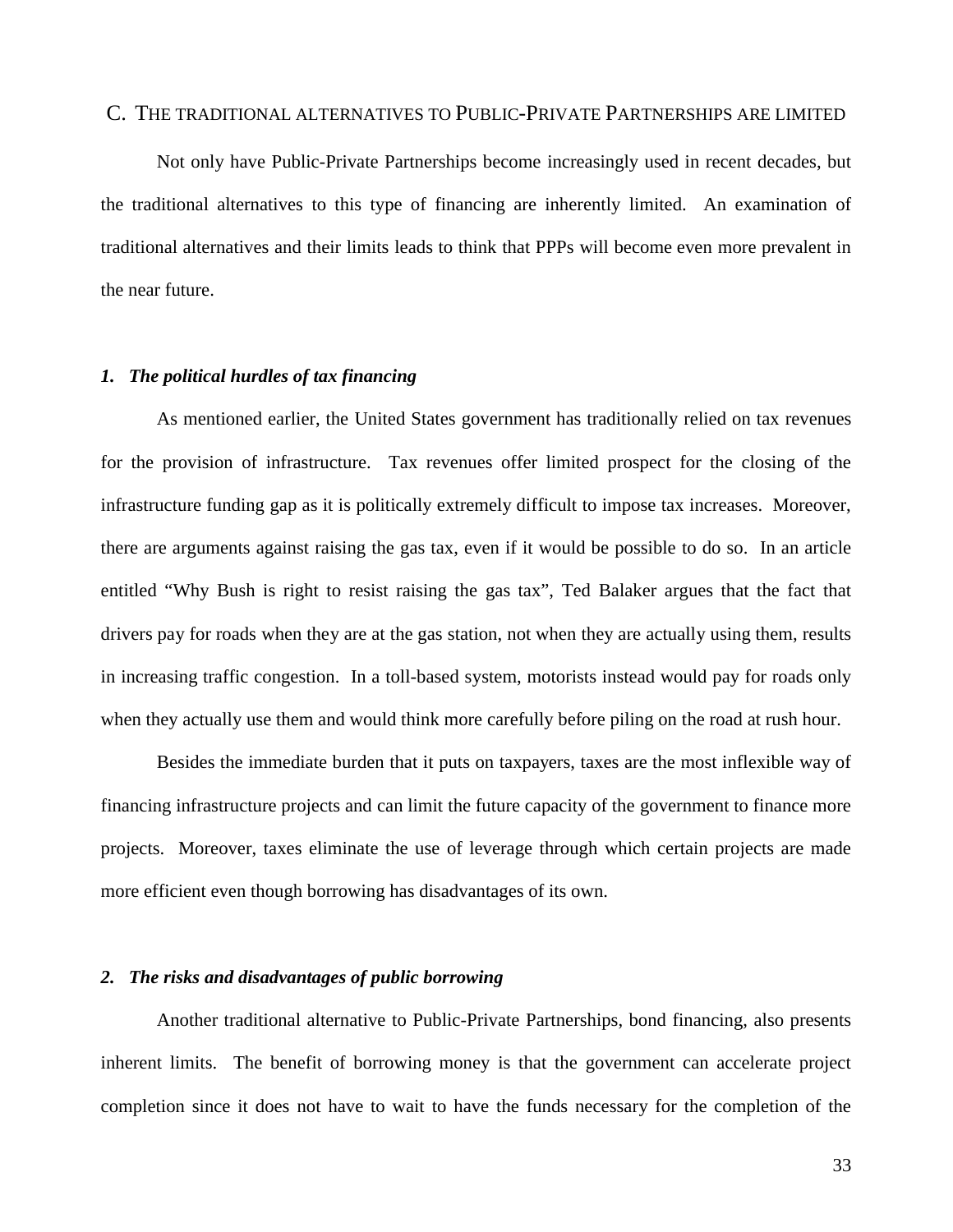project. A general opposition to debt financing is that it creates a drag on future generations. Decades after the construction of a project, taxpayers will still be paying without receiving any new infrastructure. Borrowing does have implications long into the future. The funding received from a bond issue has to be repaid with interest which can potentially take funding away from other vital projects in the future. At first sight, a PPP and a bond issuance would yield the same upfront proceeds with the bonds being repaid thanks to toll revenues over time and the PPP proceeds coming from all expected future toll revenues. However PPPs eliminate the principal repayment that has to be made when the bonds mature which is an advantage of Partnerships over bonds.

Moreover, bond financing ties government's hands and state policy should ensure that adequate revenue is generated not only to pay for maintenance and operation but also for debt repayment. When accounting for debt repayment costs, every dollar spent on a given project would actually cost more than a dollar. As such, taxpayers will receive less than the taxes they contributed.

Finally, the municipal bonds market has inherent limitations. Bonds issued by state and local governments to finance transportation projects are known as municipal or public bonds. In the US, interest income from those bonds is exempt from federal income taxes and often from taxation by state and local governments. If the tax-exemption makes them attractive to investors, other characteristics of municipal bonds make them less attractive than Public-Private Partnerships. Mark Florian, Managing Director at Goldman Sachs, explains that "the tax-exempt market, where infrastructure assets are traditionally financed, imposes strict limitations on the amount of leverage that can be layered onto each asset as well as restrictive coverage requirements and additional bonds tests."<sup>33</sup> In a presentation to Texas Transportation Forum, Gregory Carey from Goldman Sachs

<sup>&</sup>lt;sup>33</sup> Congress, House, Committee on Transportation and Infrastructure, Subcommittee on Highways, Transit and Pipelines, *Mark Florian: Testimony before the Subcommittee on Highways, Transit and Pipelines*, 109<sup>th</sup> Cong., 2<sup>nd</sup> sess., May 24, 2006.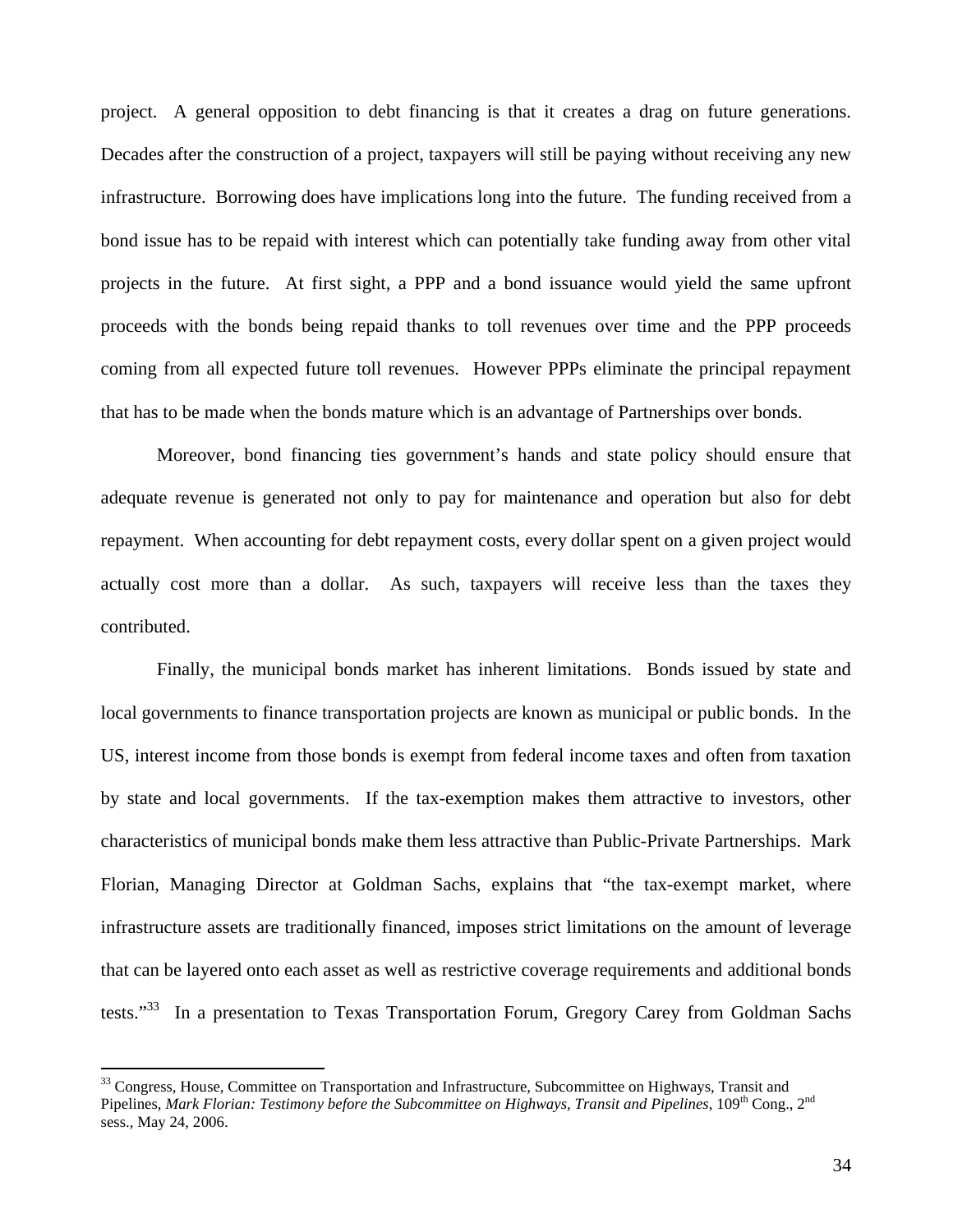explained that municipalities typically do not predefine multiple future toll increases and have minimal incentive to publish aggressive projections. "Municipal markets are cautious of future political risk, necessitating conservative revenue projections and debt service coverage. Moreover, tax-exempt arbitrage rules prevent borrowing unless proceeds can be spent within a set period of time."<sup>34</sup> Unlike municipal entities that borrow to meet a set capital need, private concessionaires strive to maximize equity return which will increase the amount of financing a PPP can provide compared to a bond issue. Indiana Governor Mitchell summarizes the limits of traditional funding mechanisms for the recently leased Indiana Toll Road: "To bring in \$3.8 billion through higher fuel taxes, Indiana would have had to more than double its existing gas tax. If we had attempted to close the gap through additional bonding, we would only have been able to borrow about one third of this figure before colliding with marketplace limits. $\cdot^{35}$ 

## III. THE FRENCH CONCESSION MODEL: AN EXAMPLE OF A SUCCESSFUL PUBLIC-PRIVATE PARTNERSHIP?

The French preferred way of providing for transportation infrastructure needs is through the concession of highways to private highway operators. The concession model is a form of Public-Private Partnership and it is important to review the context in which it emerged in France so as to examine the possibilities that might exist in the US context. It will then be necessary to consider the reasons why the concession model has predominantly been used for existing toll roads before examining the model's results in the provision of road infrastructure.

<sup>34</sup> Gregory Carey, *Current opportunities in the US PPP marketplace*, Presentation to Texas Transportation Forum, June 9, 2006.

<sup>35</sup> Associated Press, "Chicago lease deal draws criticism at House hearing," *Chicago Business*, May 24, 2006.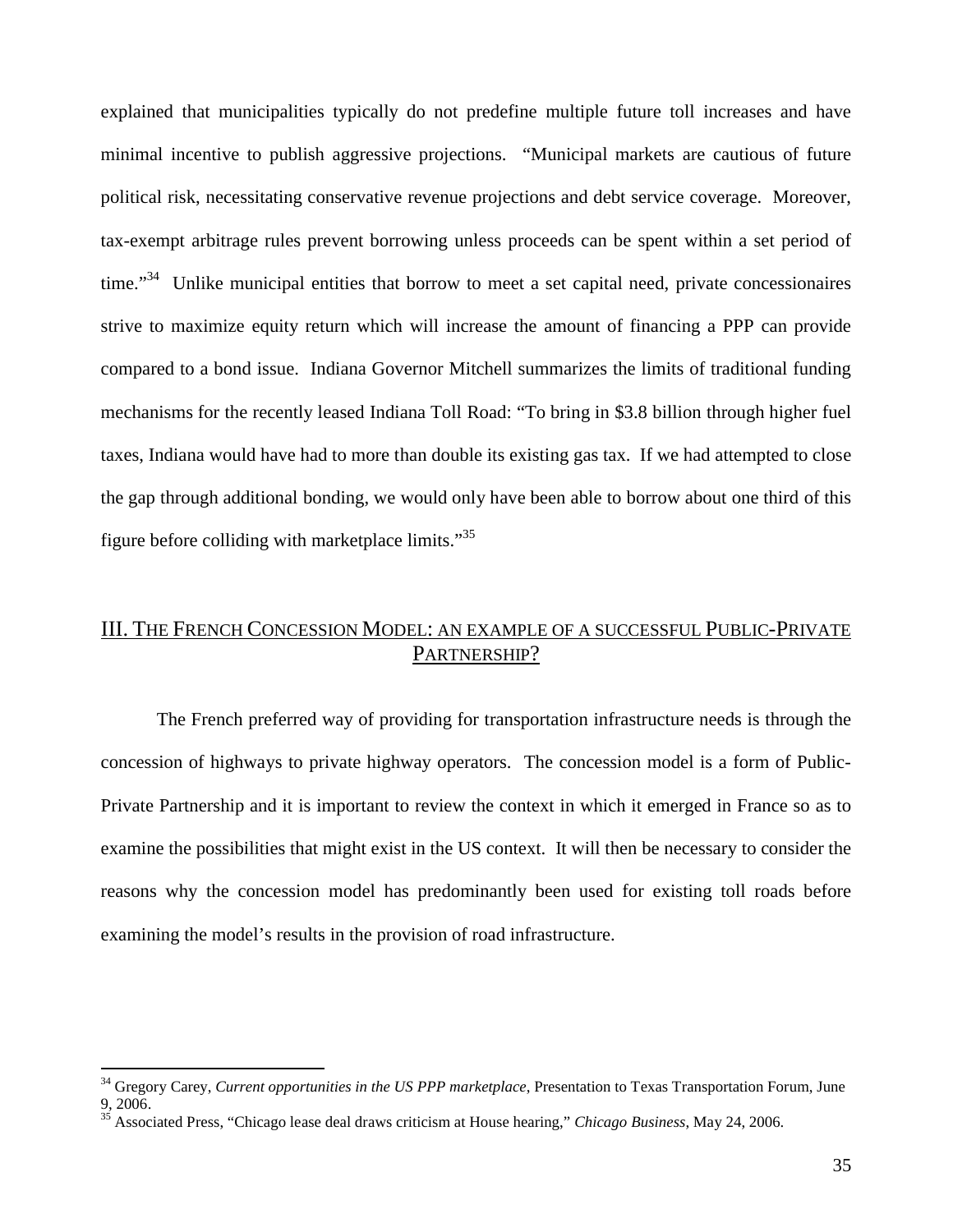# A. WAS THE FRENCH CONTEXT PARTICULARLY FAVORABLE TO THE EMERGENCE OF THE CONCESSION MODEL?

### *1. The concession model is a form of Public-Private Partnership*

Born in Europe, the concession model is widely used in France. In this model, private investors use a combination of their own debt and equity to finance the construction or operation of a transportation project. They use the toll income generated by the project for a specified concession period to repay the underlying debt, recuperate their equity, and earn a profit. From a legal point of view, David Seader explains that the government grants to a private firm the exclusive rights to operate, maintain and manage the entire system for an extended period of time. As a result, the basic system is still owned by the public, while the private concessionaire owns all improvements and extensions.<sup>36</sup> For the rights to operate the system, the private firm typically pays an initial and/or annual concession fee to the government. The definition of a concession offered by the French Ministry of Public Works perfectly fits the definition of a Public-Private Partnership as a process. "The concession is a process which allows associating a private partner, due to its particular competence and financing power, in the provision of a public service or in the construction and operation of public infrastructure projects over a long time period."<sup>37</sup>

### *2. Public domain and strong resistance to private sector involvement*

 $\overline{a}$ 

In France, the private sector's role in the transportation sector is limited by the prevalent notion of public domain. This concept diminishes the potential for private sector involvement in the provision of public services and in the broader economy. As opposed to the Anglo-Saxon model which downplays the public domain angle and where the project's facilities remain subjected to a

<sup>&</sup>lt;sup>36</sup> David Seader, "The United States' Experience with Outsourcing, Privatization and Public-Private Partnerships," National Council for Public-Private Partnerships, 7.

<sup>37</sup> Jean-Yves Perrot and Gautier Chatelus, eds., *Financing of major infrastructure and public service projects, Lessons from French experience throughout the world* (Paris: Presses Ponts et Chaussées, 2000), 44.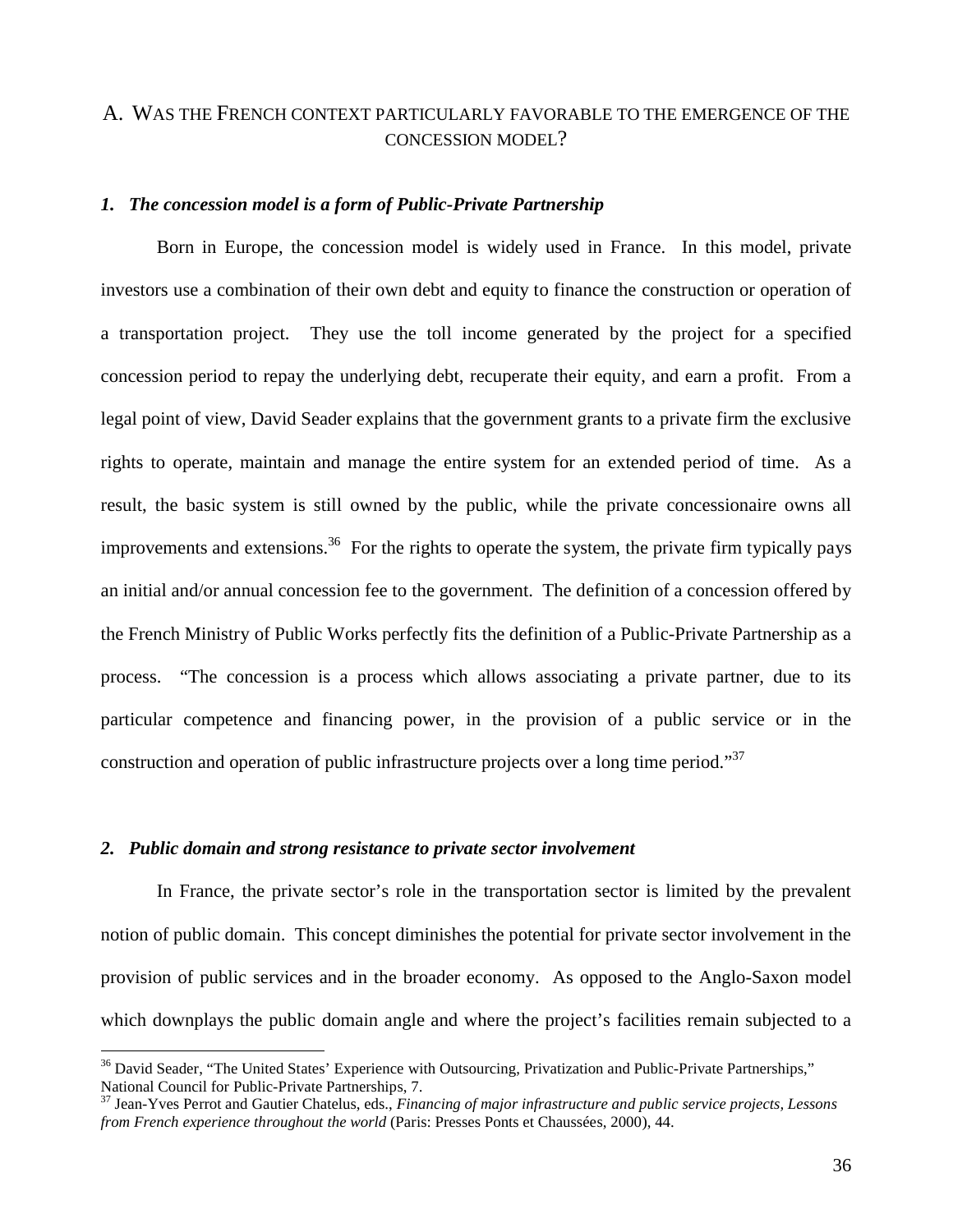private law regime, the French system for handling infrastructure concessions incorporates a strong notion of public domain. As such, the project's facilities remain tied to the public domain and are generally subject to heavy constraints, restricting the private partner's management leeway. The French Ministry of Public Works explains how French law has to be accommodated to the prevalence of public domain:

When confronted with a complex situation involving project property rights, French law offers a panoply of tools for reaching a fair solution. A line is drawn between those facilities required to be handed over free of charge to the public entity upon contract expiration and recovery equipment, which only gets handed over should the public entity elect to exercise the option. The former belongs to the public domain whereas recovery equipment remains, up until contract termination, the concessionaire's property.<sup>38</sup>

#### *3. PPPs in the French centralized system of government*

The implementation of PPPs is typically easier in a local context because each Partnership should be established on a case-by-case basis. Indeed the French Ministry of Public Works concurs that "from the public perspective, the most appropriate entity to assume the role of concessiongranting authority and act as the counterpart to the private operator is typically positioned at the local level. Locally-elected officials benefit from the proximity of the consumer base and from understanding consumer needs."<sup>39</sup> In fact a study from the French Direction des Routes (Roads Ministry) reveals that many European states have transferred roads owned by the central government to local governments (collectivités locales). This transfer has taken place in the broader context of power decentralization with the aim to grant local governments greater autonomy.<sup>40</sup>

One of the various forms of Public-Private Partnerships, the French concession model, has emerged in France despite a strong traditional role of the government in the provision of public

<sup>38</sup> Jean-Yves Perrot and Gautier Chatelus, eds., *Financing of major infrastructure and public service projects, Lessons from French experience throughout the world* (Paris: Presses Ponts et Chaussées, 2000), 99.

<sup>&</sup>lt;sup>39</sup> Ibid., 282.

<sup>40</sup> Direction des Routes, Mission Economie et Affaires Européennes, *L'organisation des administrations routières et le financement des routes en Europe* (Paris: DR, 2004), 9.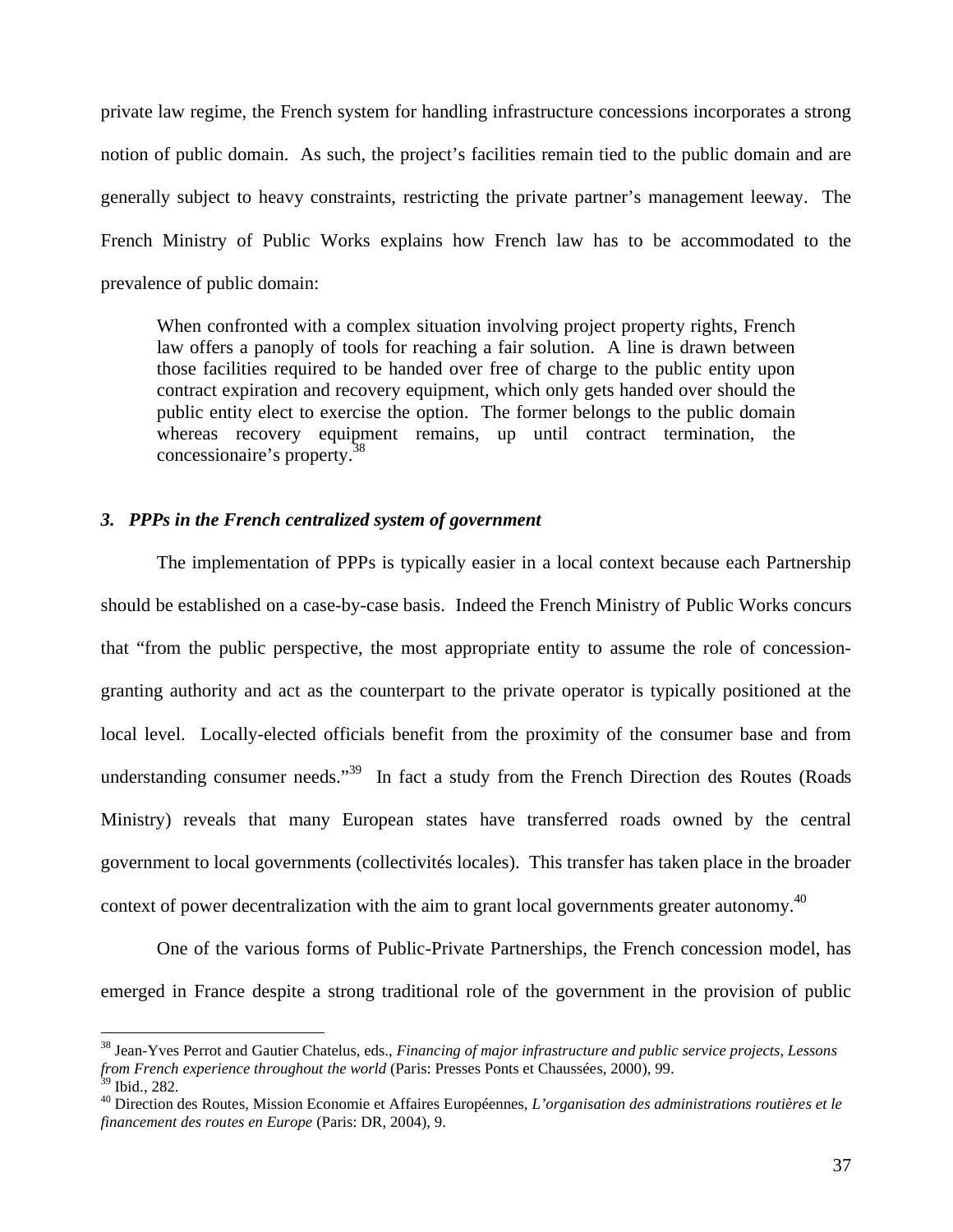services and a centralized form of government. As such, it is possible that the United States offers an even more favorable ground to the implementation of Public-Private Partnerships.

#### B. EXISTING TOLL ROADS: A PARTICULARLY WELL-SUITED ASSET FOR CONCESSIONS

In Europe, Public-Private Partnerships have been formed in many different sectors that were traditionally managed by governments: waste management, water services, power generation and distribution… France has been particularly active in forming Partnerships for the development and maintenance of its roads. In fact this paper will argue that roads, in particular toll roads, exhibit certain characteristics that render them particularly proper for the formation of Public-Private Partnerships. Moreover, the French experience shows that existing toll roads are better suited than greenfield road investments for the development of Public-Private Partnerships.

### *1. Toll roads allow for an easy remuneration of the private operator*

The provision of a public service by the private sector is problematic. Governments typically provide public goods like national defense. In economics, public goods are defined as non-rival and non-excludable goods which means that (1) the consumption of the good by one individual does not reduce the amount of the good available for consumption by others and (2) it is not possible to exclude individuals from the good's consumption. Non-rivalness and nonexcludability cause problems for the production of such goods because private markets are unable to provide these goods in desired quantities as no investor would be assured of appropriate remuneration.

It cannot be argued that roads are non-rival as congestion quickly proves that the consumption of the road by one motorist does reduce the portion of the road available to other motorists. Moreover, toll roads certainly solve the problem of non-excludability. The use of tolls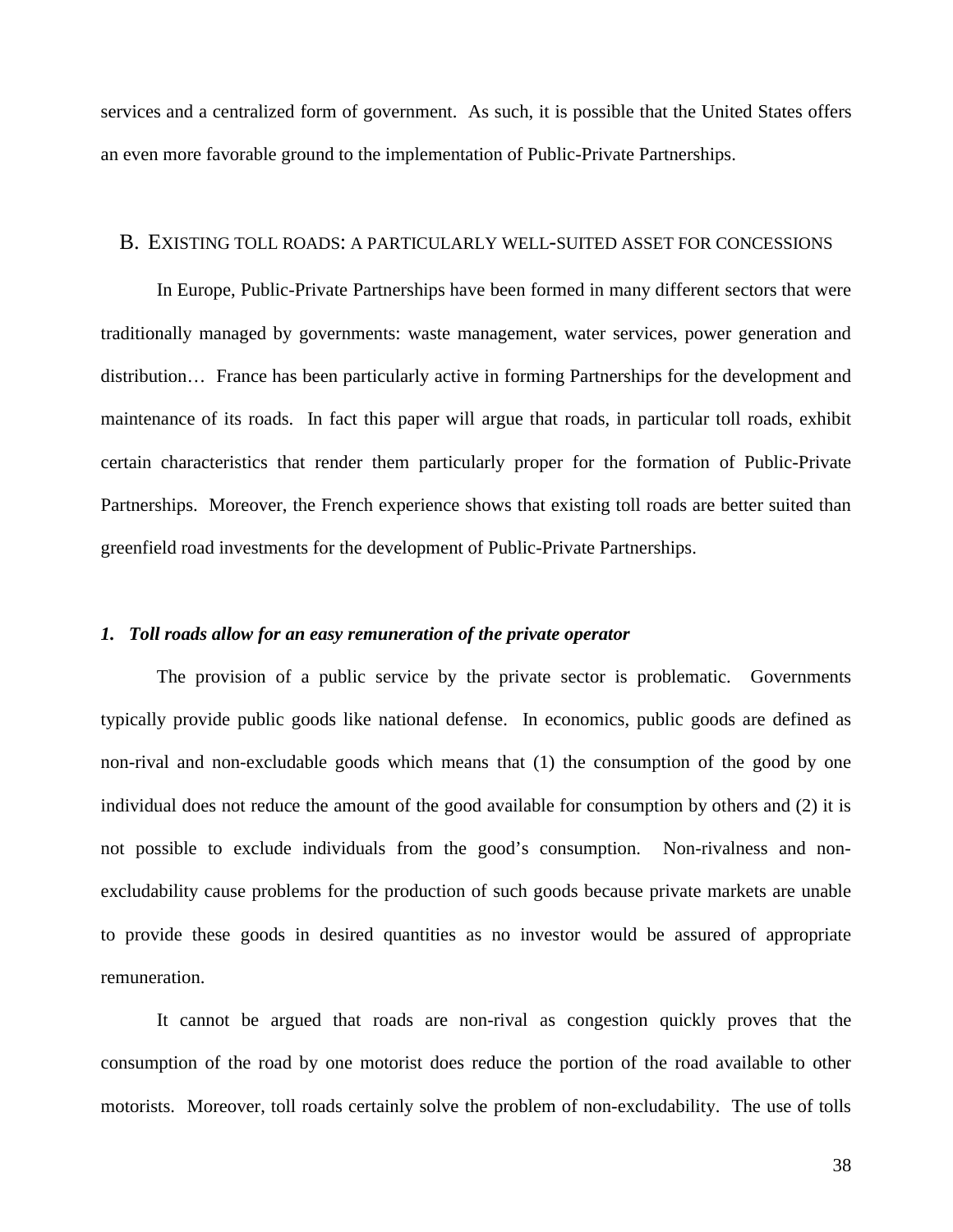facilitates the establishment of a pricing mechanism that directly links the price to consumption by end users which in turn permits private sector participation. With the construction and maintenance of roads mainly financed from general and dedicated taxes, pricing of road use is largely undeveloped when "its potential for relieving congestion, for identifying where the provision of additional infrastructure would be beneficial, and for raising the financial resources for maintenance and new investment is considerable."<sup>41</sup>

Technological changes have allowed a wider application of road pricing mechanisms. In particular, electronic toll collection has rendered tolls less visible and more widely accepted. They enable the collection of a variable toll according to traffic conditions, mileage or vehicle category and result in a much better pricing of road use. The costs for electronic road pricing have fallen dramatically, paving the way for detailed billing based on actual use. In general, as it becomes easier to set rates for a public good or service, greater private sector involvement is also easier to introduce. As such, toll roads are an appropriate public service to be provided by private investors.

#### *2. Greenfield toll road investments are not attractive to the private sector*

Start-up financing problems are a major impediment to greenfield toll road investments because of the high risk involved in planning, developing, and constructing a highway. In particular, the time and cost to obtain environmental and other regulatory approvals, together with the costs and uncertainties of land acquisition, are significant. Even if laws can been passed to expedite the environmental process and regulatory approvals, the pace of greenfield development is quite slow. Moreover, substantial risks are involved in highway construction. As Boston Big Dig demonstrated, large projects face possible unforeseen and uncontrollable design and engineering changes, which can undermine the financial feasibility of an otherwise sound project. Furthermore,

<sup>41</sup> Darrin Grimsey and Mervyn Lewis, *Public Private Partnerships, The worldwide revolution in infrastructure provision and project finance* (Northampton, MA: Edward Elgar, 2004), 31.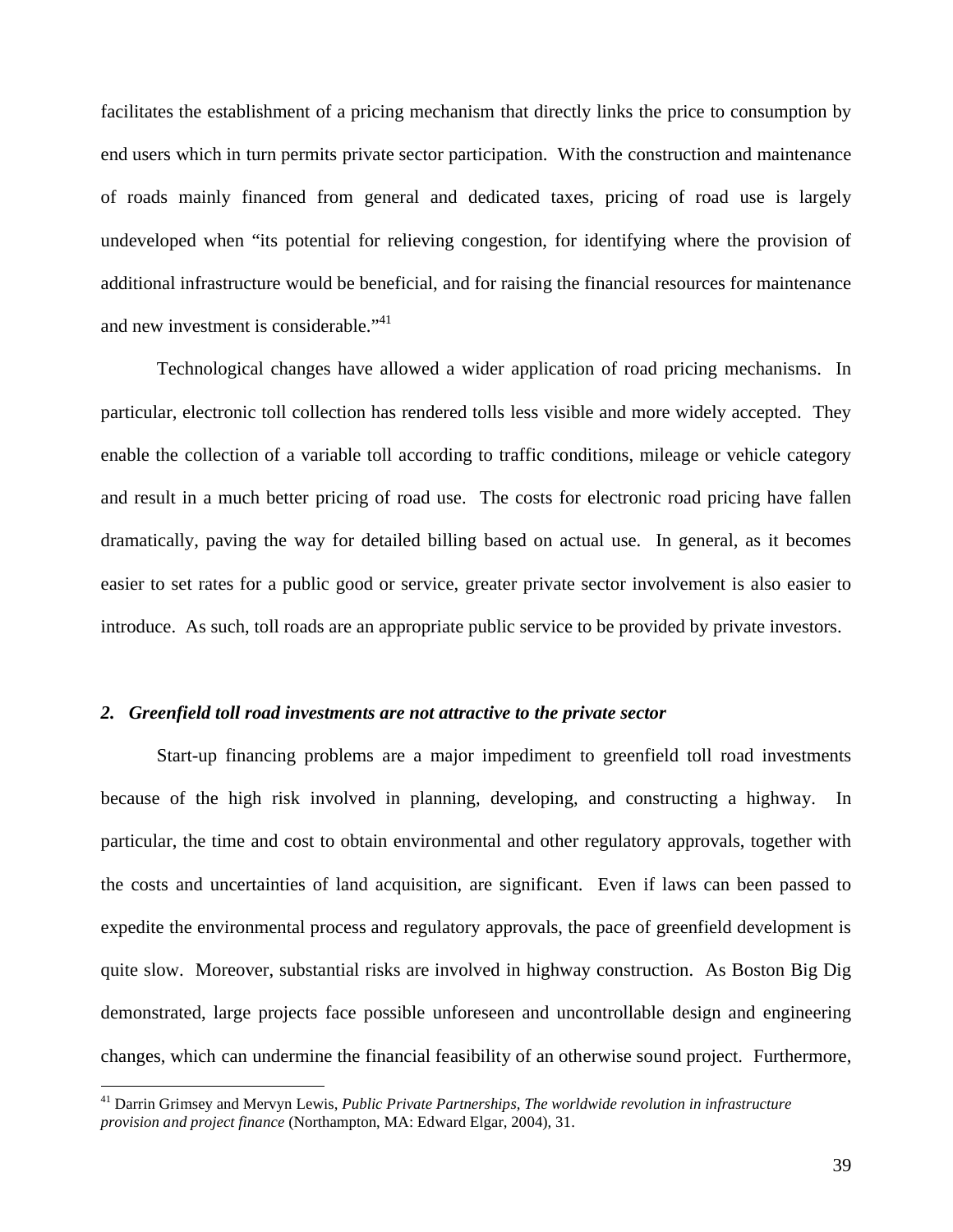the construction phase spans several years and market conditions may change, labor and material costs increase, and unexpected delays occur. Completion delays can add substantially to completion costs, defer the receipt of user revenues, and lead to debt repayment difficulties.

It follows that the most obvious advantage of developing a Partnership around an existing toll road, as opposed to a greenfield toll road, is the ability for investors to quickly close the transaction and increase their probability of earning returns sooner. Stephen Allen, CEO of Macquarie Infrastructure Group, confirms that financiers are primarily attracted by the leasing of existing transportation assets.

The leasing deals of existing assets are the ones that can happen a lot quicker and simpler so they are of obvious interest. If you can make a project work just through the toll revenue, then that is the most expeditious way to get the transaction completed. Usually, if there is any form of government or subsidized funding or tax advantage funding, there are a number of added constraints, for instance restrictions on autonomy or ownership. MIG is wide open about how we finance projects and make them work, but if we can do a transaction with an existing toll road, that is the easiest transaction to complete, and it's probably the easiest politically as well.<sup>42</sup>

#### *3. Existing toll roads have limited traffic risk*

 $\overline{a}$ 

Quite evidently, attracting private investment requires the prospect of profit. A key question in highway projects is therefore whether revenues from tolls will be sufficient to repay bond holders and provide an attractive return on investors' equity. Given that Public-Private Partnerships are in essence financial transactions, they can only be used successfully on projects with the most robust financials. In the case of toll roads, this means that successful PPPs can only be developed on projects with robust traffic volumes. Revenue forecasts rely almost exclusively on traffic predictions and economists at Merrill Lynch argue that, in the case of toll roads, "the economic value of time savings and reliability resemble that of a commodity."<sup>43</sup> Commodities are inelastic

<sup>42</sup> Elise Pendlebury, "An insight into Macquarie's US infrastructure team: Q&A with Stephen Allen," *P3 Americas*, August 17, 2006.

<sup>43</sup> Philip Villaluz, "US Toll Road Privatization," *Merrill Lynch Municipal Credit Research Group*, March 20, 2006.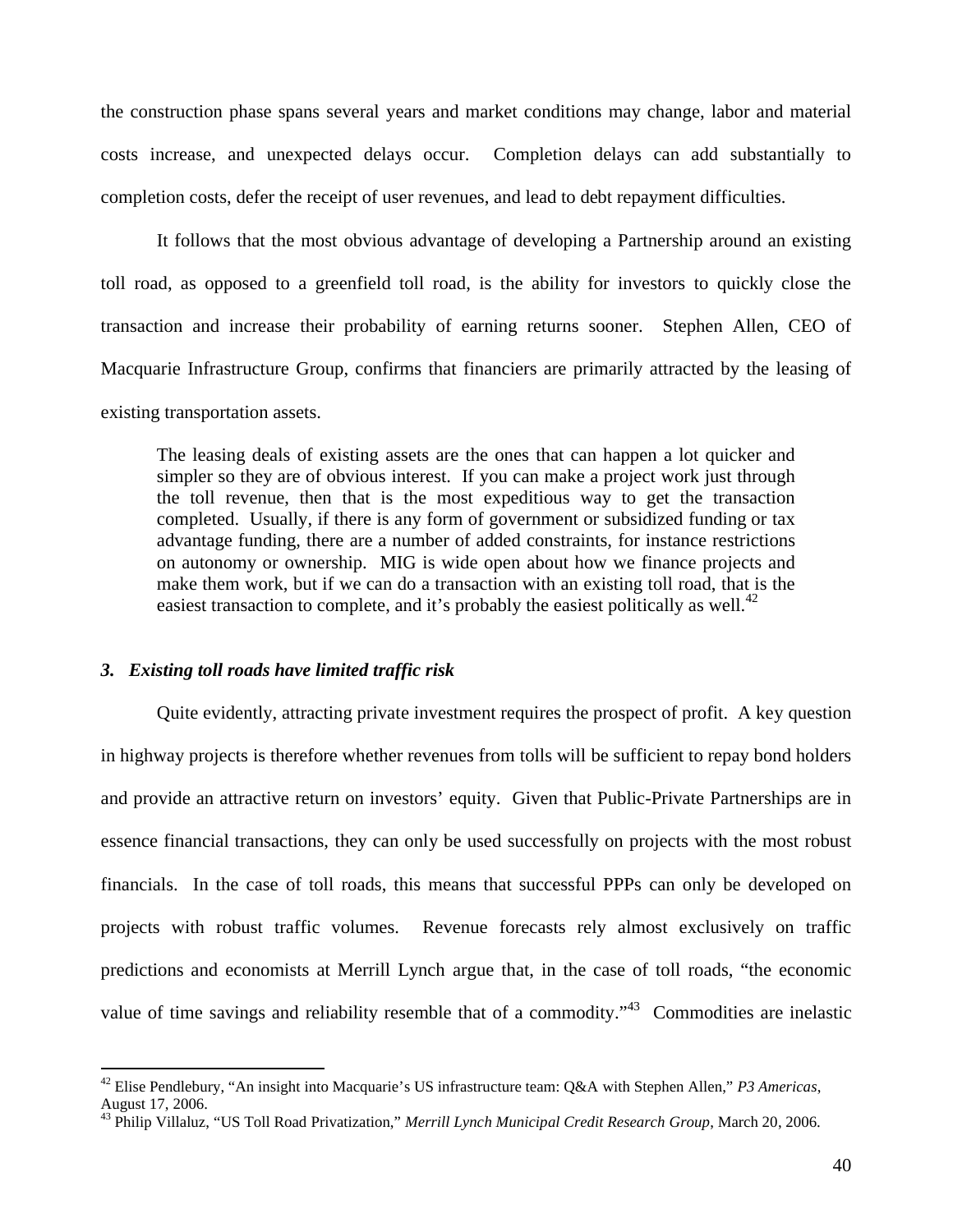goods. Established toll roads enjoy a price inelastic demand because motorists are willing to pay tolls that equate a perceived economic value, mostly fuel and opportunity costs. The benefit of avoiding the inconvenience of slower, more congested non-tolled roads is considered a commodity which explains why private investors can be assured a stable traffic rate and the ability to raise tolls as needed.

In France, the concept of paying tolls is seen as a fair tradeoff, where if a toll is charged, additional compensation is provided in the form of an accelerated improvement schedule or congestion-free roads. "In both France and Italy, for some fifty years now, tolls have been charged on interurban motorways. Motorists have come to recognize, and accept, that it is preferable to pay a toll and benefit from a high-quality road than to cope with saturated traffic conditions.<sup>"44</sup> As a result, for existing toll roads, revenue growth, which is based on annual traffic and toll rate increases, is relatively predictable. In a report on US toll roads privatization, Merrill Lynch explains why they are such attractive investments.

An established highway, especially a major toll road or river crossing, usually has many years of operational history and serves as the primary link between regional economic centers. Operating costs tend to remain stable, and in many cases provide opportunities for business-driven efficiencies. The provisions for toll increases are outlined well ahead of time, therefore reliable cash flow models can be constructed with a good deal of confidence.<sup>45</sup>

The fact that PPPs are not adapted to the financing of new roads does not mean that they are of lesser value. If PPPs lead to better operated roads, they might be able to delay the need for additional capacity simply by more efficiently managing congestion. The paper will examine PPPs' results in highways operation in section C of the present part.

<sup>44</sup> Jean-Yves Perrot and Gautier Chatelus, eds., *Financing of major infrastructure and public service projects, Lessons from French experience throughout the world* (Paris: Presses Ponts et Chaussées, 2000), 140.<br><sup>45</sup> Philip Villaluz, "US Toll Road Privatization," *Merrill Lynch Municipal Credit Research Group*, March 20, 2006.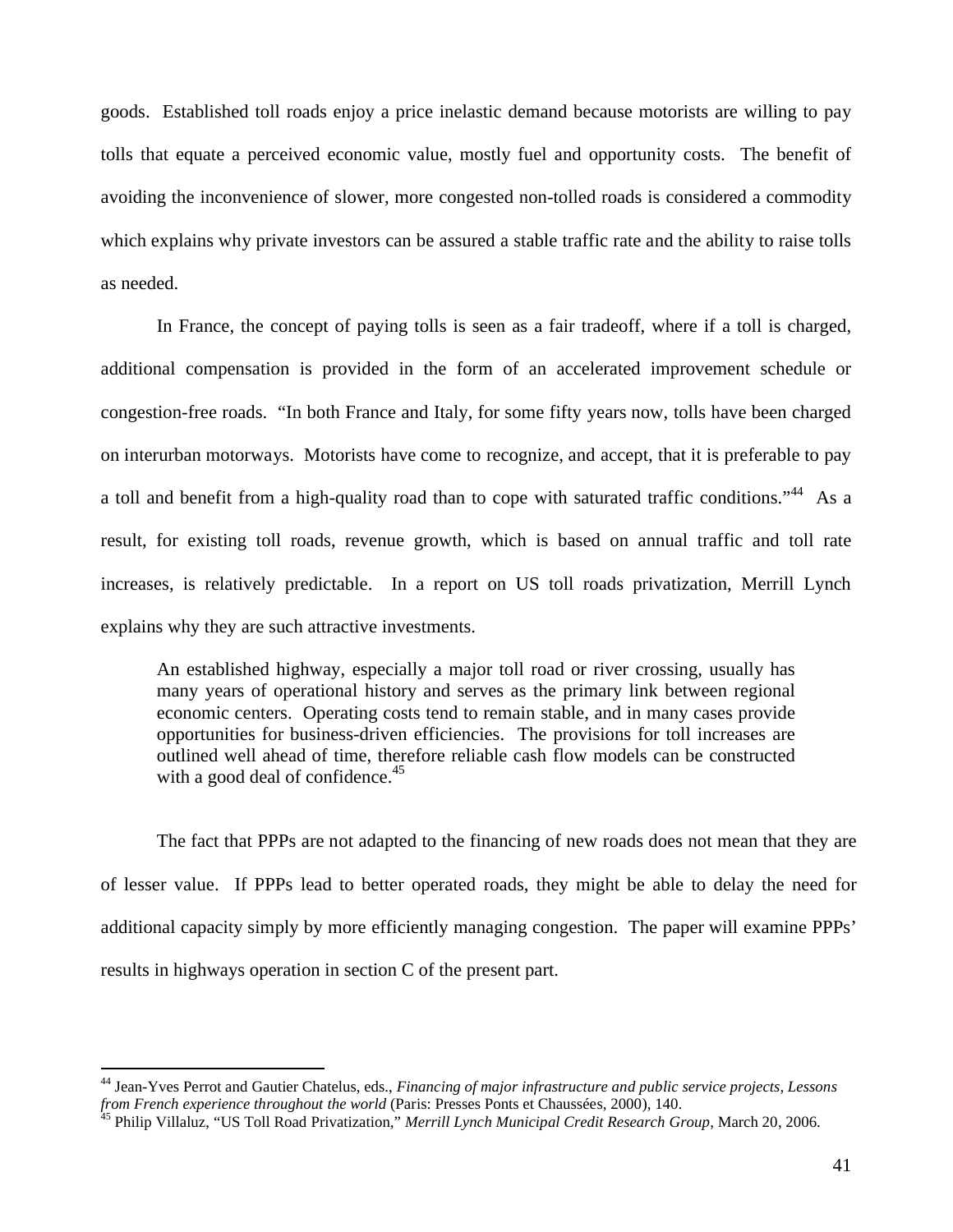## *4. Is tolling better left in the hands of the private sector?*

It has just been demonstrated that existing toll roads are particularly attractive to private investors and hence well-suited to Public-Private Partnerships. Going a step further, it is possible to successfully argue that toll roads are better left in the hands of the private sector.

The first disadvantage of having public toll authorities that comes to mind is the danger of long-established toll authorities becoming creatures of politics. In most cases, senior officers will have been appointed by political patronage instead of being experts of toll roads management. The toll authority becomes a kind of tax agency producing surpluses of revenue, which are then allocated to support constituents' interests.<sup>46</sup> Toll rate-setting risks to be dictated by what is popular in public agencies, rather than what makes business sense. Given that toll rate increases are unlikely to be popular, public toll authorities will be restrained in their ability to increase those rates. In their criteria for Toll Road Revenue Bonds, Standard and Poors underlines the significance of these necessary rate increases for the maintenance of an investment-grade rating of the bonds. "The degree of autonomy enjoyed by the directors of a toll facility has an important bearing on its capacity to manage. Of particular importance is the ability and willingness of management to increase tolls as needed. When the level of a rate increase is limited by government approval, a history of being able to increase toll rates when needed to the maximum level allowed is considered a positive." $47$ 

When public toll authorities do proceed to toll rate increases, this leads to significant disruptions. Peter Samuel from Reason Foundation demonstrates that the involvement of the private sector abolishes the phenomenon of "earthquake pricing". This refers to the tendency of state toll authorities to engage in very disruptive pricing. They typically have their rates stuck for

<sup>46</sup> Robert Poole, Peter Samuel, and Brian Chase, *Building for the future: Easing California's transportation crisis with tolls and PPPs* (Los Angeles, CA: Reason Foundation, January 2005), 40.<br><sup>47</sup> Standard &Poor's, *Public Finance Criteria: Toll Road and Bridge Revenue Bonds* (The McGraw-Hill Companies,

June 21, 2006).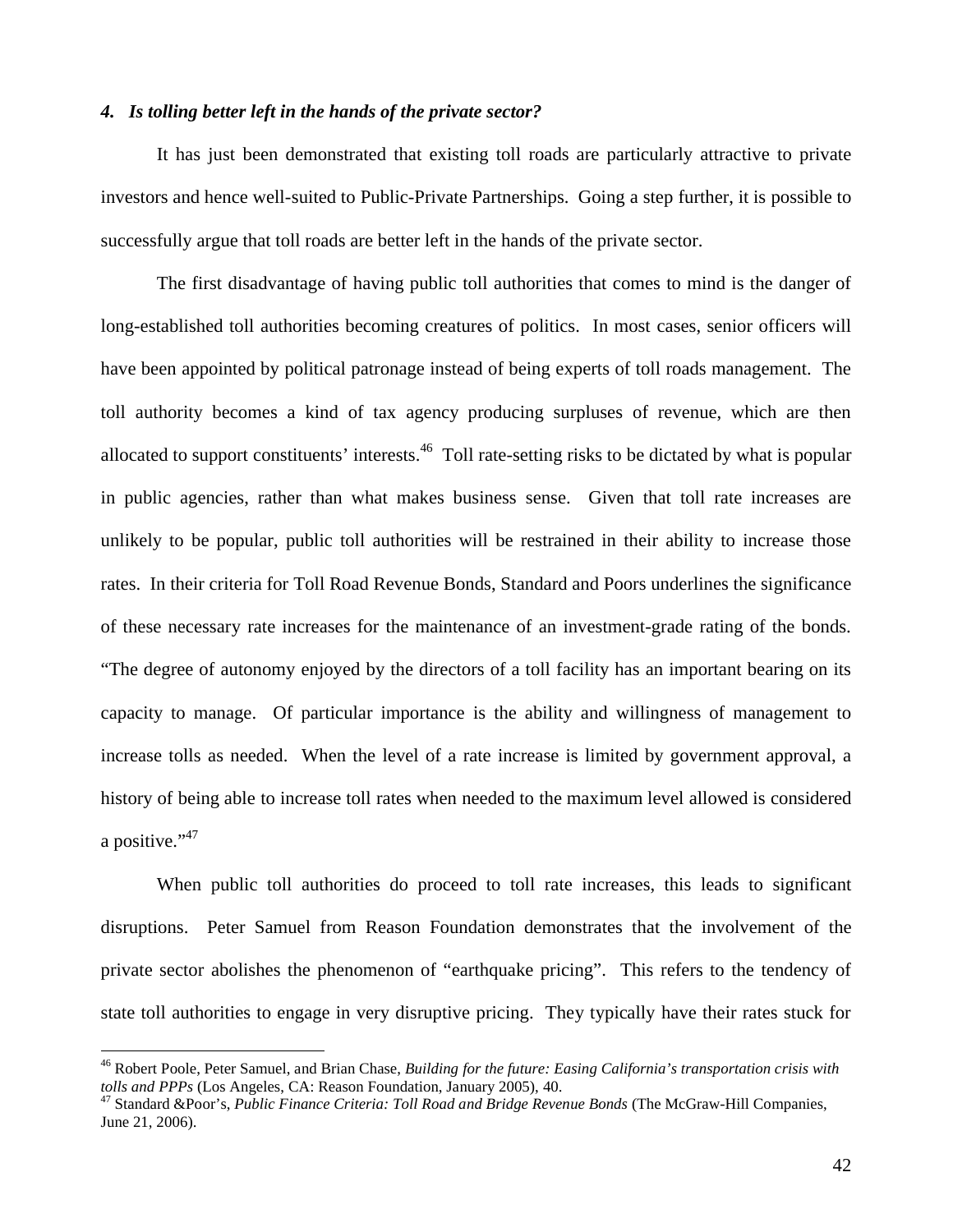eight to ten years, then raised 25 to 80 percent in one hit. Over time, because they erode with inflation, real tolls decline and the pressure on the toll authority budget builds up until it cannot finance much-needed maintenance or improvement projects, or worse yet it cannot pay its debt obligations. "Toll rate-setting being all politics in a government authority, it needs a crisis before management will take up the challenge of justifying the new toll rates. When the price earthquake comes there is unnecessary disruption. Traffic, particularly trucks, tends to divert onto local roads leading to great local annoyance, more accidents and reduced transport efficiency as trucks are traveling on slower roads."<sup>48</sup> Private companies change prices far more regularly but in much smaller increments, thus proceeding to much less disruptive necessary toll increases. Toll road operators in Europe and Australia tend to be private sector entities following more businesslike practices regarding hiring, investment decisions, and financial management. In fact toll increases, together with increased efficiency, might be one way in which the private sector is able to extract better value of toll roads. This is examined in the following section.

## C. PUBLIC-PRIVATE PARTNERSHIPS HAVE RESULTED IN BETTER OPERATED TOLL ROADS IN FRANCE AND MORE RECENTLY IN THE US

The involvement of the private sector under the concession model increases and improves the type of financing available for infrastructure projects. Moreover, through an optimal risks allocation and a better alignment of incentives, the execution of Public-Private Partnership projects is improved. Finally, through higher revenue and operating efficiencies, the private sector is able to better operate toll roads to the benefit of motorists.

<sup>48</sup> Peter Samuel, *Should States sell their toll roads?* (Los Angeles, CA: Reason Foundation, 2005), 20.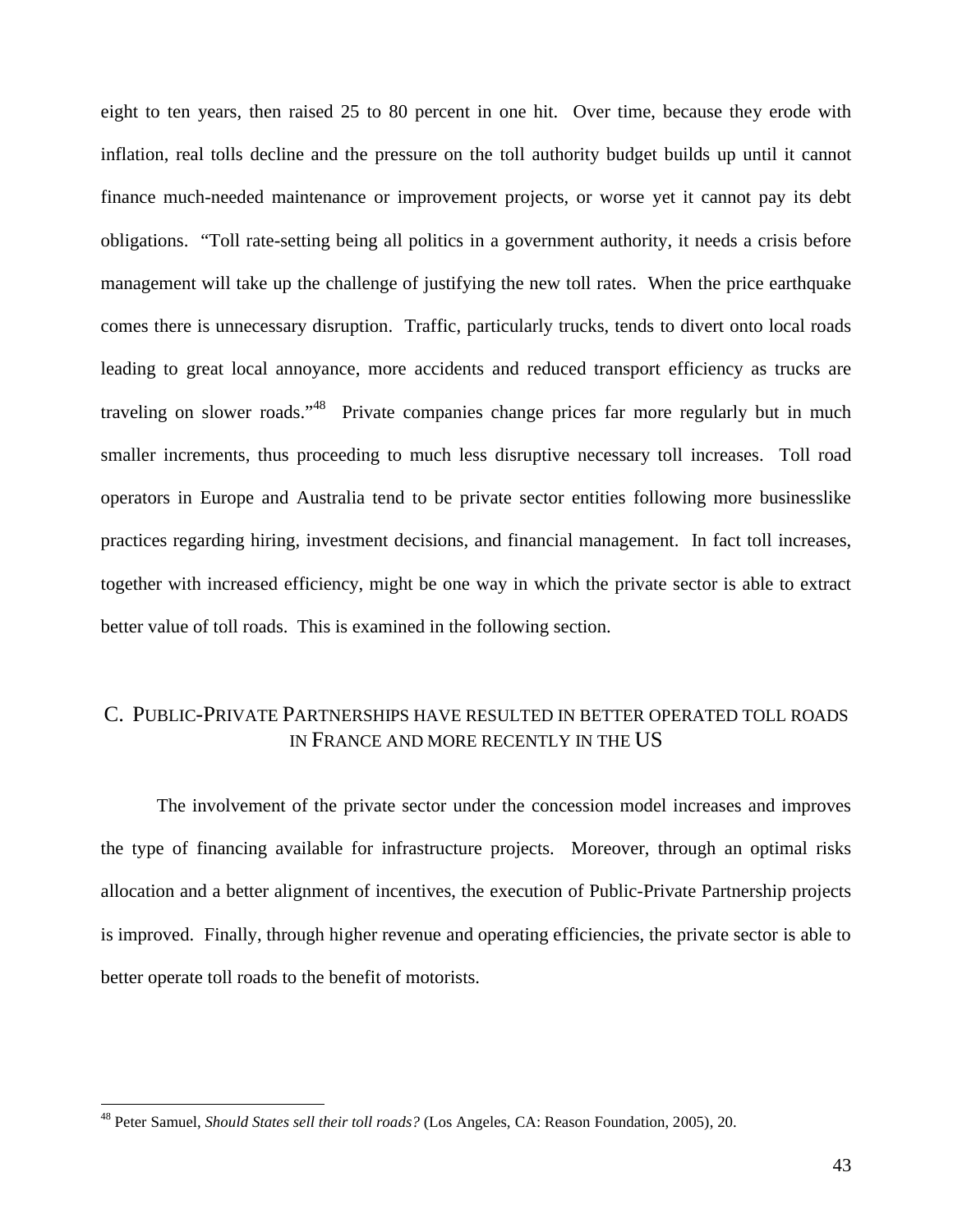## *1. PPPs: an unmatched financing opportunity*

## Is private financing necessarily more expensive than public financing?

It is first important to address the argument that governments can obtain financing at riskfree rates necessarily rending private financing more expensive. Darrin Grimsey rightly argues that private financing is not more expensive than public financing when one includes the cost involved to taxpayers. Given that the extra cost of private sector funding vis-à-vis public borrowing is likely to be between 1 to 3 percentage points, some have argued that PPPs can never be cost effective. The question is not only whether the private sector is able to deliver sufficient cost savings to offset the higher private borrowing costs, but also whether private financing is really higher. Modigliani and Miller argued that, in a no tax environment, the true value of a firm is governed by the risk characteristics of the underlying stream of returns and is independent of how finance is raised. Instead, the cost of debt to governments and private firms is influenced by the perceived risk of default rather than an assessment of the quality of returns from the investment considered. Governments are typically considered to be free from the risk of default as they can raise taxes to meet their debt obligations. However, even if a government would indeed be risk-free, the risk would be transferred to the taxpayers who would bear the cost through the risk of higher future tax payments and different consumption outcomes. Grimsey argues that "the residual risk imposed on taxpayers is a cost, which ought to enter into any cost-benefit analysis. If this were done, the real cost of government borrowing would be the same as the private sector if the underlying risk of the projects were the same."49

<sup>49</sup> Darrin Grimsey and Mervyn Lewis, *Public Private Partnerships, The worldwide revolution in infrastructure provision and project finance* (Northampton, MA: Edward Elgar, 2004), 133.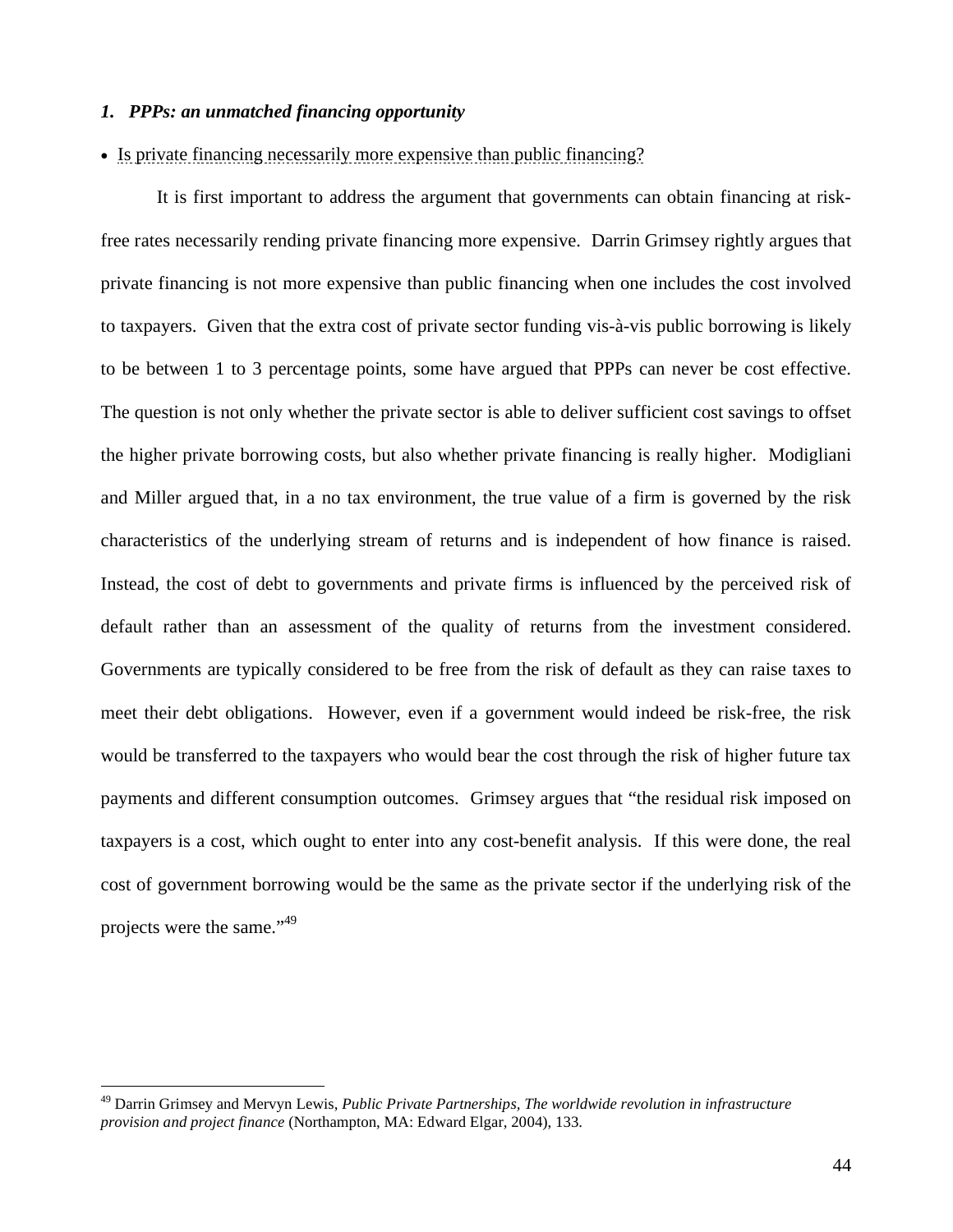## • A better value for government assets

In a paper devoted to Public-Private Partnerships, the consulting and engineering firm HDR argues that "governments facing financial strains sometimes fail to recognize a valuable asset at their disposal to address critical infrastructure needs: government-owned real estate.<sup>50</sup> The involvement of the private sector in the market for public services would allow the government to monetize its assets and receive up-front cash for their sale or concession. Peter Samuel from Reason Foundation suggests an order of priority for the spending of proceeds. According to him, the government should first pay down its debt, then reduce some taxes, improve congested or unsafe roads, and finally establish a rainy-day budget fund with an annuity. He explains that "without that debt to service in future years, there will be a stream of future benefits from the lesser debt burden being carried forward. Each year through the term of the retired debt, the state budget will benefit by the lower annual interest and repayment bill. There will be less pressure to raise taxes and less need to reduce expenditures considered vital."<sup>51</sup> In the case of Indiana Toll Road, adjacent counties received 34% of the net proceeds, after \$750 million was subtracted to retire outstanding bonds, pay administrative expenses to secure the lease and establish a \$500 million trust fund. Interest on the trust can be tapped every five years for transportation projects. Similarly, Mark Florian from Goldman Sachs explains that "Chicago used its proceeds to reduce debt, set up a \$500 million rainy-day fund, provide \$375 million to its annual operating budget, and help pay for some social service programs. The city also saw its bond rating upgraded a notch, to A+, which is expected to help the city save on interest when it borrows money."<sup>52</sup>

<sup>50</sup> HDR, *Creating Effective Public-Private Partnerships for buildings and infrastructure in today's economic*  environment (2005), 9.<br><sup>51</sup> Peter Samuel, *Should States sell their toll roads?* (Los Angeles, CA: Reason Foundation, 2005), 11.<br><sup>52</sup> Associated Press, "Chicago lease deal draws criticism at House hearing," *Chicago Busine*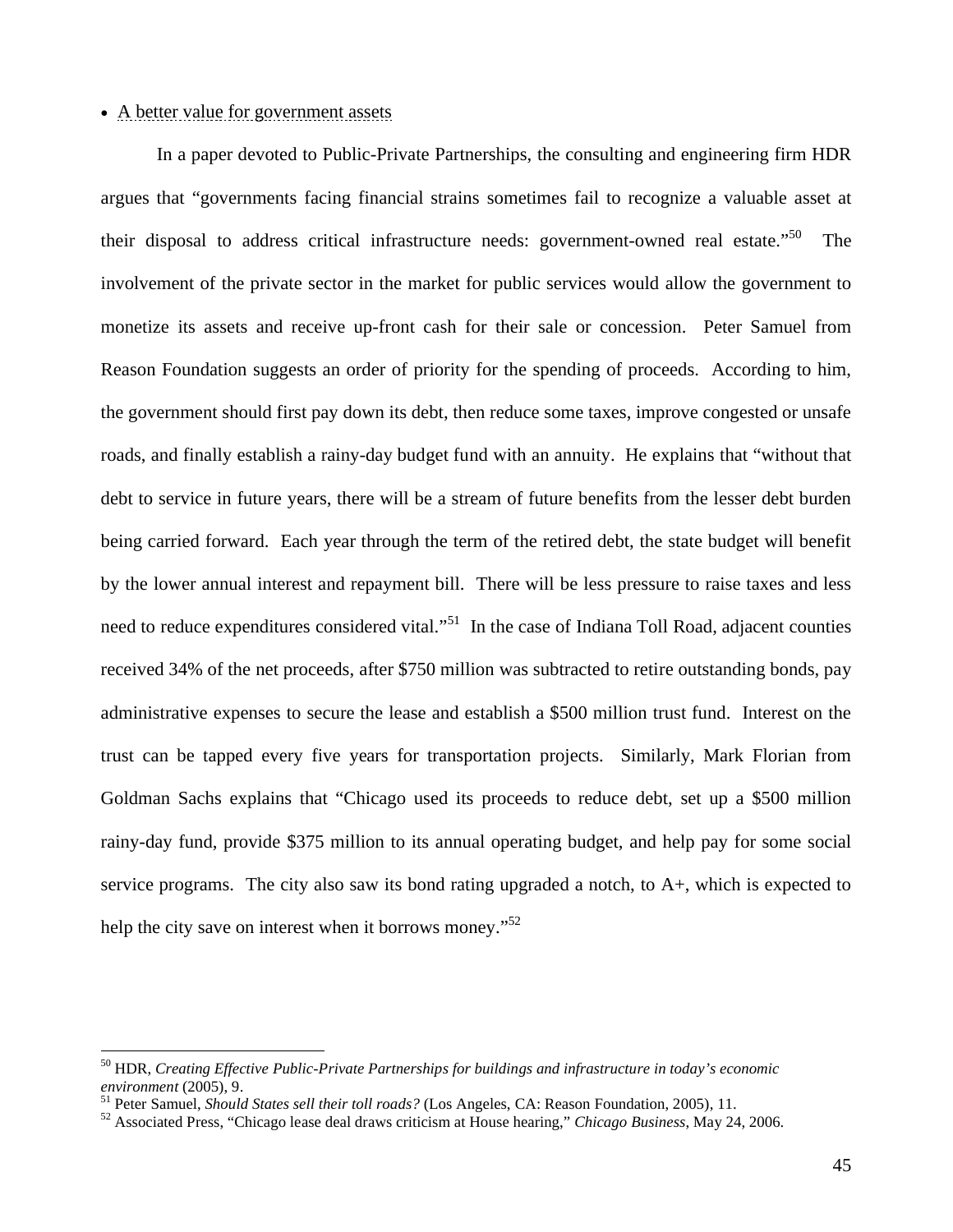Beyond the monetization of its assets, the government would also receive a higher and more accurate valuation of those assets if the private sector is involved. The reason why the involvement of the private sector yields a higher valuation of government assets is explained very clearly by Mark Florian: "The debt markets, which have historically supported public toll roads, rely primarily on historical growth to determine the borrowing levels for a toll road. Equity investors in PPP projects, however, are willing to pay for the expected value of future cash flows from steady revenue-producing assets such as a toll road, and they are often comfortable taking a more optimistic view on the future performance of established assets."<sup>53</sup> In sum, the private sector is more forward-looking and more willing to include expected future cash flows in their valuation of government assets than typical lenders are. Private firms use discounted cash flows models to determine the present value of the road which is the cash the road is expected to generate over the life of the concession in today's dollars.

## The higher flexibility of bank financing under the project finance model

In addition to not being more expensive, private sector lending through the banking system is typically more flexible. In an article entitled "Banks often more flexible in P3 deals", Elizabeth Albanese from the Bond Buyer explains that banks provide flexibility to these projects that bond financing does not. In particular, bank financing can be done for sub-investment grade assets where this is prohibited in the tax-exempt municipal bonds market. Moreover, "projects that might not be considered investment-grade by the rating agencies are considered investment-grade in some cases by banks."<sup>54</sup>

<sup>&</sup>lt;sup>53</sup> Congress, House, Committee on Transportation and Infrastructure, Subcommittee on Highways, Transit and Pipelines, *Mark Florian: Testimony before the Subcommittee on Highways, Transit and Pipelines*, 109<sup>th</sup> Cong., 2<sup>nd</sup> sess., May 24, 2006.

<sup>54</sup> Elizabeth Albanese, "Banks often more flexible in P3 deals," *The Bond Buyer*, October 23, 2006.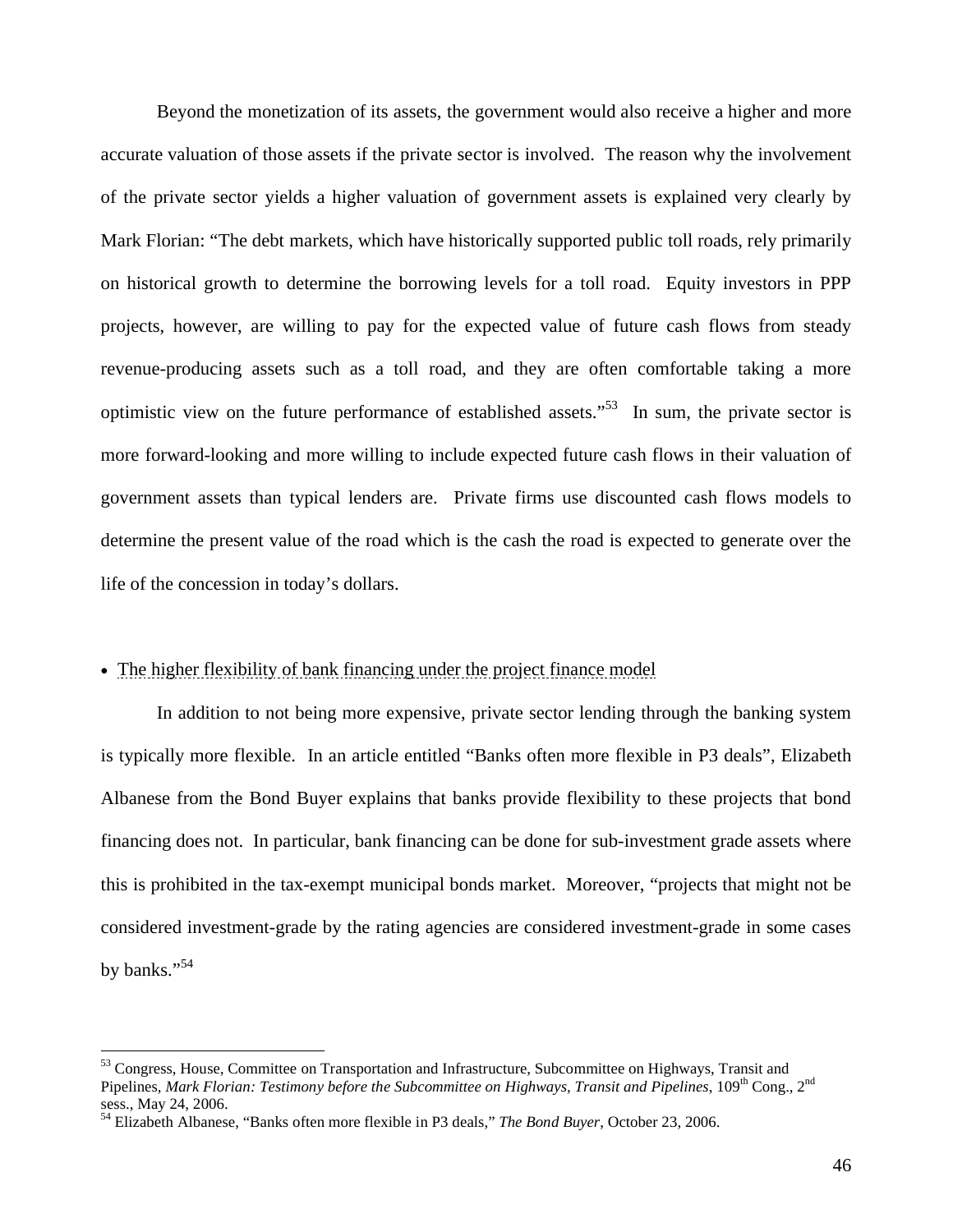The structure of the financing can also be negotiated directly with the bank which is not possible in the case of a bond issue since lenders are spread out and typically even unknown. With toll roads, where traffic risk is crucial, the flexibility of bank financing lies in the fact that a fixed payment schedule is not the norm. Bonds can also be structured so that more is repaid at future times but the feature will be less easily changed than with a bank.

After the project has gained operational track records, banks typically expect refinancing and structure the deal accordingly from the very beginning. The loans are often converted to bond issues or into a combination of bank loans and bonds with the goal of decreasing financing costs. The flexible features mentioned above add to the number of financing options available for a project and therefore provide more liquidity. Ultimately, more liquidity will bring down the cost of financing the project.

In a presentation about the Indiana Toll Road deal,<sup>55</sup> Cintra highlights the flexibility of the financing put into place by the strong syndicate of eight top project finance banks. The financial structure of the deal was as follows:

| <b>SOURCE</b>                  | (\$ Mn)      | $\frac{0}{0}$  | <b>USES</b>                                  | $(S$ Mn $)$ | $\frac{0}{0}$               |
|--------------------------------|--------------|----------------|----------------------------------------------|-------------|-----------------------------|
| Bank debt<br>Equity            | 3.279<br>770 | 81,0%<br>19.0% | Purchase price<br>Reserves<br>Other expenses | 100<br>99   | 3.850 95,1%<br>2,5%<br>2.4% |
| <b>TOTAL</b><br>Source: CINTRA | 4.049        | 100%           | <b>TOTAL</b>                                 | 4.049       | 100%                        |

The non-recourse bank financing consisted of \$3,279 million for the acquisition costs, as well as an additional \$100 million facility for liquidity purposes and \$700 million for capital expenditures. The three tranches have a 9-year maturity which implies regearing assumptions as the concession

<sup>55</sup> Cintra, *Indiana Toll Road Presentation* (accessed March 31, 2007); available from

http://www.cintra.es/index.asp?MP=20&MS=0&MN=1&TR=A&IDR=1&iddocumento=155.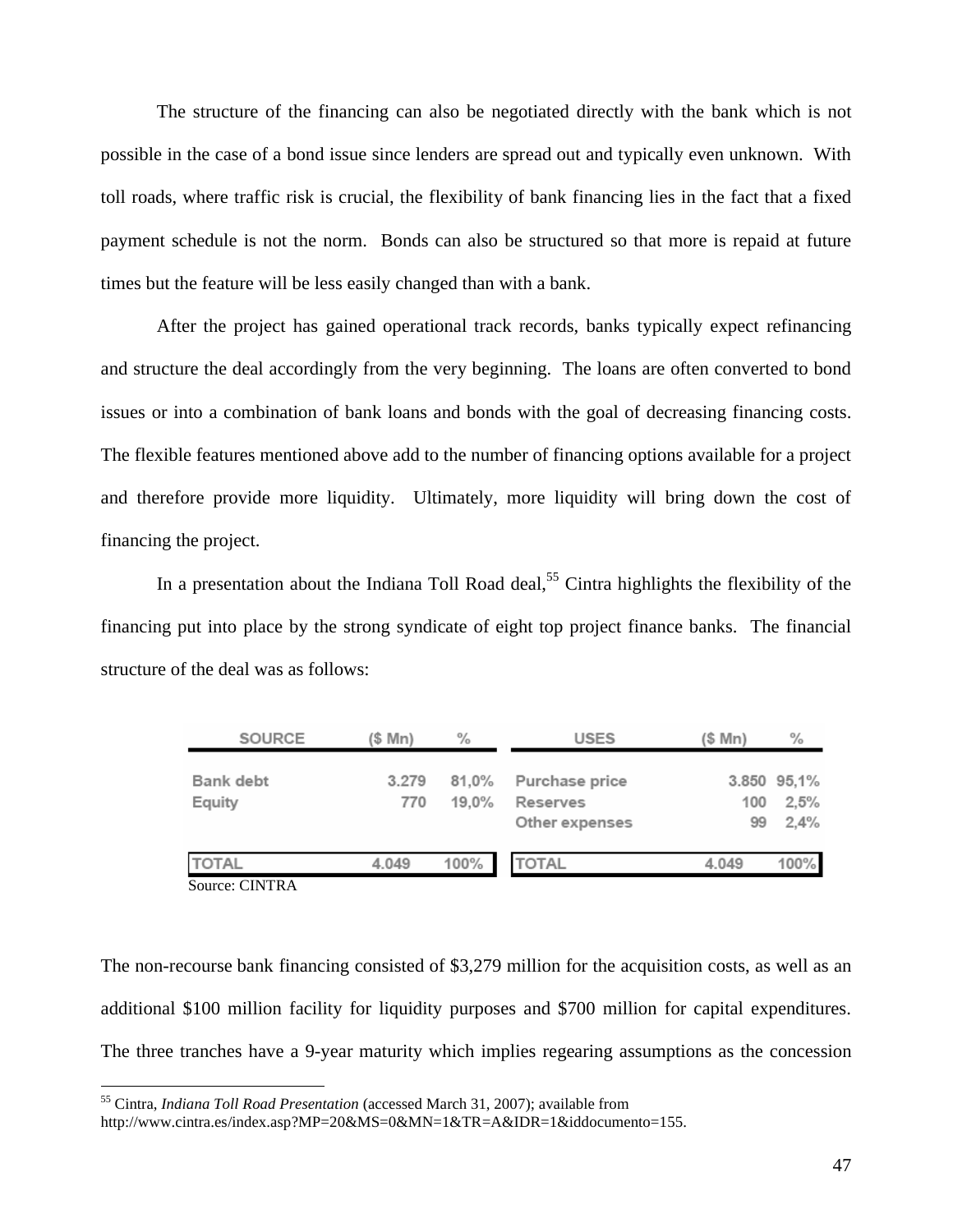term is 75 years. Cintra mentions refinancing options both in the bond and in the bank markets through subordinated debt. Like the Chicago Skyway deal, it is expected that Indiana Toll Road will be refinanced. Skyway was refinanced by the private consortium through an innovative \$1.4 billion securitization with an issue of bonds whose proceeds were used to repay the existing bank loan, fund various reserve accounts and required capital improvements, and make payments in connection with swap transactions at close. Indeed the interest rate on all bonds was swapped to a fixed rate, thus deferring the majority of fixed payments to 2019 and enabling the sponsors to achieve a lower rate of financing.<sup>56</sup>

## • The benefits of long-term equity infusion

 $\overline{a}$ 

More than simply increasing the financing available, the PPP model leads to the provision of equity which will be key in the development of long-term infrastructure projects. In fact equity is referred to as "patient capital" because equity investors are willing to wait for their return in the out years, in contrast to toll revenue bondholders who must be paid on schedule from year one. Peter Samuel explains that most government-owned toll roads are too leveraged and therefore default on their bonds if traffic is lower than in the business plan. Roads typically have a more robust financial profile if they are financed by investors partly with debt and partly with equity capital.<sup>57</sup>

In a statement before the House Committee on Transportation and Infrastructure, Karen Hedlund, a partner at a law firm explains that until recently, long-term equity investments were discouraged by US tax laws. With SAFETEA-LU, the transportation act passed in 2005, more projects are developed using the concession model, with project sponsors' equity at risk to the longterm performance of the project. In the US, the demand for the infrastructure asset class is booming

<sup>56</sup> Gregory Carey, *Current opportunities in the US PPP marketplace*, Presentation to Texas Transportation Forum, June 9, 2006.

<sup>57</sup> Peter Samuel, *Should States sell their toll roads?* (Los Angeles, CA: Reason Foundation, 2005), 25.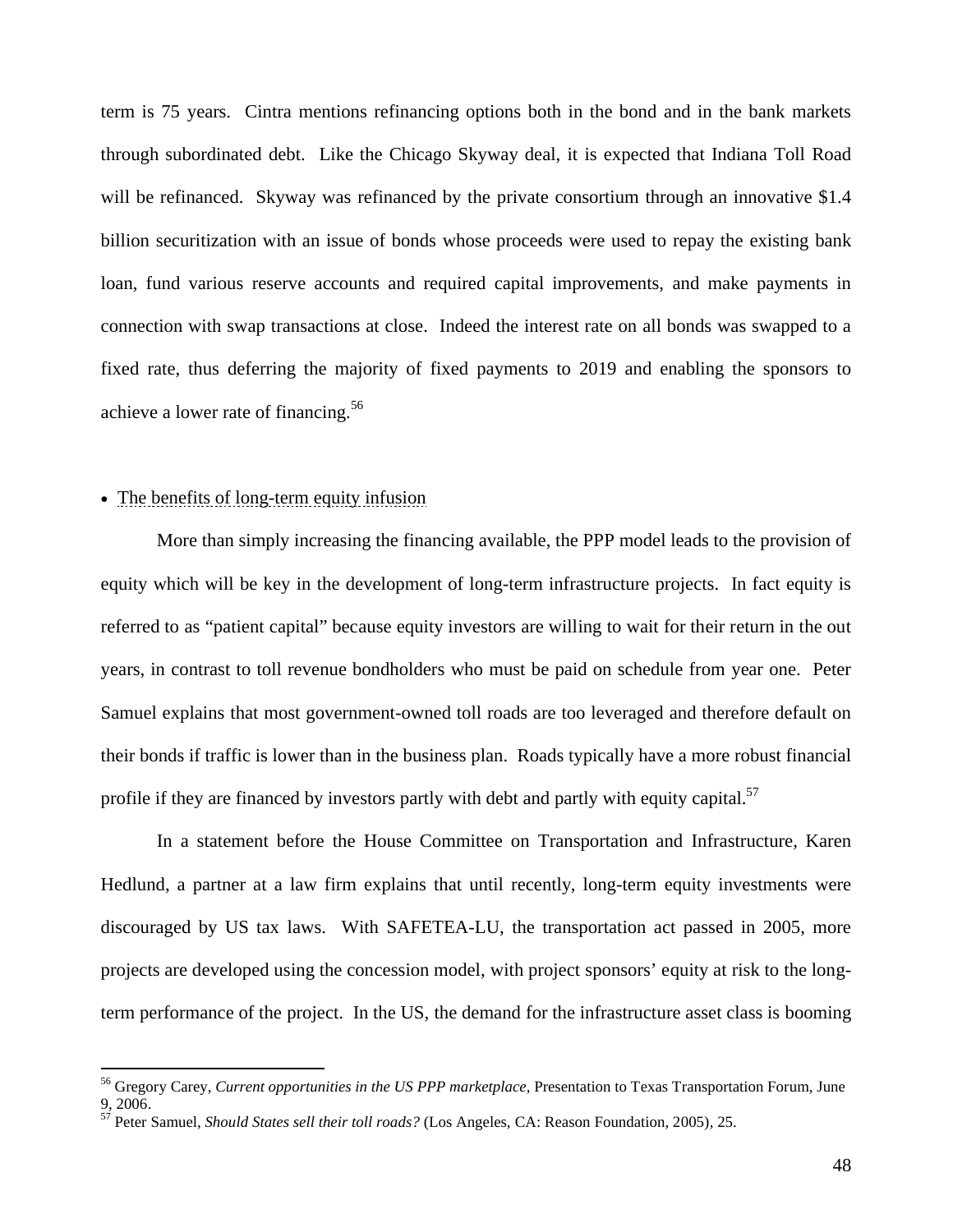and many infrastructure funds have been created which offer a significant amount of financing to the US government. In addition, with equity at risk the sponsors have a greater incentive in the successful realization of the project.

Finally, classic capital structure theory articulates the need for equity in the financial structure of a project. Although debt provides cheaper financing because interest payments are taxdeductible, the benefit of adding more debt to the capital structure of a project decreases with the increasing likelihood and costs of financial distress. The more debt is added to the capital structure, the more residual equity holders are and therefore require higher compensation. It follows that an equilibrium exists between the amount of debt and equity to obtain the cheapest financing possible.

#### *2. An optimal allocation of risks between the private and public sectors*

As was already mentioned, PPPs are structured like project finance transactions where risks are spread out among the parties according to their capacity to manage them. Indeed a Public-Private Partnership is a risk-sharing relationship between the public and the private sectors to deliver transportation infrastructure which involves the transfer of risks to the partner who is best able to manage it. Risk allocation will vary according to the type of project and location, as well as the stage of the project development. Generally, the state is totally protected because all of the money is paid upfront. If there are cost overruns and/or inadequate revenues, the contractor is on the hook for any losses, not the state. Additionally, the concession agreement can be very detailed and protects the public interest. Performance levels are typically well-defined and the contractor is required to meet them or face penalty. Below is a diagram describing typical PPP players and the types of risks they may undertake between various phases of the project.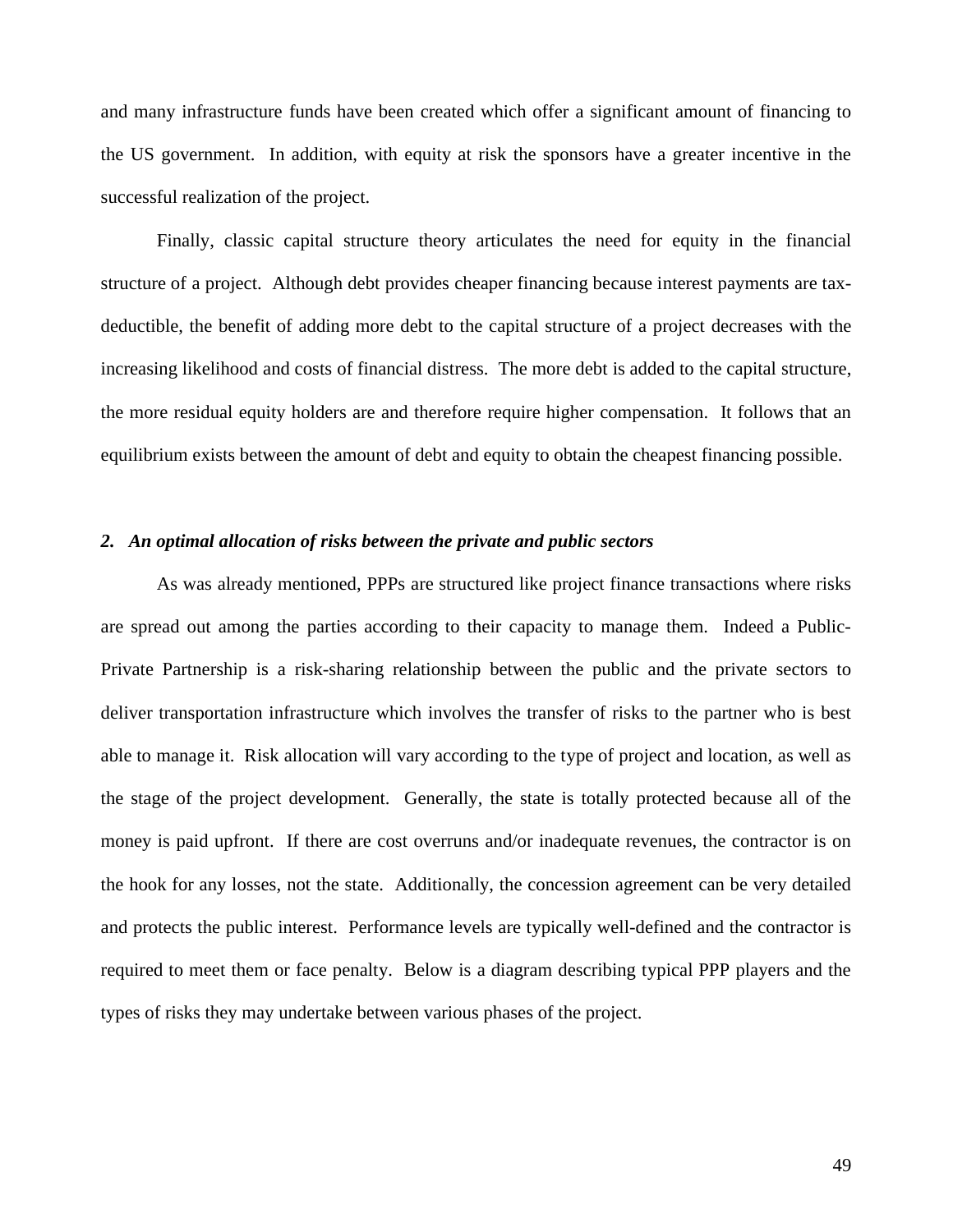

By allocating risks to the parties who have an incentive to reduce negative impacts, the PPP model creates a better alignment of incentives among the parties involved and ultimately leads to a better execution of the project.

#### *3. A better alignment of incentives in the realization of the project*

The traditional design-bid-build procurement method is a two-step process which involves governments retaining the services of private sector engineers to design a project and then organizing a second procurement to award a construction contract to the qualified private contractor submitting the lowest bid to build the project. The main intent of the low-bid approach is to save costs and protect the public interest. Contractors nonetheless benefit from this approach as well because it eliminates most unknown conditions by defining all requirements of the project in the request for proposals issued by the state. Any errors and omissions in the plans or unforeseen work are the responsibility of the state. In practice, the traditional procurement model for public services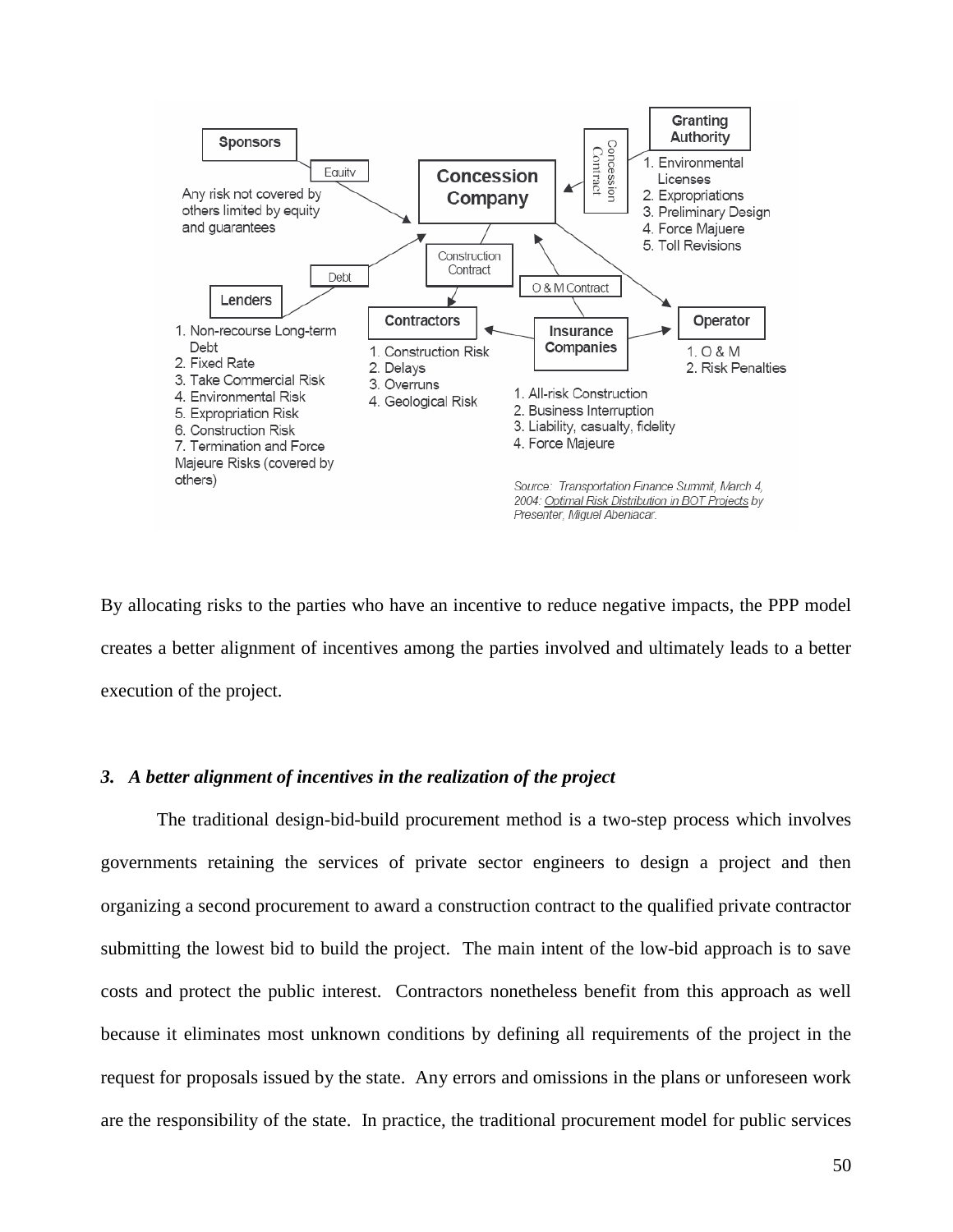puts the major risks of cost overruns and miserable traffic onto the shoulders of taxpayers. If taxpayers are picking up the tab, the contractors have no incentive to anticipate problems and change orders and the total risks and costs of a project are likely to increase. Under this approach, the design contractor will do only a straightforward job of design with little concern for buildability or operation costs.

The PPP model however completely changes incentives. The responsible agency does a preliminary design and a feasibility study before it goes out to bid for a private firm to design, finance, build, operate, and maintain the project for a long period of time, often 25 to 50 years. The design-builder is responsible for any necessary changes as the project develops and has therefore a stronger incentive to control the timing and cost of completion. The chosen firm will subcontract the different tasks but will ultimately be solely responsible to cover all the costs of building, operating, and maintaining the project out of user-fees. In this model, it is very likely that the private firm will design a project facilitating buildability, avoiding cost overruns, and making sure that toll revenues begin to flow on time in order to be able to make the required debt-service payments. Furthermore, since the team that develops the project will also be the one to operate and maintain it, it will have strong incentives to use innovation to build the project in ways that minimize its life-cycle costs and make it more durable to minimize maintenance expenses.<sup>58</sup>

In France, the PPP tender process is based on a dialogue that allows the public authority to hold preliminary discussions with private sector candidates to determine the terms and conditions of a particular transaction, rather than establishing specifications unilaterally.<sup>59</sup> The request for proposals (RFP) is only established at the end of this discussion. French authorities award a Public-Private Partnership contract to the candidate with the "most economically advantageous" proposal,

<sup>58</sup> Robert Poole, Peter Samuel, and Brian Chase, *Building for the future: Easing California's transportation crisis with tolls and PPPs* (Los Angeles, CA: Reason Foundation, January 2005), 37.

<sup>&</sup>lt;sup>59</sup> Caroline Porcher-Marquis and Davis Syed, "French PPP Legislation: An opportunity for the financing of public investments," *Project Finance Magazine*, Legal Advisers Review, 2004/2005.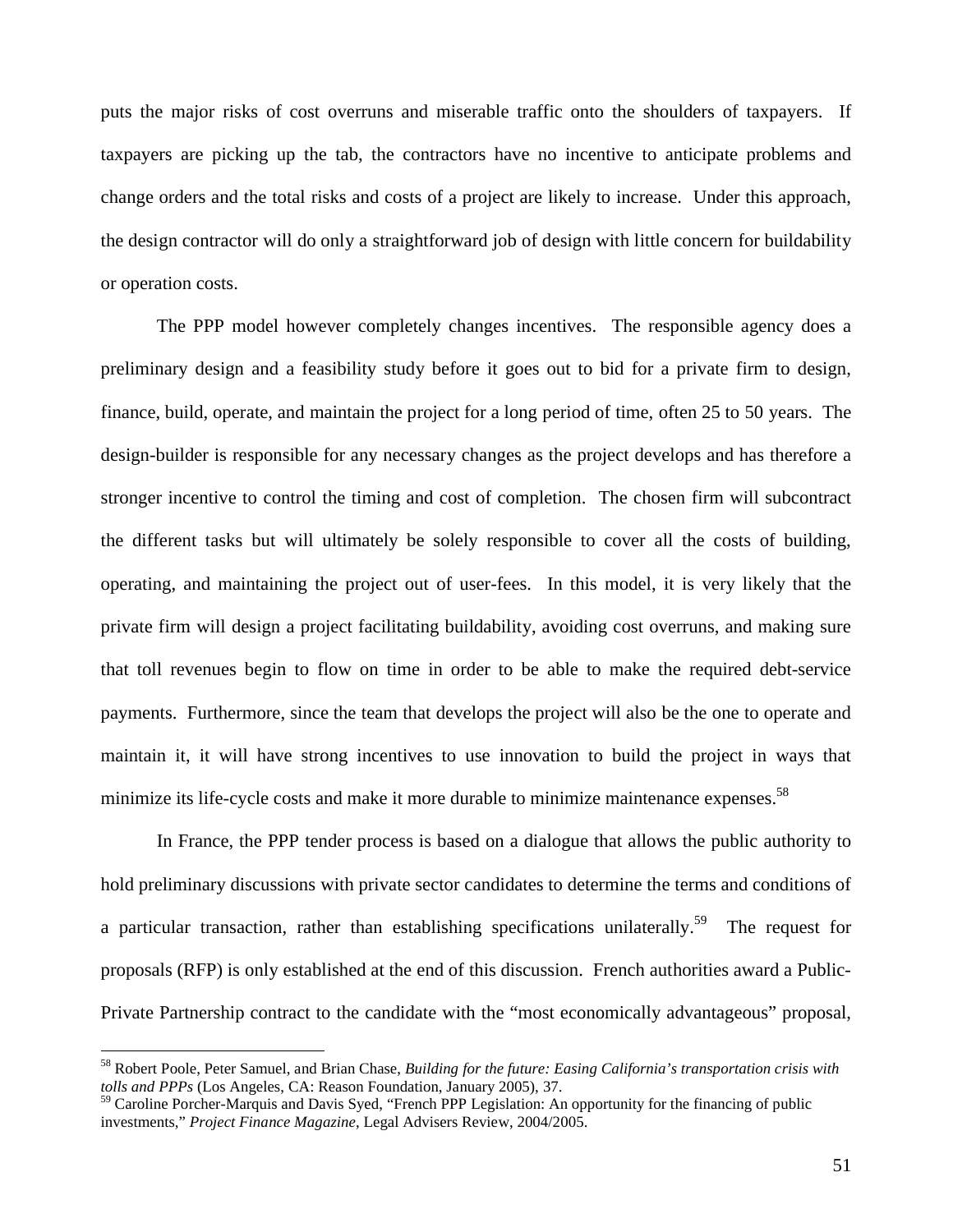as determined in accordance with criteria set forth in the RFP. Both mandatory and permissive criteria exist. Mandatory criteria include the overall cost, proposed performance objectives and the portion of the project that will be performed in association with small and mid-size companies. Permissive criteria include technical and functional capabilities, appearance and innovation.<sup>60</sup> Technology enterprise Battelle reports that PPPs can result in as much as a 50% time reduction in project duration when compared to the traditional design-bid-build approach.<sup>61</sup> The firm also reports that Public-Private Partnerships can result in cost savings ranging from 6 to 40 percent.<sup>62</sup>

### *4. Toll roads exhibit better operating performance under the concession model*

In addition to the higher up-front value that the private sector is willing to pay for government assets, private investors are able to realize a higher value from the assets and in turn spend more on improvements, to the benefit of motorists. Thanks to its expertise, the private sector is better able to use operating leverage and explore value drivers from infrastructure assets. There are two main ways in which the private sector improves operating performance: 1) through revenue growth and 2) thanks to operating efficiencies which will hold down expenses and increase margins, but also result in better service to motorists.

### Exploring the potential of future revenue growth

Under a Public-Private Partnership, the private company provides a service of such value that motorists will be attracted to pay more than that service costs to provide. For Peter Samuel from Reason Foundation, it is fundamental that "management be free to take initiatives to market the toll road, hire and fire staff, and adjust services provided according to what customers are

 $60$  Caroline Porcher-Marquis and Davis Syed, "French PPP Legislation: An opportunity for the financing of public

investments," *Project Finance Magazine*, Legal Advisers Review, 2004/2005.<br><sup>61</sup> US Department of Transportation, *Report to Congress on Public-Private Partnerships*, December 2004, 48. <sup>62</sup> Ibid., 42.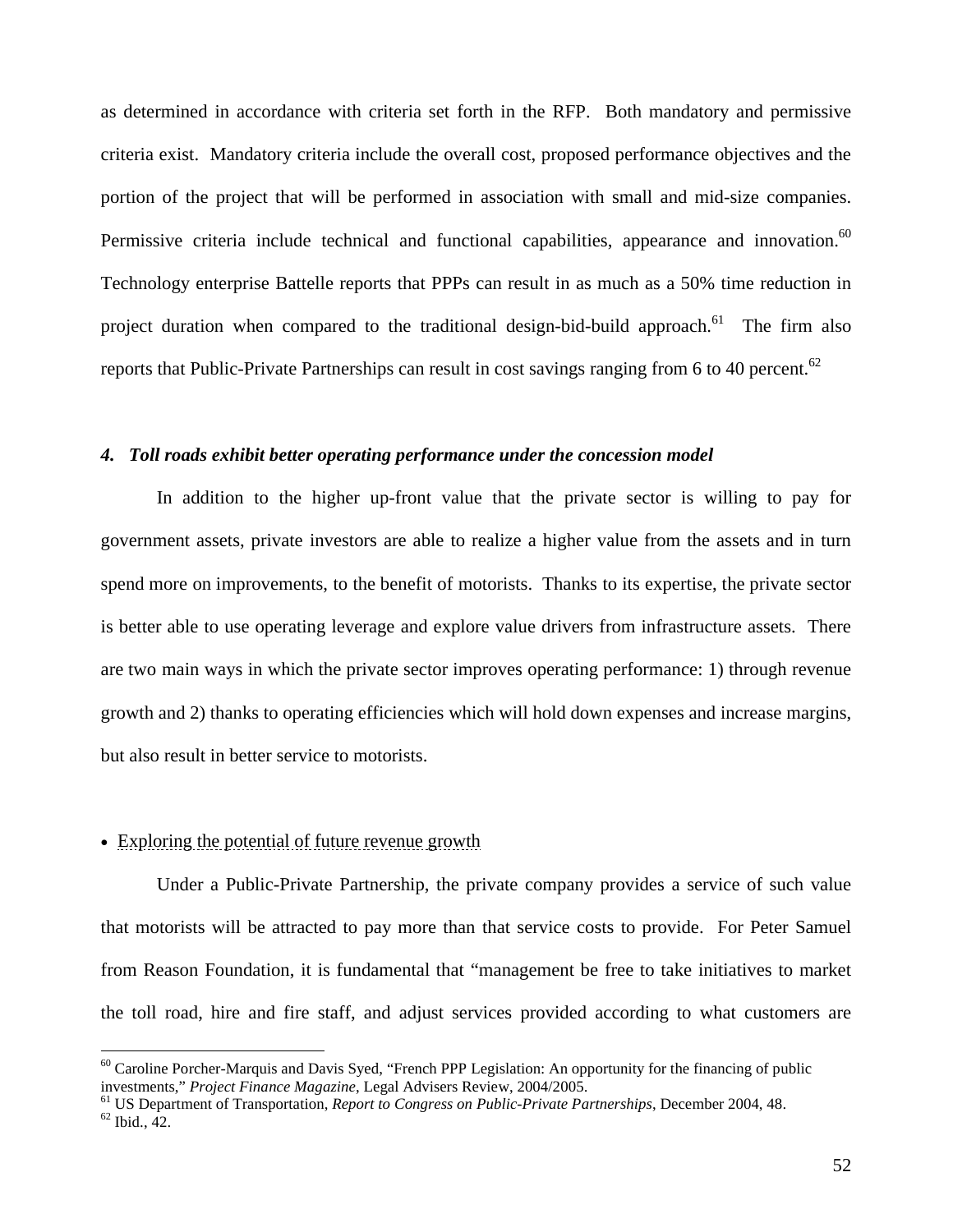prepared to pay for."63 As was mentioned previously, the private sector is able to increase tolls as needed and use variable pricing to better link the price of the road to the motorist's consumption. After the leasing of Indiana Toll Road to a private consortium, the state of Indiana announced the first toll increase since 1985. As can be seen in the graph below, toll increases had been rare since the opening of the toll road in 1956 and tolls had remained unchanged since 1985.



Source: Wilbur Smith Associates

Under the concession agreement, rates will be increased according to a rather complex pre-defined schedule. In 2006, the toll for passenger vehicles increased from 3.0 cents per mile to 5.1 cents per mile and the toll for commercial vehicles from 9 to 11.4 cents per mile. Until 2010, tolls will be increased as shown in the figure below. In 2010, tolls will be adjusted again after which they will be increased based on one of the following three rules, whichever is highest: 2%, the rise in the CPI, or the increase in gross domestic product per capita.

<sup>63</sup> Peter Samuel, *Should States sell their toll roads?* (Los Angeles, CA: Reason Foundation, 2005), 18.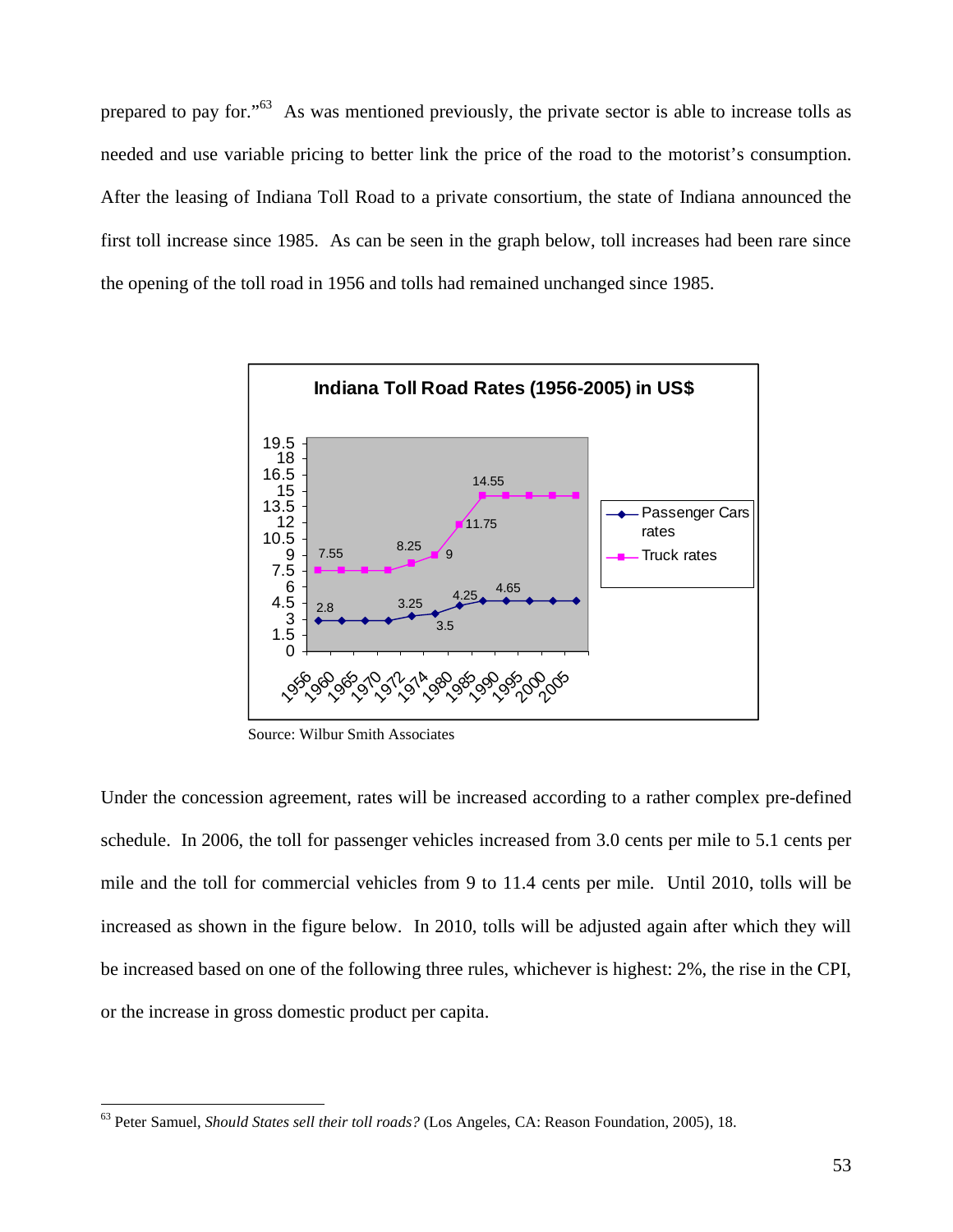

This toll rates schedule will allow the private concessionaires to unlock value from the toll road that the state of Indiana had forgone because of its inability or unwillingness to raise tolls.

In addition, the private concessionaire often has to agree to mandated capital expenditures. The Indiana Toll Road agreement contains an obligation to expand up to three lanes each way on certain sections of the road, together with an obligation to widen the road when certain congestion criteria are met. The ability of the private sector to increase road capacity will generate more traffic volume and more demand, thus tapping additional revenue. Moreover, the private sector will be able to increase operating efficiencies and drive margins higher both because of its expertise and the performance requirements of the concession agreement.

Toll road expertise and the performance requirements of the concession agreement

Thanks to its toll road expertise, the private sector will be able to create operating efficiencies and reduce costs, thus unlocking some additional value from infrastructure assets. Moreover, the performance requirements embedded in the concession agreement will force the private concessionaire to maintain road quality and carry capital expenditures. As a result, the toll road will be run more efficiently and provide better service to motorists.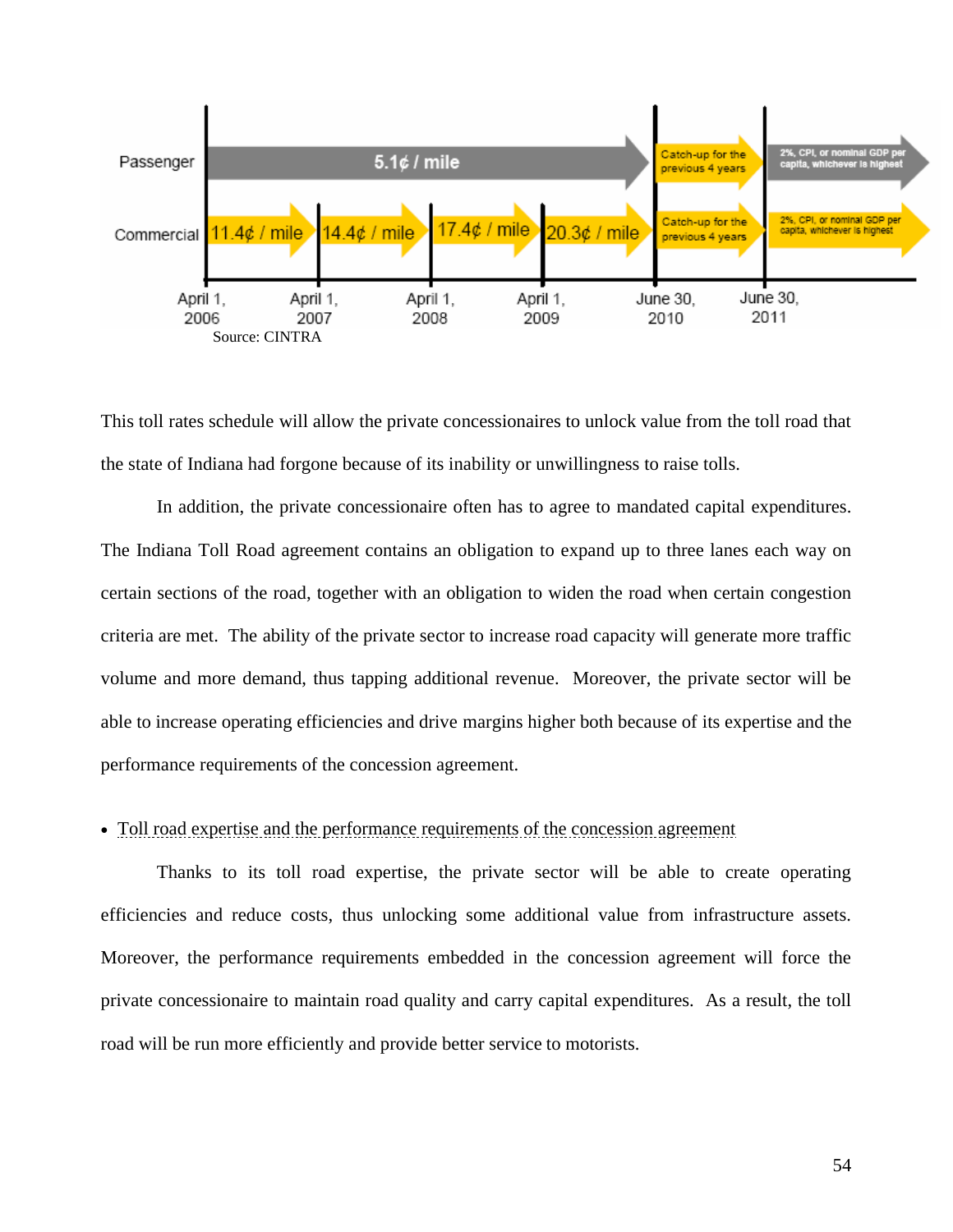One of the first changes that experienced toll road operators carry in the operation of infrastructure assets is the installation of electronic tolling. Electronic toll collection allows for streamlined operations and a reduction in operating costs. As such, even if electronic tolling is typically required in the concession agreement, the concessionaire would undoubtedly do it anyway because it pays off rapidly in lower costs. It is also beneficial to motorists who will save time at the toll booth and often get a reduction for subscribing to a monthly highway pass. As a result, electronic tolling might also create a price/demand inelasticity and higher revenue. Electronic tolling was established shortly after the leasing of Indiana Toll Road. The table below illustrates projections made by Goldman Sachs for the toll road and shows expected margin improvements:

| Rey Historical and Estimated Financials |        |        |        |        |  |  |  |  |
|-----------------------------------------|--------|--------|--------|--------|--|--|--|--|
| $(in$ millions $$)$                     | 2004 A | 2005 A | 2006 E | 2007 E |  |  |  |  |
| Commercial revenue                      | 49.6   | 53.3   | NА     | NА     |  |  |  |  |
| Passenger revenue                       | 35.3   | 34.4   | NА     | NА     |  |  |  |  |
| Total toll revenue                      | 84.9   | 87.7   | 90.3   | 126    |  |  |  |  |
| % growth                                | 3.5    | 3.3    | 2.6    | 39.5   |  |  |  |  |
| <b>EBITDA</b>                           | 59.7   | 60.6   | 63.9   | 98     |  |  |  |  |
| % margin                                | 65     | 63.3   | 63.5   | 71.8   |  |  |  |  |

**Key Historical and Estimated Financials**

Source: Goldman Sachs

 $\overline{a}$ 

In France, the concession agreement is the most central piece defining the Partnership between the government and the private sector. David Seader explains that the operating requirements placed on the private firm are contained in the concession agreement which details all of the performance expectations that need to be met in order to maintain the concession in effect.<sup>64</sup> The concession model is often cited as the reason for the good condition of French highways. The association of French highways companies (Association des Sociétés Françaises d'Autoroutes, ASFA) reports a total of 1.6 billion euros of investments in 2004 which represents a quarter of highway revenues. Those investments are distributed between 940 million euros of new highways

<sup>&</sup>lt;sup>64</sup> David Seader, "The United States' Experience with Outsourcing, Privatization and Public-Private Partnerships," National Council for Public-Private Partnerships, 7.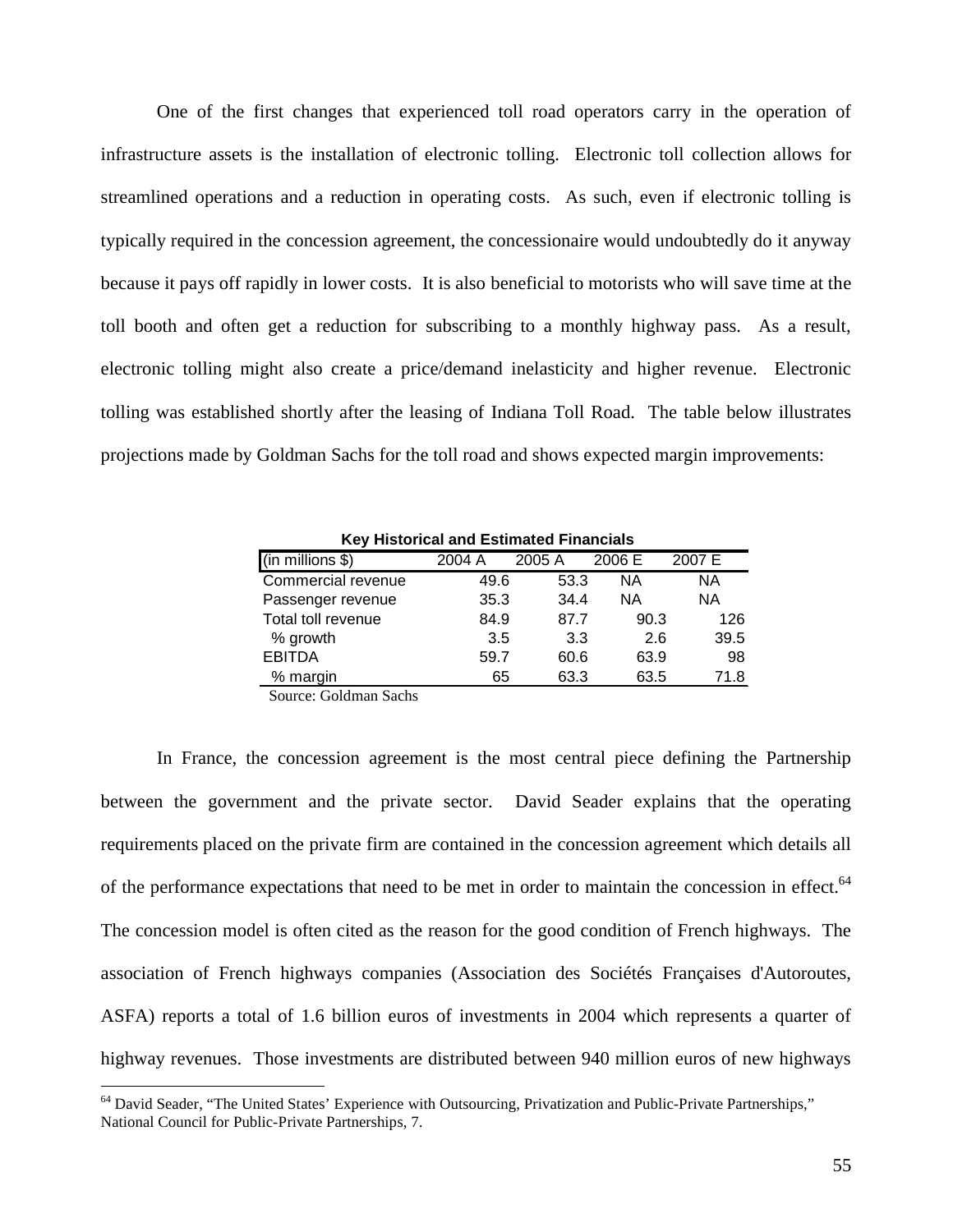construction and 660 million euros of highways improvements. ASFA adds that this level of investment allows French highways' pavement to be redone approximately every ten years.<sup>65</sup> The graph below (left) shows how 10 euros of tolls are used by French highway companies, with 3.27 euros going to the construction and modernization of the network. The graph on the right shows the repartition of investments between new highways (bottom bar) and improvements to the existing network (top bar) from 2002 to 2005.



Source: ASFA Annual Report 2005 (in billion Euros)

A common objection to PPPs is that private companies will always sacrifice quality for the sake of profit. The consulting firm HDR argues on the contrary that Partnerships will actually increase the quality of service received by the public because performance standards can be clearly defined in the concession agreement. In structuring a Partnership agreement, through carefully procured contracts and effective oversight, the public sector has the power to clearly define and control the levels of quality and service required of its private sector partners.<sup>66</sup> In the Indiana Toll Road case, every year the concessionaire must provide the state with a traffic study by an independent traffic consultant. The study will describe the existing levels of service on the road and

 $\overline{a}$ 

http://www.autoroutes.fr/publications/institutionnelles.php?lng=1&idpublication=52.

<sup>65</sup> ASFA, *Rapport d'Activités 2005*, (accessed February 16, 2007); available from

<sup>66</sup> HDR, *Creating Effective Public-Private Partnerships for buildings and infrastructure in today's economic environment* (2005), 5.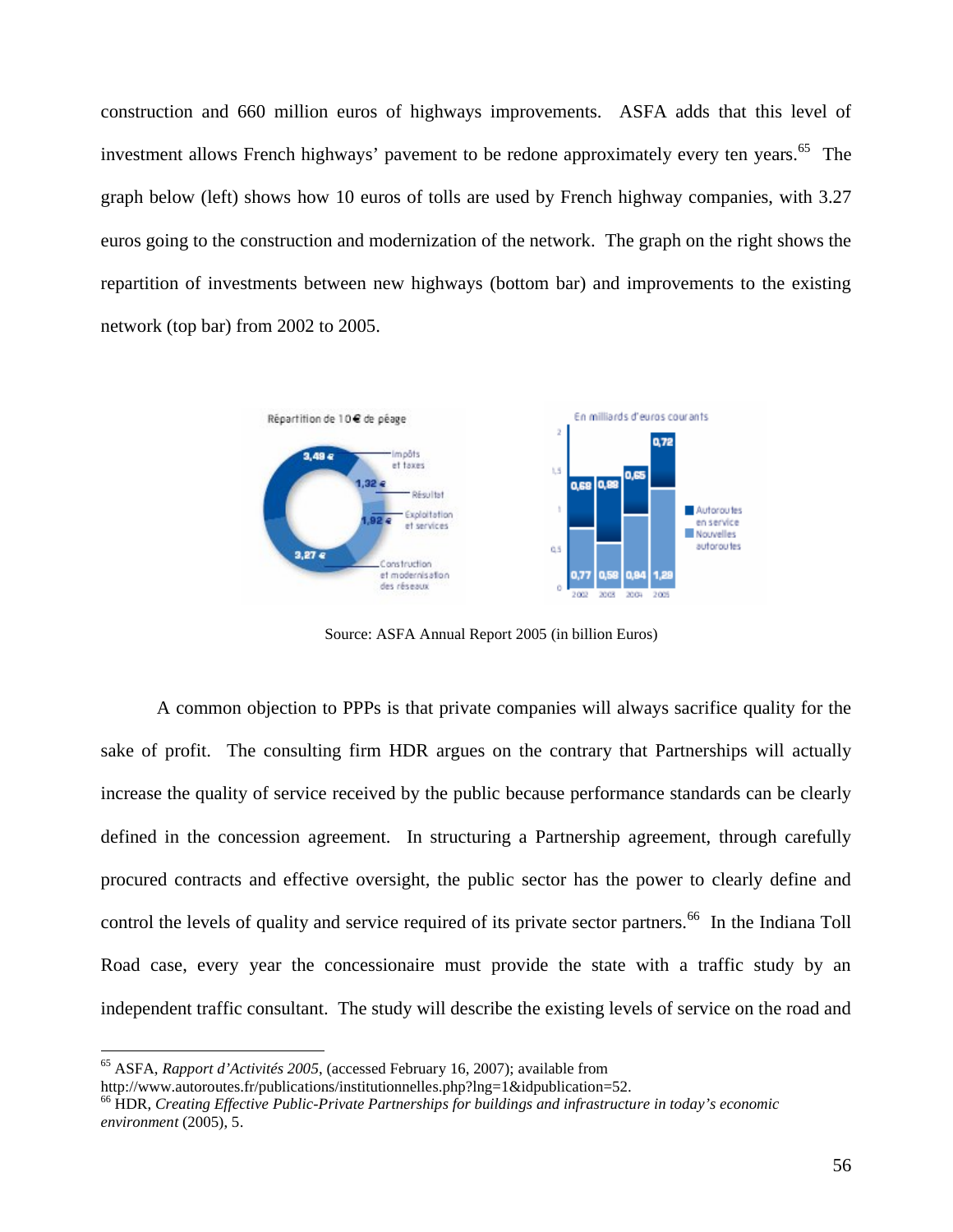project levels for the next seven years. If the annual study shows a level of service below a certain level, the concessionaire will have 180 days to submit a plan of improvement.<sup>67</sup> The private company is not only bound by the agreement but also by the fact that it may be difficult to later be selected if it fails to deliver on its obligations made in the Partnership agreement.

Finally, the public sector typically maintains the right to terminate the Partnership for nonperformance. In the case of the Indiana Toll Road, a detailed 263-page concession agreement was signed to protect public interests. The agreement spells out well-defined performance levels that the contractor is legally required to meet or face penalty. Dead animals, for example, need to be cleared off the road within eight hours and potholes need to be filled within 24 hours. These standards often go beyond traditional Indiana Department of Transportation requirements, something that could not have been done except through a private-lease agreement.<sup>68</sup>

# • Customer focus is increased under Public-Private Partnerships

Traditionally, toll roads are financed and built by government toll authorities. Those authorities are constituted merely to finance and build the road and to collect tolls over a number of years to pay off the original debt. They finally disband after handing the road over to a state department of transportation. As a result, toll authorities are mainly seen as toll collectors while operational decisions are made by top elected officials. It follows that operations and customer service are not the top priority in a state toll authority.

The use of a Public-Private Partnership introduces private sector concepts of marketing and increases customer focus. Toll roads typically have active programs to attract users and provide a travel experience that is superior to the surrounding non-toll roads. The engineering firm KCI Technologies explains: "In most P3 projects, the facilities are portrayed as offering a faster and

<sup>&</sup>lt;sup>67</sup> "Concession contract for Indiana Toll Road detailed," *Toll Roads News*, February 2, 2006.<br><sup>68</sup> Geoffrey Segal, "Bottom-Line on Indiana Toll Road deal," *Indiana Policy Review*, July 10, 2006.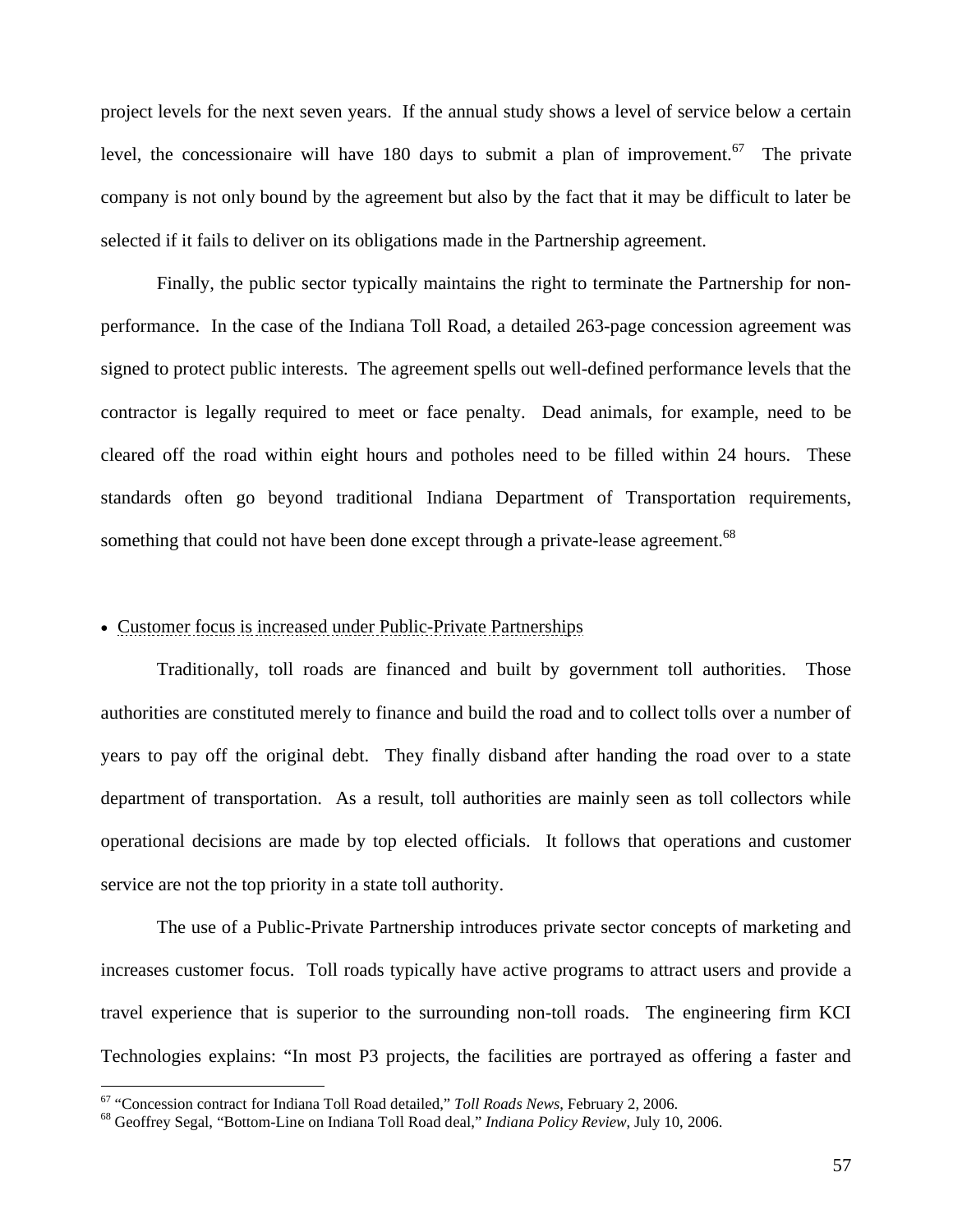more pleasant ride. Drivers are viewed as customers with a high priority placed on customer satisfaction."<sup>69</sup> In a testimony before the Indiana Senate Appropriations Committee, Geoffrey Segal from Reason Foundation cited some of the benefits of the involvement of the private sector in toll roads operation. "Private toll operators have first-rate programs to assist broken down customers. They have also developed customer guarantees if the road fails to meet expectations or save time as pioneered by the 91 Express Lanes in California. Toll roads can and should be operated as a real business. Cost cutting measures are put in place and quality is the highest priority. $170$ 

## • Superior accountability of the private sector to the driving public

Finally, because the private sector operator has superior accountability to the driving public, roads are operated better under a Public-Private Partnership. It seems possible to argue that private entities are less accountable to the public than governments. In reality however any private company entering a Public-Private Partnership faces numerous levels of accountability and is therefore made more accountable to the driving public than the government itself would be. In fact the private company is answering not only to the government agency that hires it, but also to various federal and state regulators and legislative oversight committees, as well as to the public at large, the financial community and the media.<sup>71</sup> Adopting a long-term perspective, private contractors must maintain a high quality of service as well as the confidence of their public agency and the public itself if they want to repeat P3 business. Darrin Grimsey offers a strong argument to counter concerns that private sector participation in infrastructure will dilute accountability and

<sup>&</sup>lt;sup>69</sup> KCI Technologies, *Current practices in Public-Private Partnerships for Highways* (July 2005), 47.<br><sup>70</sup> Indiana Senate, Appropriations Committee, *Geoffrey Segal: Testimony before the Appropriations Committee*, February 9, 2006.

<sup>71</sup> HDR, *Creating Effective Public-Private Partnerships for buildings and infrastructure in today's economic environment* (2005), 5.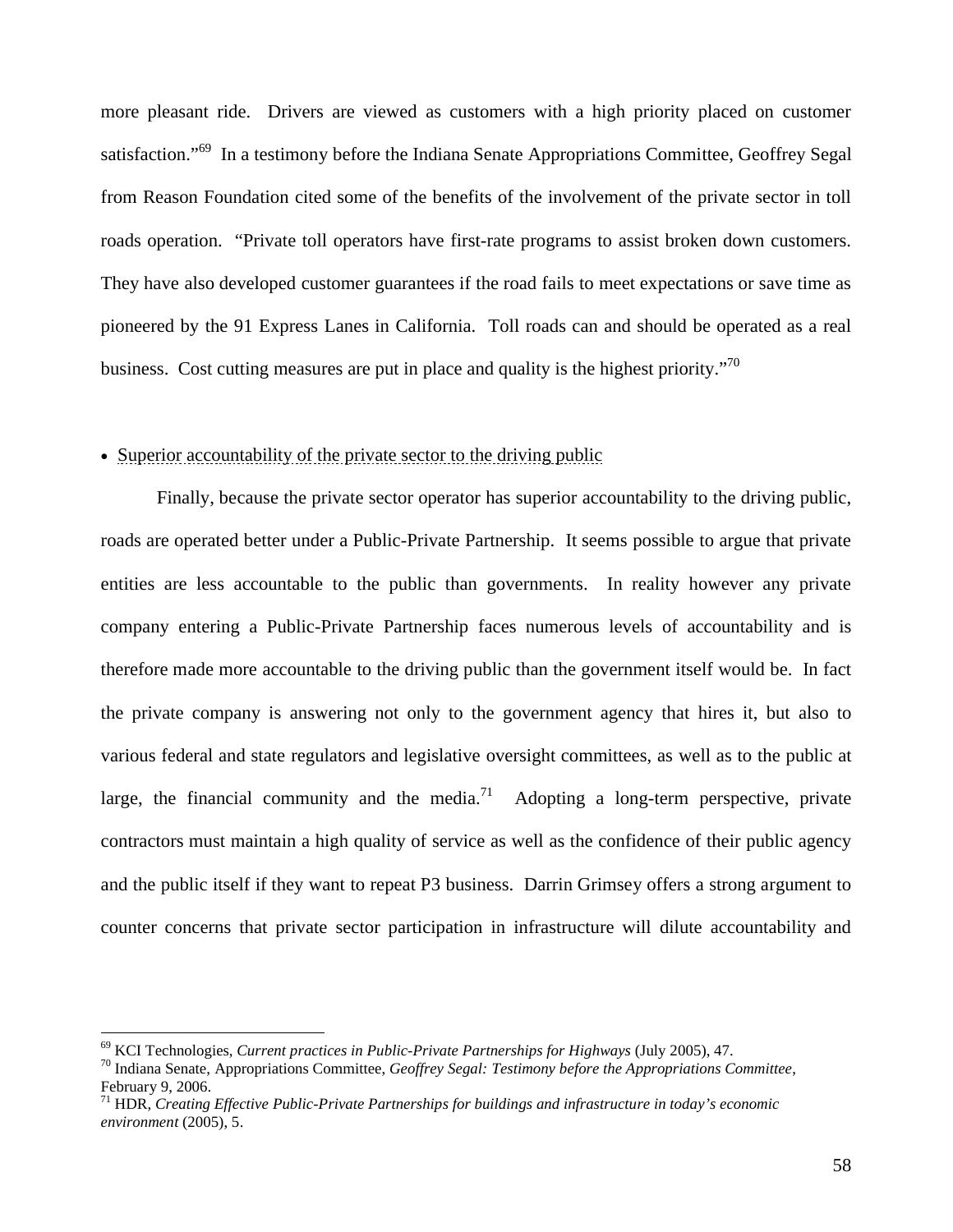erode public interest. He argues on the contrary that PPPs offer an opportunity to expand the level of public interest protection.

The traditional system of public sector accountability relies on political accountability via a chain of relationships though which authority flows from citizens to MPs, MPs to ministers, ministers to civil servants, and civil servants to service providers. Too often in practice this line was blurred, administrative coordination was flawed, and decisions were made in secret and were not disclosed. The framework of a PPP relies instead on a transparent and open process of consultation with affected parties in which there are many points at which public interest concerns can be aired and resolved.<sup>72</sup>

As a result, Public-Private Partnerships offer a much more direct channel of responsibility from the private company to the driving public.

The fact that PPPs are not adapted to the financing of new roads does not mean that Partnerships are of lesser value. The involvement of the private sector provides increased financing for the maintenance of roads and the structure of PPPs commands an optimal risk allocation and a better alignment of incentives among the parties. By bringing in the private sector, the operation of toll roads will improve and congestion could decrease thanks to the introduction of streamlined operations. Indirectly, PPPs will bring a solution to the capacity issue without necessitating the construction of new roads. Since US roads are in need of pressing maintenance, the involvement of the private sector as an experienced business partner to the government makes Public-Private Partnerships the perfect tool to respond to US highways maintenance funding needs. As a result, the paper now turns to the question of whether the concession model could be successfully exported to the United States.

<sup>72</sup> Darrin Grimsey and Mervyn Lewis, *Public Private Partnerships, The worldwide revolution in infrastructure provision and project finance* (Northampton, MA: Edward Elgar, 2004), 248.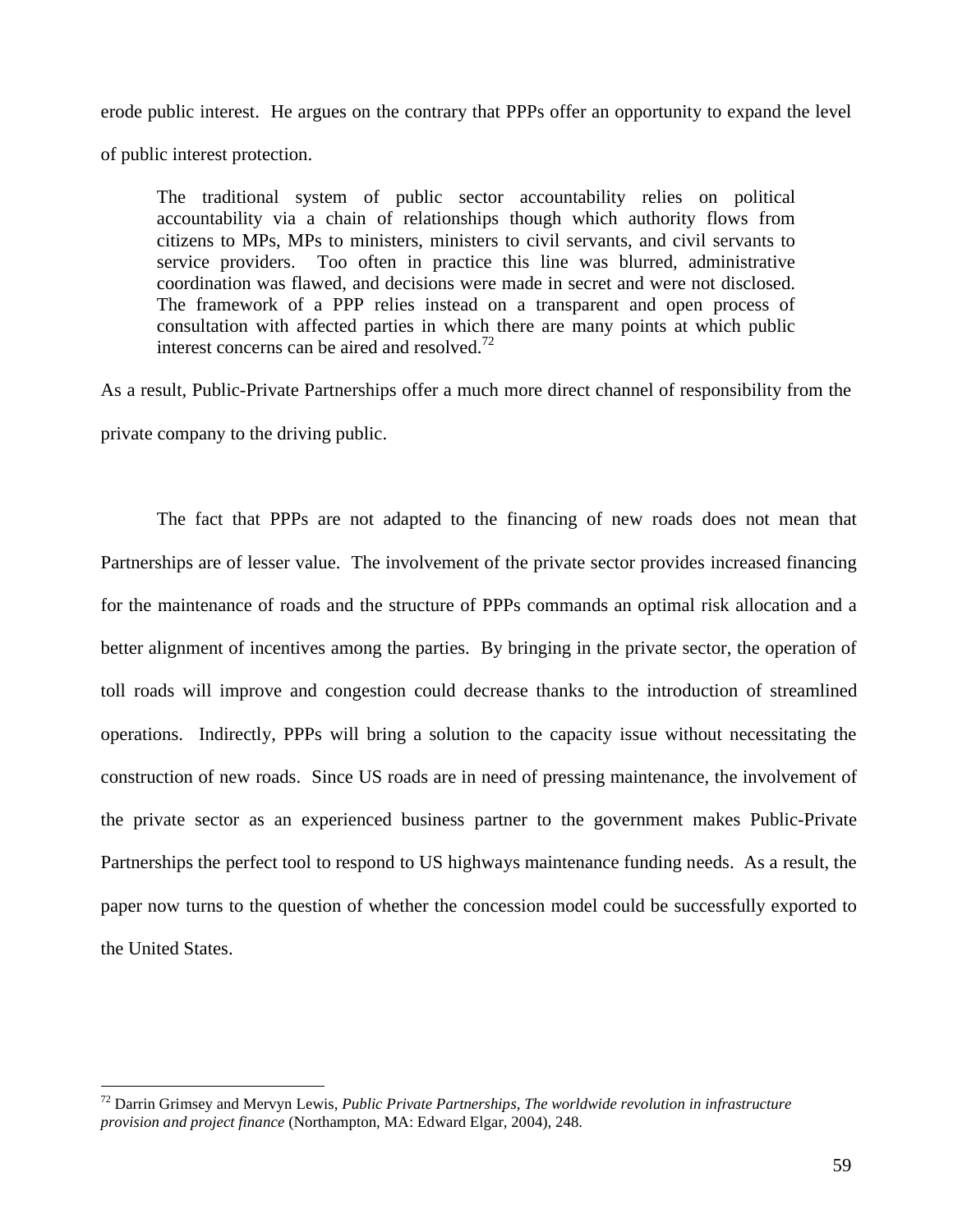# IV. CAN THE CONCESSION MODEL BE SUCCESSFULLY EXPORTED TO THE UNITED STATES?

After describing the French concession model and the context in which it emerged, this paper demonstrated that it was particularly well-suited to existing toll roads. Moreover, the improvements in project realization and toll road performance that can be traced to the use of the concession model in infrastructure provision make it attractive to other countries. The paper now examines whether Public-Private Partnerships would be applicable in the US economic, social and political contexts.

## A. THE UNITED STATES HAS A LONG TRADITION OF PRIVATE SECTOR INVOLVEMENT IN ITS ECONOMY

One question one might ask is: what is the role of the private sector in infrastructure provision? Darrin Grimsey believes the answer in the United States lies in the historical background of privatism that has dominated thinking in the United States since the early 19<sup>th</sup> century. "Privatism is the presumption that economic activity should be left to the market; a belief that private institutions are intrinsically superior to public institutions for the delivery of goods and services, and a confidence that market efficiency is the appropriate criterion of social performance in virtually all spheres of community activity."<sup>73</sup> Under this presumption, the role of the government is limited to the creation of coalitions among the diverse interests that exist in its pluralist system. In Europe however, and certainly in France in particular, the government is seen as a political and economic actor in its own right. It is the custodian of public interest and is seen as the only legitimate provider of most public services. The fact that Public-Private Partnerships have

<sup>73</sup> Darrin Grimsey and Mervyn Lewis, *Public Private Partnerships, The worldwide revolution in infrastructure provision and project finance* (Northampton, MA: Edward Elgar, 2004), 15.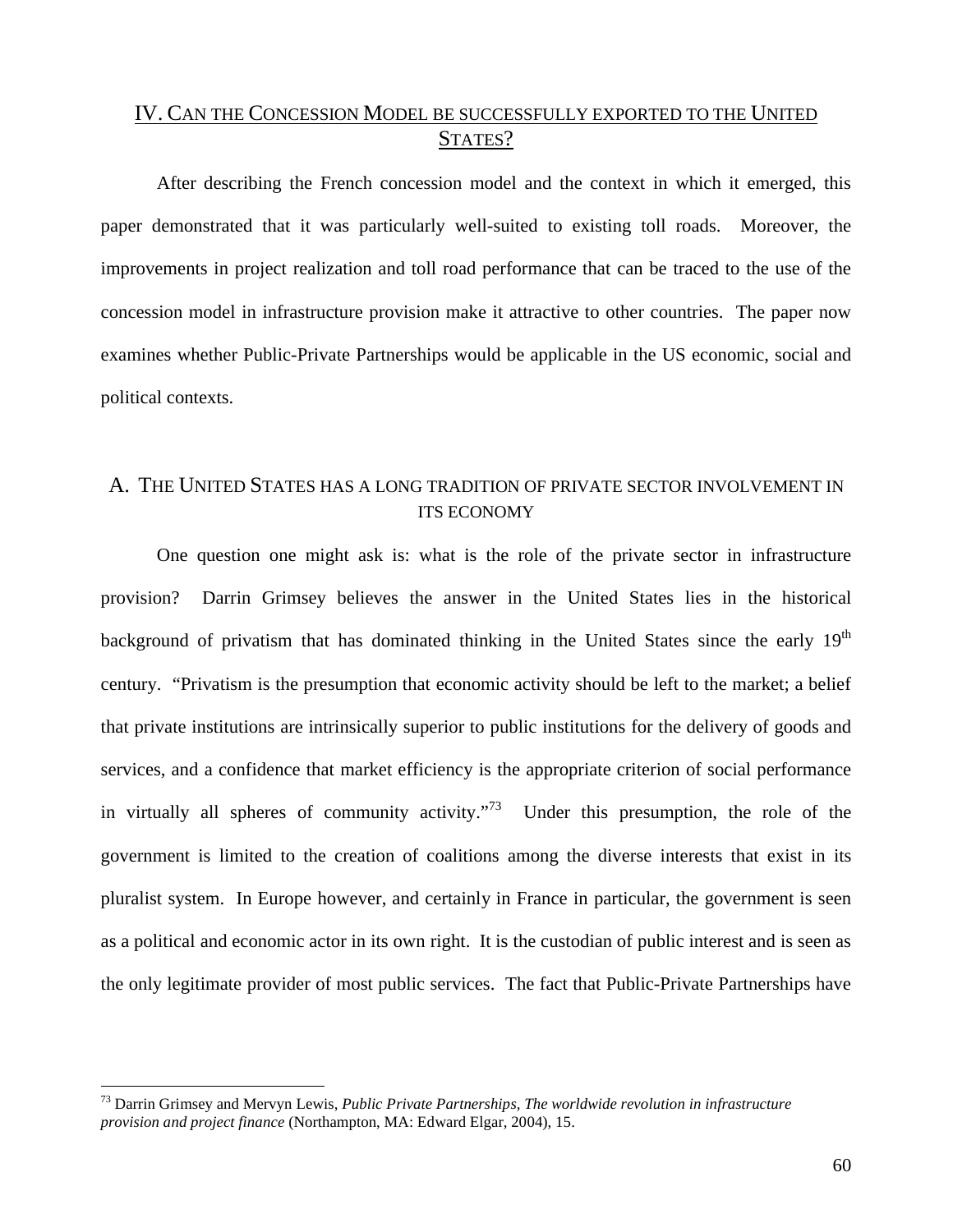nonetheless successfully been carried out in France shows that the ground is even more favorable in the United States.

The US transportation industry in particular has a long history of private sector involvement which dates back to the beginning of road construction and operation in the United States. As was already mentioned, many of the earliest major roads in the United States were private toll roads—in fact, there were more than 2,000 private toll roads in operation in the 19th century. The great expansion westward in the late  $19<sup>th</sup>$  century was driven by a major Public-Private Partnership between the federal government and the private railroads. The government provided the right-ofway and related development property while the railroads used private capital to build rail facilities and rolling stock. Over time, private involvement declined as states and the federal government increased the pace of road construction. A major shift in US policy occurred during the Great Depression of the 1930s when private providers went bankrupt and were taken over by governments that needed to maintain those vital services. The federal government adopted an activist role in spurring the economy through public works and public payrolls. The command-control mentality during World War II and beyond cemented the government's role as the provider of preference for the public sector and governments at all levels expanded their size, scope and level of control.<sup>74</sup> However, financing and construction were not keeping pace with demand. In the late 1980s some states began exploring the potential for the private sector to augment highway construction programs. The modern era of Public-Private Partnerships began during the Reagan Administration who took an ideological cue from Britain's Prime Minister Thatcher and made the discussion of privatization a legitimate part of public policy decision-making. Major toll bridges in San Francisco and Detroit, using a concession model as it existed in Europe, marked a reemergence of the private sector involvement in the late 20th century.

 $74$  David Seader, "The United States' Experience with Outsourcing, Privatization and Public-Private Partnerships," National Council for Public-Private Partnerships, 1.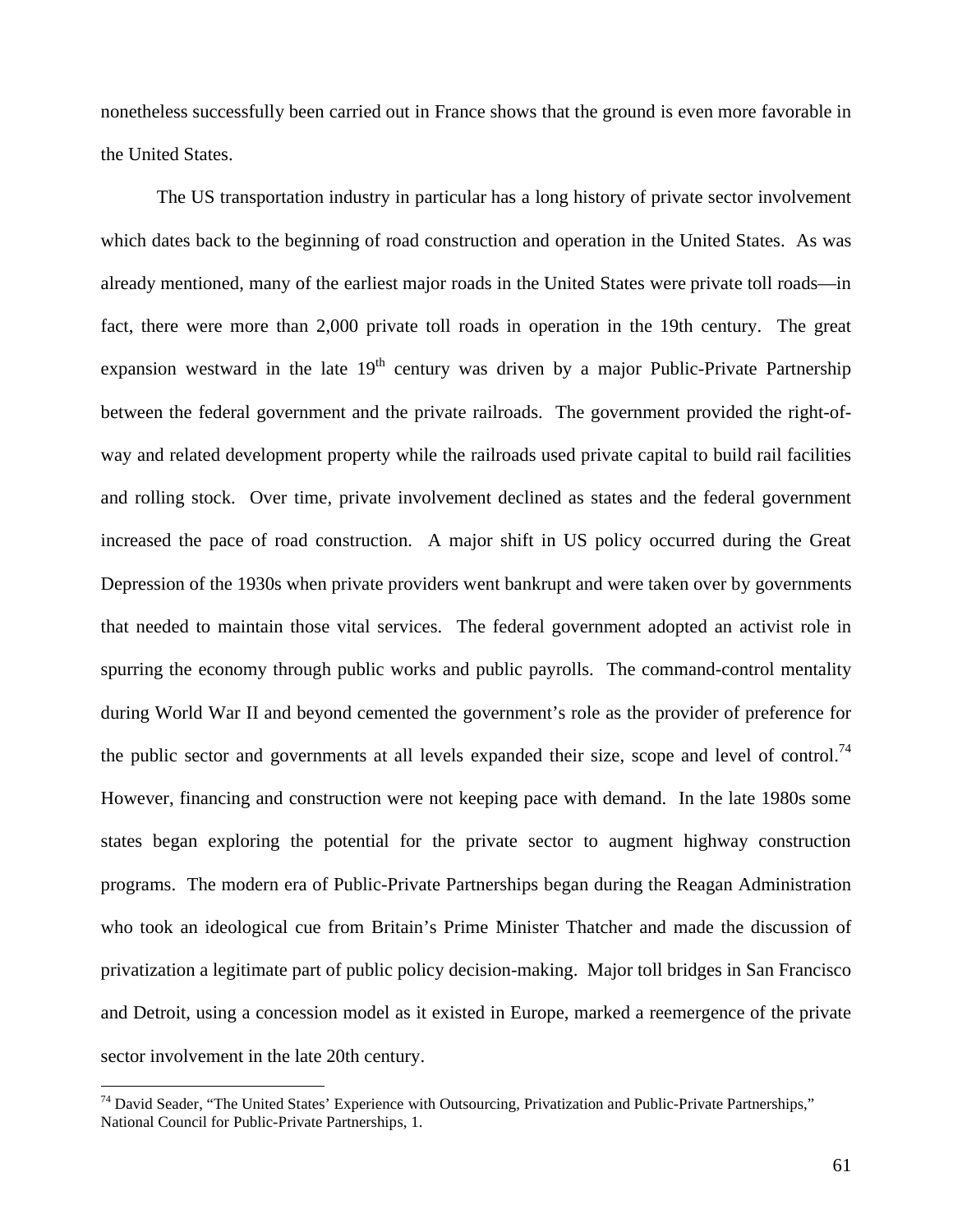# B. A CLEAR RECENT TREND TOWARDS MARKET-BASED SOLUTIONS IN HIGHWAYS **OPERATION**

This paper has demonstrated that existing toll roads are well-suited for Public-Private Partnerships. Tolls allow the private operator to be easily remunerated for the provision of road services and introduce the concept of user-pay, a market-based concept widely accepted in France.

US drivers however are traditionally opposed to tolls. The American public resists toll projects and opposes the tolling of pre-existing tax-supported roads because they view the roads as free. From their point of view, the construction and maintenance of roads has already been paid for through federal and state gas taxes. The commitment of state and federal officials to free roads has a long history in the United States. As early as 1916, the federal aid highway program prohibited the use of tolls on federally funded roadways. After World War II, President Eisenhower Federal Highway Act of 1956 appropriated \$25 billion to construct over 68,000 kilometers of interstate highways. While the authority to continue user-fees on existing toll roads was grandfathered, by law tolls were not allowed on the new Interstate Highways System.<sup>75</sup> The program was instead funded by a national fuel tax as has already been explained. As of 2000, the Interstate Highways System was a 912,000-mile network of highways, of which 93% were untolled.

Since the 1980s however, the increasingly limited availability of federal funds has forced state and local governments to take greater responsibilities for funding transport which has lead to a renewed interest in toll-based finance. In 1987, the US Congress approved a pilot program authorizing 35% federal funding of government-sponsored toll road projects in nine states.<sup>76</sup> Moreover, the US Department of Transportation reports that "recent experience with toll roads suggests that motorists are willing to pay tolls if they see a clear benefit such as having additional capacity available that enables them to avoid congestion and save time getting to their destinations.

 $75$  Benjamin Perez and James March, "Public-Private Partnerships and the Development of Transport Infrastructure:

Trends on both sides of the Atlantic," Institute of Public Economics at the University of Alberta, August 2, 2006, 9.  $76$  Ibid., 9.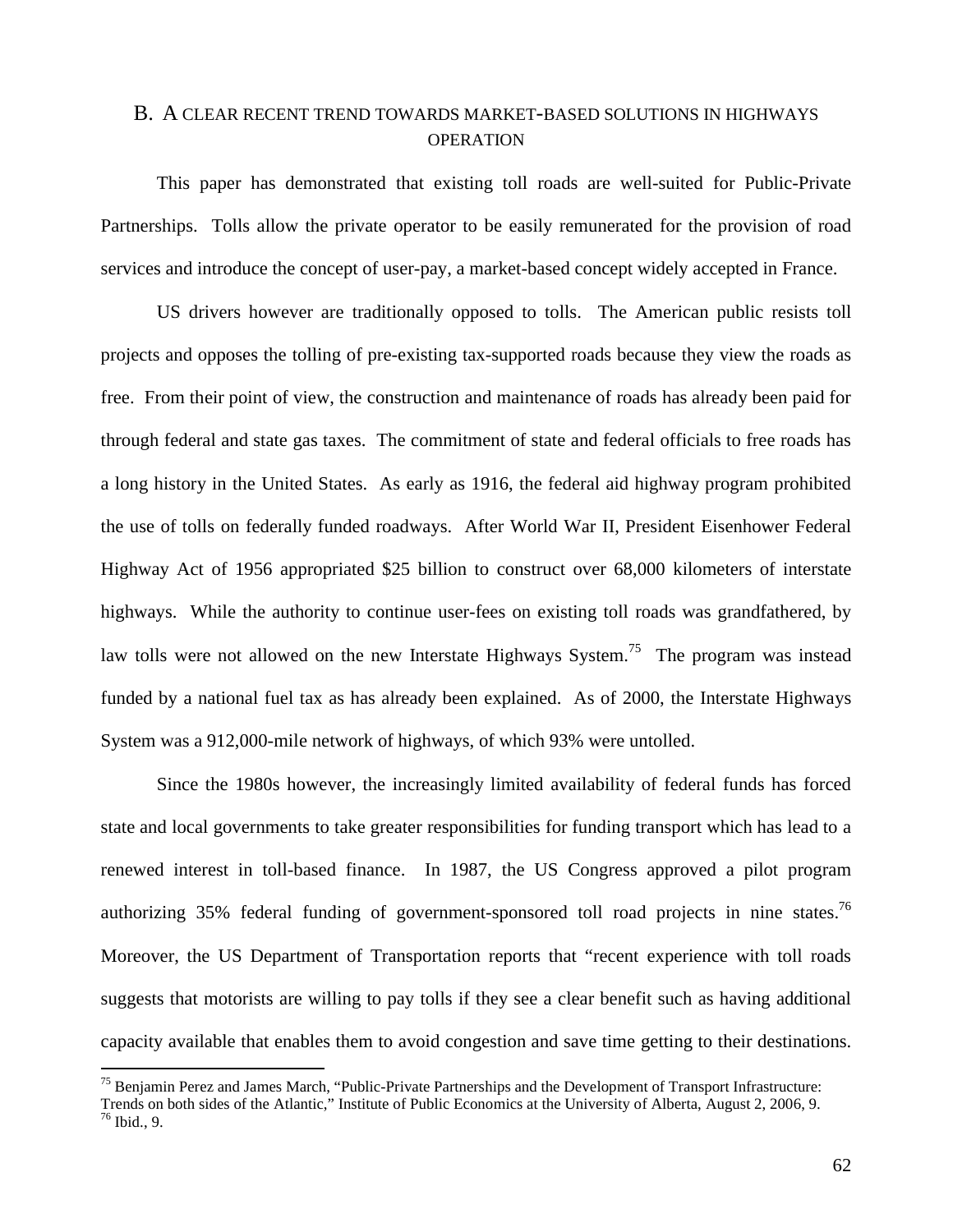Local polls suggest that the public opposition to the use of tolls to finance transportation improvements may be diminishing."<sup>77</sup> In their last report on surface transportation funding, the National Conference of State Legislatures gives an update on the state of tolling in the US. The report establishes that today more than 30 states collect toll revenue in some form, either through roadway or bridge tolls or ferry fares. In the last five years, as other revenue sources have declined in purchasing power, states have taken more interest in tolls as a way to finance transportation projects. From 1998 to 2004, revenues from tolls grew by 36.6%, from \$4.1 billion to \$5.6 billion.<sup>78</sup> Peter Samuel from Reason Foundation rightly argues that the declining resistance to tolls is also and mainly due to the introduction of electronic tolling. He writes:

Toll road customers just aren't as conscious of tolls as they used to be. These days the regulars fly through the toll plazas using their electronic toll transponders. The bill pops up just once a month on their bank statement, one of many items. It's very different from ten years ago. Then motorists had to assemble their toll with cash or a token every time, roll down the window, and pay. Often they had to queue and creep along behind others before paying. All this focused the mind of motorists very sharply on the toll, causing crabby feelings and resentment.<sup>79</sup>

Furthermore, the decreasing resistance to tolls has enabled the implementation of a second market concept for the use of roads: value pricing. The first time value pricing was introduced in the United States was in 1991 with the enactment of the Intermodal Surface Transportation Efficiency Act (ISTEA). The Act established a pilot program allowing the implementation of variably priced tolls on the Interstate Highways System in up to 15 states. Toll prices can be designed to manage the number of vehicles using the facility so that free flow conditions are maintained at all times, including peak periods. Tolls vary by hour of the day, day of the week, and direction of travel. The value pricing model also encourages carpooling as high occupancy vehicles (HOV lanes) with three or more passengers can use express lanes at no cost. In other situations,

<sup>&</sup>lt;sup>77</sup> US Department of Transportation, *Report to Congress on Public-Private Partnerships*, December 2004, 79.<br><sup>78</sup> Matt Sundeen and James Reed, *Surface Transportation Funding, Options for States* (Washington, DC: Nationa Conference of State Legislatures, 2006), 53.

<sup>79</sup> Peter Samuel, *Should States sell their toll roads?* (Los Angeles, CA: Reason Foundation, 2005), 2.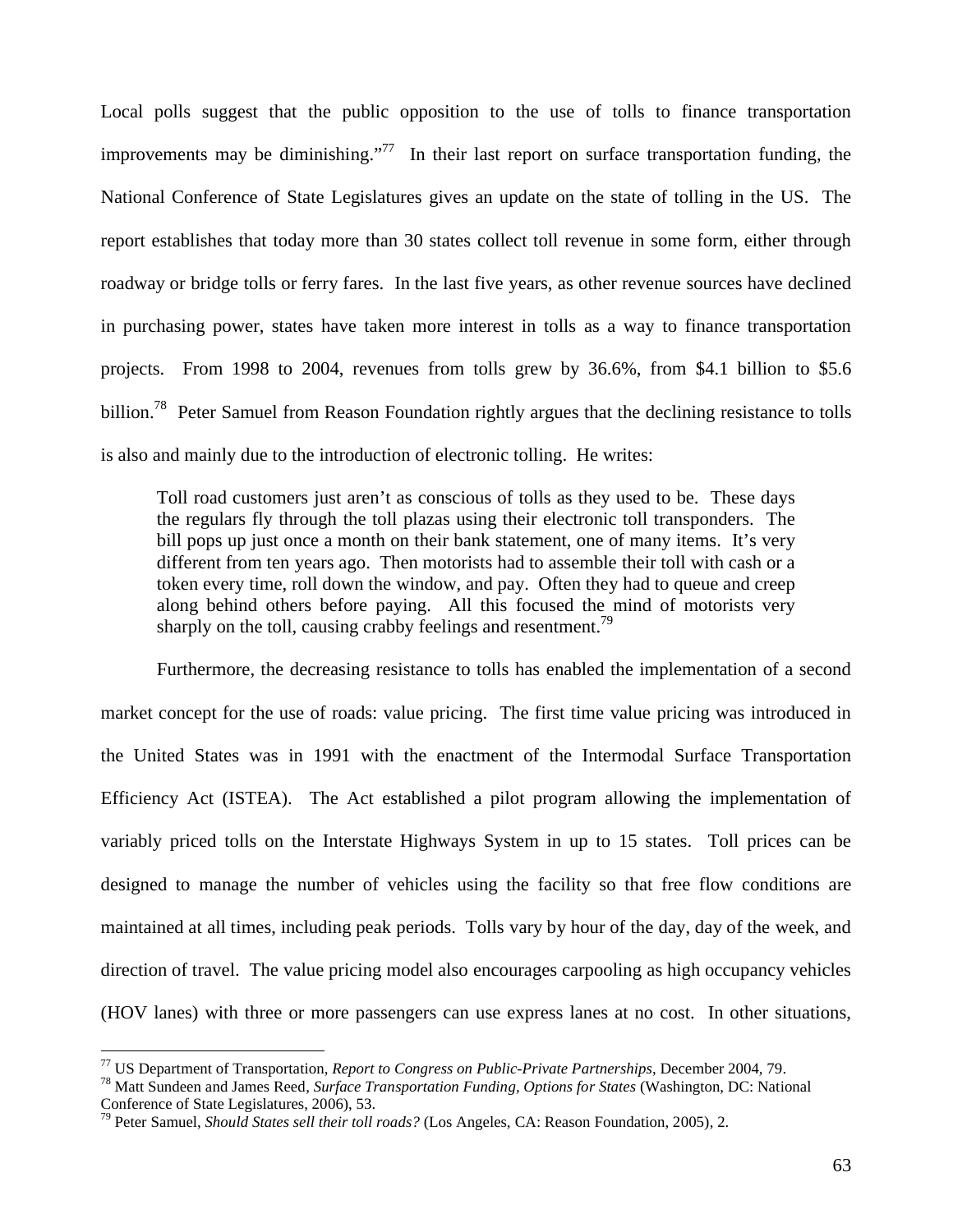vehicles with less than three passengers are allowed to use the express lane after paying a toll (High Occupancy Toll lane). The value pricing pilot program has been continued since 1991, both in the Transportation Efficiency Act for the  $21<sup>st</sup>$  century (TEA-21) which authorized transportation funding from 1996 to 2003 and in the most recent appropriation act, SAFETEA-LU, which was voted in 2005. The variable pricing pilot program, in which 14 states are participating, is funded at \$59 million through  $2009$ .<sup>80</sup>

## C. THE US MARKET FOR INFRASTRUCTURE IS GROWING AND INCREASINGLY **COMPETITIVE**

Competition is key for the implementation of Public-Private Partnerships which is clearly explained by Grimsey: "Efficient private financing rests on competition between potential operators and keeps a lid on costs. Partnerships provide a framework in which these competitive processes are enacted."<sup>81</sup> Greg Carey, Managing Director at Goldman Sachs, believes that "because of the Indiana and Chicago deals, project finance and PPP is an alternative that everyone now has to look at. I think Indiana proves Chicago was not a one shot deal; that the market is really there."<sup>82</sup> He further explains that the level of competition is important for the investment community. "In terms of competition, you are going to see deals can get done if the economics seem to make sense. If the economics seem to make sense, these deals are going to get done because of competition and people are going to bring it out."83

Given the volatility of stock markets over the last 10 years, pension funds and other investment pools are searching for steady returns. With concession terms extending 70 years or

<sup>80</sup> Matt Sundeen and James Reed, *Surface Transportation Funding, Options for States* (Washington, DC: National Conference of State Legislatures, 2006), 54.

<sup>&</sup>lt;sup>81</sup> Darrin Grimsey and Mervyn Lewis, *Public Private Partnerships, The worldwide revolution in infrastructure provision and project finance (Northampton, MA: Edward Elgar, 2004), 249.* 

<sup>&</sup>lt;sup>82</sup> Panel Discussion: US Toll Road Preview 2006 (New York: P3 Americas, 2006). <sup>83</sup> Ibid.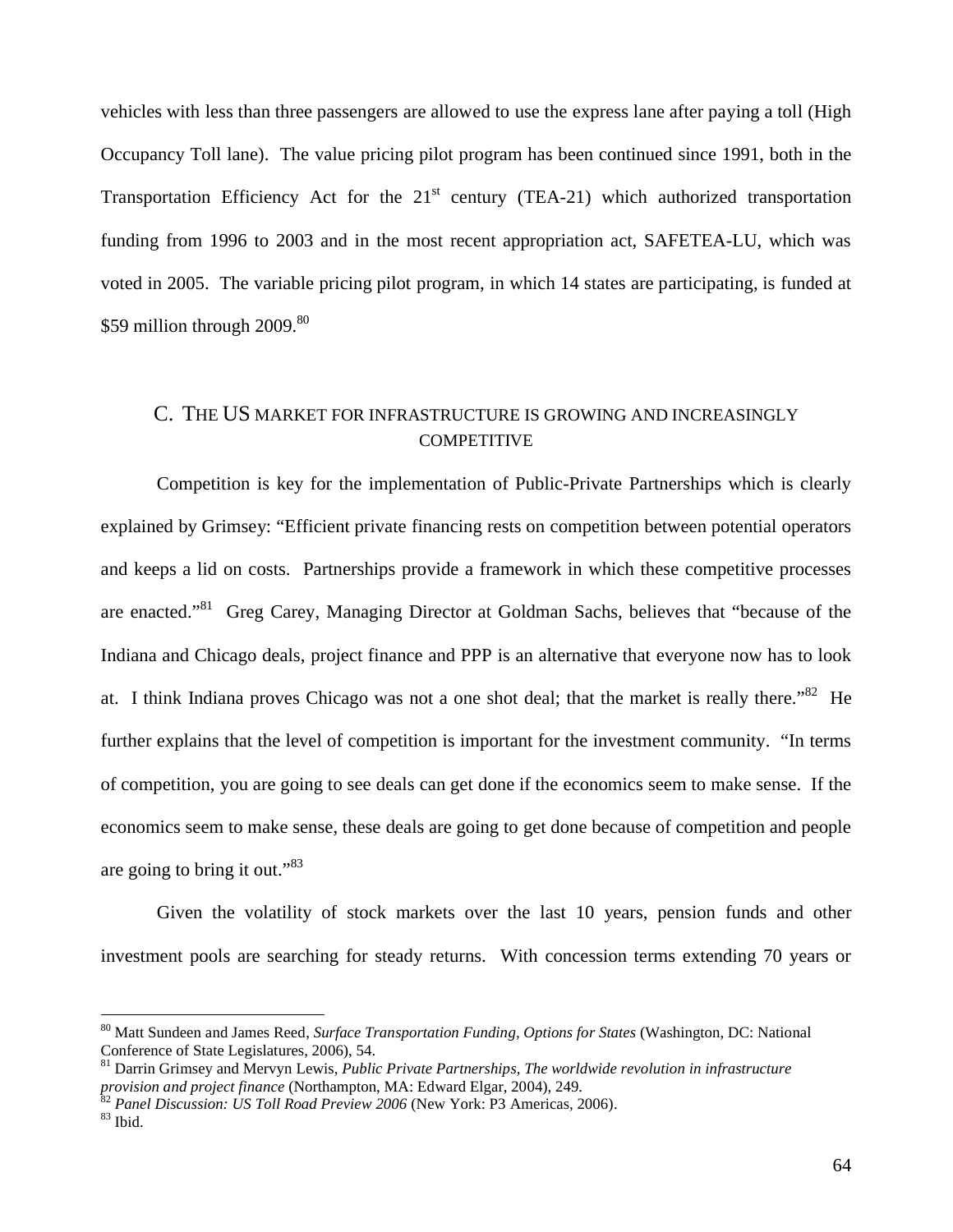more, infrastructure investments are viewed as a long duration, consistent return portion of an overall portfolio. Elizabeth Albanese reports that many US investment banks have created infrastructure funds in preparation for entry into the P3 market.<sup>84</sup> Goldman Sachs is raising an infrastructure fund of more than \$3 billion, the Carlyle group is targeting a \$1 billion-fund and numerous other firms are contemplating funds of similar magnitudes. These funds are driven by the significant demand for the infrastructure asset class and the higher margins offered by project finance. In his last speech as US transportation Secretary, Norman Mineta said in July 2006: "Virtually every major financial institution on Wall Street has created, or is in the process of creating, an infrastructure fund with transportation as a major component. They correctly recognize the enormous potential in American infrastructure.<sup>85</sup> The number of new entrants into the US market, foreign and domestic, continues to grow at an outstanding pace.

## D. THE ADVANTAGES OF A FEDERAL SYSTEM FOR THE DEVELOPMENT OF PUBLIC-PRIVATE PARTNERSHIPS

The implementation of Public-Private Partnerships in a federal system presents some peculiarities, in particular when compared to PPPs implemented in the French context of relatively strong centralization. In a federal system, each state retains a great level of autonomy, particularly in government procurement and contractual practices. As a result, Richard Norment explains that there is a wide range of approaches to PPPs, with little or no guidance from the federal government. Accordingly, there is no equivalent of a Minister of Private Finance Initiatives at the US federal level like it exists in the United Kingdom.<sup>86</sup> As the paper has already explained, Public-Private Partnerships are better implemented locally. As such, the United States presents a favorable ground for the model.

<sup>&</sup>lt;sup>84</sup> Elizabeth Albanese, "Banks often more flexible in P3 deals," *The Bond Buyer*, October 23, 2006.<br><sup>85</sup> Eddie Baeb and Justin Baer, "Goldman's conflicts of interest convulse Chicago," *Bloomberg*, July 17, 2006.<br><sup>86</sup> Ri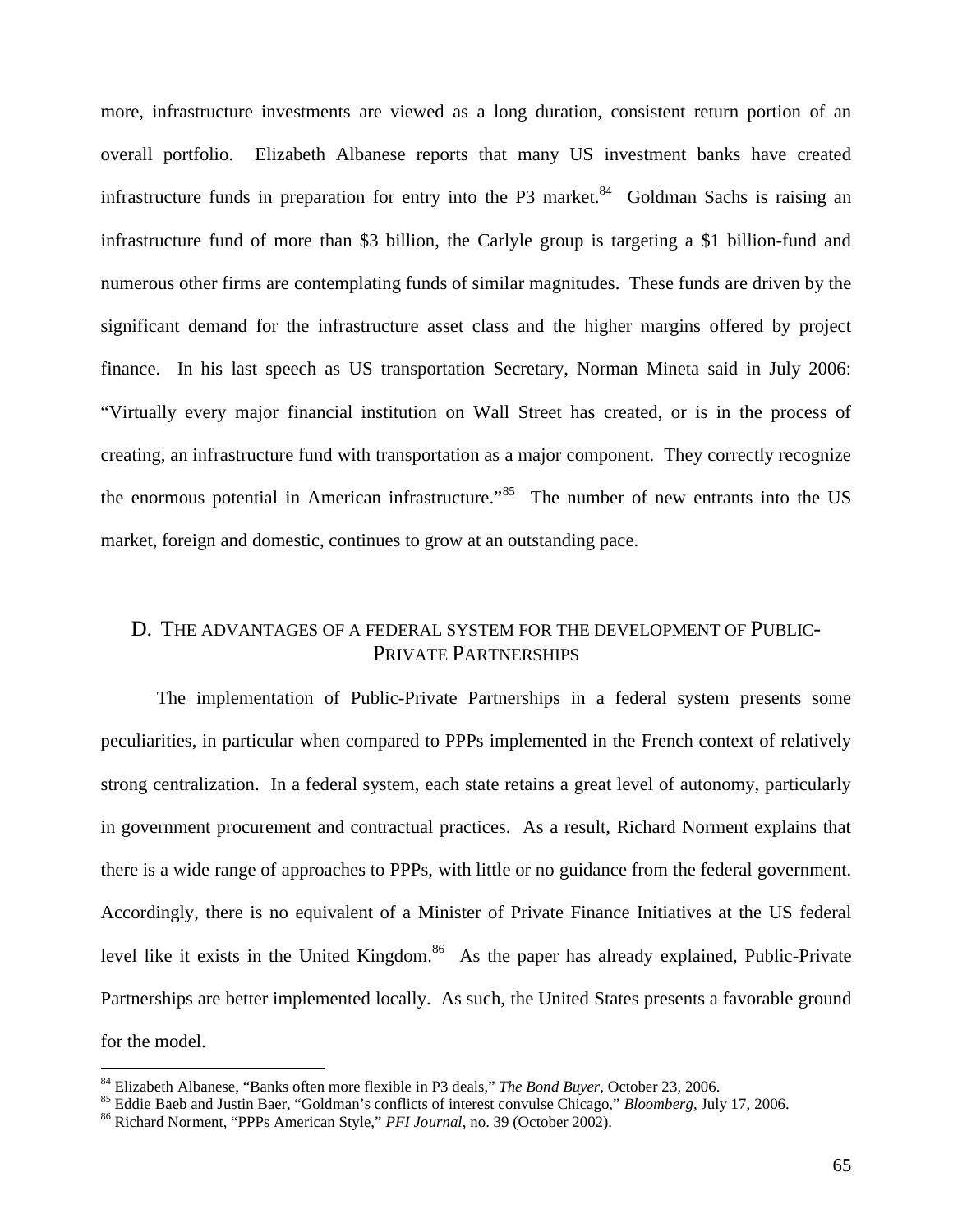In addition, the high degree of political and functional independence of US state governments from the federal government leads to a fragmented bureaucracy. By contrast, European governments and especially France are much more centralized. This results in large, professional, and unitary bureaucracies at both a central and local level, with strong linkages between the levels. $87$  It follows that American state and local governments are less dependent on the federal government, but by the same token they are more dependent on private capital for the realization of their projects. The federal system is thus not only favorable to the use of PPPs but renders them almost indispensable.

#### E. A CONSTANT INCREASE IN FAVORABLE REGULATIONS

The United States Congress has increasingly passed regulation encouraging the use of Public-Private Partnerships in the provision of public services. Moreover, a number of state legislatures have been particularly active in promoting PPP-enabling regulations. Since Public-Private Partnerships are primarily a state undertaking, the paper starts by describing state enabling laws relative to PPPs. Federal regulations and the role of federal agencies are described subsequently.

At the state level, the modern use of Public-Private Partnerships in the transportation arena originated with the adoption by the state of Virginia of its Public-Private Transportation Act of 1995. This Act serves as the basis to most other states' enabling laws. Today, over 21 states have adopted legislation authorizing the use of PPPs for the design, construction, financing and operation of transportation facilities. In 2005, the Nossaman law firm was asked by the Federal Highway Administration (FHWA) to survey those state enabling laws and provide a report. The law firm established that most states authorize the responsible public entity to solicit requests for PPP

<sup>87</sup> Darrin Grimsey and Mervyn Lewis, *Public Private Partnerships, The worldwide revolution in infrastructure provision and project finance* (Northampton, MA: Edward Elgar, 2004), 15.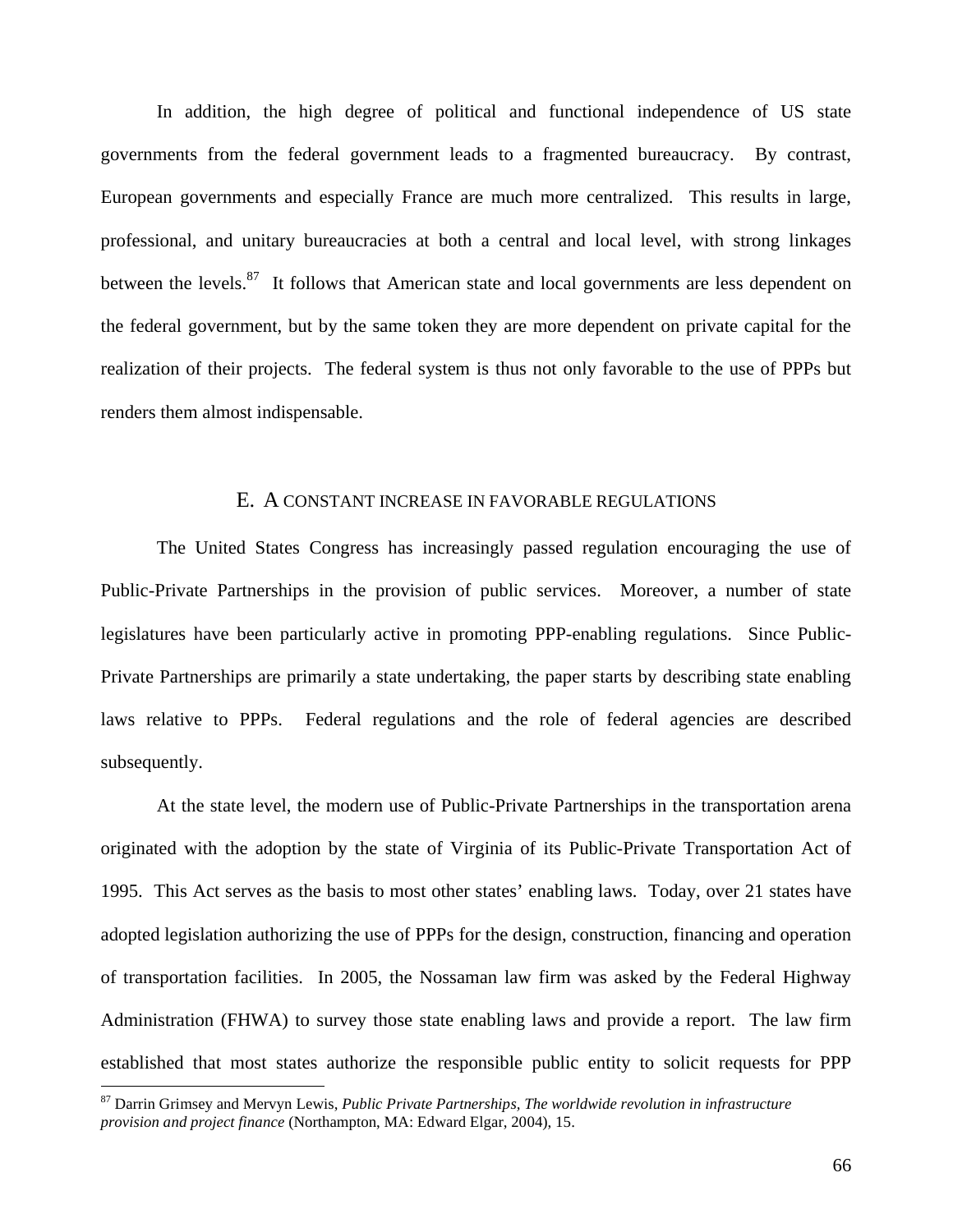proposals, including many states that authorize unsolicited proposals, which enable the private sector to offer projects that the public entity might not have considered. Statutes generally afford the public entity considerable flexibility in the types of agreements they may enter into and the specific procurement process so that they can easily select the one that is most appropriate for a particular project. Contracts are awarded on the basis of "best value", which has already been demonstrated to yield superior results. State laws outline what should be incorporated in a responsive proposal even though the agency can ask for additional requirements. Generally, when and by how much tolls can be modified by the private operator is left to contract negotiation. The states vary in the extent to which the state legislature is involved in project selection. Some laws require submission of projects to the state transportation committee but few require legislative approval of final agreements as it would create political risk for the private company.<sup>88</sup>

At the federal level, the rebirth of private sector participation can be traced back to the early 1990s, when ISTEA established a new vision for transportation in 1991. For the first time, private entities were allowed to own toll facilities. Since then, the US Federal government has consistently encouraged private sector activities in the provision of transportation infrastructure. The most encompassing federal regulation is found in the latest transportation Act, the "Safe, Accountable, Flexible, Efficient Transportation Equity Act: A Legacy for Users" (SAFETEA-LU), passed by the House and the Senate on July 29, 2005. This Act authorizes \$286.5 billion in funding for surface transportation projects through 2009 and introduces numerous provisions that will facilitate the use of Public-Private Partnerships. First, the Act provides states with increased flexibility to use tolling, not only to finance infrastructure improvements, but also to manage congestion with the value pricing pilot program that was mentioned previously. Second, SAFETEA-LU expands bonding

<sup>&</sup>lt;sup>88</sup> Congress, House, Committee on Transportation and Infrastructure, Subcommittee on Highways, Transit and Pipelines, *Karen Hedlund: Hearing before the Subcommittee on Highways, Transit and Pipelines*, 109<sup>th</sup> Cong., 2<sup>nd</sup> sess., May 24, 2006.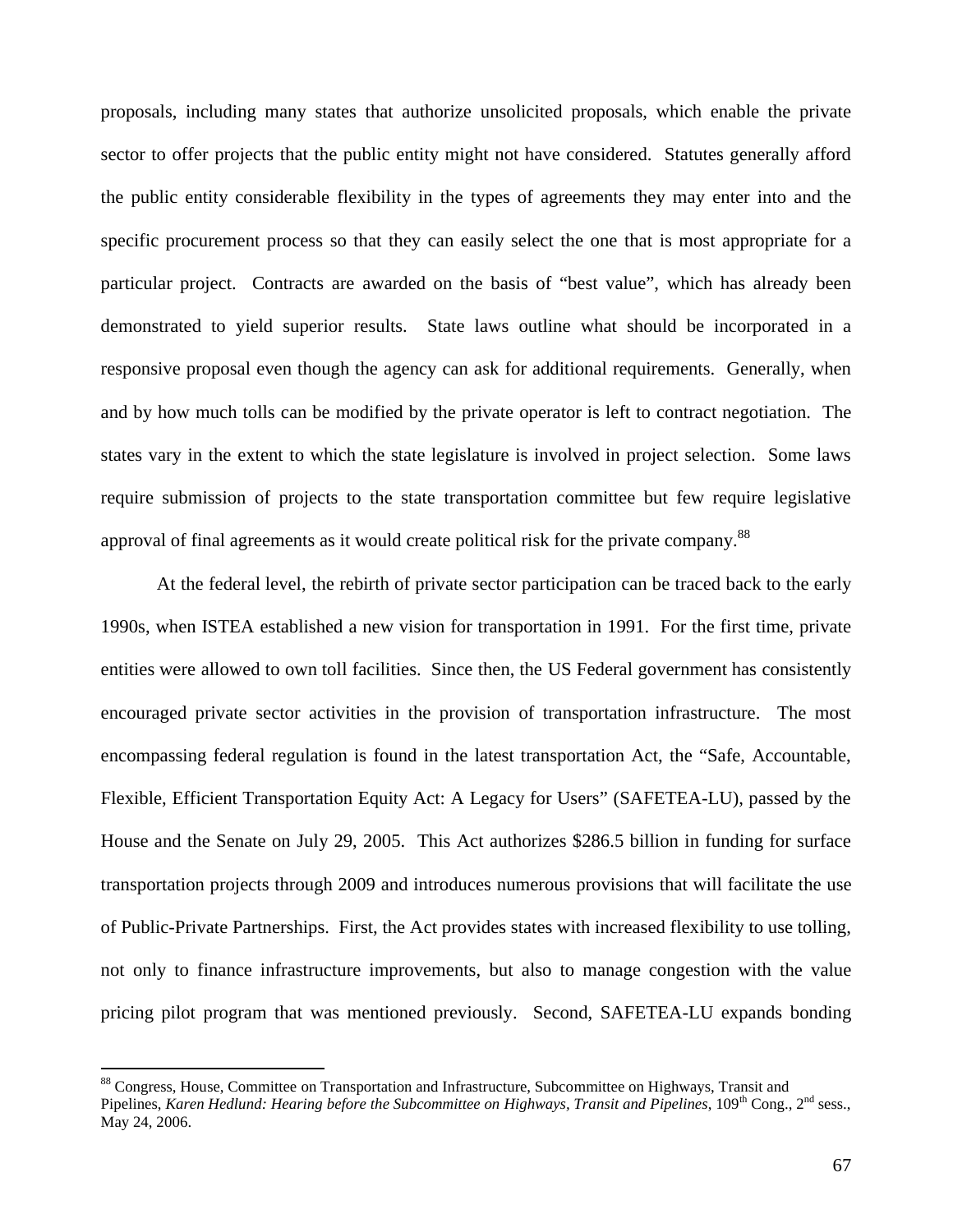authority for private activity bonds by adding highway facilities to the list of activities eligible for those tax-exempt bonds. This will provide the private sector with access to lower-cost bond financing and should permit much greater private sector involvement and risk-taking in highway projects. Finally, the Act conserves the Transportation Infrastructure Finance and Innovation Act (TIFIA) program that was established by the previous appropriation Act. TIFIA provides direct loans, loan guarantees and lines of credit to states and local governments to finance transportation projects. Under SAFETEA-LU, the definition of eligible projects has been expanded to include private facilities providing public benefit for highway users, which again encourages the private sector to get involved.

Finally, the Federal Highway Administration plays an important role in promoting Public-Private Partnerships through a variety of workshops, conferences, and reports, including some reports directly addressed to Congress. From a regulation viewpoint, the FHWA has put into place Special Experimental Project No. 15 (SEP-15). SEP-15 is a new experimental process within FHWA to encourage Public-Private Partnership approaches to project delivery. All SEP-15 applications must come from a State Department of Transportation and provide a brief description of the project, the experimental techniques proposed, and the reasons why the experiment is sought. If the project is adopted and upon completion, the public-private sponsors will be responsible for submitting a report summarizing lessons learned and recommending regulatory changes to improve the delivery of the Federal Aid Highway program. As such, SEP-15 will allow the FHWA to identify current FHWA laws, regulations, and practices that inhibit greater use of Public-Private Partnerships and private investment in transportation projects.<sup>89</sup>

<sup>89</sup> FHWA, *Manual for using Public-Private Partnerships on Highway Projects*, (accessed February 14, 2006); available from http://www.fhwa.dot.gov/ppp/resources.htm.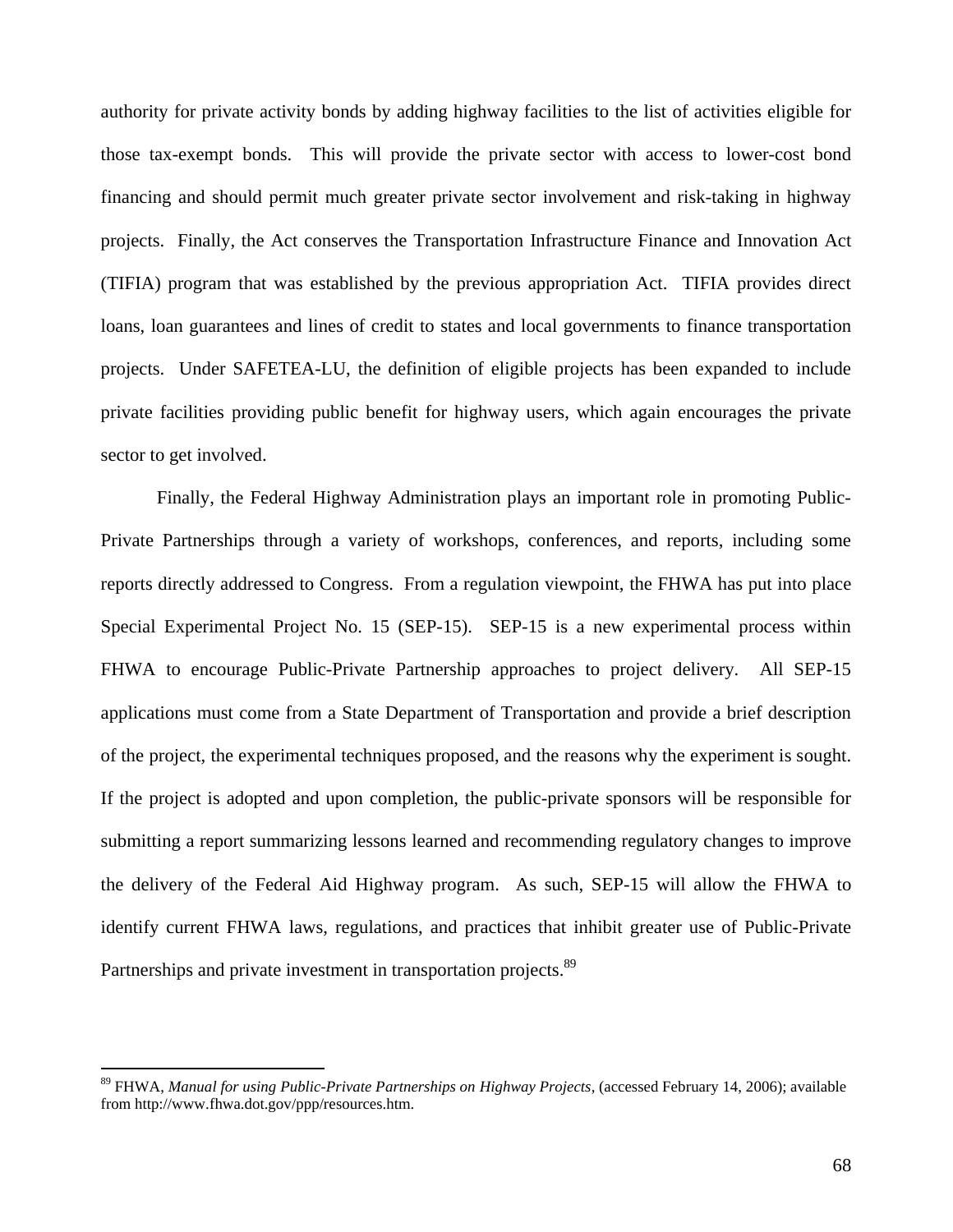## V. THE OPPOSITION TO PUBLIC-PRIVATE PARTNERSHIPS: CORRECTING MISCONCEPTIONS

The opposition to the involvement of the private sector in the provision of public services is rooted in a variety of fears on the consequences of the privatization of the economy. In France in particular, the government has traditionally been considered in charge of providing essential social services to its citizens and maintaining an infrastructure network favorable to economic growth. While the US is traditionally more open to the participation of the private sector in public services, oppositions to Public-Private Partnerships have also been voiced. In both cases, the opposition to the involvement of the private sector in the provision of public services can be traced back to misconceptions about the way PPPs are formed and how they work. As a result, it is crucial to correct those misconceptions and show that the opposition to Public-Private Partnerships can easily be addressed.

# A. PUBLIC-PRIVATE PARTNERSHIPS DO NOT LEAD TO THE PRIVATIZATION OF PUBLIC ASSETS

#### *1. Public-Private Partnerships: between outsourcing and privatization*

This paper has already highlighted that Public-Private Partnerships are not a full-fledged privatization of governments' assets. There is inevitably some confusion on defining PPPs as they include a wide range of possibilities but it is possible to situate them between outsourcing and privatization. The table below summarizes the whole range of potential private sector involvement in the provision of public services.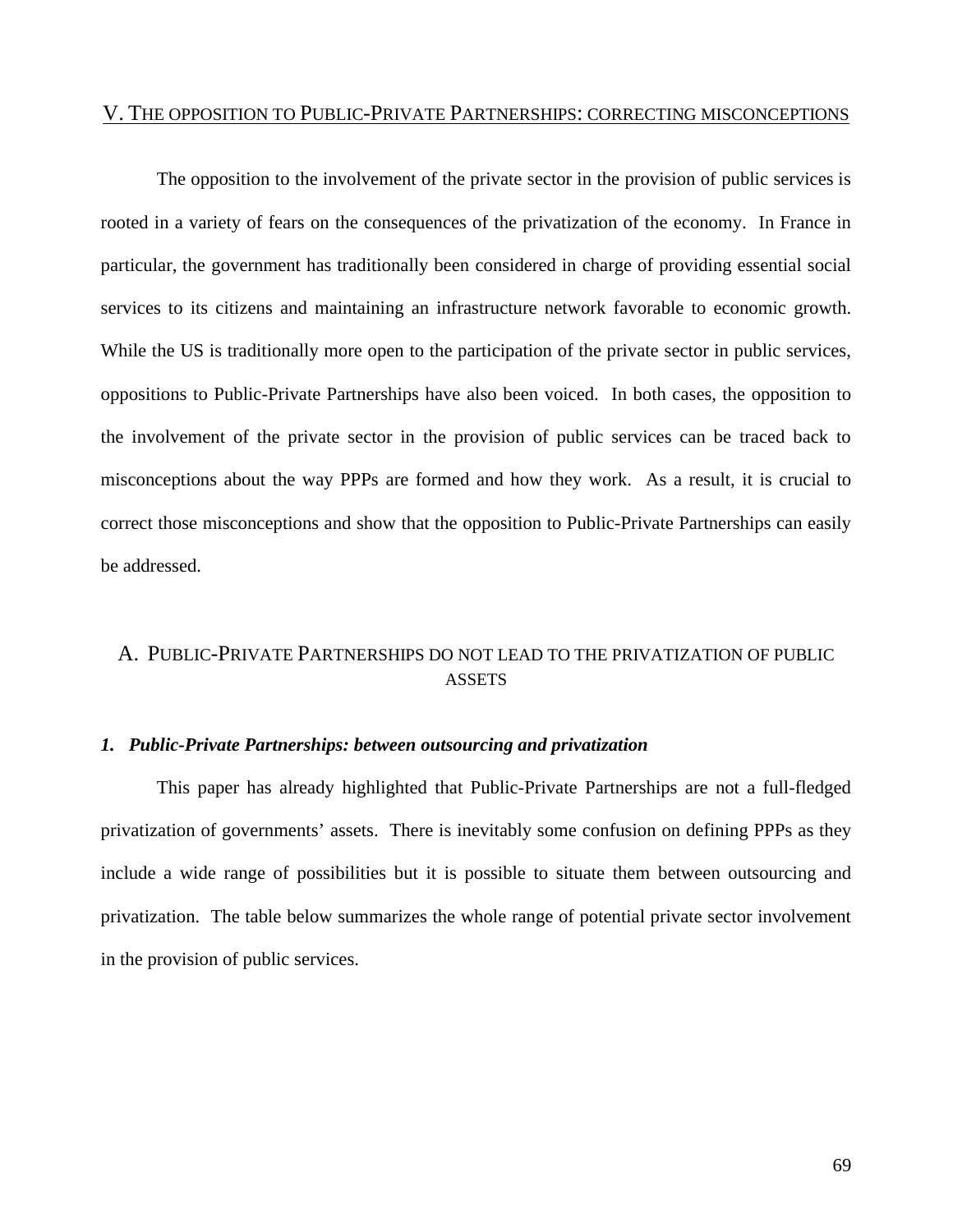|                                        | <b>Operation</b><br>and<br><b>Maintenance</b> | <b>Capital</b><br><b>Investment</b> | <b>Commercial</b><br><b>risk</b> | <b>Ownership</b>      | <b>Duration of</b><br>contract |
|----------------------------------------|-----------------------------------------------|-------------------------------------|----------------------------------|-----------------------|--------------------------------|
| <b>Direct</b><br><b>Administration</b> | <b>Public</b>                                 | <b>Public</b>                       | <b>Public</b>                    | <b>Public</b>         | No contract                    |
| <b>Outsourcing</b>                     | Public/Private                                | <b>Public</b>                       | <b>Public</b>                    | <b>Public</b>         | 1 to 2 years                   |
| <b>Management</b><br><b>Contract</b>   | Private                                       | <b>Public</b>                       | <b>Public</b>                    | <b>Public</b>         | 3 to 5 years                   |
| Leasing                                | Private                                       | <b>Public/Private</b>               | <b>Public/Private</b>            | <b>Public</b>         | 8 to 15 years                  |
| <b>Concession</b>                      | Private                                       | <b>Private</b>                      | Private                          | <b>Public</b>         | $20$ years $+$                 |
| <b>BOT</b>                             | Private                                       | <b>Private</b>                      | Private                          | <b>Private/Public</b> | $20$ years $+$                 |
| Full<br><b>Privatization</b>           | Private                                       | <b>Private</b>                      | Private                          | Private               | Unlimited                      |

Outsourcing is on the lower end of the involvement of the private sector in the provision of public services. Indeed outsourcing is "the contracting out to private sector firms for the supplying of government goods or services while the public entity remains fully responsible for their provision."90 At the other hand of the spectrum, privatization is the shifting of whole functions and responsibilities from a public entity to a private firm. With privatization, the ownership, management, financing, operation, indeed all aspects of the facility, are handed over to the private sector in perpetuity. The concession model lies precisely in between those two extremes. "PPPs are contractual arrangements where public and private entities share goals, pool resources and divide responsibilities to achieve common as well as independent objectives."<sup>91</sup> With a PPP, ownership eventually returns to the public sector. In sum, the three approaches fundamentally differ in the level of risk-sharing that exists between the public and the private entity.

<sup>90</sup> HDR, *Creating Effective Public-Private Partnerships for buildings and infrastructure in today's economic environment* (2005), 1.

 $91$  Ibid., 1.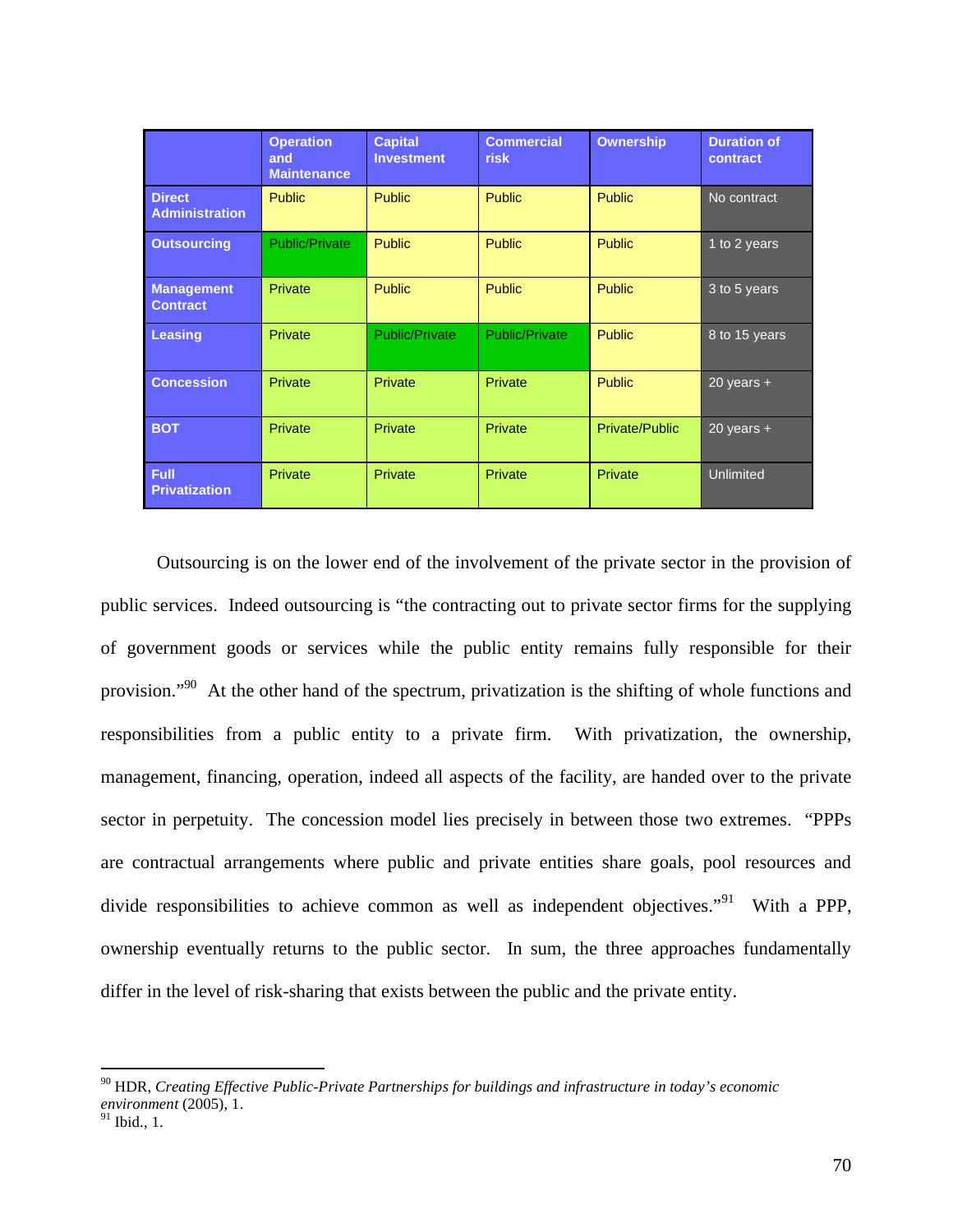#### *2. Public-Private Partnerships or the government in its most traditional role*

Based on the above description of the repartition of responsibilities and risks between the public and private entities, it is reasonable to go a step further and argue that PPPs actually allow the government to fulfill its most traditional role. In a study from the French Ministry of Public Works, Transport and Housing, the authors explain:

By relieving the public authority of its role of service operator, the Public-Private Partnership gives the authority the opportunity to pursue its regulatory mission exclusively, which may consist of more accurately identifying public service demands and their corresponding costs. In this manner, the authority is in a position to effectively assess the optimal level of service provision desired by society, along with the associated cost, in order to reach an appropriate tradeoff between economic and social efficiency.<sup>92</sup>

In sum Public-Private Partnerships refocus the government on its quintessential regulatory mission.

The government thus is able to promote efficient demand-oriented services of better quality while concentrating its resources on social welfare issues.

#### B. PUBLIC EMPLOYEES ARE A VALUABLE ASSET TO PRIVATE SECTOR OPERATORS

#### *1. Statistics do not validate the hypothesis of massive job losses*

 $\overline{a}$ 

As would be expected, public employees unions are among the harshest critics of Public-Private Partnerships and argue that the shifting of traditional government functions to private companies inevitably result in significant numbers of public employees losing their jobs. The National Council for Public-Private Partnerships explains that by any statistical measure, those massive job losses simply have not happened. In a 2001 report, the US Labor Department examined Partnerships in 34 cities and counties and found that virtually all affected public

<sup>92</sup> Jean-Yves Perrot and Gautier Chatelus, eds., *Financing of major infrastructure and public service projects, Lessons from French experience throughout the world* (Paris: Presses Ponts et Chaussées, 2000), 23.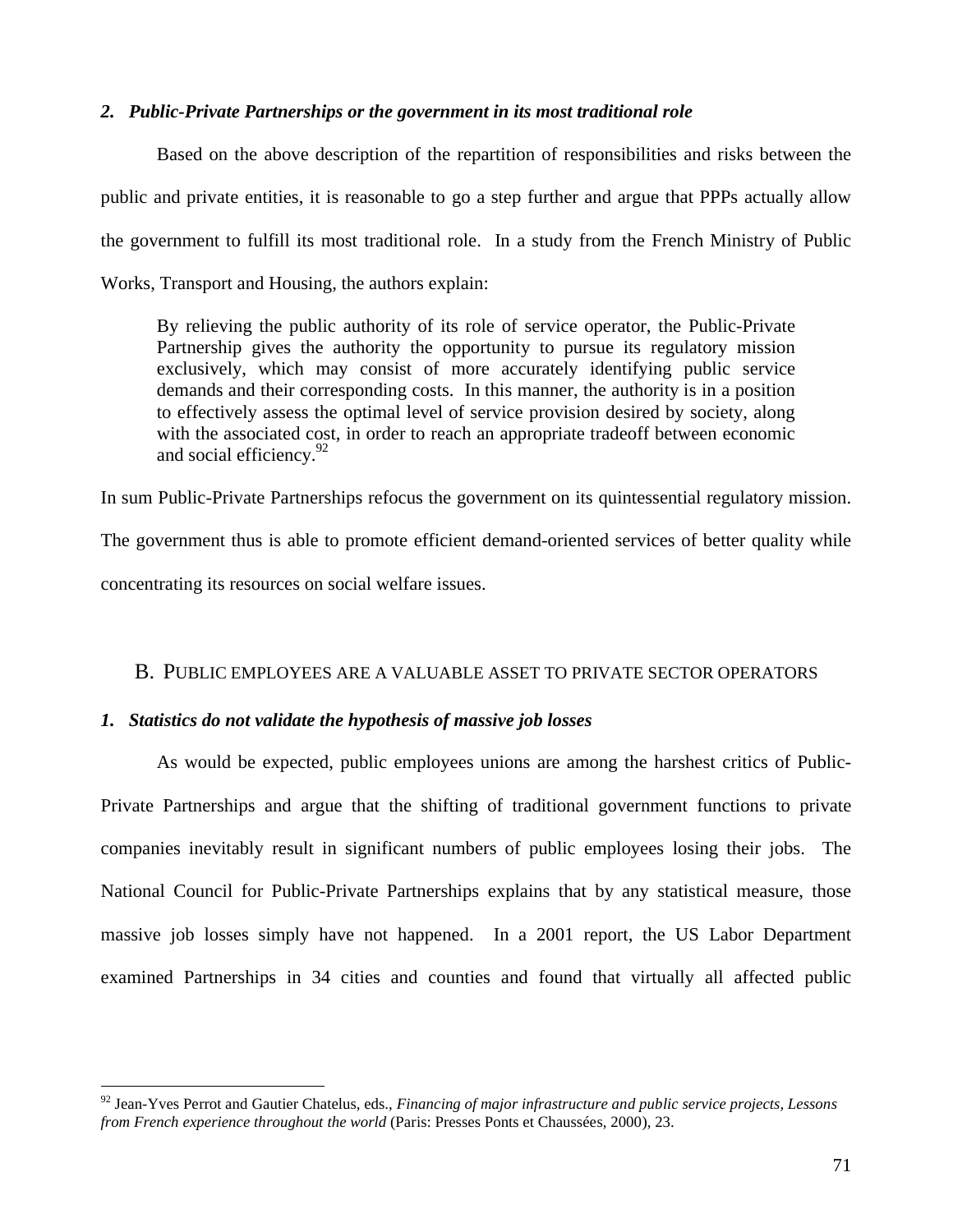employees were either hired by private contractors or transferred to other government positions.<sup>93</sup> There are two main explanations for the retention of public employees in the development of Public-Private Partnerships that will now be discussed successively.

#### *2. Public employees offer significant know-how to private operators*

The public employees are usually hired by the private company to take advantage of their institutional knowledge and expertise. As a result, in the cases where PPPs have lead to reductions in public employees, this has mainly happened through attrition rather than layoffs. Indeed even if most concessionaires are likely to want the freedom to hire their own workers, former employees of the state toll authority will have advantages in getting hired.

### *3. The protection of public employees by the concession agreement*

 $\overline{a}$ 

Moreover, the National Council for PPPs explains that most concession contracts call for downsizing only through attrition, and the assumption of the public payroll at salaries and benefits that are comparable to those that existed in the public sector before the takeover.<sup>94</sup> In fact the public sector has the power to protect the futures of public employees when the private sector would be unlikely to retain them. "Increasingly, public officials are sharing information with each other about how to structure effective Partnerships, with the result being officials who work harder to ensure their employees retain equal or better compensation and benefits packages."<sup>95</sup> Sophisticated requests for proposals can outline a city's expectations for how employees are to be transitioned, often including a minimum period of time during which the entire staff must be retained. In any

<sup>93</sup> National Council for Public-Private Partnerships, *Critical choices: the debate over Public-Private Partnerships and what it means for America's future* (Washington DC: NCPPP, September 2003), 12.

<sup>&</sup>lt;sup>94</sup> David Seader, "The United States' Experience with Outsourcing, Privatization and Public-Private Partnerships," National Council for Public-Private Partnerships, 3.

<sup>95</sup> National Council for Public-Private Partnerships, *Critical choices: the debate over Public-Private Partnerships and what it means for America's future* (Washington DC: NCPPP, September 2003), 12.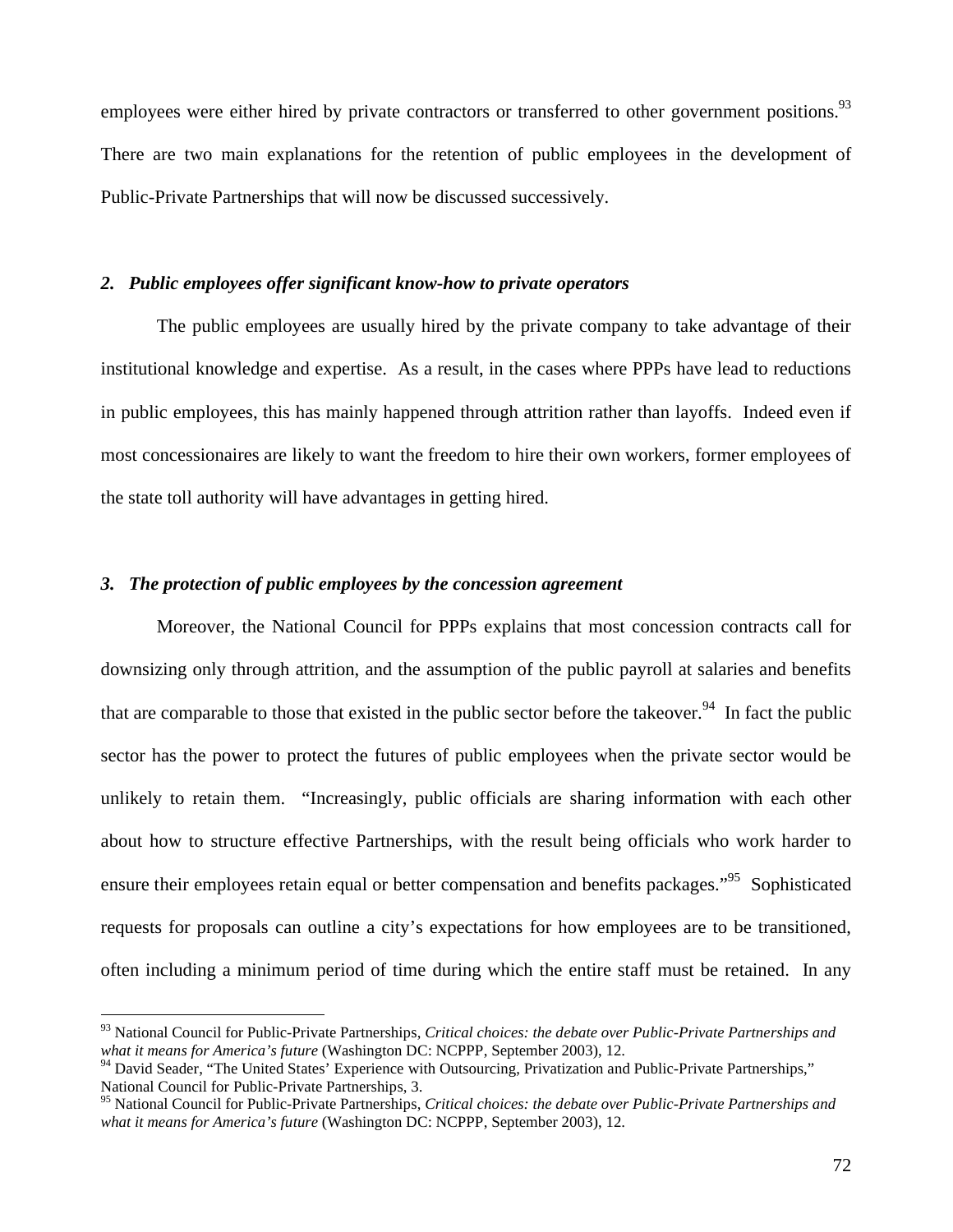case, the argument that Public-Private Partnerships lead to job losses among public employees has to be dismissed and cannot be used to oppose PPPs.

#### C. THE UNFOUNDED FEAR OF UNREASONABLE TOLL INCREASES

The third most common argument used to oppose Public-Private Partnerships is that when the private sector is involved in the provision of public services, citizens will end up paying more. In the case of toll roads, motorists fear that the private operator will proceed to unreasonable toll increases in order to augment its profits. This fear is for many reasons unfounded.

#### *1. Rate-setting controls in the concession agreement*

 $\overline{a}$ 

As has already been discussed, toll rate increases are typically addressed in the concession agreement between the public and private entity. The most common concession agreements allow increased toll rates on an annual basis, typically in line with inflation. European and Australian toll franchises generally provide for tolls to be adjusted upwards on an annual basis by a formula contained in the contract documents, usually related to some national statistical index such as the Consumer Price Index.

Clearly private investors are happiest when no controls at all exist on their ability to raise tolls. In addition, one must admit that wherever variable-rate tolls are to be used as a tool to ensure smooth traffic flow, pricing freedom is essential. The French A86 West in the vicinity of Paris is an example of variable pricing. Toll rate ceilings were established during the concession negotiations and are set for the first five years. After that, the private company Cofiroute may make its case for an increase to a government adjudicator based on the trend of traffic versus capacity.<sup>96</sup> Hence Cofiroute would need a high volume-to-capacity ratio in order to be able to raise tolls. This proves

<sup>96</sup> Robert Poole, Peter Samuel, and Brian Chase, *Building for the future: Easing California's transportation crisis with tolls and PPPs* (Los Angeles, CA: Reason Foundation, January 2005), 43.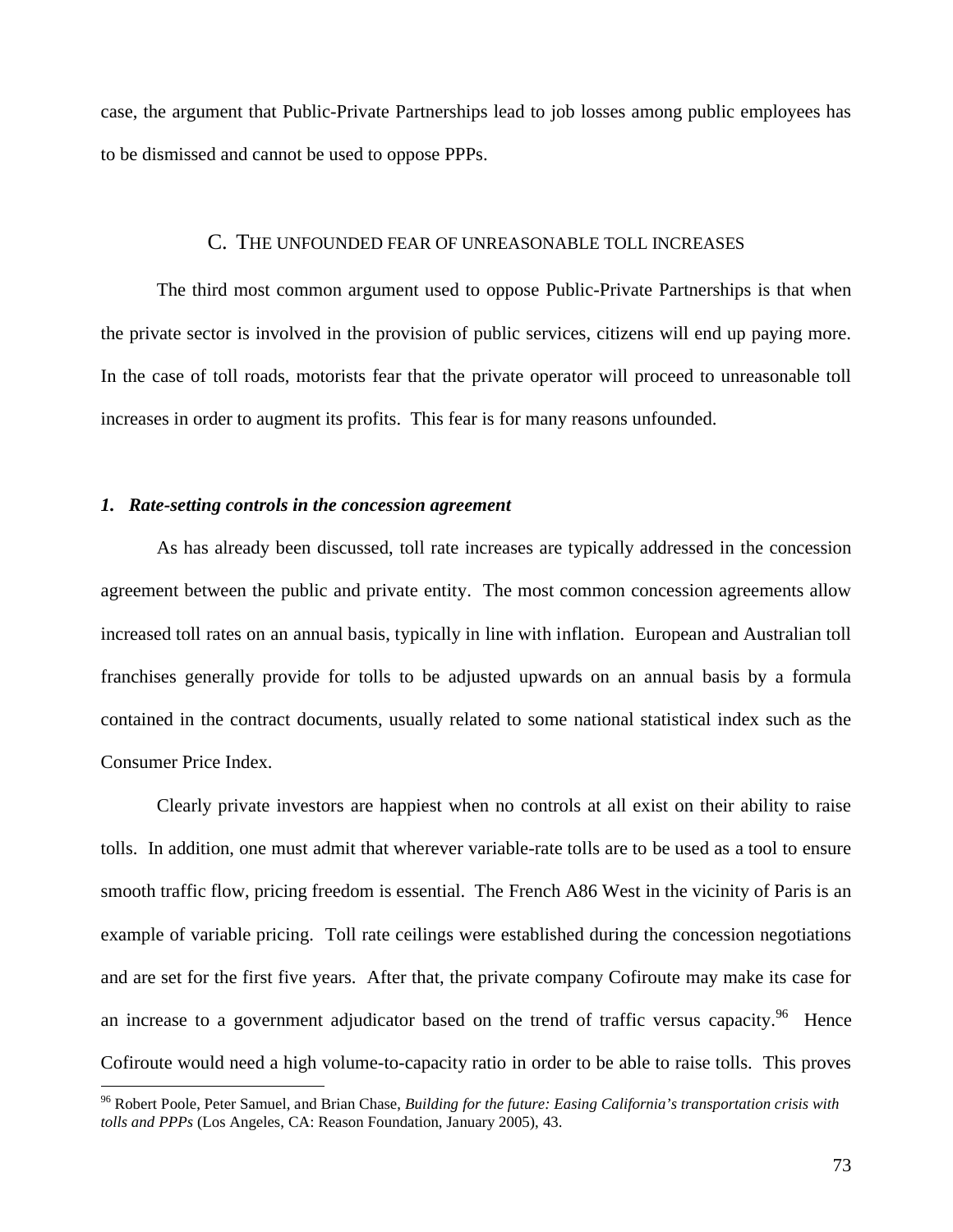that limits will be established on the ability of private operators to raise tolls. Furthermore, since increases will be warranted by deteriorating traffic conditions, motorists can be reassured that they will be used toward upgrading or expanding the network as it is in the operator's best interest to guarantee the highest level of service to motorists.

### *2. The power of competition on rate-setting*

 $\overline{a}$ 

The economic concept of elasticity of demand highlights that competition alone will keep toll rate increases under check. Robert Poole from Reason Foundation summarizes this argument nicely:

Just because the ceilings in the agreement permit a toll of \$X says nothing about whether anyone, let alone a revenue-maximizing fraction of potential customers, would be willing to pay that toll. In fact, Chicago Skyway faces significant free competition, and the concession agreement contains no non-compete clause. The private operator is entirely at risk for traffic and revenue. In such circumstances, the only reason to include price caps in the concession agreement is for political cover. Competition in the highway market would suffice quite nicely to keep the Skyway toll rates at reasonable levels in the absence of any price caps.  $97$ 

As a result, some contracts are premised on the notion that no toll rate controls are needed since motorists will not be attracted to the road in sufficient numbers if the toll rates are too high, leaving market competition as the best price setter. This is the case of the M6 toll road in Birmingham England which has no contractual limits on toll rates. It does compete however with the free M6 to which it is connected and with many free local roads.

<sup>97</sup> Robert Poole, "Responding to critics of long-term toll road leasing," *Public Works Financing*, May 2006.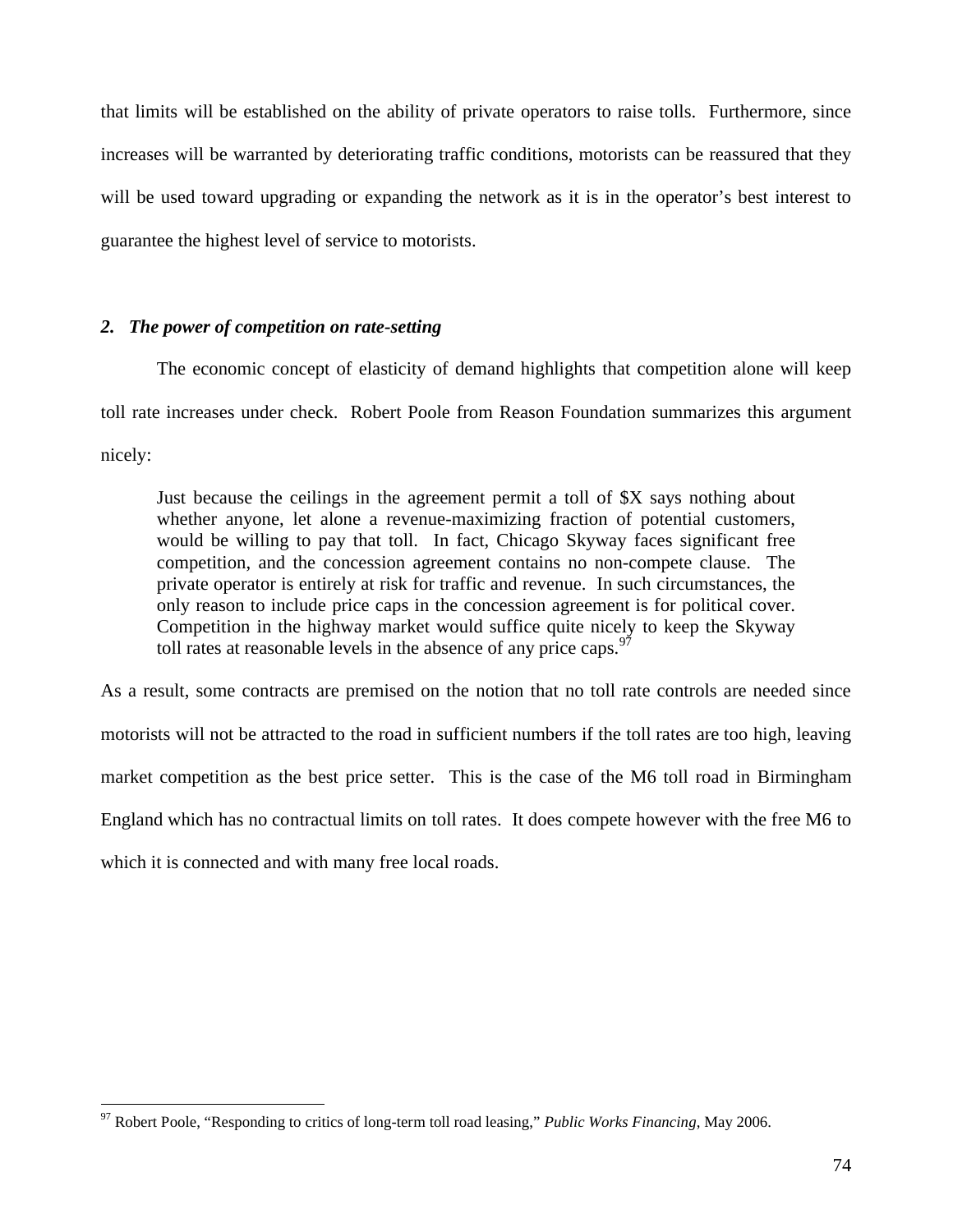# VI. THE WAY FORWARD FOR AMERICAN PUBLIC-PRIVATE PARTNERSHIPS IN HIGHWAY INFRASTRUCTURE PROVISION

If the numerous benefits of Public-Private Partnerships have been proven in France and more recently in the United States, this paper has also demonstrated that they were not a panacea to any government's funding needs. More specifically, the United States presents a particularly favorable ground for Public-Private Partnerships in the development of existing toll roads. The future of Partnerships in the US will nonetheless depend on a continuing favorable regulatory trend, their combination with other financing mechanisms, and sufficient political will.

#### A. A CALL FOR MORE FAVORABLE REGULATORY CHANGES

According to the US Department of Transportation report on Public-Private Partnerships, at the end of 2004 only 21 states had legal authority to allow private sector participation in highway projects. In addition, legislation places significant limitations on their ability to implement these Partnerships in all but a few of these states. Twenty-nine states are unable to enter into Public-Private Partnerships because they lack the statutory authority to do so.<sup>98</sup> As a result, a case can clearly be made for the creation and distribution of a model legislation that demonstrates the provisions required for a clear, flexible, and functional PPP program statute.

Moreover, even among US states with the legal authority to engage in Public-Private Partnerships for transportation projects, several passed enabling legislation years ago and have yet to implement a single PPP project. As was already mentioned, Virginia was one of the first states to enact a comprehensive Public-Private Partnerships law. The Public-Private Transportation Act of 1995 enables Virginia to enter into contracts authorizing private entities to acquire, construct, improve, maintain, and operate transportation facilities; it could serve as the model legislation

<sup>98</sup> US Department of Transportation, *Report to Congress on Public-Private Partnerships*, December 2004, 75.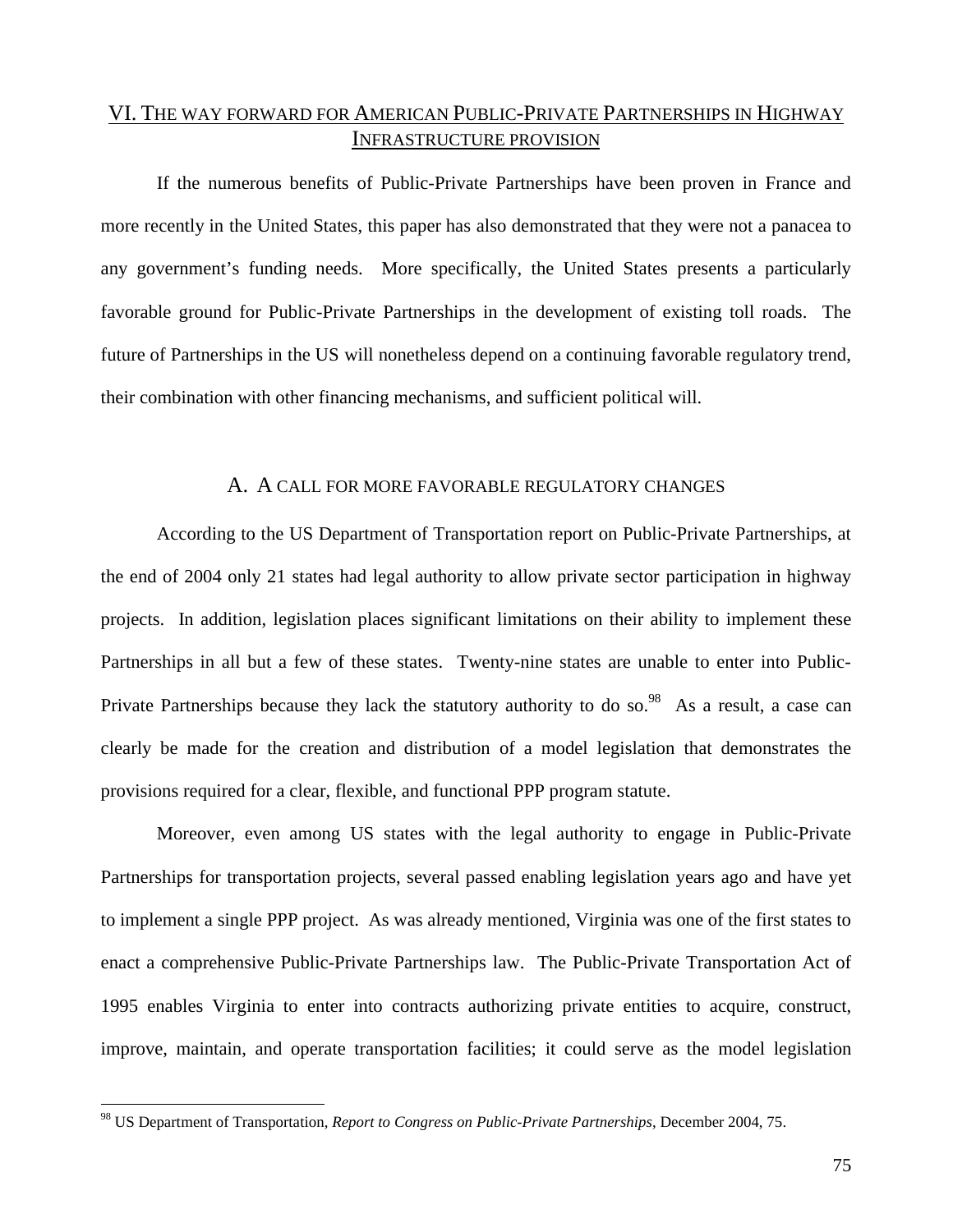referenced to above. The Act is accompanied by implementation guidelines that state the intent of the legislation in the following words: "encourage public/private ventures for transportation facilities which may result in the availability of facilities in a more timely or less costly fashion and facilitate to the greatest extent possible the federal and private pooling of funding mechanisms to the end that transportation financing be expanded and accelerated and have the greatest possible flexibility in contracting between private and public entities."<sup>99</sup> This leads directly to the second condition of successful Public-Private Partnerships in the future: the need to combine them with other funding mechanisms.

## B. THE NEED TO COMBINE PUBLIC-PRIVATE PARTNERSHIPS WITH OTHER FINANCING **MECHANISMS**

If the traditional alternatives to infrastructure finance like bonds and taxes are stretched, a number of innovative financing mechanisms exist that the US can promote in combination with Public-Private Partnerships. Indeed Partnerships will be much more attractive to private sector partners if the public entity has committed funds to the realization of the project. Some of the public sector finance vehicles have already been mentioned but are reemphasized here as they will be crucial to the successful implementation of PPPs.

SAFETEA-LU has expanded the use of federal credit programs and state credit assistance. The two major federal credit programs are the Transportation Infrastructure Finance and Innovation Act (TIFIA) and Grant Anticipation Revenue Vehicles bonds (GRAVEE bonds). TIFIA was enacted in 1998 and is administered by the US Department of Transportation to provide federal credit assistance to major transportation programs. The program is intended to leverage federal resources and stimulate public and private investment by providing projects with supplemental or subordinated debt. TIFIA assistance can be provided through direct loans for construction and

<sup>99</sup> US Department of Transportation, *Report to Congress on Public-Private Partnerships*, December 2004, 76.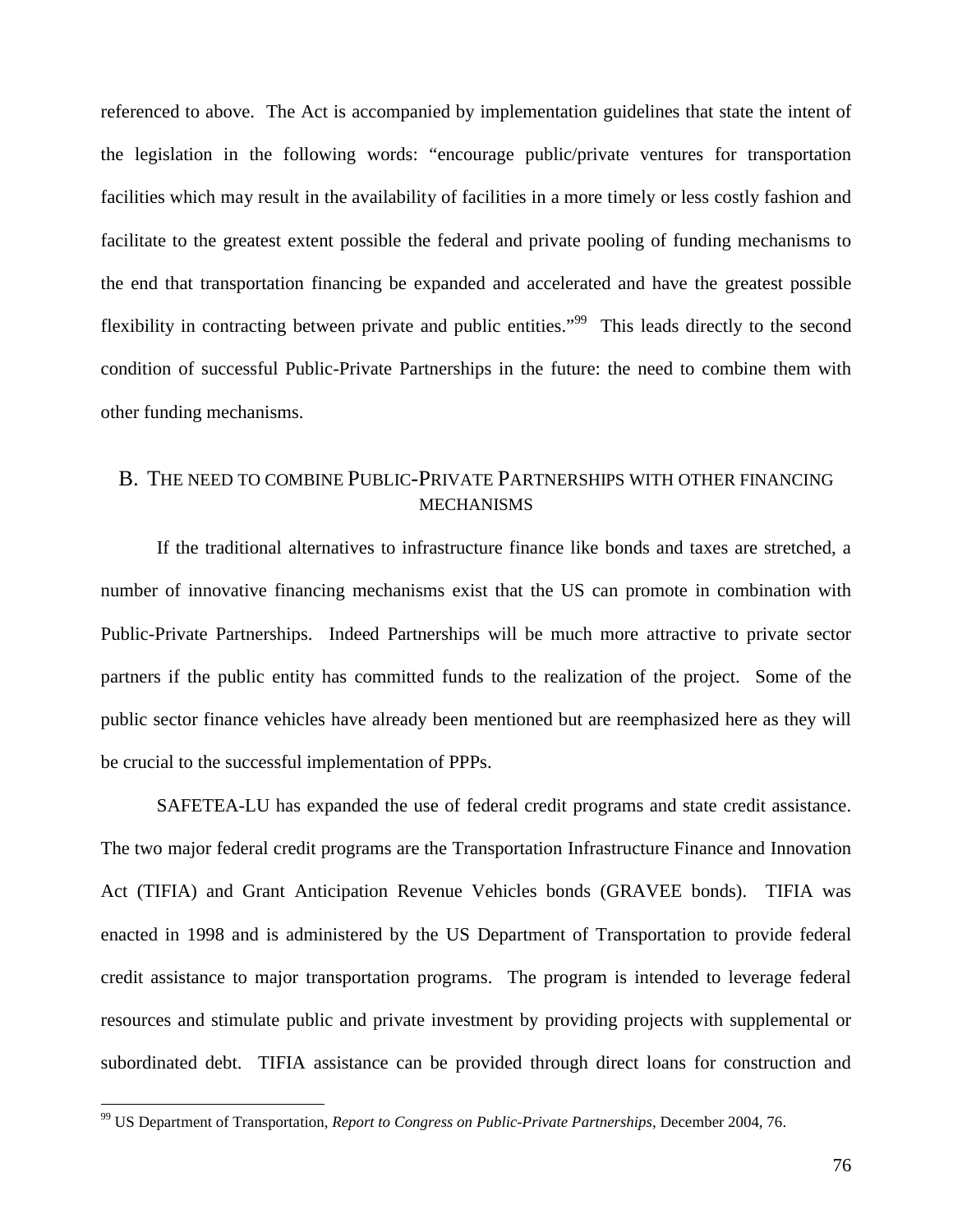capital costs, loan guarantees for project investors, and standby lines of credit.<sup>100</sup> GRAVEE bonds are issued by states and backed by anticipated federal aid funding. They allow states to receive upfront capital for major projects. Future federal aid funds can be used to service the debt associated with the up-front costs on highways and can be used to make interest payments, retire principal, and pay any other costs associated with the bond issue.<sup>101</sup> Finally at the state level, State Infrastructure Banks (SIB) are state or multi-state revolving loan funds that provide loans, credit assistance and enhancements, and other financial assistance for transportation projects. Those banks are established with initial seed capital from states and administrated by states. Revenue from borrowers eventually goes back to the SIB to help fund future projects.<sup>102</sup>

In the European Union, the co-mingling of public and private funds has been a hallmark of infrastructure Partnerships, and the most successful PPPs have included European, national and private monies. The TIFIA program is very similar to the European Investment Bank's Trans-European Networks (TENs) investment facility. The TENs are large infrastructure networks of transport, energy and telecommunications underpinning the developmental and integration goals of the European Union. Those networks receive dedicated funding from the European Investment Bank to facilitate the economic and social integration of the Union, the free movement of people and goods, and the development of less favored EU areas. However, with only \$610 million worth of funding allocated to TIFIA from 2005 to 2009, it will only be able to leverage a fraction of the investment that the \$50 billion strong TENs investment facility will generate over the same approximate period.<sup>103</sup> French highway concessionaires have already benefited from these European co-financings.

<sup>100</sup> Matt Sundeen and James Reed, *Surface Transportation Funding, Options for States* (Washington, DC: National Conference of State Legislatures, 2006), 44.<br><sup>101</sup> Ibid.. 45.

<sup>&</sup>lt;sup>102</sup> Ibid., 45.<br><sup>103</sup> Beniamin Perez and James March, "Public-Private Partnerships and the Development of Transport Infrastructure: Trends on both sides of the Atlantic," Institute of Public Economics at the University of Alberta, August 2, 2006, 16.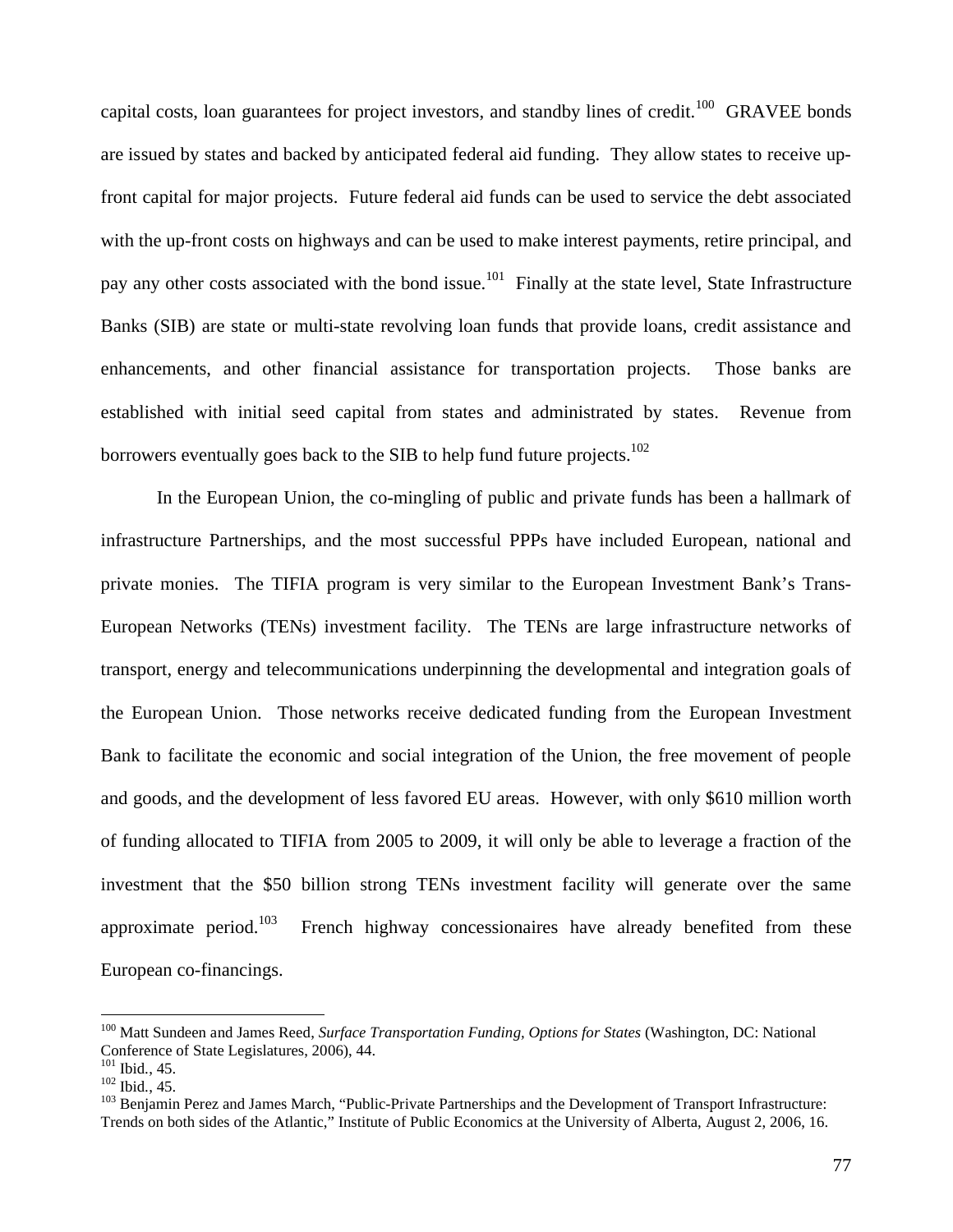## C. WILL POLITICAL WILL BE SUFFICIENT?

Even if a favorable regulatory context exists for the development of Public-Private Partnerships and US laws provide for the possibility of combining PPPs with additional funding mechanisms, the successful development of Partnerships will remain subordinated to the political will existing at all levels of government to introduce the private sector in the provision of public services.

In the United States, the most prevalent impediment to political support for Public-Private Partnerships is the fact that they often lead to foreign investments. The debate over concessions with foreign-owned entities intensified in March 2006 when DP World, a company owned by the government of Dubai in the United Arab Emirates, purchased the Peninsular and Oriental Steam Navigation Company (P&O) of the United Kingdom. The fourth largest ports operator in the world, P&O operated major US port facilities in New York, New Jersey, Philadelphia, Baltimore, New Orleans, and Miami. After the deal was secured, the arrangement was reviewed by the Committee on Foreign Investment headed by the US Treasury Department and including the Departments of State, Commerce, and Homeland Security. Even though it was given the green light, Democratic and Republican members of Congress soon expressed concern over the potential negative impact the deal would have on port security. President Bush threatened to veto any legislation passed by Congress to block the deal, and after much debate on Capitol Hill, Dubai Ports World eventually sold P&O's American operations to American International Group's asset management division for an undisclosed sum.

If toll roads are unlikely to be as politically sensitive as ports where tons of foreign goods enter the United States daily, or tunnels and bridges which typically do not have alternative routes, the leasing of the Indiana Toll Road proved difficult. The House passed the measure 51-48 and the Senate passed it 31-19 just before the midnight deadline. The South Bend Tribune explains that the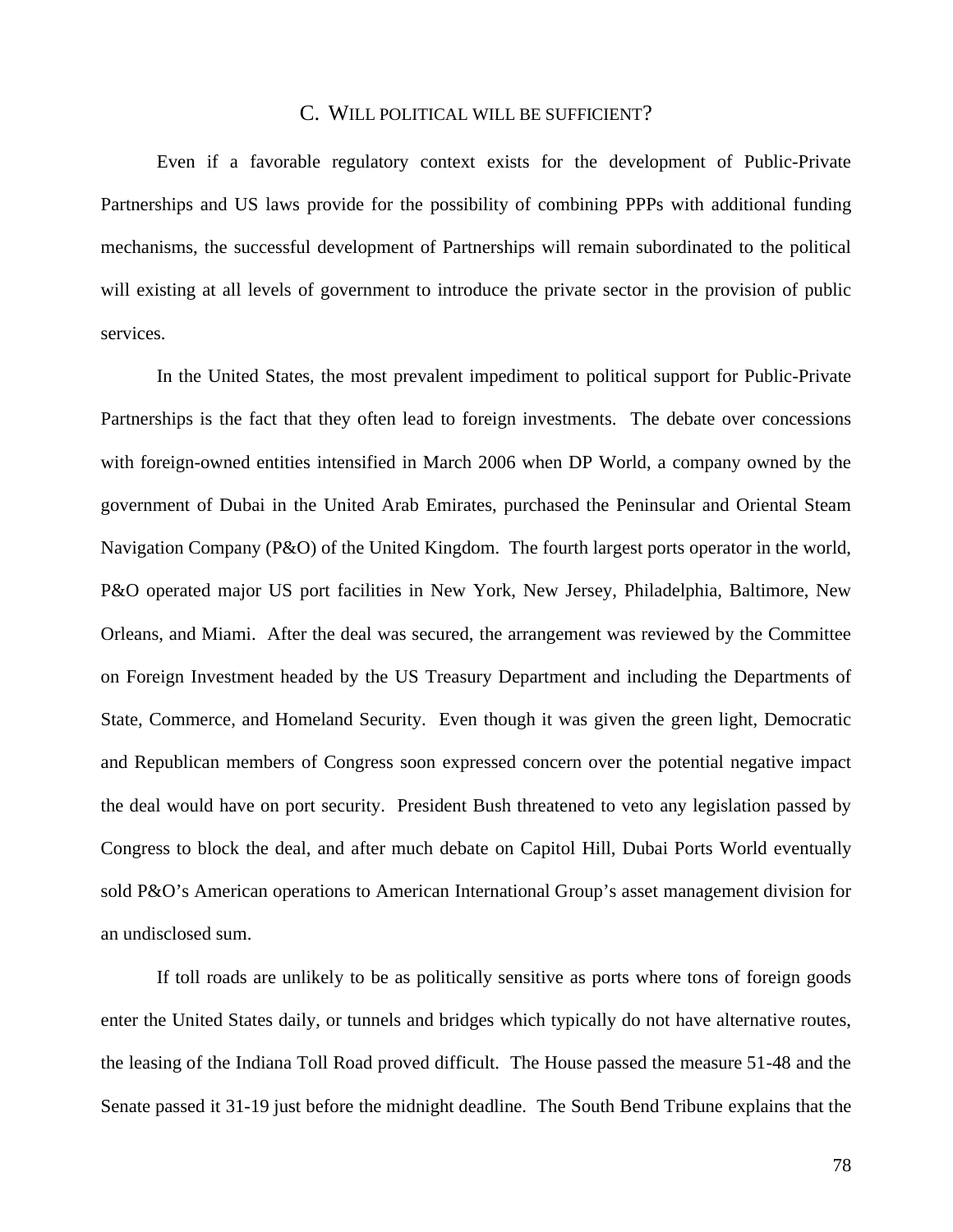opposition turned for months on several issues raised by the bill and the lease. This included the length of the lease, foreign operation of an irreplaceable state asset and the operator's right to boost tolls a minimum of 2% per year after 2016.<sup>104</sup>

Following the P&O debacle, a number of bills have been introduced in different US states seeking to put restrictions on concessions with foreign-owned entities. In an article in the International Financial Law Review, the authors highlight the significance of the issue. "This issue takes on particular significance given that, not only did Australian Macquarie and Spanish Cintra win both the Chicago Skyway and Indiana Toll Road tenders, but in each case they outbid all rivals by a wide margin. One would expect state and local governments to be reluctant to chill a heated bidding process by removing the hottest contenders. It is not surprising, therefore, that a reading of the different bill proposals can leave the impression that it is more interested in mollifying political constituencies than restricting foreign participation in public infrastructure."<sup>105</sup> In addition, the lack of experienced toll operators in the US will leave state and local governments with little choice if they want to be able to both finance and operate their road networks.

#### **CONCLUSION**

In both France and the United States, the participation of the private sector in the provision of infrastructure is increasing in the face of similar budget challenges. The United States in particular faces pressing needs to improve its road network if it is to maintain economic growth and security. In most countries around the world, government budgets are increasingly constrained and traditional alternatives for the financing of infrastructure are limited. In recent decades, the centuryold concept of Public-Private Partnership has reemerged as a potential solution to infrastructure

<sup>&</sup>lt;sup>104</sup> "Indiana Toll Road lease approved," *South Bend Tribune*, March 15, 2006.<br><sup>105</sup> Elena Millerman, David Reynolds, Robert Gibbons, and Ivan Mattei, "US projects look to private finance," *International Financial Law Review*, Vol. 25, Issue 5 (May 2006):36-37.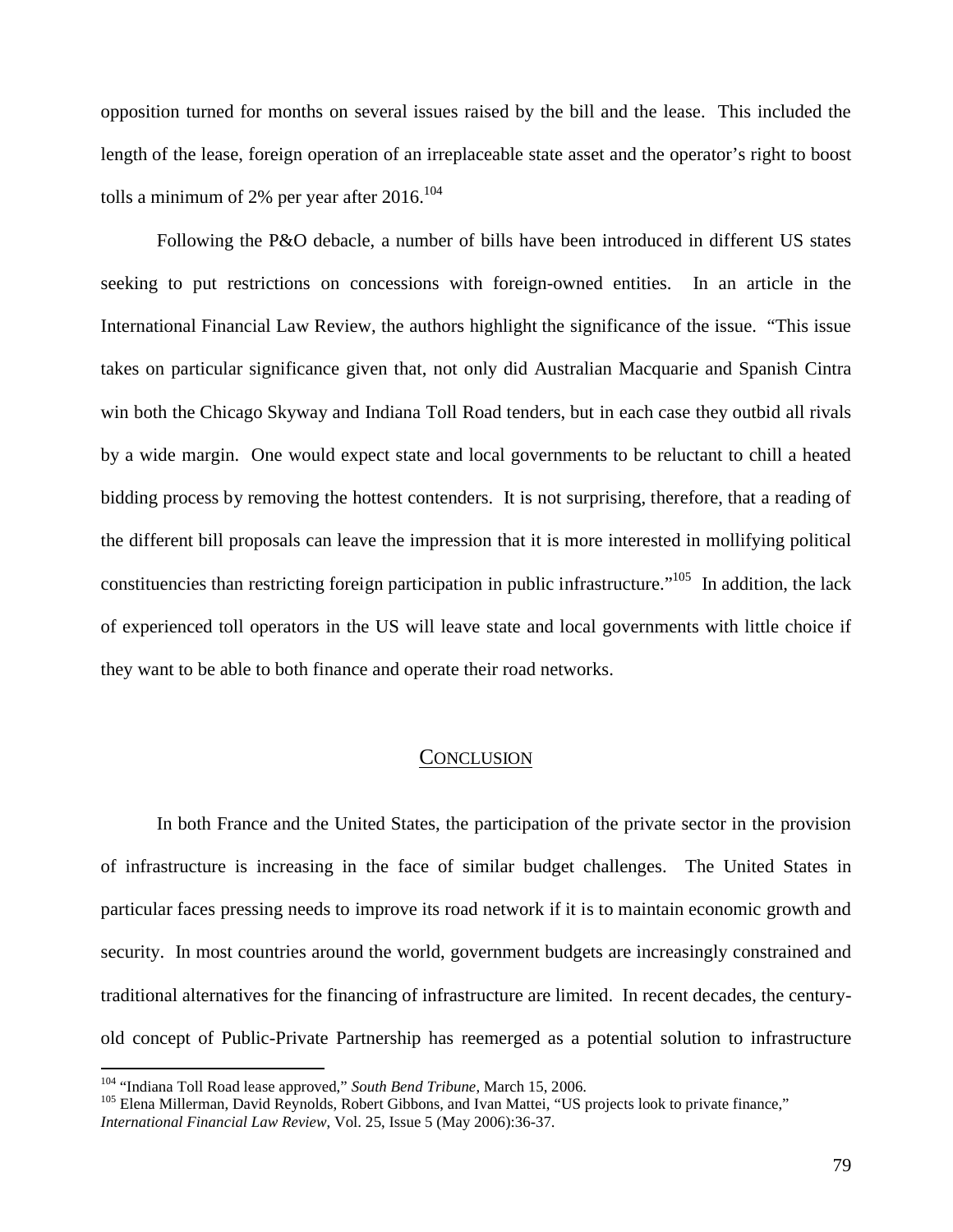financing. PPPs are contractual agreements formed between a public agency and private sector entity that allow for greater private sector participation in the delivery of transportation projects. The concept has been widely used in France since the 1789 revolution under the model of concessions.

The French concession model emerged in a context of relatively strong resistance to the involvement of the private sector in public services provision and a centralized government system. This context would not seem to be particularly adapted to the development of Public-Private Partnerships. In comparison, this paper has demonstrated that the United States offers a more favorable ground for Public-Private Partnerships. The private sector has traditionally been involved in the US economy and a recent trend has emerged towards market-based solutions in the provision of road infrastructure. The US market for infrastructure exhibits strong growth and is extremely competitive which is favorable to the development of PPPs. Finally, a federal system presents certain advantages in the implementation of Partnerships, together with increasing favorable regulations voted at the federal and state level.

The French experience also reveals that PPPs are not adapted to the provision of any public service. France has successfully applied the concession model in the operation of its toll roads. In France, and more recently in the US, the PPP model has increased and improved the type of financing available for the operation of infrastructure projects. Moreover, through an optimal risk allocation and a better alignment of incentives, Public-Private Partnership projects are better executed. Finally, PPPs have resulted in better operated toll roads, thanks to the expertise brought by the private sector and stringent performance requirements included in the concession agreement.

Existing toll roads, rather than greenfield investments, are particularly well-suited for the development of PPPs. Indeed the attraction of private investment requires that the private entity be easily remunerated for taking a measured risk in a sufficiently robust infrastructure project.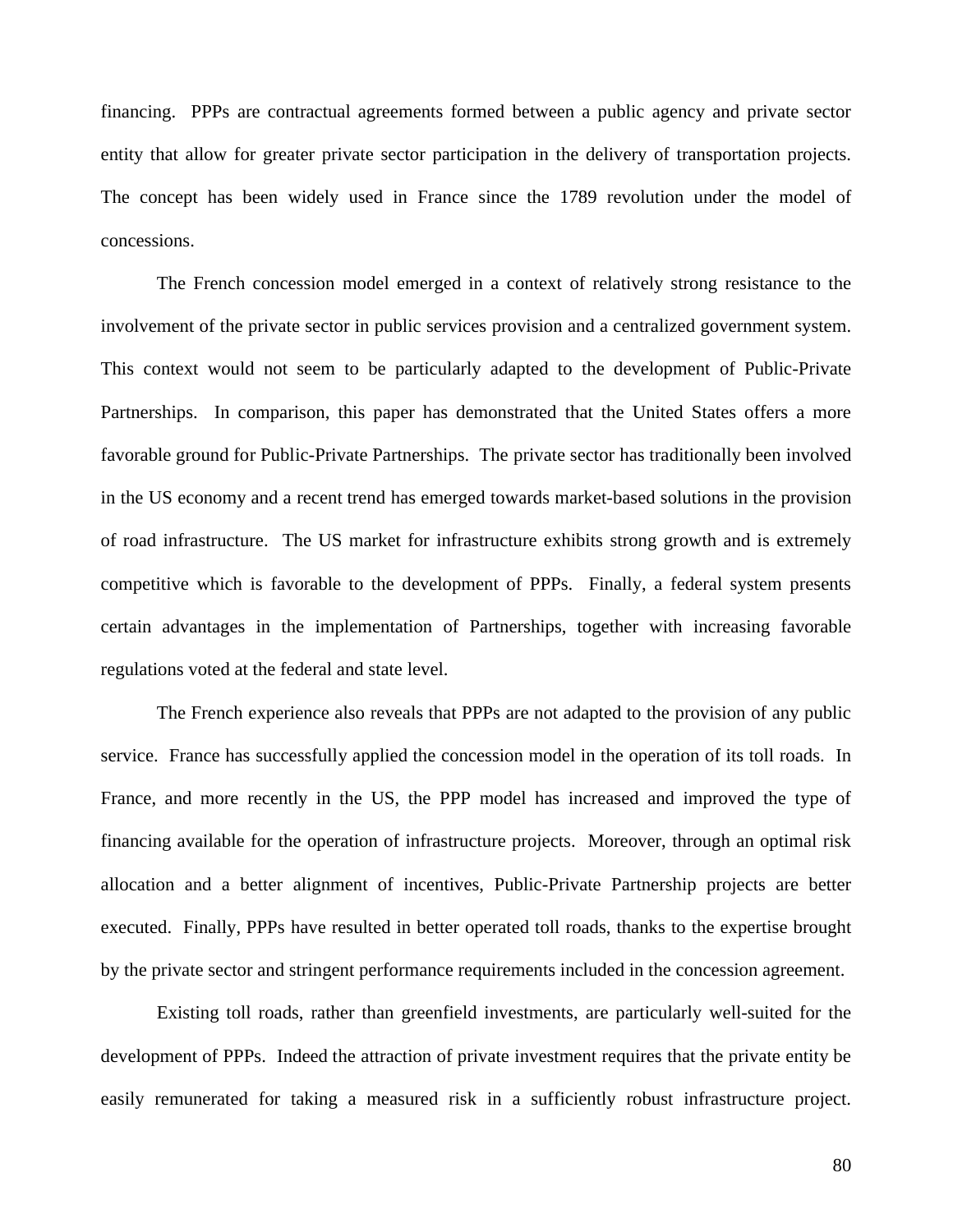Existing toll roads exhibit these necessary characteristics and have been at the center of an investing frenzy in infrastructure assets. In October 2006, a recurring theme at the US Infrastructure Investing Summit was that infrastructure is being touted as a new, long-term, inflation-linked asset class that sits alongside private equity and real estate and offers hard assets and visible long-term earning streams.<sup>106</sup> The summit also recognized the "Foreign Feeding Frenzy in the US Market" where foreign investors are seeing value in the US market that US investors as of yet have been unable to see and are paying a premium for US infrastructure assets.

This leaves the United States with the challenge of addressing the political resistance that exists against allowing the operation of strategic infrastructure assets by foreign companies. As of today, international toll road concessionaires such as Macquarie and Cintra are dominating the US market but a domestic industry will certainly grow. Several institutions have raised infrastructure funds and are ready to put money to work. According to estimates from the US Bureau of economic analysis, US local and state governments oversee about \$1.7 trillion of roadways nationwide. Less than 4% of the 5,244 miles of US toll roads are now privately run, a figure that may jump to 32% based on the number of deals being considered.<sup>107</sup> Murray Bleach, Macquarie's head of infrastructure banking in North America, estimates that an additional \$50 billion of US tollroad projects will be won by private developers in the next three to five years.<sup>108</sup>

If the Public-Private Partnerships market is to continue its development in the United States, common misconceptions about the concept will have to be addressed through increased communication to the American public. Moreover, additional regulatory changes will be needed to encourage the use of the PPP model. Still, Public-Private Partnerships alone will be unable to

<sup>&</sup>lt;sup>106</sup> Collaboratory for Research on global projects at Stanford University, Global Projects Blog, October 30, 2006 (accessed February 17, 2007); available from

http://crgp.stanford.edu/news/global\_projects\_trip\_report\_us\_infrastructure\_investing\_summit\_new\_york.html <sup>107</sup> Eddie Baeb and Justin Baer, "Goldman's conflicts of interest convulse Chicago," *Bloomberg*, July 17, 2006.<br><sup>108</sup> Ibid.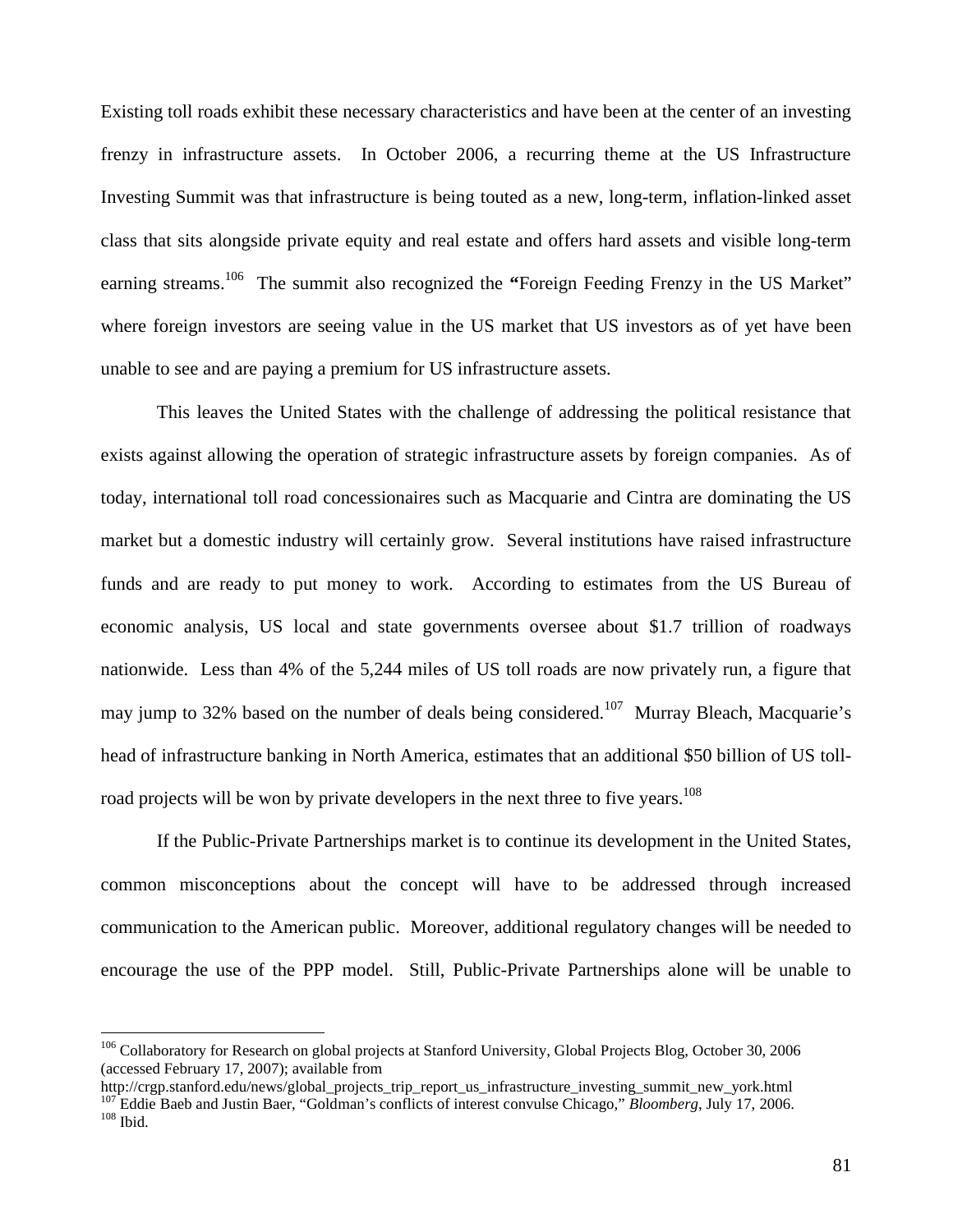satisfy US infrastructure funding needs. PPP agreements will have to be combined with other financing mechanisms to guarantee the involvement of the private sector and expand the availability of funds. SAFETEA-LU, the latest US transportation Act, has expanded the use of federal credit programs and state credit assistance for the realization of infrastructure projects. As such, it has laid the ground for an increasing participation of the private sector in infrastructure funding and Public-Private Partnerships could become the preferred way of providing for US transportation infrastructure needs just like the concession model is in France.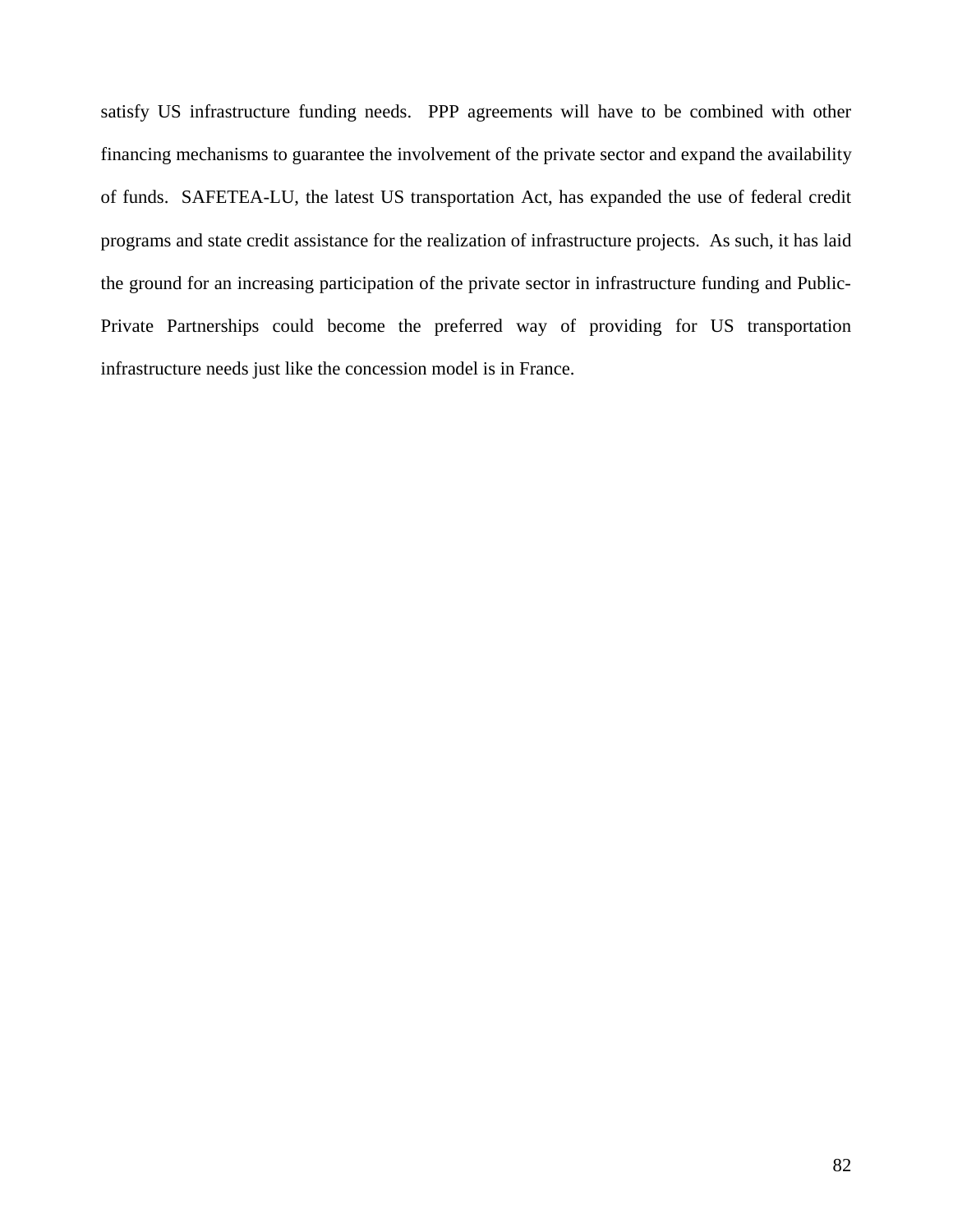## BIBLIOGRAPHY

Albanese, Elizabeth. "Banks often more flexible in P3 deals." *The Bond Buyer*, October 23, 2006.

- ASFA. *Rapport d'Activités 2005.* Accessed February 16, 2007. Available from http://www.autoroutes.fr/publications/institutionnelles.php?lng=1&idpublication=52.
- Associated Press. "Chicago lease deal draws criticism at House hearing." *Chicago Business*, May 24, 2006.
- Baeb, Eddie, and Baer Justin. "Goldman's conflicts of interest convulse Chicago." *Bloomberg*, July 17, 2006.
- Carey Gregory. *Current opportunities in the US PPP marketplace*. Presentation to Texas Transportation Forum, June 9, 2006.
- Cintra. *Indiana Toll Road Presentation*. Accessed March 31, 2007. Available from http://www.cintra.es/index.asp?MP=20&MS=0&MN=1&TR=A&IDR=1&iddocumento=15 5.
- Collaboratory for Research on global projects at Stanford University, Global Projects Blog, October 30, 2006. Accessed February 17, 2007. Available from http://crgp.stanford.edu/news/global\_projects\_trip\_report\_us\_infrastructure\_investing\_sum mit\_new\_york.html
- Commission des finances, du controle budgétaire et des comptes économiques de la nation. *Jacques Oudin: Rapport d'information #303, Financement des infrastructures de transport à l'horizon 2020*. May 21, 2003.
- Commission of the European Communities. *Green Paper on Public-Private Partnerships and Community Law on Public Contracts and Concessions*. Brussels: European Commission, May 2004.
- "Concession contract for Indiana Toll Road detailed." *Toll Roads News*, February 2, 2006.
- Direction des Routes, Mission Economie et Affaires Européennes. *L'organisation des administrations routières et le financement des routes en Europe.* Paris: DR, 2004.
- Direction Générale de la Mer et des Transports. *La situation des transports et de la mobilité au terme de l'année 2006*. Paris: DGMT, 2007.
- FHWA. *Manual for using Public-Private Partnerships on Highway Projects*. Accessed February 14, 2006. Available from http://www.fhwa.dot.gov/ppp/resources.htm.
- FHWA. *Public-Private Partnerships*. Accessed January 20, 2007. Available from http://www.fhwa.dot.gov/ppp/defined.htm.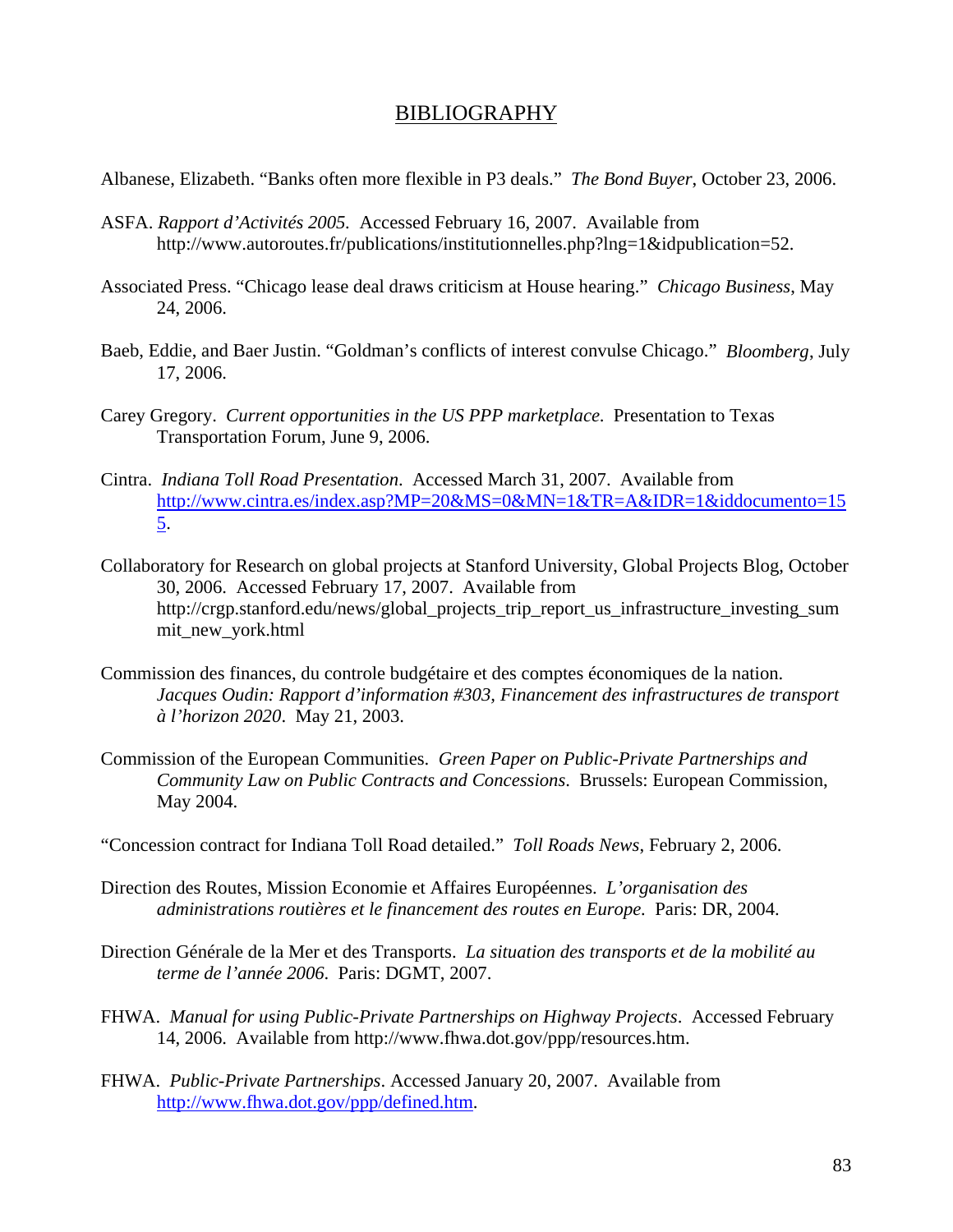- Grimsey, Darrin, and Lewis, Mervyn. *Public Private Partnerships, The worldwide revolution in infrastructure provision and project finance.* Northampton, MA: Edward Elgar, 2004.
- HDR. *Creating Effective Public-Private Partnerships for buildings and infrastructure in today's economic environment*. 2005.
- Indiana Senate, Appropriations Committee. *Geoffrey Segal: Testimony before the Appropriations Committee*. February 9, 2006.
- KCI Technologies. *Current practices in Public-Private Partnerships for Highways* (July 2005).
- "Indiana Toll Road lease approved," *South Bend Tribune*, March 15, 2006.
- Millerman, Elena, Reynolds, David, Gibbons, Robert, and Mattei Ivan. "US projects look to private finance." *International Financial Law Review*, Vol. 25, Issue 5 (May 2006):36-37.
- Ministère des Transports, de l'Equipement, du Tourisme et de la Mer. *Les comptes des transports en 2005*. Paris: MTETM, 2006.
- National Council for Public-Private Partnerships. *Critical choices: the debate over Public-Private Partnerships and what it means for America's future*. Washington DC: NCPPP, September 2003.
- Norment, Richard. "PPPs American Style." *PFI Journal*, no. 39 (October 2002).
- *Panel Discussion: US Toll Road Preview 2006*. New York: P3 Americas, 2006.
- Pendlebury, Elise. "An insight into Macquarie's US infrastructure team: Q&A with Stephen Allen." *P3 Americas*, August 17, 2006.
- Perez, Benjamin, and March James. "Public-Private Partnerships and the Development of Transport Infrastructure: Trends on both sides of the Atlantic." Institute of Public Economics at the University of Alberta, August 2, 2006.
- Perrot, Jean-Yves, and Chatelus Gautier, eds. *Financing of major infrastructure and public service projects, Lessons from French experience throughout the world*. Paris: Presses Ponts et Chaussées, 2000.
- Poole, Robert. "Are You Ready for Devolution?" *Public Works Financing*, March 2006.
- Poole, Robert. "Responding to critics of long-term toll road leasing." *Public Works Financing*, May 2006.
- Poole, Robert, Samuel, Peter, and Chase Brian. *Building for the future: Easing California's transportation crisis with tolls and PPPs*. Los Angeles, CA: Reason Foundation, January 2005.